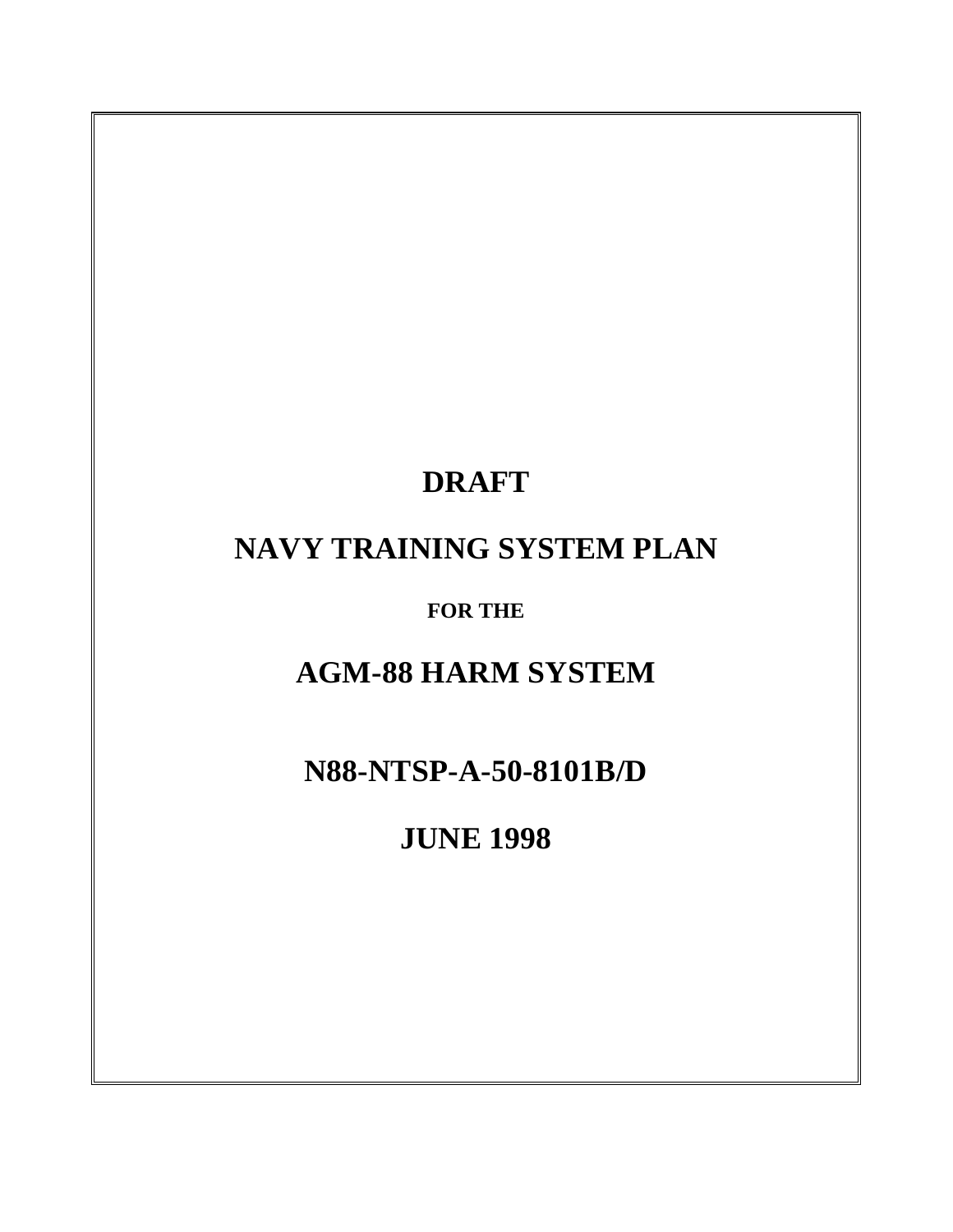#### **AGM-88 HARM SYSTEM**

#### **EXECUTIVE SUMMARY**

<span id="page-1-0"></span>The AGM-88 High-Speed Anti-Radiation Missile (HARM) System was developed in the 1980s as an air-to-ground medium range missile designed to detect, attack, and suppress enemy radar installations. It was developed for the Navy, Marine Corps, and Air Force with the Navy as the lead service. The AGM-88 HARM System evolved from the AGM-45 Shrike and AGM-78 Standard Arm missiles, incorporating the more desirable features of each while providing additional features and enhanced capabilities. The AGM-88 HARM Missile is in Phase III, Production, Fielding/Deployment, and Operational Support, of the Weapons System Acquisition Process.

The AGM-88 HARM Missile consists of a guidance section, warhead section, control section, rocket motor section, wings, and fins. The three versions of the AGM-88 HARM Missile being used are the AGM-88A, AGM-88B, and the AGM-88C. All three versions are compatible with Navy and Marine Corps FA-18 and EA-6B aircraft and with Air Force F-16 aircraft. Configurations of the AGM-88 HARM Missile consist of changes in hardware and software referred to as Block I, Block II, Block III, and Block IV. Configurations include: AGM-88A Block I and Block II, AGM-88B Block II and III, and AGM-88C Block IV. Initial Operating Capability was attained in 1983 for the AGM-88A, 1990 for the AGM-88B, and 1994 for the AGM-88C.

The AGM-88 HARM Missile maintenance concept is based on an overall objective to assure All-Up-Rounds are available to fulfill commitments of operational activities and provide the means to restore unserviceable missiles to serviceable condition with minimal downtime. Maintenance requirements are allocated to the organizational, intermediate, and depot levels of maintenance as defined in the Naval Airborne Weapons Maintenance Program, OPNAVINST 8600.2B. Workload associated with AGM-88 HARM Missile does not increase existing manning levels.

The HARM Missile training concept is divided into organizational and intermediate level maintenance based on OPNAVINST 8600.2B. Operator training is provided to aviators, Weapons System Officers (WSOs), and Electronic Countermeasures Officers (ECMOs) at the appropriate Fleet Replacement Squadron (FRS) and platform weapons school. Organizational level training is provided to maintenance personnel at the appropriate Maintenance Training Unit (MTU) and Fleet Replacement Enlisted Skills Training (FREST) activity. Intermediate level maintenance personnel are trained at the appropriate MTU.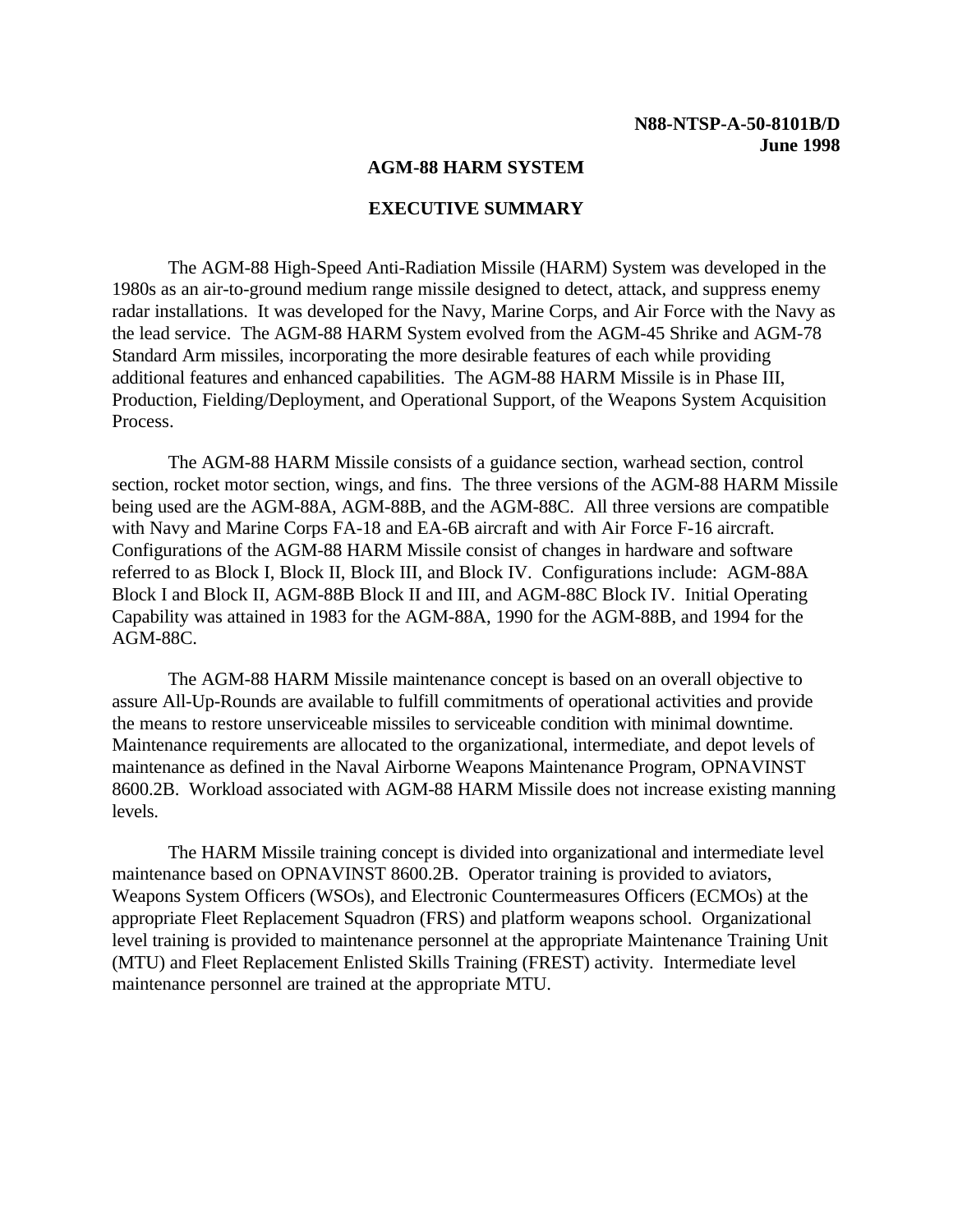# **AGM-88 HARM SYSTEM**

# **TABLE OF CONTENTS**

| Page     |
|----------|
|          |
| $\cdots$ |
|          |

# **[PART I - TECHNICAL PROGRAM DATA](#page-7-0)**

| A.                                                                      | $I-1$   |
|-------------------------------------------------------------------------|---------|
| <b>B.</b>                                                               | $I-1$   |
| $\mathcal{C}$ .                                                         | $I-1$   |
| D.                                                                      | $I-2$   |
| Ε.                                                                      | $I-2$   |
| F.                                                                      | $I-2$   |
| G.                                                                      | $I-2$   |
| H.                                                                      | $I-4$   |
| I.                                                                      | $I-14$  |
| J.                                                                      | $I-16$  |
| Κ.                                                                      | $I-17$  |
| Government Furnished Equipment and Contractor Furnished Equipment<br>L. |         |
|                                                                         | $I-17$  |
|                                                                         | $I-17$  |
|                                                                         | $II-1$  |
| PART III -                                                              | $III-1$ |
| PART IV - TRAINING LOGISTICS SUPPORT REQUIREMENTS                       | $IV-1$  |
|                                                                         | $V-1$   |
|                                                                         | $VI-1$  |
|                                                                         | $VII-1$ |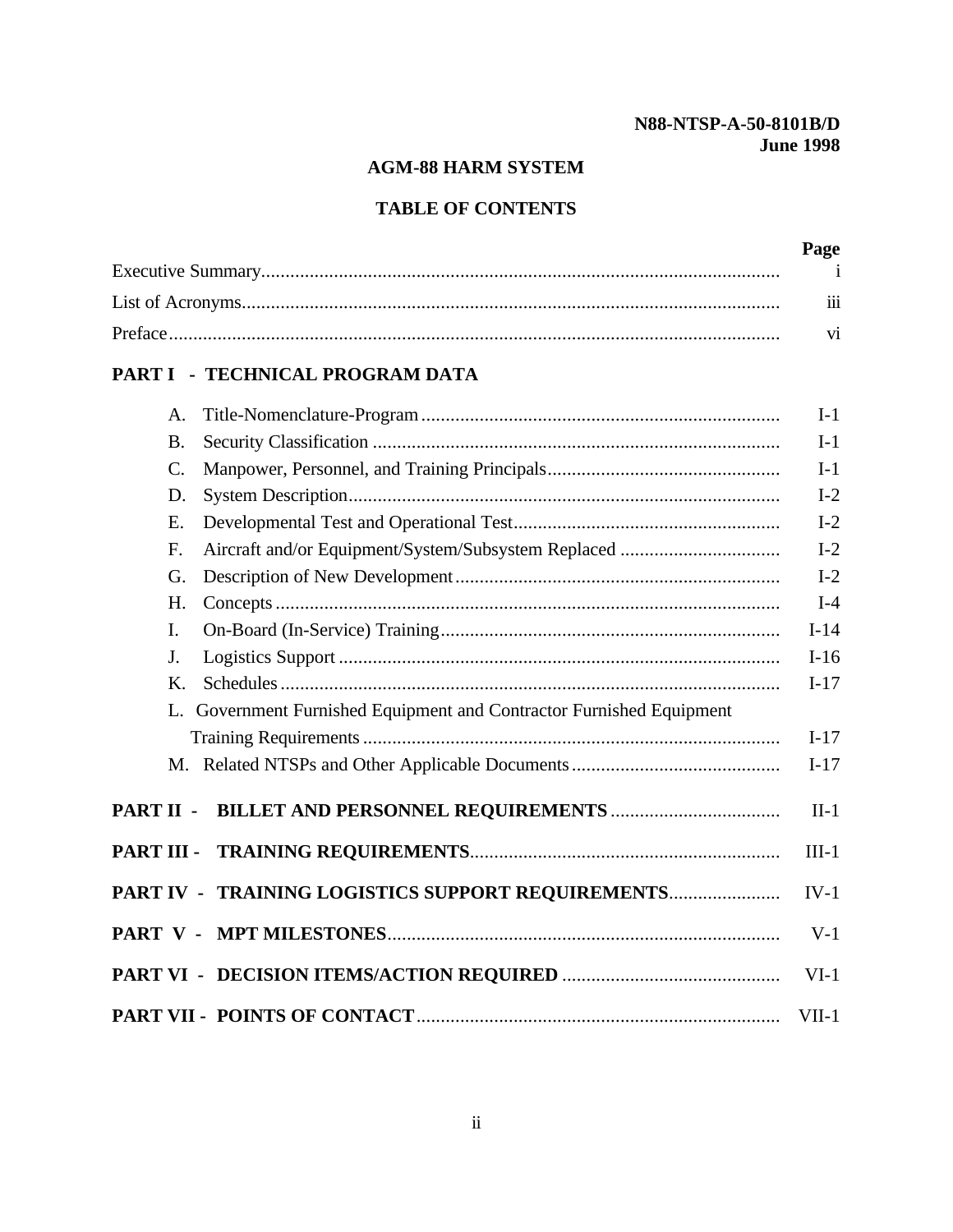# **AGM-88 HARM SYSTEM**

# **LIST OF ACRONYMS**

<span id="page-3-0"></span>

| <b>AIMD</b>           | Aircraft Intermediate Maintenance Department                |
|-----------------------|-------------------------------------------------------------|
| <b>AMIST</b>          | <b>Aviation Maintenance In-Service Training</b>             |
| <b>AMTCS</b>          | <b>Aviation Maintenance Training Continuum System</b>       |
| AO                    | <b>Aviation Ordnanceman</b>                                 |
| <b>AUR</b>            | All-Up-Round                                                |
| <b>BUPERS</b>         | <b>Bureau of Naval Personnel</b>                            |
| <b>CAI</b>            | <b>Computer Aided Instruction</b>                           |
| <b>CANTRAC</b>        | <b>Catalog of Navy Training Courses</b>                     |
| <b>CATM</b>           | <b>Captive Air Training Missile</b>                         |
| <b>CBT</b>            | <b>Computer-Based Training</b>                              |
| <b>CEST</b>           | <b>Classroom Explosive Ordnance Disposal System Trainer</b> |
| <b>CIN</b>            | <b>Course Identification Number</b>                         |
| <b>CINCLANTFLT</b>    | Commander in Chief, Atlantic Fleet                          |
| <b>CINCPACFLT</b>     | Commander in Chief, Pacific Fleet                           |
| <b>CMC</b>            | Commandant of the Marine Corps                              |
| <b>CMI</b>            | <b>Computer Managed Instruction</b>                         |
| <b>CNO</b>            | <b>Chief of Naval Operations</b>                            |
| <b>COMNAVAIRESFOR</b> | Commander, Naval Air Reserve Force                          |
| <b>CWTPI</b>          | Conventional Weapon Technical Proficiency Inspection        |
| <b>DATM</b>           | Dummy Air Training Missile                                  |
| <b>DOP</b>            | Designated Overhaul Point                                   |
| DT                    | Developmental Test                                          |
| <b>ECMO</b>           | Electronic Countermeasures Officer                          |
| <b>ELCOMWEPSCOL</b>   | <b>Electronic Combat Weapons School</b>                     |
| <b>EOD</b>            | <b>Explosive Ordnance Disposal</b>                          |
| <b>EODTEU</b>         | <b>EOD Training and Evaluation Unit</b>                     |
| <b>FMS</b>            | <b>Foreign Military Sales</b>                               |
| <b>FREST</b>          | Fleet Replacement Enlisted Skills Training                  |
| <b>FRS</b>            | <b>Fleet Replacement Squadron</b>                           |
| <b>HARM</b>           | High-Speed Anti-Radiation Missile                           |
| <b>ICAP</b>           | <b>Improved Capability</b>                                  |
|                       |                                                             |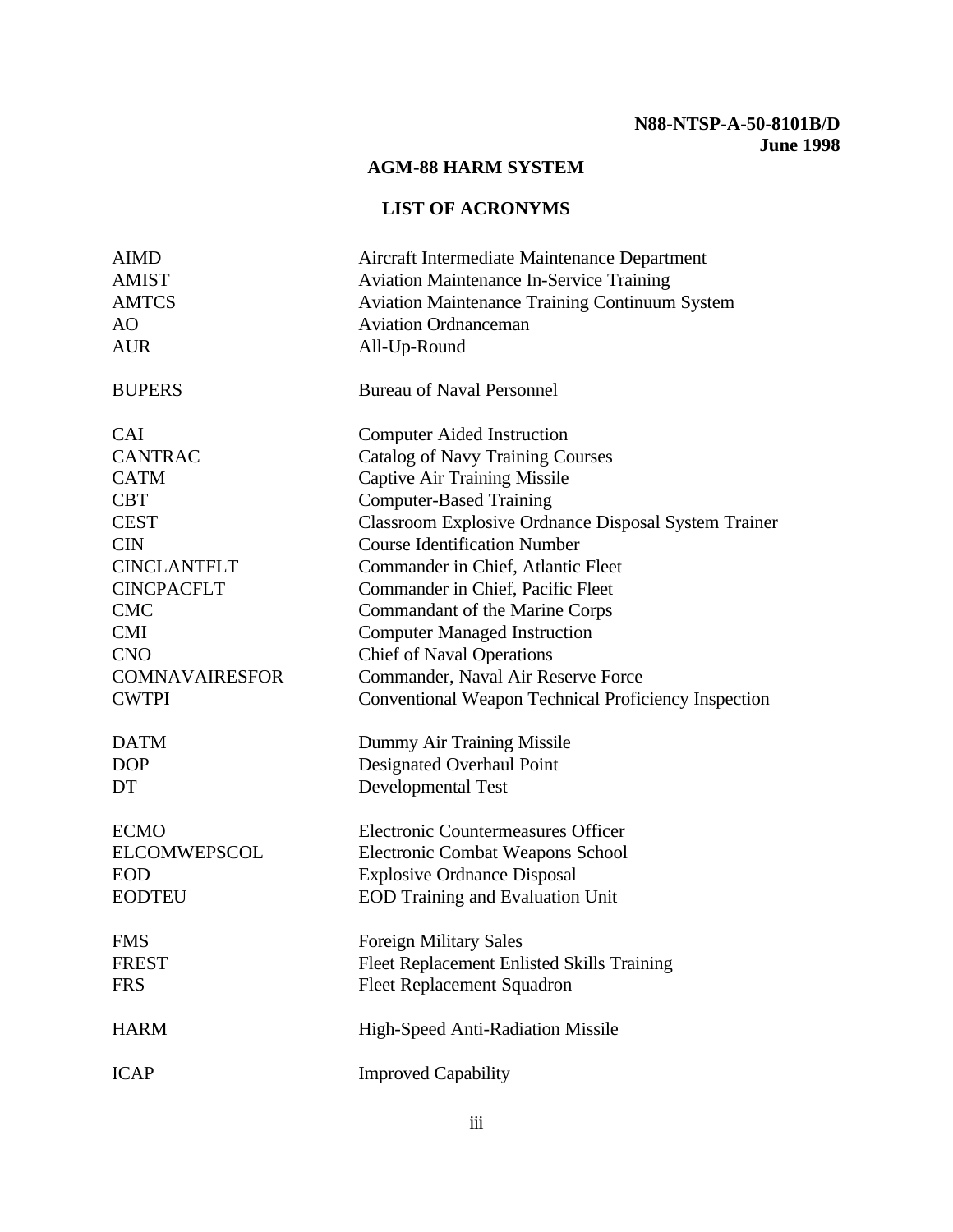# **AGM-88 HARM SYSTEM**

# **LIST OF ACRONYMS**

| <b>ICW</b>                | <b>Interactive Courseware</b>                           |
|---------------------------|---------------------------------------------------------|
| <b>IOC</b>                | <b>Initial Operating Capability</b>                     |
| <b>MAG</b>                | Marine Air Group                                        |
| <b>MALS</b>               | Marine Aviation Logistics Squadrons                     |
| <b>MATMEP</b>             | Maintenance Aviation Training Management and Evaluation |
|                           | Program                                                 |
| <b>MCAS</b>               | Marine Corps Air Station                                |
| <b>MCO</b>                | Marine Corps Order                                      |
| <b>MOS</b>                | <b>Military Occupational Specialty</b>                  |
| <b>MSD</b>                | <b>Material Support Date</b>                            |
| <b>MTIP</b>               | Maintenance Training Improvement Program                |
| <b>MTS</b>                | <b>Missile Test Set</b>                                 |
| <b>MTU</b>                | Maintenance Training Unit                               |
| <b>NA</b>                 | Not Applicable                                          |
| NAMTRAGRU DET             | Naval Air Maintenance Training Group Detachment         |
| <b>NAS</b>                | <b>Naval Air Station</b>                                |
| <b>NATSF</b>              | Naval Air Technical Services Facility                   |
| <b>NAVAIRSYSCOM</b>       | Naval Air Systems Command                               |
| <b>NAVSCOLEOD</b>         | Naval School, Explosive Ordnance Disposal               |
| <b>NAVAIRWARCENWPNDIV</b> | Naval Air Warfare Center Weapons Division               |
| <b>NAVSURFWARCEN</b>      | <b>Naval Surface Warfare Center</b>                     |
| <b>NAWMU</b>              | Naval Airborne Weapons Maintenance Unit                 |
| <b>NEC</b>                | Navy Enlisted Classification                            |
| <b>NS</b>                 | <b>Naval Station</b>                                    |
| <b>NTSP</b>               | Navy Training System Plan                               |
| <b>NWS</b>                | <b>Naval Weapons Station</b>                            |
| <b>OLSP</b>               | <b>Operational Logistics Support Plan</b>               |
| <b>OPNAVINST</b>          | Office of the Chief of Naval Operations Instruction     |
| <b>OPO</b>                | <b>OPNAV Principal Officer</b>                          |
| <b>OT</b>                 | <b>Operational Test</b>                                 |
|                           |                                                         |
| <b>PEST</b>               | Practical Explosives Ordnance Disposal System Trainer   |
| <b>PMA</b>                | Program Manager, Air                                    |
| <b>PQS</b>                | <b>Personnel Qualification Standards</b>                |
| <b>PSE</b>                | Peculiar Support Equipment                              |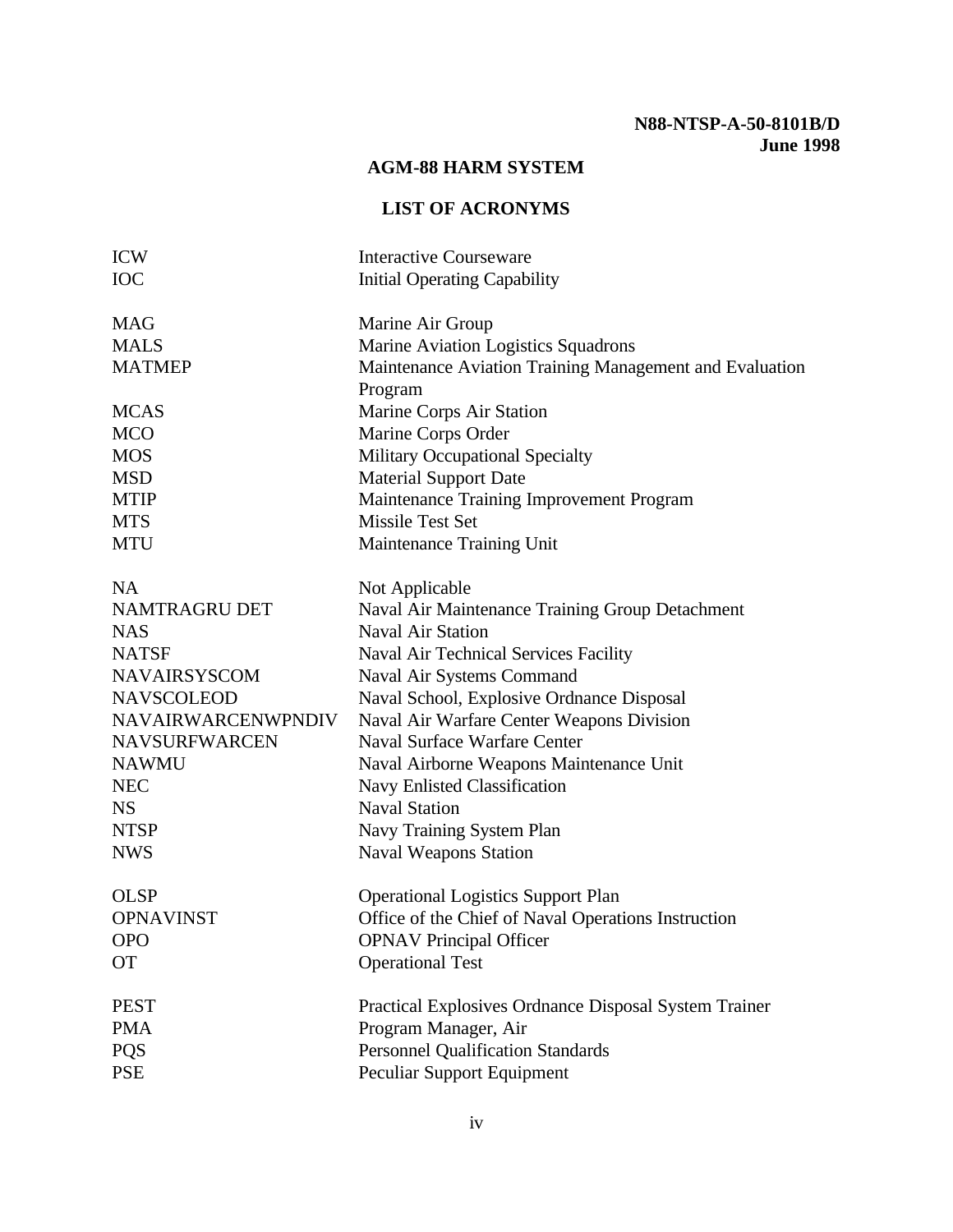## **AGM-88 HARM SYSTEM**

# **LIST OF ACRONYMS**

| <b>PTT</b>              | Part Task Trainer                         |
|-------------------------|-------------------------------------------|
| RF                      | Radio Frequency                           |
| <b>RFOU</b>             | Ready for Operational Use                 |
| <b>RFT</b>              | Ready for Training                        |
| <b>RSP</b>              | <b>Render Safe Procedure</b>              |
| <b>SELRES</b>           | <b>Selected Reserve</b>                   |
| <b>SFTI</b>             | <b>Strike Fighter Tactics Instructor</b>  |
| <b>SFTP</b>             | <b>Strike Fighter Training Program</b>    |
| <b>SFTS</b>             | <b>Strike Fighter Training System</b>     |
| <b>SFWT</b>             | <b>Strike Fighter Weapons and Tactics</b> |
| <b>SIST</b>             | Serviceable In Service Time               |
| <b>SRA</b>              | <b>Shop Replaceable Assemblies</b>        |
| <b>STRKFIGHTWPNSCOL</b> | <b>Strike Fighter Weapons School</b>      |
| TD                      | <b>Training Device</b>                    |
| <b>TTE</b>              | <b>Technical Training Equipment</b>       |
| <b>USMC</b>             | <b>United States Marine Corps</b>         |
| VMAT                    | Marine Attack Training Squadron           |
| <b>WSO</b>              | <b>Weapons System Officer</b>             |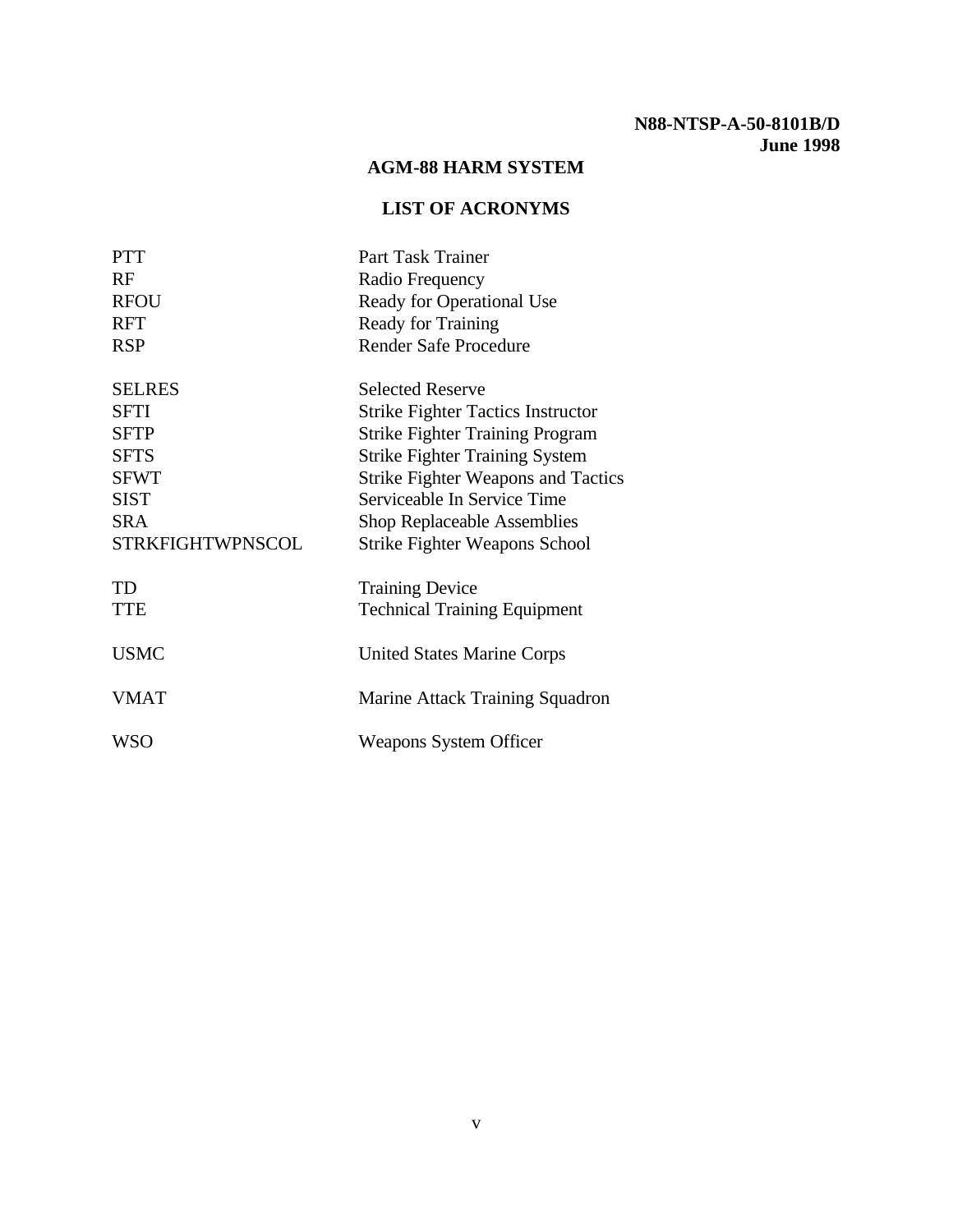#### **AGM-88 HARM SYSTEM**

#### **PREFACE**

<span id="page-6-0"></span>This Draft Navy Training System Plan (NTSP) for the AGM-88 High-Speed Anti-Radiation Missile (HARM) System was prepared by Naval Air Systems Command as part of the regular NTSP update process within guidelines set forth in OPNAVINST 1500.8M. This NTSP reflects changes that have occurred since the approved Navy Training Plan, A-50-8101A, AGM-88A HARM Missile, dated 2 May 1994.

The major changes and updates in this NTSP consist of:

- **PART I** This part shows the deletion of outdated information; incorporation of changes to formal training; updated Training Device allocation listings; identification of "A" School Core and Strand training; "C" School Initial and Career training; deletion and relocation of training sites due to decisions made by the Base Realignment and Closure Commission; and the impacts of Marine Corps Military Occupational Specialty (MOS) consolidations.
- **PART II** This has been recalculated to depict current billet requirements of fleet support units through FY02.
- **PART III** In addition to reflecting the changes mentioned above, this part has been recalculated to depict chargeable student billets through FY02.
- **PART IV** This part has been changed to reflect the changes in training and training logistics support requirements.
- **PART V** This part has been updated to include the major milestones.
- **PART VI** This part identifies significant equipment shortfalls at Marine Attack Training Squadron (VMAT) 203 for intermediate training course C-646-3105.
- **PART VII** This part has been changed to reflect current Points of Contact.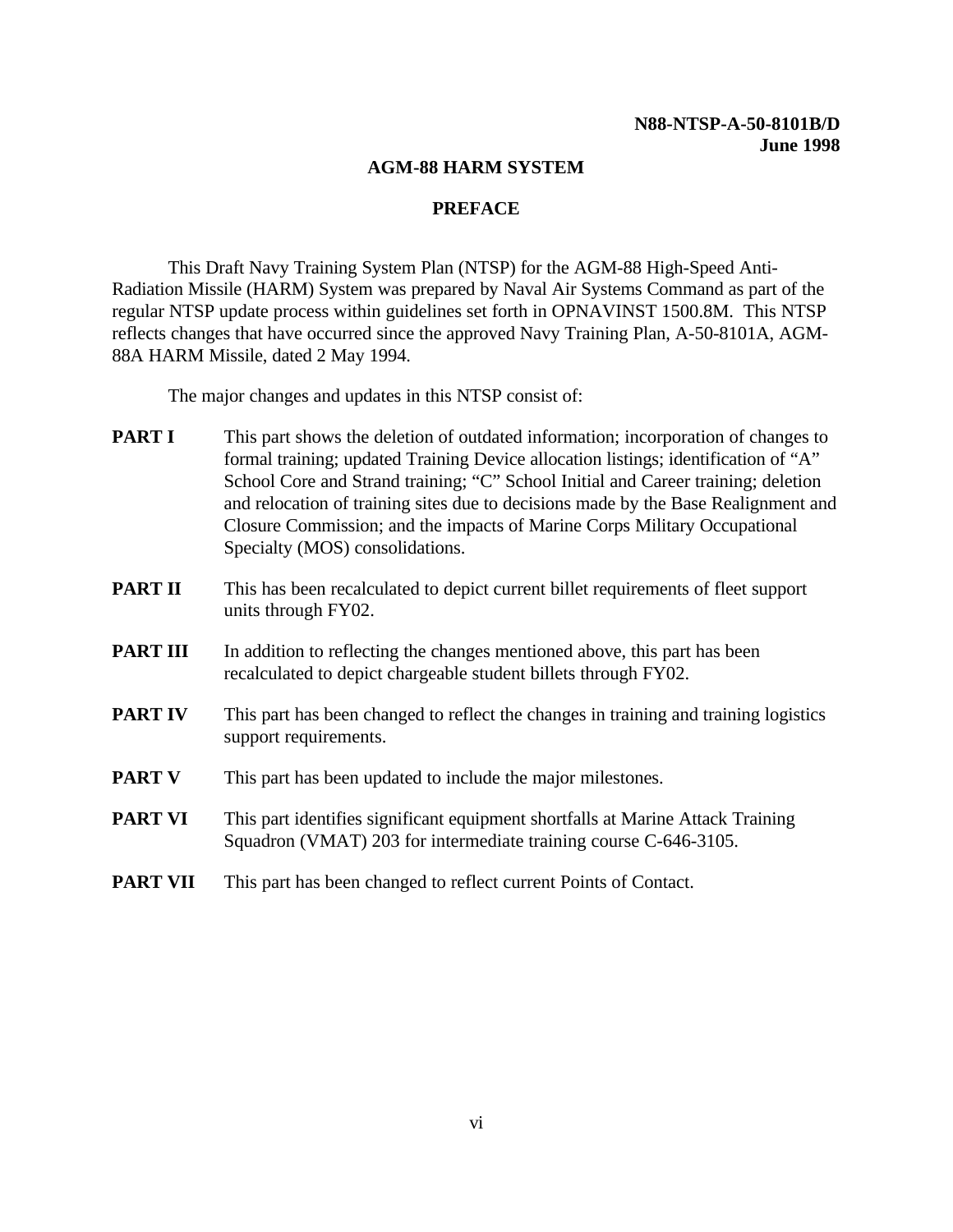## **PART I - TECHNICAL PROGRAM DATA**

# <span id="page-7-0"></span>**A. TITLE-NOMENCLATURE-PROGRAM**

**1. Title-Nomenclature-Acronym.** AGM-88 High-Speed Anti-Radiation Missile (HARM) System

**2. Program Element.** 0205601N

#### **B. SECURITY CLASSIFICATION**

# **C. MANPOWER, PERSONNEL, AND TRAINING PRINCIPALS**

|                                         | <b>CINCPACFLT</b><br><b>CNET</b><br><b>COMNAVAIRESFOR</b><br><b>MCCDC</b> |
|-----------------------------------------|---------------------------------------------------------------------------|
|                                         |                                                                           |
|                                         | BUPERS (PERS-4, PERS-22)                                                  |
|                                         |                                                                           |
|                                         |                                                                           |
| Marine Corps Combat Development Command |                                                                           |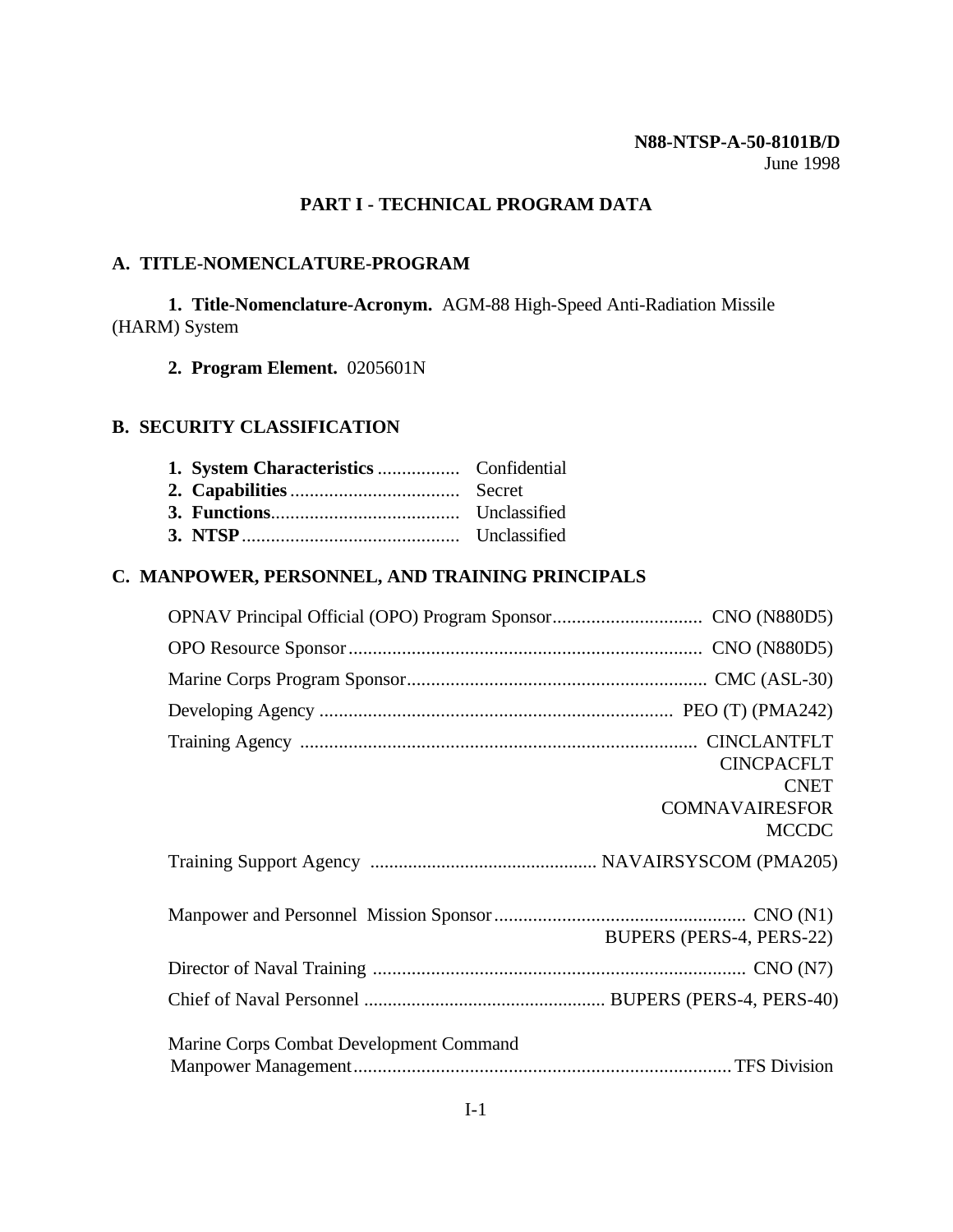#### <span id="page-8-0"></span>**D. SYSTEM DESCRIPTION**

**1. Operational Uses.** The AGM-88 High Speed Anti-Radiation Missile (HARM) System; referred to, in this document, as the AGM-88A, AGM-88B, or AGM-88C when describing each specific configuration, or the HARM Missile when referring to all configurations, was developed as an air-to-ground missile used to suppress or destroy enemy land or sea-based radar emitters. It is intended for use against radar-guided Surface-to-Air Missile systems, Anti-Aircraft Artillery systems, and other land and sea-based electromagnetic emitters. The HARM Missile has a broadband capability that enables a single missile to engage any anticipated air defense or associated surface radar. It is currently carried on Navy and Marine Corps FA-18 and EA-6B aircraft. The Air Force employs the HARM Missile on F-16 aircraft.

**2. Foreign Military Sales.** The HARM Missile has been sold to the Federal Republic of Germany, Italy, Spain, Hellenic Air Force (Greece), Turkey, and South Korea. For more information on Foreign Military Sales (FMS) refer to Program Manager, Air (PMA) 242.

<span id="page-8-1"></span>**E. DEVELOPMENTAL TEST AND OPERATIONAL TEST.** Navy AGM-88A Developmental Test (DT) was completed in October 1980, and Operational Test (OT) was completed in November 1982. AGM-88B Block II DT was completed in August 1986 and Following On Test and Evaluation was completed in August 1987. AGM-88B Block III DT and OT were completed in December 1989. AGM-88C DT-IIIA was completed in July 1989, DT-IIIB was completed in October 1991, and OT-IIIA was completed in May 1993.

## **F. AIRCRAFT AND/OR EQUIPMENT/SYSTEM/SUBSYSTEM REPLACED.** Not Applicable (NA).

#### **G. DESCRIPTION OF NEW DEVELOPMENT**

**1. Functional Description.** The HARM Missile is a rail-launched, supersonic, passive homing, air-to-ground missile capable of detecting, acquiring, and destroying hostile Radio Frequency (RF) emitters. Elements of the HARM Missile System include the missile, launch aircraft and associated avionics systems, and launcher. The HARM Missile receives target parameters from the launch aircraft prior to launch. The HARM Missile uses these parameters and relevant attitude data to process incoming RF energy to acquire and guide the HARM Missile to the desired target. Additional unique features include the high speed, low smoke, rocket motor and seeker sensitivity that enable the missile to easily attack sidelobes and backlobes of an emitter. The following provides functional descriptions for each section of the HARM Missile and significant enhancements.

**a. Guidance Section.** Several modifications have been made to the HARM Guidance section through hardware modifications and software upgrades.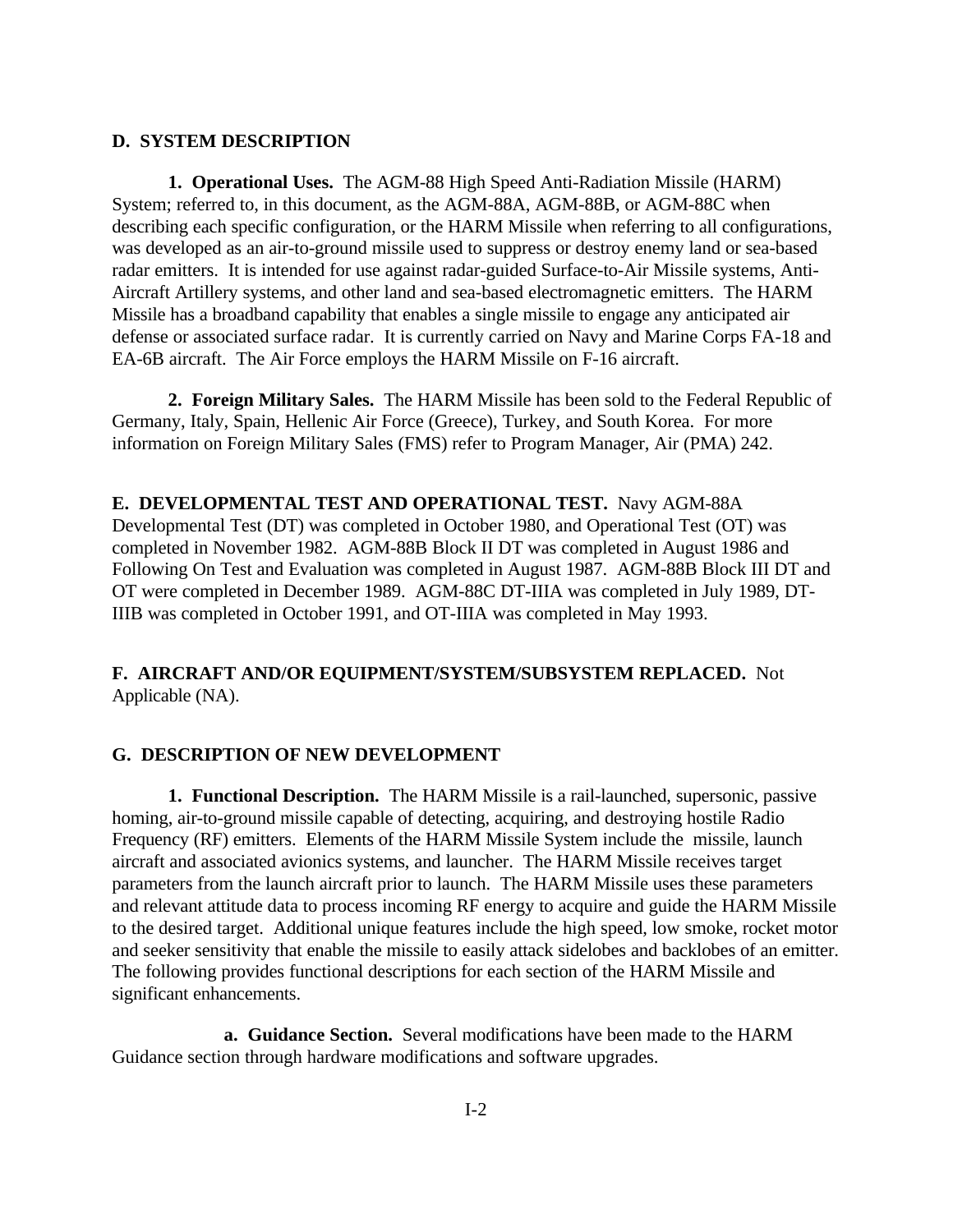**(1) Hardware Configurations.** The AGM-88A was the first version of the missile to be produced. It incorporated a fuzable-link memory that required the guidance section to be returned to the manufacturer to change the Tactical software. The AGM-88B missile was developed in the mid 1980s and incorporated an electronically reprogrammable memory that allowed changing the missile software in the field. The AGM-88C missile is the latest version and incorporates several new design features and is also reprogrammable in the field.

**(2) Software Versions.** Block I software was the original Tactical software used with the AGM-88A missile. Block II software provided guidance and fuzing improvements and was used in both AGM-88A missiles and AGM-88B missiles. In 1990 Block III software was installed in AGM-88B missiles to counter the capabilities of the advanced threats. All AGM-88C missiles contained Block IV software which is currently the latest version.

**b. Warhead Section.** The warhead section is designed to inflict sufficient damage on the target antenna and waveguide system to force an inoperative condition. It also ensures complete destruction of the HARM Missile guidance section.**.** The AGM-88A, and AGM-88B warhead section contains 25,000 pre-formed steel fragments, an explosive charge, a fuze, and a fuze booster. The AGM-88C utilizes an improved warhead section containing 12,845 tungsten fragments and an improved explosive charge which provides greater overall lethality.

**c. Control Section.** The control section of the HARM Missile is located aft of the warhead section. The control section contains wing actuators to steer the missile on a desired trajectory, missile captive and free flight electrical power supply equipment, attitude reference equipment, and the missile target detection device. An umbilical connector mounted on top of the control section provides electrical interface between the launch aircraft and the missile.

**d. Rocket Motor Section.** Thrust for the HARM Missile is developed by a dual thrust rocket motor utilizing a low smoke propellant. The section contains a manually operated safety-arming device, igniter, propellant grain, and a fixed nozzle. External components on the rocket motor section consist of fittings for the fins, launch lugs, and a detent rib.

**e. Wings.** The wings direct the course of the HARM Missile in flight by internally controlled actuators within the control section. Four wings are required per missile.

**f. Fins.** The BSU-60/B and BSU-60A/B fins are identical type fins except for a redesigned locking mechanism. They are interchangeable as sets. The fins provide aerodynamic stability of the HARM Missile during flight.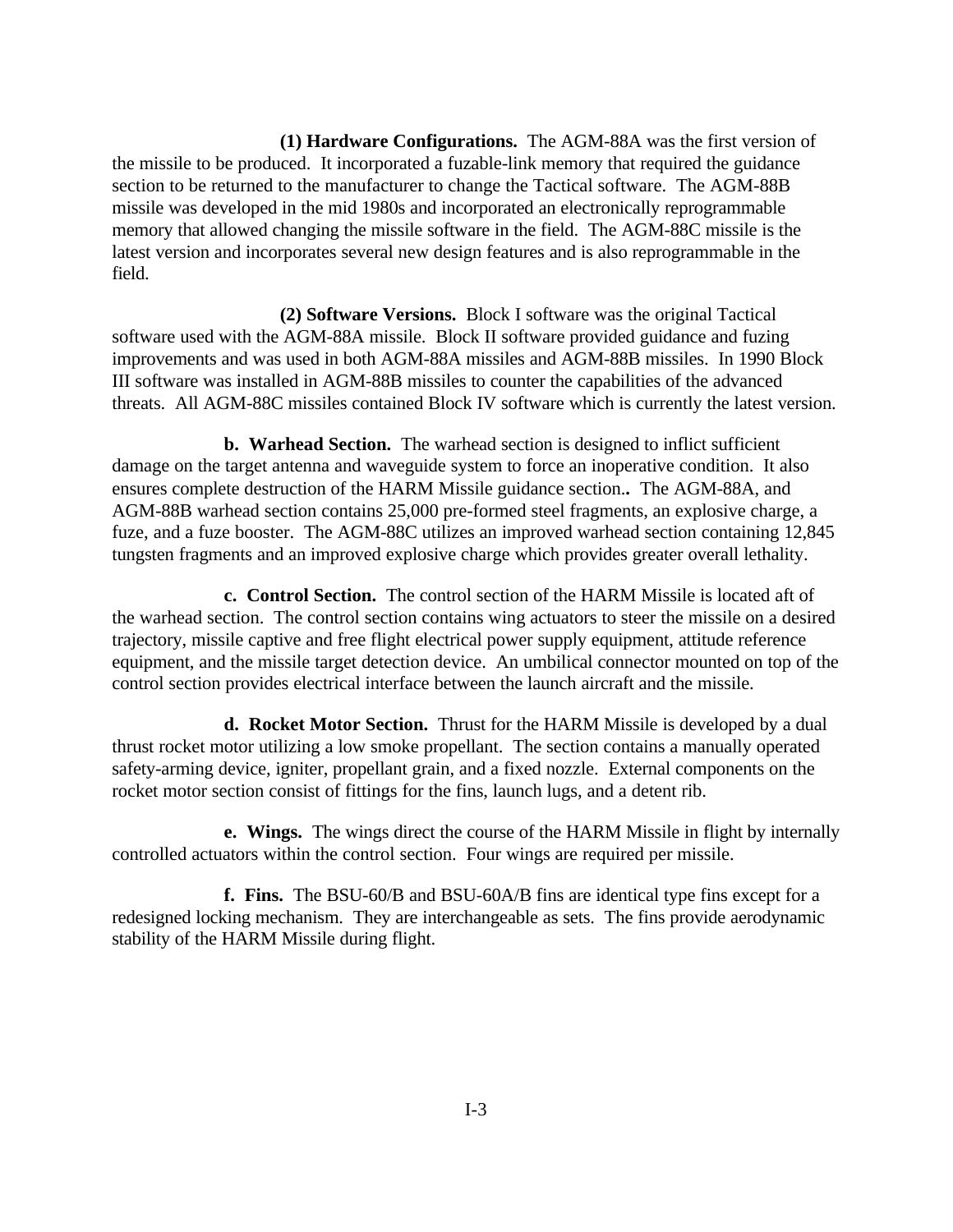**2. Physical Description.** The dimensions and weight of the HARM Missile are as follows:

> Length ......... 164 inches Diameter ...... 10 inches Wing span .... 44 inches Fin span ....... 24 inches Weight.......... 810 pounds

**3. New Development.** The HARM Missile was introduced as new production. The HARM Missile is in Phase III (Production, Fielding/Deployment, and Operational Support) of the Weapon System Acquisition Process. AGM-88A was introduced to the fleet and achieved Initial Operating Capability (IOC) in FY83. AGM-88B was introduced to the fleet and achieved IOC in FY86. The AGM-88C was introduced into the fleet and achieved IOC FY94.

## **4. Significant Interfaces**

<span id="page-10-0"></span>**a. Avionics.** The HARM missile interfaces with the Command Launch Computer on the FA-18 aircraft and the HARM Control Panel on the EA-6B aircraft.

**b. Launcher.** The LAU-118(V)2A launcher provides the launch platform for the HARM missile. The launcher provides the electrical and mechanical link between the aircraft pylon and the missile.

**5. New Features, Configurations, or Material.** The Block IIIA/V software upgrade for the AGM-88B missile is currently in development.

## **H. CONCEPTS**

**1. Operational Concept.** The HARM Missile is employed in air to ground combat missions by the aircrew.

**2. Maintenance Concept.** Maintenance of the HARM Missile employed on the FA-18 and EA-6B aircraft is accomplished using the basic maintenance philosophy outlined in OPNAVINST 4790.2F, and specific weapons maintenance instructions outlined in OPNAVINST 8600.2B.

**a. Organizational.** Organizational level maintenance units receive the HARM Missile as an All-Up-Round (AUR). Organizational level maintenance is performed in Work Center 230, which is manned by Navy Aviation Ordnanceman (AO) with Navy Enlisted Classifications (NECs) 8332 (EA-6B), 8342 (FA-18), and 8842 (FA-18) or Marine Corps Aviation Ordnance Technicians, MOS 6531 and 6511 (EA-6B and FA-18). Organizational level maintenance tasks include:

• Aircraft and weapon system inspections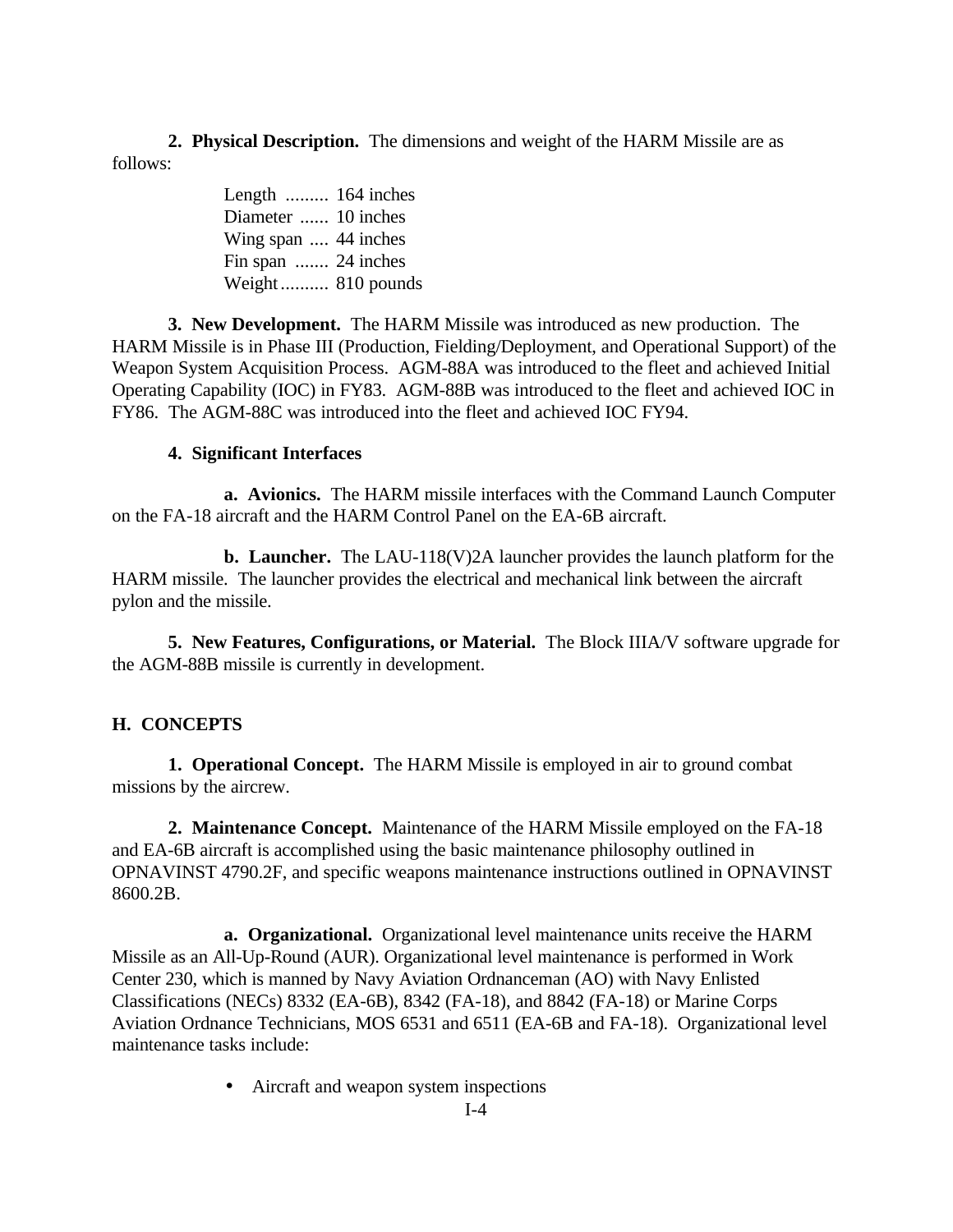- Aircraft and weapon system release and control system checks
- Weapon uploading and downloading
- Weapon arming and de-arming
- On aircraft weapon test
- Discrepancy reporting
- Complying with Technical Directives
- Record keeping and reporting

**b. Intermediate.** Intermediate Maintenance Activities' Weapons Departments (shipboard, Naval Air Stations (NAS), and Marine Aviation Logistics Squadrons (MALS)) receive AURs from the Naval Weapons Station (NWS), Marine Corps Air Station (MCAS), or Naval Airborne Weapons Maintenance Unit (NAWMU) and launchers from the supply system or Aircraft Intermediate Maintenance Department (AIMD). HARM Missile maintenance is performed by Weapons Department Navy AO personnel with NEC 6801 and Marine Corps personnel with MOS 6541 and 6511. AIMD Work Center 710 Navy AO personnel with NECs 6802 and 6803 and Marine Corps personnel with MOS 6541 and 6511 functionally test the launchers. Weapons Department intermediate level maintenance tasks include:

- Visual inspection for damage and corrosion
- Performing corrosion control
- De-canning and canning of AUR
- Installing and removing wings and fins
- Ready service inspection
- Record keeping and reporting
- Preparing AUR for shipping or storage
- Installing and removing LAU-118(V)2A Launcher
- Technical Directive implementation
- Delivering missile to organizational activity

**c. Depot.** OPNAVINST 8600.2B divides depot level into two sub-levels of maintenance: NWS and Designated Overhaul Point (DOP).

# **(1) Naval Weapons Station.** NWS Seal Beach (Fallbrook Annex),

California, and NWS Yorktown, Virginia are the depot level AUR maintenance activities for the HARM Missile. NWSs also serve as the DOPs for containers, wings, and fins. NWS maintenance tasks include:

- Visual inspection for damage and corrosion
- Fault isolation by AUR test to faulty section
- Repair by replacement of failed sections and external components
- Performing corrosion control
- Containerizing AUR for storage or loadout
- Technical Directive implementation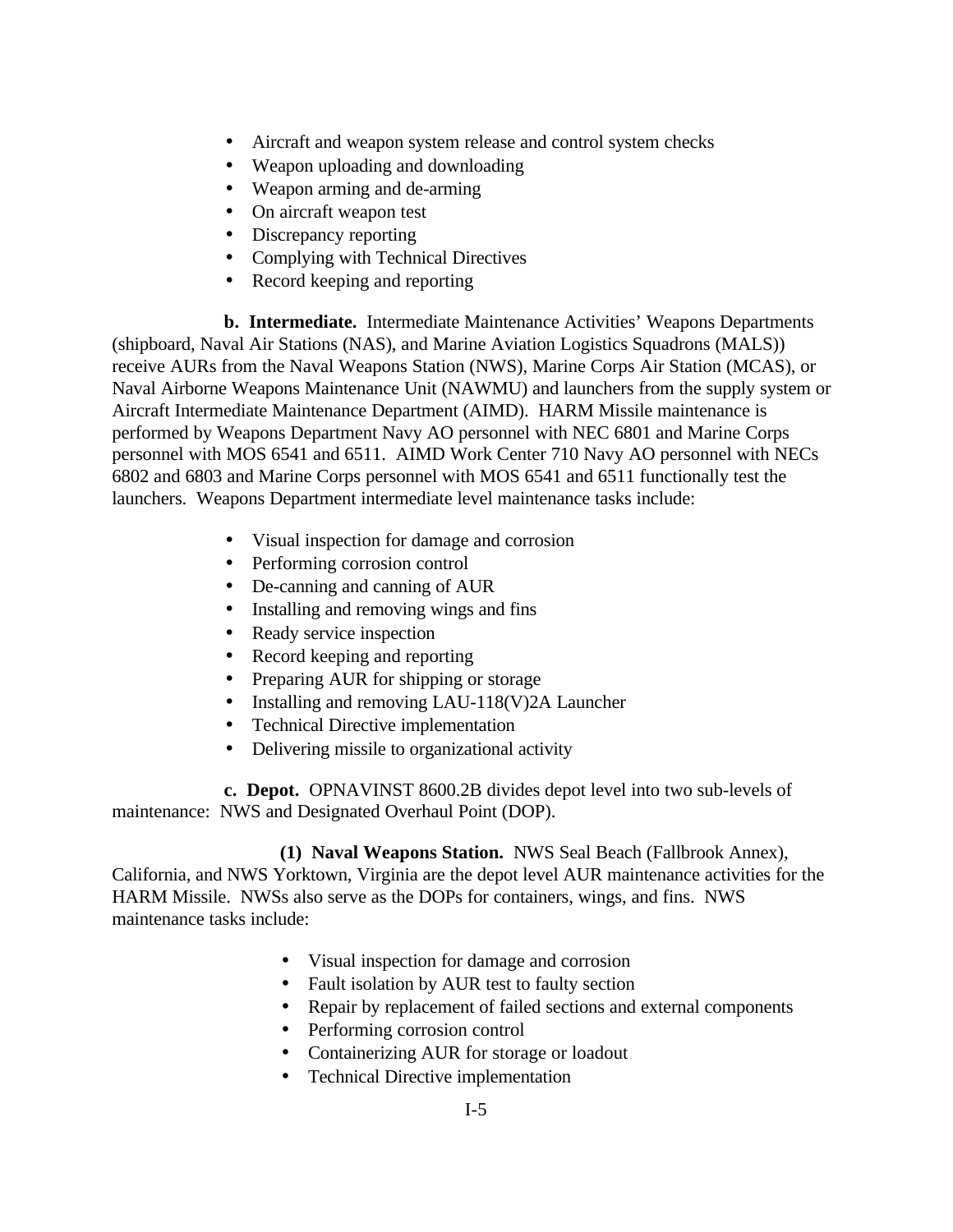- Recertification of AUR by retest
- Record keeping and reporting
- Minor container repair

**(2) Designated Overhaul Point.** The DOP is responsible for maintenance beyond the capabilities of the NWS (depot level AUR) activities, including major overhaul or complete rebuild of sections or subassemblies required to restore defective sections and repairable Shop Replaceable Assemblies (SRA) to original acceptance standards. Depot level maintenance is performed on sections, assemblies, and subassemblies. Serviceable sections and components repaired by the DOP are returned to the NWS. The DOP for rocket motors is Naval Surface Warfare Center (NAVSURFWARCEN) Indian Head, Maryland. Texas Instruments, Lewisville, Texas, is serving as the DOP for the HARM Missile guidance and control sections and Peculiar Support Equipment (PSE).

**d. Interim Maintenance.** NA. The Material Support Date (MSD) for the HARM Missile was October 1983.

**e. Life-Cycle Maintenance Plan.** The Serviceable In Service Time (SIST) defines an interval during which a missile or missile component is in a serviceable condition. SIST for the HARM Missile is 60 months after testing at the NWS.

**3. Manning Concept.** The HARM Missile has no impact on existing manpower requirements at organizational, intermediate, or depot level activities. Pilot, Weapons System Officer (WSO), and Electronic Countermeasures Officer (ECMO) manpower is driven by seat factor and crew ratio. Enlisted manning for Navy and Marine Corps fleet squadrons, Fleet Readiness Squadrons (FRS), and intermediate maintenance activities is based on the total assigned workload, not only on specific HARM Missile requirements. Skills required to support the HARM Missile are considered to be within the capability of existing NECs and MOSs. Refer to Part II for existing Navy and Marine Corps intermediate maintenance manpower requirements.

**4. Training Concept.** The HARM Missile training concept is divided into organizational and intermediate levels. Organizational level training is provided to aircrew and maintenance personnel. Operator training is provided for aviators, WSOs, and ECMOs at the appropriate FRS and Platform Weapons Schools. Organizational level maintenance training is provided to AO personnel in the EA-6B community with NEC 8332; in the FA-18 community with NECs 8342 and 8842 and MOSs 6531 and 6511 at the appropriate Maintenance Training Units (MTUs) and Fleet Replacement Enlisted Skills Training (FREST) activity. Intermediate level training is provided to Navy maintenance personnel with NEC 6801 and Marine Corps personnel with MOS 6541 and 6511 at the appropriate MTU or FREST activity.

Recently, Navy "A" Schools (Initial Skills) and "C" Schools (Aircraft and Systems) have implemented a Just-In-Time Training Continuum concept. For the "A" Schools, this new concept divides source rating courses into core and strand segments. Core courses include general knowledge and skills training for the particular rating, while strand courses focus on more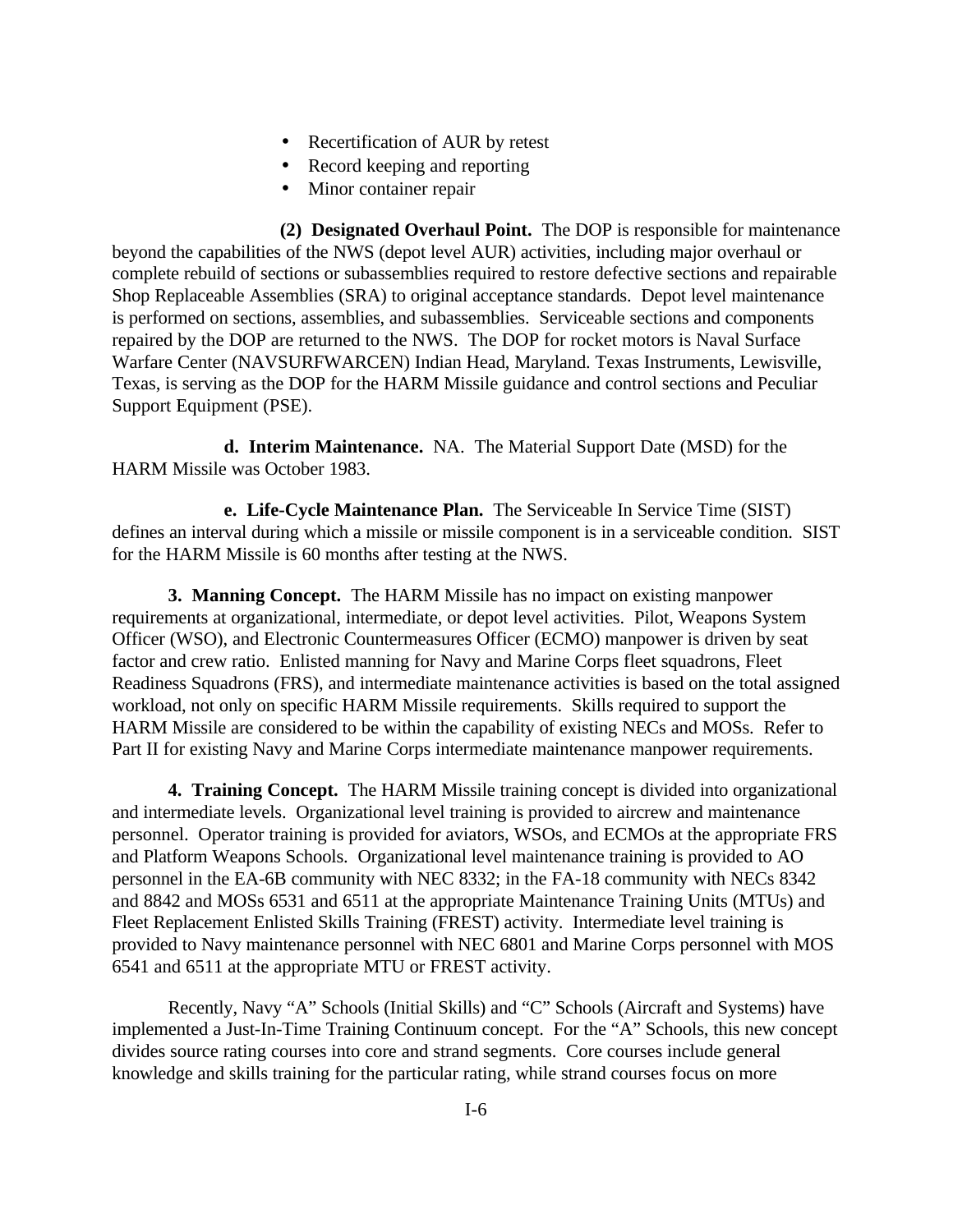specialized training requirements for that rating specific to an aircraft or system or maintenance activity. To obtain the AO source rating, all students must take the AO core course and either the AO Airwing strand course or the AO Ship/Shore strand course. For the "C" Schools this new concept establishes initial or component NECs and career or primary NECs and curricula to support them. Upon graduation from "A" School, graduates attend appropriate "C" School initial organizational level courses, then upon completion are assigned an initial (component) NEC and detailed to a Fleet unit for duty. Following their first tour and upon re-enlistment, Petty Officers 2nd Class (E-5) and higher return to "C" Schools to attend career organizational level or intermediate level courses, graduates are assigned their primary NEC. Selected Reserve (SELRES) training is conducted by the Naval Air Reserve at each squadron site per current Commander, Naval Air Reserve Force (COMNAVAIRESFOR) instructions. The training is segmented and tailored for use by SELRES personnel during weekend drill periods and two week active duty periods. If SELRES personnel and training quotas are available, COMNAVAIRESFOR must coordinate with appropriate quota controls to get training quotas at the FRSs.

**a. Initial Training.** All initial training has been completed. No further initial training is planned.

**b. Follow-on Training.** Follow-on training for the HARM Missile is available as part of courses taught at FRSs, MTUs, FREST facilities, Electronic Combat Weapons School (ELCOMWEPSCOL), Marine Aviation Weapons Tactics, School-One (MAWTS-1), and Strike Fighter Weapons Schools (STRKFIGHTWPNSCOL). The HARM Missile causes no change in student throughput or chargeable student billets. Follow-on training courses have all been modified to include the HARM Missile and are currently on-line.

**(1) Operator Training.** Aviators, WSOs, and ECMOs get basic training at the appropriate FRS for specific aircraft operation. Operator skills in tactics and ordnance delivery are taught at the STRKFIGHTWPNSCOLs and ELCOMWEPSCOL and through Aviator/Squadron proficiency training. The Strike Fighter Training Program (SFTP) is a new strategy designed to support fleet aircrew training requirements. The SFTP consists of the Strike Fighter Weapons and Tactics (SFWT) syllabus, Strike Fighter Tactics Instructor (SFTI) and Strike Fighter Training System (SFTS). The SFTP is used to accomplish the following:

- Organize existing training efforts,
- Target training efforts toward a standardized set of Strike Fighter learning objectives,
- Develop appropriate high quality, standardized training media, and
- Distribute the training media throughout the community for presentation..

The EA-6B community has recently initiated similar training called Prowler Tactics Instructor (PTI).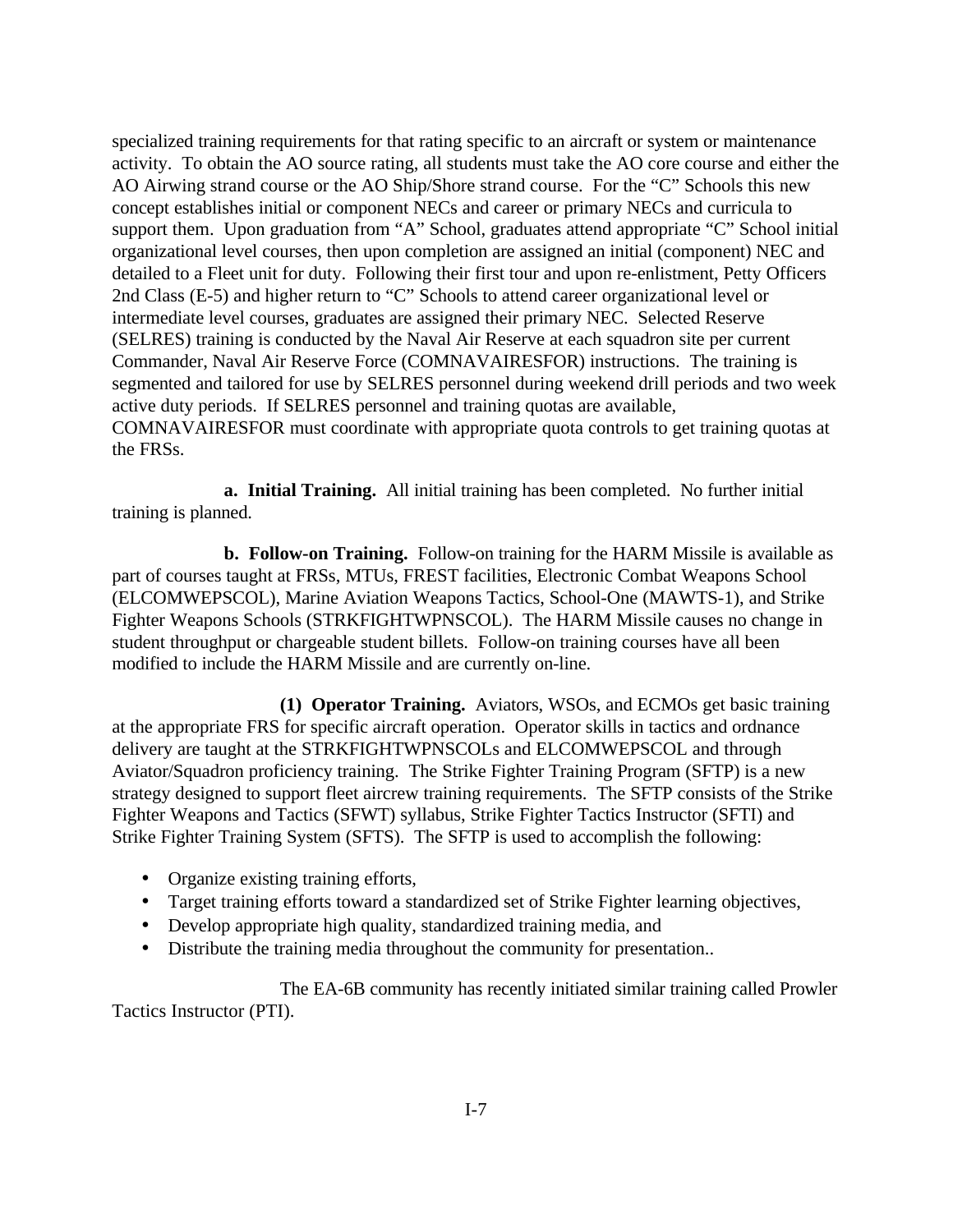Training Devices (TDs) required for follow-on and proficiency operator training include the Part Task Trainer (PTT), the Captive Air Training Missile (CATM).

- **Part Task Trainer.** The PTT is a computer-based system developed by the Naval Air Warfare Center Weapons Division (NAVAIRWARCENWPNDIV) China Lake for use by FA-18 aviators. The PTT provides missile and operational procedures familiarization as well as proficiency training in launch and control techniques.
- **Interactive Courseware (ICW)/Computer Aided Instruction (CAI).** These media are in development to aid in initial aircrew instruction and proficiency training. The CAI is designed for use on the Strike Fighter Training System and the Naval Strike Air Warfare Center secure training networks, in addition to stand alone personal computers with CD ROM capability.
- **Captive Air Training Missile.** The CATM-88A/B/C are now in fleet use and are physically identical to the AGM-88A/B/C tactical missiles except for the warhead and rocket motor which are both inert. These training missiles are used to train aircrews in recognition and acquisition of targets.

For detailed information on TDs and Training Aids refer to elements IV.A.2 and IV.B.2. The following table lists the applicable operator training courses . The HARM Missile source material has been incorporated in these courses with minimal impact. The HARM Missile causes no change in student throughput or chargeable student billets and therefore, these courses will not appear in Parts II and III.

**RFT DATE**

| <b>COURSE</b><br><b>NUMBER</b> | <b>COURSE TITLE</b>                              | <b>INCLUDING</b><br><b>HARM</b> |
|--------------------------------|--------------------------------------------------|---------------------------------|
| E-2A-1815                      | EA-6B ICAP II Fleet Replacement Pilot Category 1 | On-line                         |
| $E-2A-1816$                    | EA-6B ICAP II Fleet Replacement Pilot Category 2 | On-line                         |
| E-2A-1817                      | EA-6B ICAP II Fleet Replacement Pilot Category 3 | On-line                         |
| E-2A-1818                      | EA-6B ICAP II Fleet Replacement Pilot Category 4 | On-line                         |
| E-2A-1819                      | <b>Medium Attack Strike Training</b>             | On-line                         |
| E-2D-1817                      | EA-6B ICAP II Fleet Replacement ECMO Category 1  | On-line                         |
| E-2D-1818                      | EA-6B ICAP II Fleet Replacement ECMO Category 2  | On-line                         |
| E-2D-1819                      | EA-6B ICAP II Fleet Replacement ECMO Category 3  | On-line                         |
| E-2D-1820                      | EA-6B ICAP II Fleet Replacement ECMO Category 4  | On-line                         |
| $D/E-2A-0601$                  | FA-18 Fleet Replacement Pilot Category 1         | On-line                         |
| $D/E-2A-0602$                  | FA-18 Fleet Replacement Pilot Category 2A        | On-line                         |
| $D/E$ -2A-0604                 | FA-18 Fleet Replacement Pilot Category 3A        | On-line                         |
| $D/E-2A-0606$                  | FA-18 Fleet Replacement Pilot Category 4         | On-line                         |
| None (USMC)                    | FA-18 Fleet Replacement Pilot Category 1         | On-line                         |
| None (USMC)                    | FA-18 Fleet Replacement Pilot Category 2         | On-line                         |
| None (USMC)                    | FA-18 Fleet Replacement Pilot Category 3         | On-line                         |
|                                |                                                  |                                 |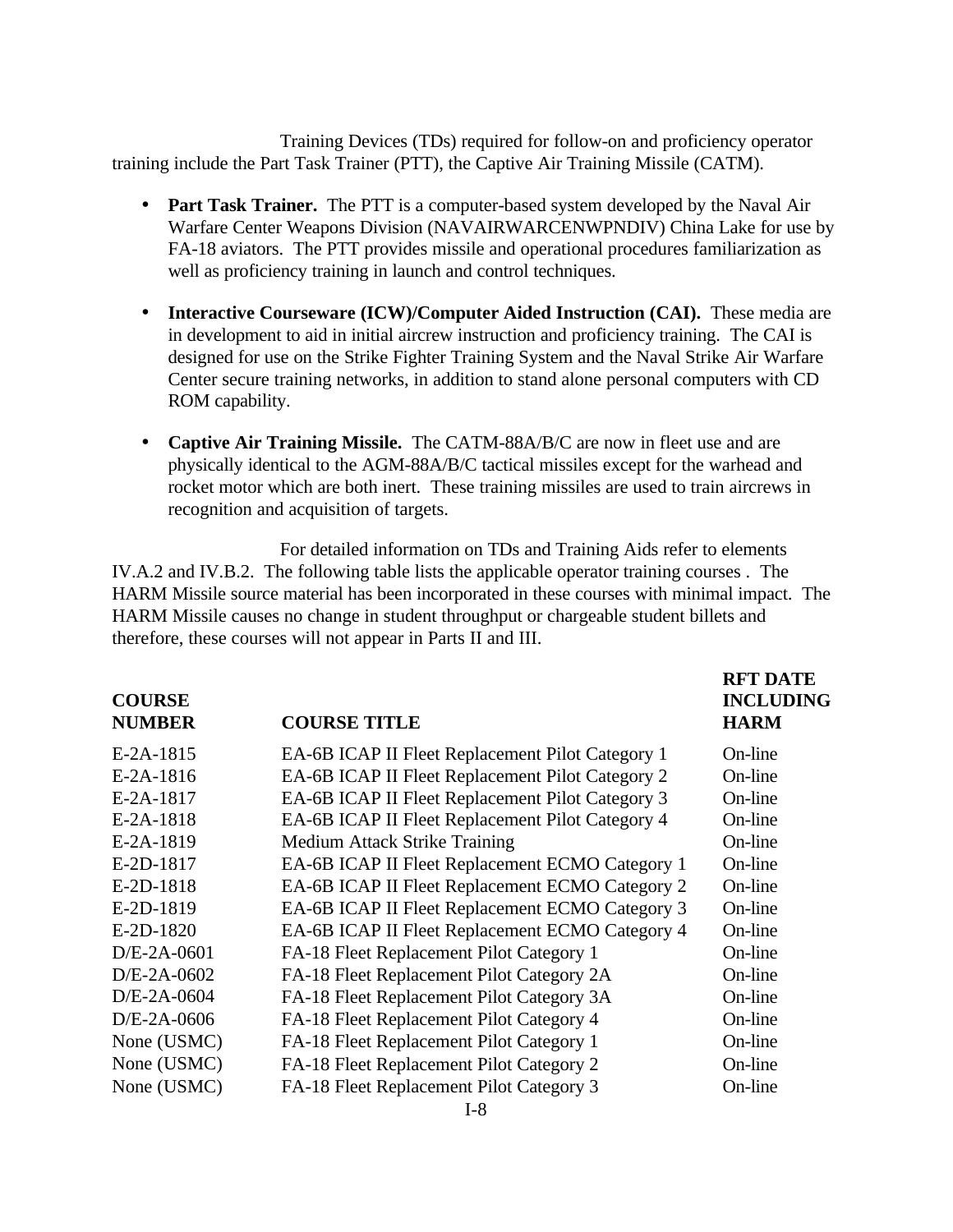| None (USMC) | FA-18 Fleet Replacement Pilot Category 4 | On-line |
|-------------|------------------------------------------|---------|
| None (USMC) | FA-18 (WSO) Category 1                   | On-line |
| None (USMC) | FA-18 (WSO) Category 2                   | On-line |
| None (USMC) | FA-18 (WSO) Category 3                   | On-line |
| None (USMC) | FA-18 (WSO) Category 4                   | On-line |

**(2) Organizational Maintenance.** Organizational level maintenance personnel are trained at the appropriate MTU or FREST for specific aircraft maintenance. Weapon loading skills are further enhanced at ELCOMWEPSCOL, SRKFIGHTWPNSCOL and through on-board proficiency training. TDs required for follow-on and proficiency training include the CATM and the DATM.

- **Dummy Air Training Missile.** The DATM is a mechanical model of the HARM Missile and is capable of simulating ground and shipboard handling procedures for the purpose of load crew training. The control section and guidance section are externally the same as the tactical missile but are ballast weighted. The warhead and rocket motor are identical to the warhead and rocket motor used in the CATM except for a color band. The design includes the capability to remove and replace wings and fins, to connect and disconnect the umbilical cable, and to simulate rocket motor arming and de-arming. The DATM is not certified for flight.
- **Dummy Guidance Section.** The dummy guidance section (WGU-2(D-2)/A) provides a non-functioning guidance section with the same shape, weight, and center of gravity as the WGU-2/B. It is used with the DATM.
- **Dummy Control Section.** The dummy control section (WCU-2(D-2)/A) provides a nonfunctioning control section with the same shape, weight, and center of gravity as the WCU-2/B. It is used with the DATM. It also has an umbilical cable and training target detector.

For detailed information on TDs refer to element IV.A.2. The HARM Missile is taught in "A" school and in the following organizational level maintenance training courses. HARM Missile source material has been incorporated in these courses with minimal impact. The HARM Missile causes no change in student throughput or chargeable student billets and therefore, these courses will not appear in Part II and III.

| <b>COURSE</b><br><b>NUMBER</b> | <b>COURSE TITLE</b>                                         | <b>TRACK</b><br><b>NUMBER</b> | <b>RFT DATE</b><br><b>INCLUDING</b><br><b>HARM</b> |
|--------------------------------|-------------------------------------------------------------|-------------------------------|----------------------------------------------------|
| C-646-9741                     | <b>EA-6B Armament Systems Organizational</b><br>Maintenance | $D/E - 646 - 1840$            | On-line                                            |
| E-646-1842                     | EA-6B HARM Loading                                          |                               | On-line                                            |
|                                |                                                             |                               | <b>RET DATE</b>                                    |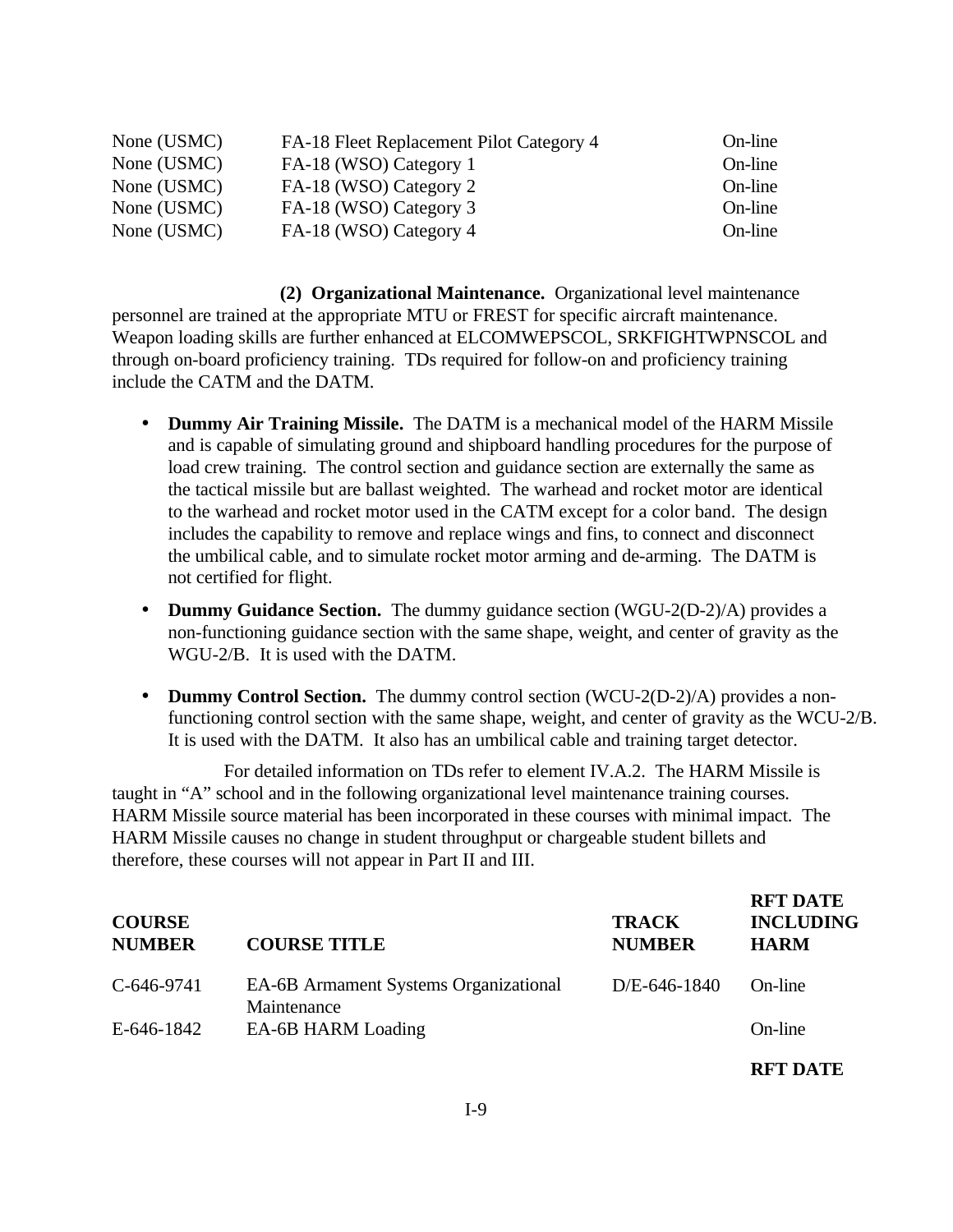| <b>COURSE</b><br><b>NUMBER</b> | <b>COURSE TITLE</b>                      | <b>TRACK</b><br><b>NUMBER</b> | <b>INCLUDING</b><br><b>HARM</b> |
|--------------------------------|------------------------------------------|-------------------------------|---------------------------------|
| C-646-9973                     | FA-18 Stores Management System (Initial) | $D/E - 646 - 0653$            | On-line                         |
|                                | <b>Organizational Maintenance</b>        | D/E-646-0654                  |                                 |
| $D/E - 646 - 0640$             | FA-18 Conventional Weapons Loading       | D/E-646-0641                  | On-line                         |
|                                |                                          | D/E 646-0653                  |                                 |
|                                |                                          | D/E 646-0654                  |                                 |
| C-646-9974                     | FA-18 Stores Management System           | D/E-646-0641                  | On-line                         |
|                                | Organizational Maintenance (Career)      |                               |                                 |
| D/E-646-0647                   | FA-18 Conventional Release System Test   | D/E-646-0653                  | On-line                         |

**(3) Intermediate Maintenance.** Intermediate maintenance training is available for Navy and Marine Corps Aviation Ordnance personnel through the appropriate MTU or FREST. The TD required for intermediate maintenance training is the DATM. For detailed information refer to element IV.A.2.

The following courses have been updated to include HARM Missile data:

| <b>Title </b>    | <b>Air Launched Guided Missiles Intermediate Maintenance</b> |
|------------------|--------------------------------------------------------------|
|                  | C-122-3111 (part of D/E-646-7007)                            |
| Model Manager    | <b>NAMTRAGRU DET 4030</b>                                    |
| Description      | To provide ordnance personnel with knowledge of the Sparrow, |
|                  | Sidewinder, Phoenix, Sidearm, Shrike, Maverick, Harpoon,     |
|                  | SLAM, HARM, Walleye, TALD, and Air Nitrogen Purifier         |
|                  | Units.                                                       |
| Locations        | MTU 4030, Naval Station (NS) Mayport, Florida                |
|                  | MTU 4032, NAMTRAGRU DET, NAS Norfolk, Virginia               |
|                  | MTU 4033, NAMTRAGRU DET, NAS North Island, California        |
|                  | 11 days                                                      |
| RFT date         | Currently available                                          |
| Skill identifier | 6801 awarded upon completion of track D/E-646-7007           |
| $TTE/TD$         | <b>DATM</b>                                                  |
| Prerequisite     | C-646-2013, Aviation Ordnanceman Ship's Company Strand       |
|                  | Class A1.                                                    |
|                  |                                                              |
|                  |                                                              |
| <b>Title </b>    | <b>Aviation Ordnance Intermediate Maintenance Technician</b> |
| CIN              | C-646-3105 (part of M-646-7026)                              |
| Model Manager    | <b>VMAT-203</b>                                              |
| Description      | To provide ordnance personnel with knowledge required by     |
|                  | USMC personnel working on ordnance/armament in the AIMD      |
|                  | environment.                                                 |
| Location         | VMAT-203 FREST, MCAS Cherry Point, North Carolina            |
|                  | $I-10$                                                       |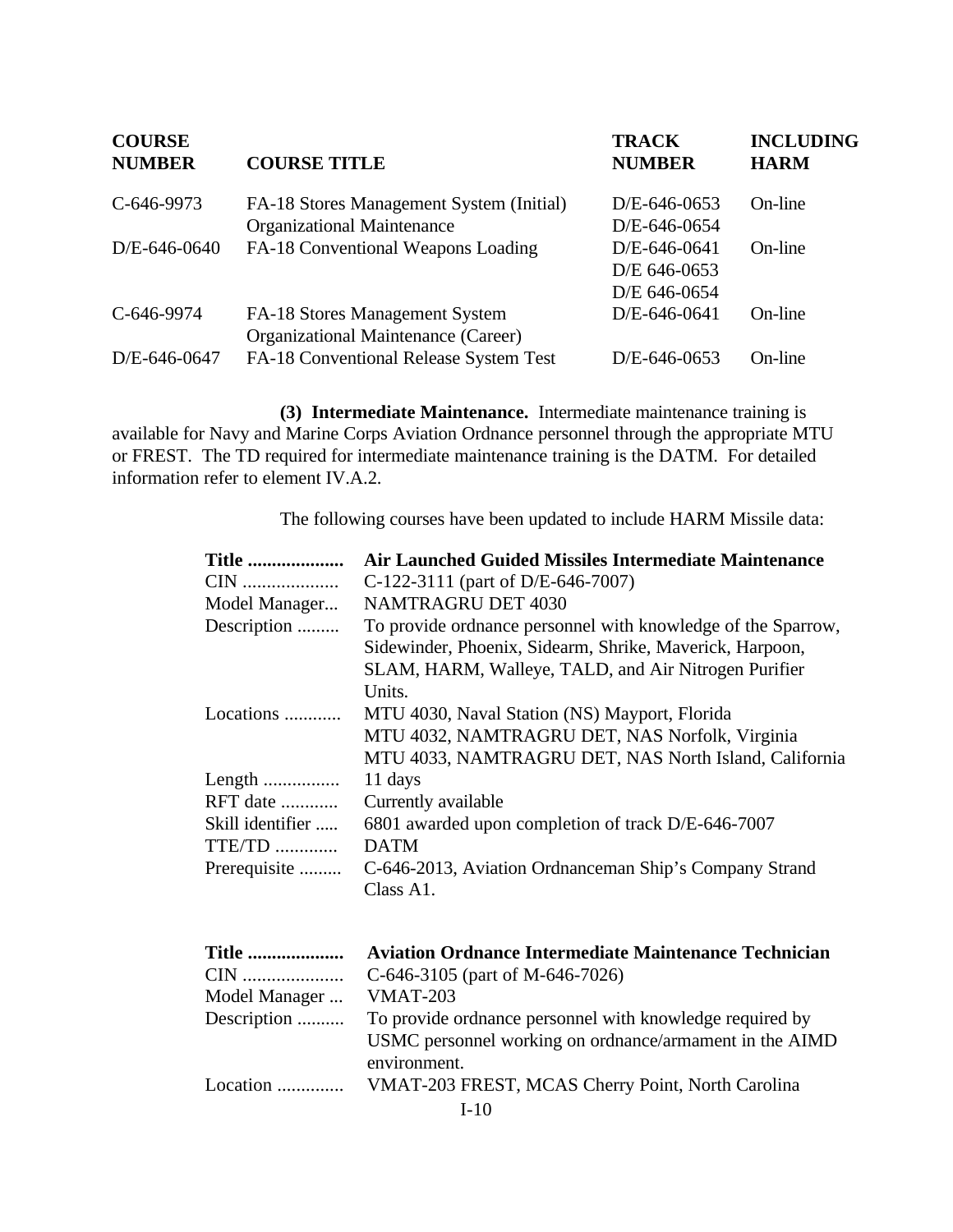| Skill identifier  MOS 6541 award upon completion of track D/E-646-7026   |
|--------------------------------------------------------------------------|
|                                                                          |
| Prerequisites  C-646-2012, Aviation Ordnanceman Airwing Strand Class A1. |
| Confidential Clearance.                                                  |

**NOTE:** C-646-3105, Aviation Ordnance Maintenance Technician, as part of track M-646-7026, is currently 93 days long. During the initial teaching, the instructors from VMAT-203 identified areas where time could possibly be deleted from C-646-3105 without compromising the contents of the course. The Instructional Systems Development Group, attached to VMAT-203, will evaluate this information and determine what will be deleted from C-646-3105. If this course is reduced in length, it will reduce average-on-board and chargeable student billet requirements. Updated information about this course will be included into this NTSP when the appropriate decisions are made available.

**(4) Explosive Ordnance Disposal Training.** Explosive Ordnance Disposal (EOD) Training is conducted at NAVSURFWARCEN, Indian Head. EOD Predeployment team training is conducted at NAS Barbers Point, Hawaii and Fort Story, Virginia. The TDs required for EOD training are the Practical Explosives Ordnance Disposal System Trainer (PEST) and Classroom EOD System Trainer (CEST):

- **Practical Explosive Ordnance Disposal System Trainer.** The HARM PEST is a full scaled model fabricated from actual hardware, having approximately the same weight and center of gravity as the tactical missile. The PEST is used for teaching Rendering Safe Procedure (RSP).
- **Classroom EOD System Trainer.** The CEST is a cut-away model displaying locations and types of explosive/hazardous materials, initiators, igniters, and fuses. All explosive components are inert.

For further details on TDs see element IV.A.2. The following courses have been revised to include RSP and disposal of the HARM Missile.

| <b>EOD Phase II (Navy)</b><br><b>Title </b>                                                                                |
|----------------------------------------------------------------------------------------------------------------------------|
| A-431-0011                                                                                                                 |
| Naval School, Explosive Ordnance Disposal                                                                                  |
| (NAVSCOLEOD)                                                                                                               |
| To provide training in the best methods and procedures for<br>recovery, evaluation, and disposal of surface and underwater |
| explosive ordinance, nuclear weapons, and diving techniques                                                                |
| related to EOD.                                                                                                            |
|                                                                                                                            |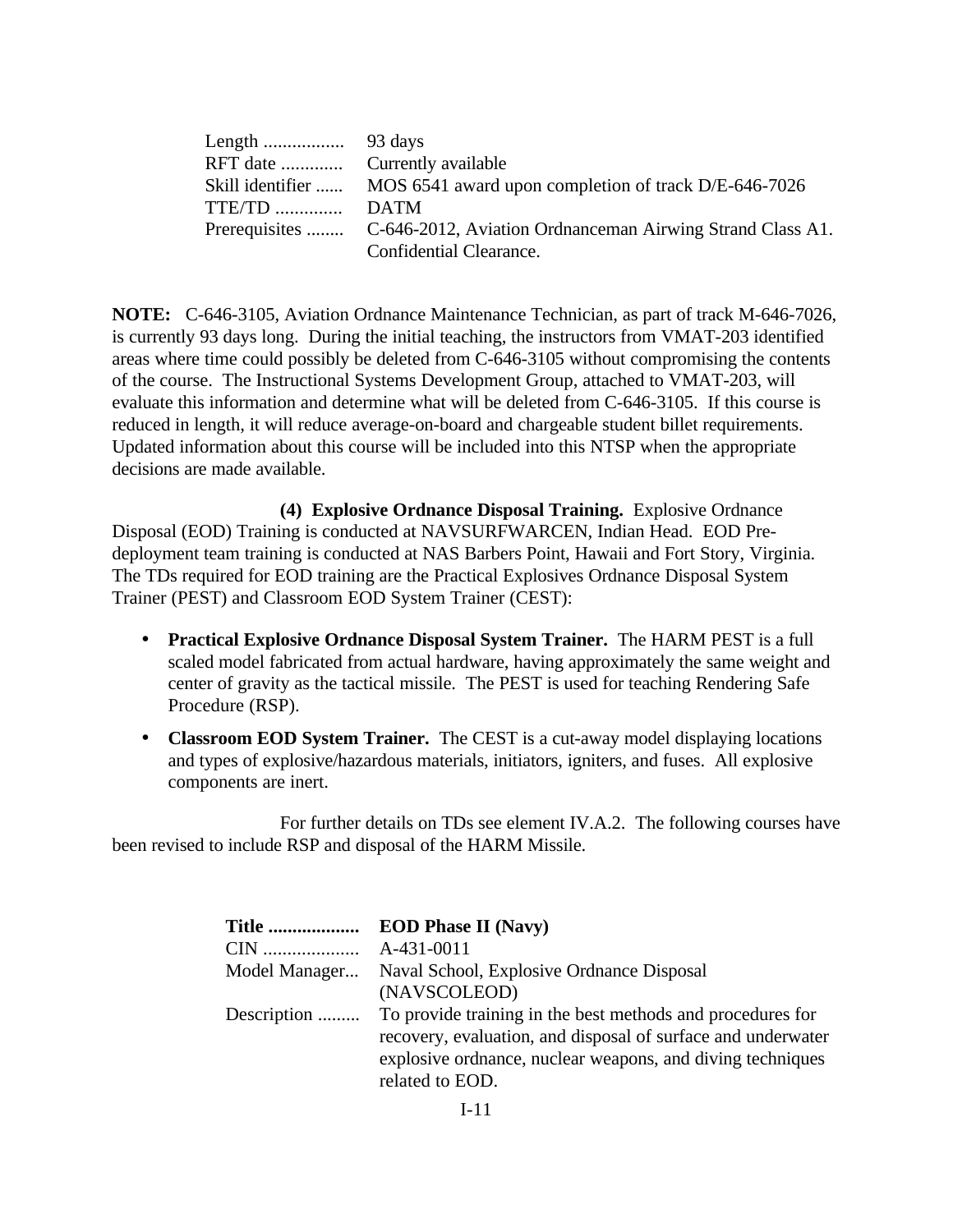|              | Location  NAVSCOLEOD, NAVSURFWARCEN Indian Head, MD        |
|--------------|------------------------------------------------------------|
|              |                                                            |
|              | RFT date  Currently available                              |
|              | Skill identifiers NEC 5332, Navy Officer Billet Code 9230  |
| TTE/TD  PEST |                                                            |
|              | Prerequisite  Extensive; see CANTRAC for detailed listing. |

# **Title ................... EOD Phase II**

| Model Manager    | NAVSCOLEOD, Indian Head                                                                                                                                                                          |
|------------------|--------------------------------------------------------------------------------------------------------------------------------------------------------------------------------------------------|
| Description      | To provide training in the best methods and procedures for<br>safe identification, recovery, evaluation and disposal of all<br>conventional surface explosive ordinance and nuclear<br>ordnance. |
| Location         | NAVSCOLEOD, NAVSURFWARCEN Indian Head, MD                                                                                                                                                        |
|                  | $106 \text{ days}$                                                                                                                                                                               |
| RFT date         | Currently available                                                                                                                                                                              |
| Skill identifier | MOS 2336                                                                                                                                                                                         |
| TTE/TD           | <b>PEST</b>                                                                                                                                                                                      |
|                  | Prerequisite  Extensive; see CANTRAC for detailed listing.                                                                                                                                       |

| Title            | <b>EOD Pre-deployment Team Training</b>                      |
|------------------|--------------------------------------------------------------|
| CIN              | G-431-0001                                                   |
| Model Manager    | EOD Technical Evaluation Unit (EOD TEU) TWO                  |
| Description      | To provide advanced and specialized training for established |
|                  | EOD teams and training prior to deployment of shipboard      |
|                  | EOD teams.                                                   |
| Locations        | EODTEU ONE, Barbers Point, Hawaii                            |
|                  | <b>EODTEU TWO, Fort Story, Virginia</b>                      |
|                  | 41 days                                                      |
| $RFT$ date       | Currently available                                          |
| Skill identifier | None                                                         |
| TTE/TD           | <b>PEST</b>                                                  |
| Prerequisite     | Extensive; see CANTRAC for detailed listing.                 |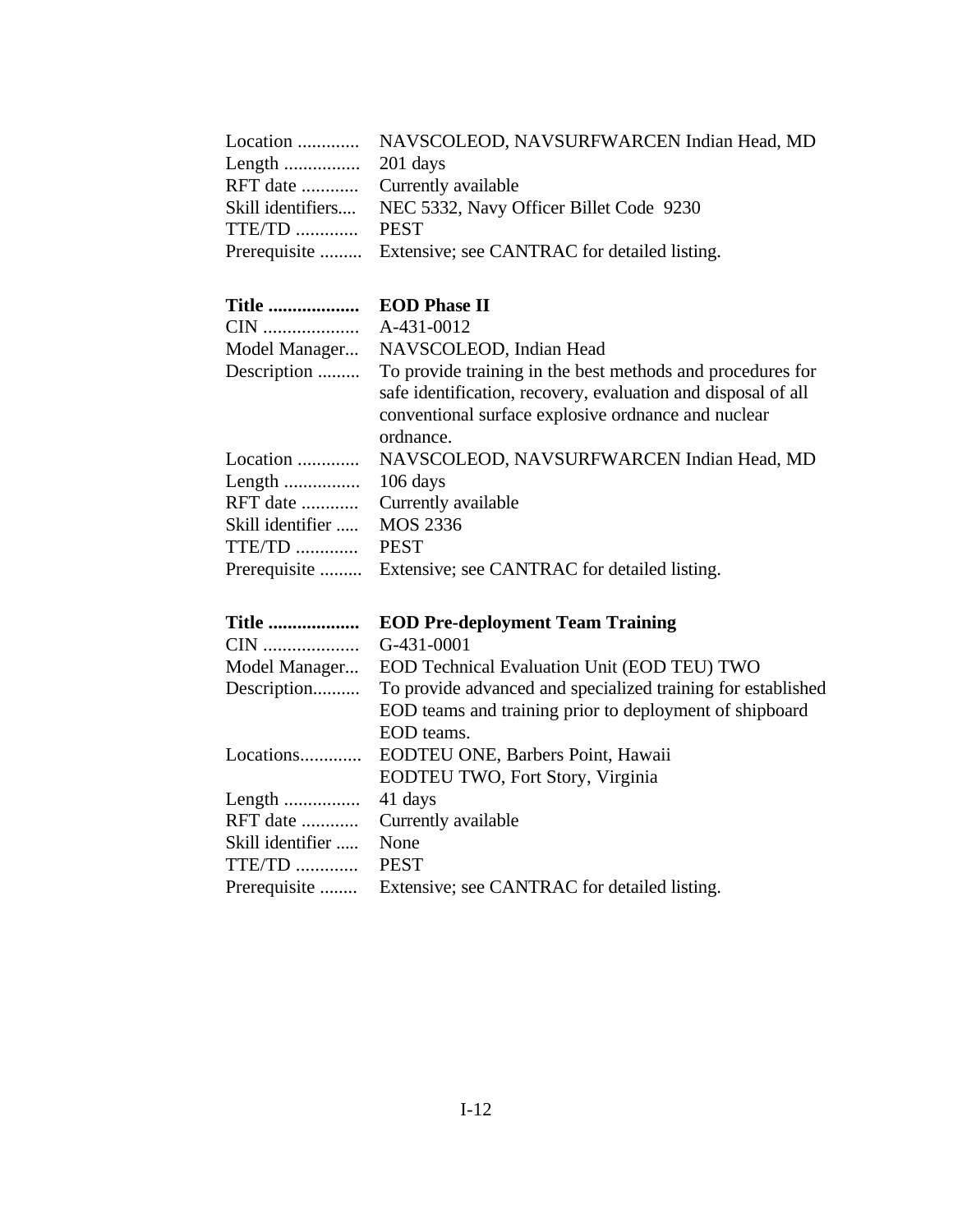# **c. Student Profiles**

| <b>SKILL</b><br><b>IDENTIFIER</b> | PREREQUISITE SKILL AND KNOWLEDGE REQUIREMENTS                                                                                   |
|-----------------------------------|---------------------------------------------------------------------------------------------------------------------------------|
| AO 6801                           | C-646-2011, Aviation Ordnance man Common Core Class A1 and<br>C-646-2013, Aviation Ordnance man Ship's Company Strand Class A1. |
| MOS 6541                          | C-646-2011, Aviation Ordnanceman Common Core Class A1 and<br>C-646-2012, Aviation Ordnanceman Airwing Strand Class A1.          |

**d. Training Pipelines.** The following training tracks apply and are available in the OPNAV Training Management System (OTMS):

| <b>TRACK</b><br><b>NUMBER</b> | <b>TRACK TITLE</b>                                            |
|-------------------------------|---------------------------------------------------------------|
| D/E-646-7007                  | General Shipboard/NAS Weapons Department AVORD<br>Maintenance |
| M-646-7026                    | Aircraft Ordnance Technician IMA                              |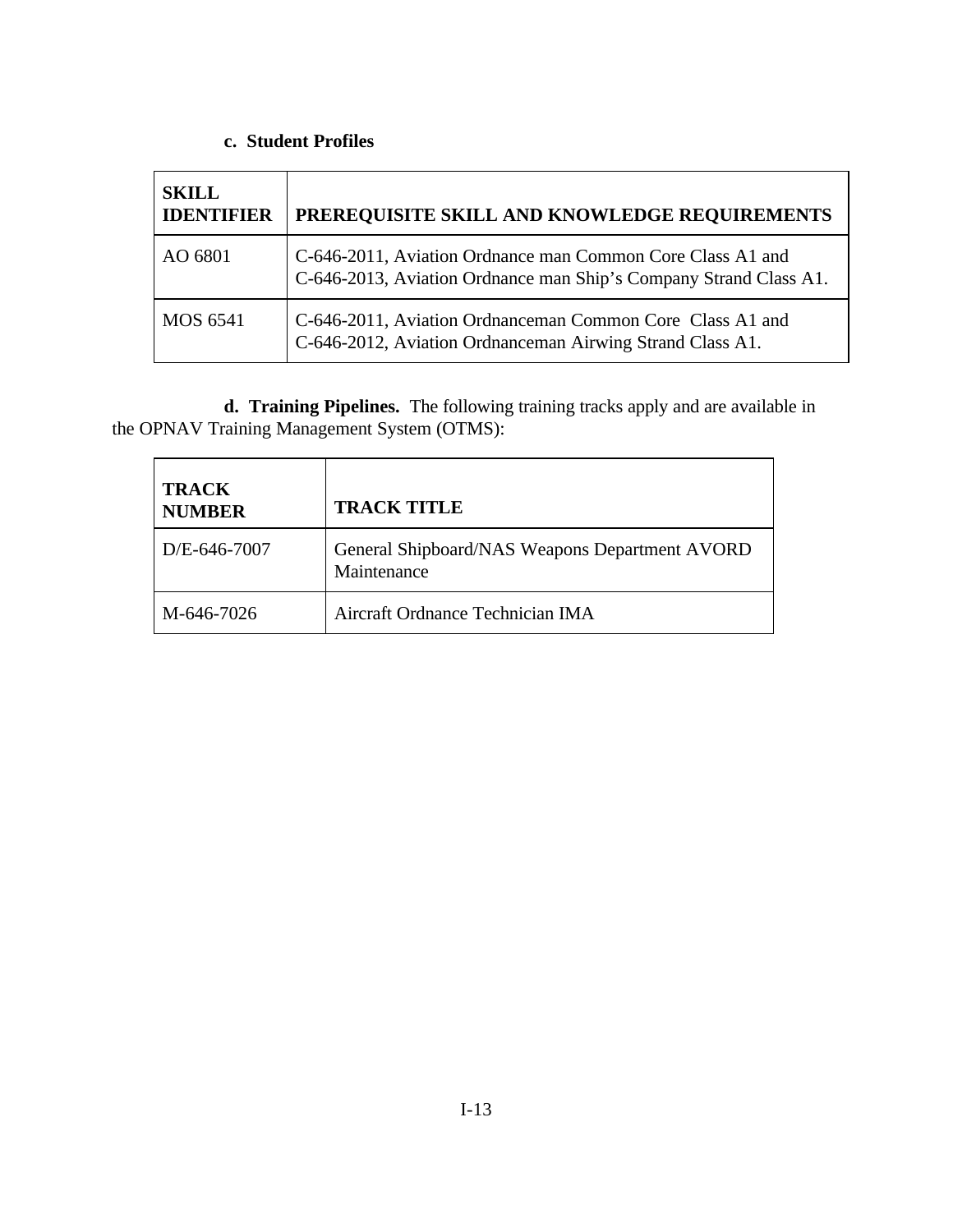## <span id="page-20-0"></span>**I. ON-BOARD (IN-SERVICE) TRAINING**

**1. Proficiency or Other Training Organic to the New Development.** Aviator, Electronics Countermeasures Officer (ECMO), and WSO weapons proficiency training is accomplished in three steps: Academic, Simulator, and Captive Carry:

- **Academic.** Selected squadron aircrewmen receive in-depth classroom weapon training from an appropriate source (contractor, weapons school, etc.) to become the squadron subject matter expert on the HARM Missile. Aircrew then receive academic training within their squadron from the HARM Missile subject matter expert. The ICW/CAI currently under development will be available to provide initial training and supplement the proficiency training offered by the subject matter expert. As an option to this step, all squadron aircrew would attend an academic class held at the appropriate weapons school. The HARM program office at China Lake utilizing subject matter expertise conducts training on a semi-annual basis.
- **Simulator.** The appropriate weapons tactical trainer is set up by the squadron Weapons School for the aircrew to gain required proficiency prior to captive carry of the HARM Missile.
- **Captive Carry.** The CATM is loaded on an aircraft at which time the aircrew gain proficiency and final qualification on the HARM Missile.

The Maintenance Training Improvement Program (MTIP) will be used to establish an effective and efficient training system that is responsive to fleet training requirements. MTIP is a training management tool that, through diagnostic testing, identifies individual training deficiencies at both the organizational and intermediate levels of maintenance. MTIP is the comprehensive testing of one's knowledge. It consists of a bank of test questions that are managed through automated data processing. The Deputy Chief of Staff for Training will assist in the development of MTIP by providing those question banks (software) already developed by the Navy. MTIP will be implemented per OPNAVINST 4790.2F. MTIP will allow increased effectiveness in the application of training resources through identification of skills and knowledge deficiencies at the activity, work center, or individual technician level. Refresher training will be concentrated where needed to combat identified skill and knowledge shortfalls.

Aviation Maintenance In-Service Training (AMIST) is intended to support the Fleet training requirements now satisfied by MTIP, and in that sense is the planned replacement. However, it is structured very differently, and will function as an integral part of the new Aviation Maintenance Training Continuum System (AMTCS) that will replace the existing aviation maintenance training structure. AMIST will provide standardized instruction to bridge the training gaps between initial and career training. With the implementation of AMIST, the technician will be provided the training required to maintain a level of proficiency necessary to effectively perform the required tasks to reflect a career progression.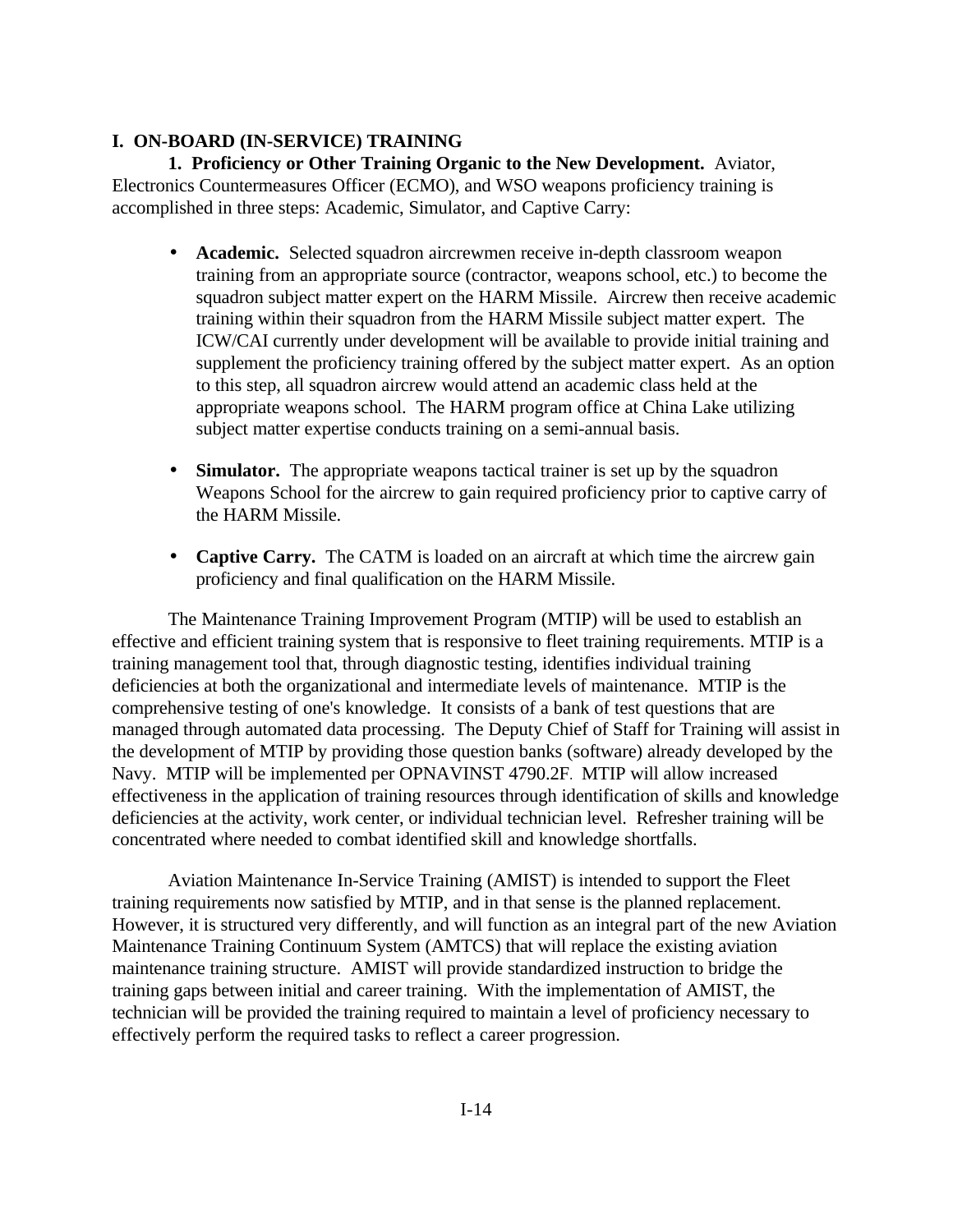AMTCS redesigns the aviation training process (training continuum), and introduces Computer-Based Training (CBT) throughout the Navy technical training process. The application and adoption of recent advances in computer hardware and software technology have enabled CBT with its basic elements of Computer Managed Instruction (CMI), Computer Aided Instruction (CAI), and Interactive Courseware (ICW) to be integrated into the training continuum and provide essential support for standardizing technical training.

**2. Personnel Qualification Standards.** OPNAVINST 8023.2C outlines requirements for Personnel Qualification Standard (PQS), NAVEDTRA 43202 series. This PQS is required by all personnel who handle Non-nuclear Explosive Ordnance Shipboard Handling and Stowage.

**3. Other On-Board or In-service Training Packages.** Marine Corps on-board training is based on the current series of Marine Corps Order (MCO) P4790.12, Individual Training Standards System and Marine Aviation Training Management Evaluation Program (MATMEP). This program is designed to meet Marine Corps, as well as Navy OPNAVINST 4790.2F, maintenance training requirements. It is a performance-based, standardized, level-progressive, documentable, training management and evaluation program. It identifies and prioritizes task inventories by MOS through a front-end analysis process that identifies task, skill, and knowledge requirements of each MOS. MTIP questions coupled to MATMEP tasks will help identify training deficiencies that can be addressed with refresher training.

The Conventional Weapon Technical Proficiency Inspection (CWTPI) is a graded inspection administered by either STRKFIGHTWPNSCOL NAS Lemoore ,California or NAS Cecil Field, Florida, for the FA-18 aircraft and ELCOMWEPSCOL, NAS Whidbey Island, Washington, for the EA-6B. The CWTPI covers all areas of conventional weapon load and release, and control systems checks. The inspection evaluates the squadron's ability to correctly wire-check, upload and download conventional ordnance, use applicable publications, and place ordnance on its designated target. The squadron inspection is conducted annually, six months prior to deployment, or at the request of the squadron's Commanding Officer. A written examination is required by all personnel, including squadron aviators, directly involved in the inspection. A 72 hour time limit is granted for the completion of the entire evolution. The final grade is an average score derived from the written exams, ordnance loads, wire-checks, and the aviator's proficiency to deliver weapons on target. Pre-inspection training is provided by the appropriate STRKFIGHTWPNSCOL for the FA-18 and ELCOMWEPSCOL for the EA-6B, followed by the CWTPI. The CWTPI determines the need for further conventional weapons load training of squadron AO and Aviation Electronics Technician personnel.

The USMC fighter and attack wings are scheduled yearly for Marine Corps Combat Readiness Evaluation by Headquarters, Marine Corps. Marine Corps activities participate in war exercises and are evaluated. Training is an on-going Marine Corps evolution that culminates with the Combat Readiness Evaluation. The evaluation determines the need for further conventional weapons load training of squadron personnel.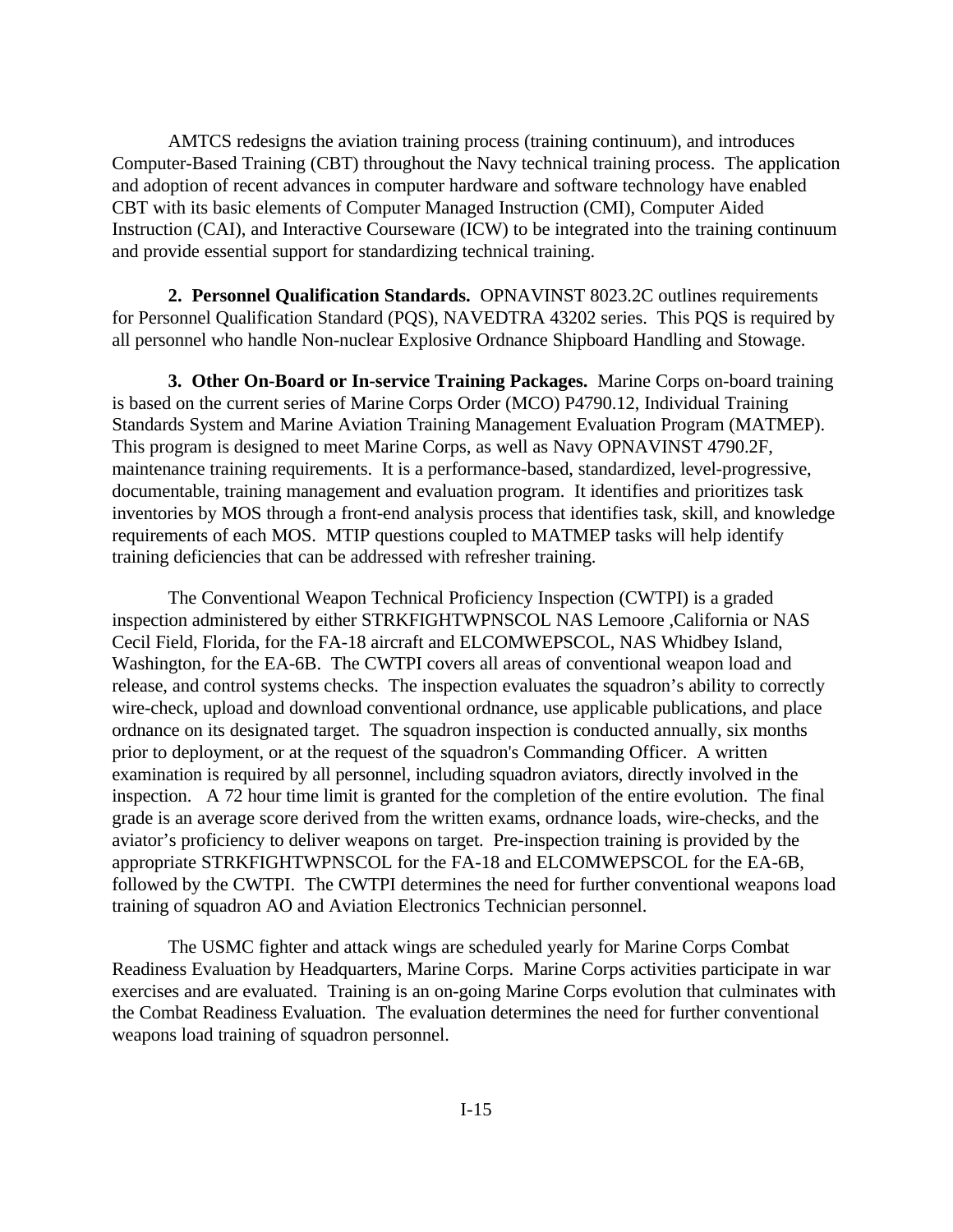## <span id="page-22-0"></span>**J. LOGISTICS SUPPORT**

## **1. Manufacturer and Contract Numbers**

| <b>CONTRACT</b><br><b>NUMBER</b>   | <b>MANUFACTURER</b> | <b>ADDRESS</b>                    |  |  |
|------------------------------------|---------------------|-----------------------------------|--|--|
| N00019-91-C-0003 Texas Instruments | Incorporated        | PO Box 650311<br>Dallas, TX 75265 |  |  |

**2. Program Documentation.** The current Operational Logistic Support Plan (OLSP) is AIR-418 MS-068, Change 11, July 1994.

**3. Technical Data Plan.** Texas Instruments, the HARM Missile production contractor, will provide peculiar technical manual source data to the Naval Air Technical Services Facility (NATSF), which will promulgate changes into existing HARM Missile manuals. Manuals required for training are currently available and listed in element IV.B.3 of this NTSP.

**4. Test Sets, Tools, and Test Equipment.** Test sets, tools, and test equipment for organizational and intermediate level maintenance consists of common tools and test equipment.

**a. Intermediate and Depot Level.** The following test equipment is utilized at the intermediate and depot level maintenance activities:

| <b>NOMENCLATURE</b>                       | <b>MODEL</b>  | <b>USE</b>                                                               |
|-------------------------------------------|---------------|--------------------------------------------------------------------------|
| Missile Test Set                          | $AN/DSM-160B$ | Tests AURs and fault isolate to individual<br>missile sections.          |
| Simulator Group Calibration<br><b>Set</b> | AN/DSM-158A   | Performs all RF calibration required to<br>support the missile test set. |
| <b>Calibration Test Set</b>               | $AN/DSM-161B$ | Calibrates the missile test set.                                         |

**5. Repair Parts.** The MSD for the HARM Missile was October 1983. Repair parts are available through the Navy supply system. Normal replenishment procedures based upon demand and usage are used to maintain stock levels of spares, repair parts, and consumables.

## **6. Human Systems Integration.** NA.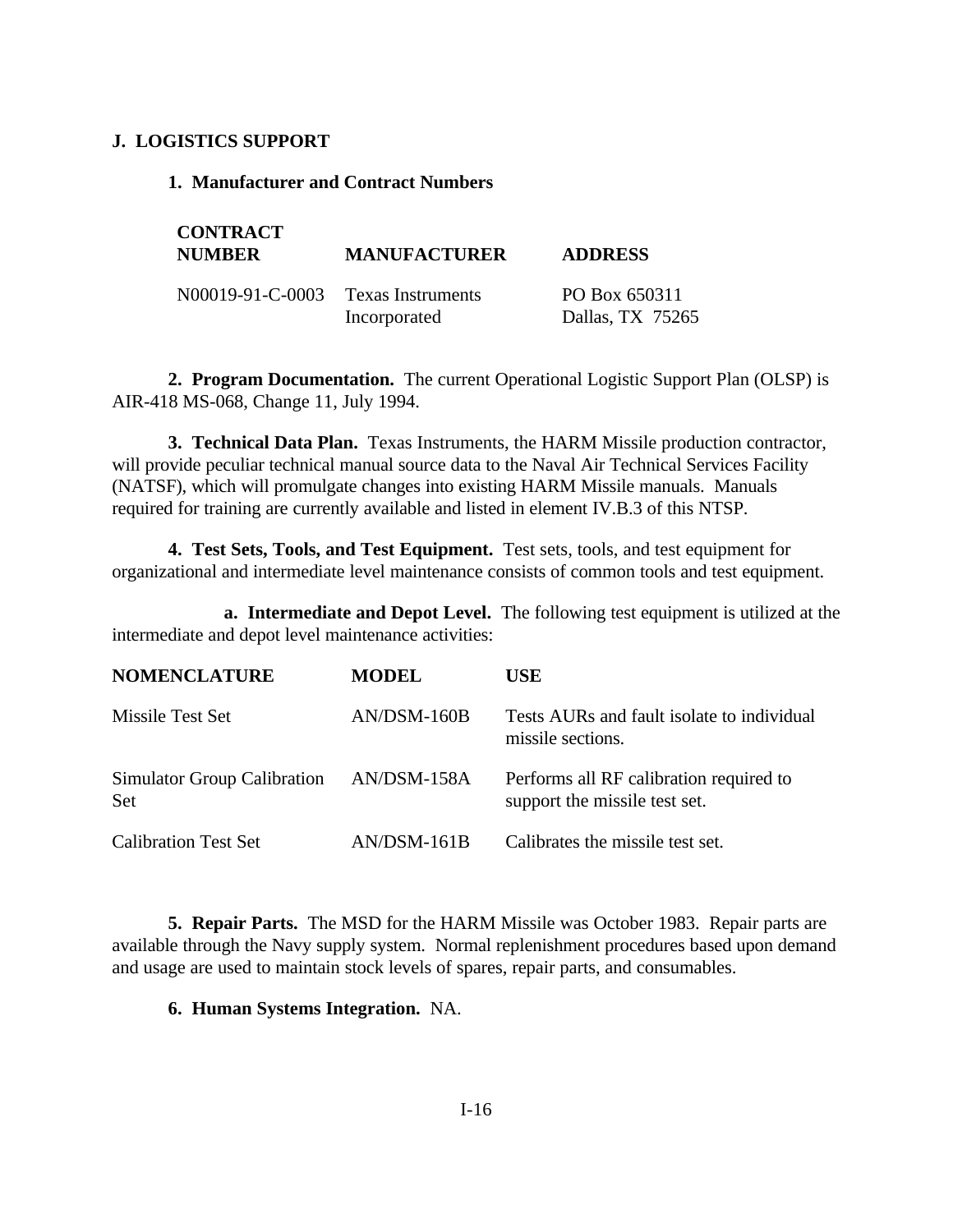## <span id="page-23-0"></span>**K. SCHEDULES**

## **1. Schedule of Events**

**a. Installation and Delivery Schedules.** The HARM Missile inventories and planned delivery schedules contained in the Weapon System Planning Document are classified.

**b. Ready For Operational Use Schedule.** The HARM Missile is currently Ready for Operational Use.

**c. Time Required to Install at Operational Sites.** The HARM Missile is delivered to the fleet as an AUR and requires no time to install.

**d. Foreign Military Sales and Other Source Delivery Schedule.** The HARM Missile has been sold to the Federal Republic of Germany, Italy, Spain, and South Korea. For more information on FMS refer to PMA242.

<span id="page-23-1"></span>**e. Training Device and Delivery Schedule.** Training Missiles are available for captive training and load drill training. DATMs were procured and delivered from 1983 through 1986. For the most up-to-date list of the location of the missiles, a current listing from Conventional Ammunition Integrated Management System should be obtained.

## **L. GOVERNMENT FURNISHED EQUIPMENT AND CONTRACTOR FURNISHED EQUIPMENT TRAINING REQUIREMENTS.** NA.

**M. RELATED NTSPs AND OTHER APPLICABLE DOCUMENTS.** List of NTSPs and other documents which affect, are related to, or were used to develop this NTSP.

| <b>DOCUMENT</b><br><b>OR NTSP TITLE</b> | <b>DOCUMENT</b><br><b>OR NTSP NUMBER</b> | <b>PDA</b><br><b>CODE</b> | <b>STATUS</b>   |
|-----------------------------------------|------------------------------------------|---------------------------|-----------------|
| <b>EA-6B ICAP II NTSP</b>               | A-50-7904C                               | <b>PMA234</b>             | Approved Dec 96 |
| FA-18 Weapon System NTSP                | A-50-7703E                               | <b>PMA265</b>             | Approved Mar 93 |
| FA-18D Weapon System NTSP               | A-50-8811B                               | <b>PMA265</b>             | Approved Feb 93 |
| OLSP Change 11                          | <b>MS-068</b>                            | AIR-418                   | Approved Jul 94 |
| <b>HARM</b> Tactical Manual             | TM-7912                                  | <b>PMA242</b>             | Approved Jun 96 |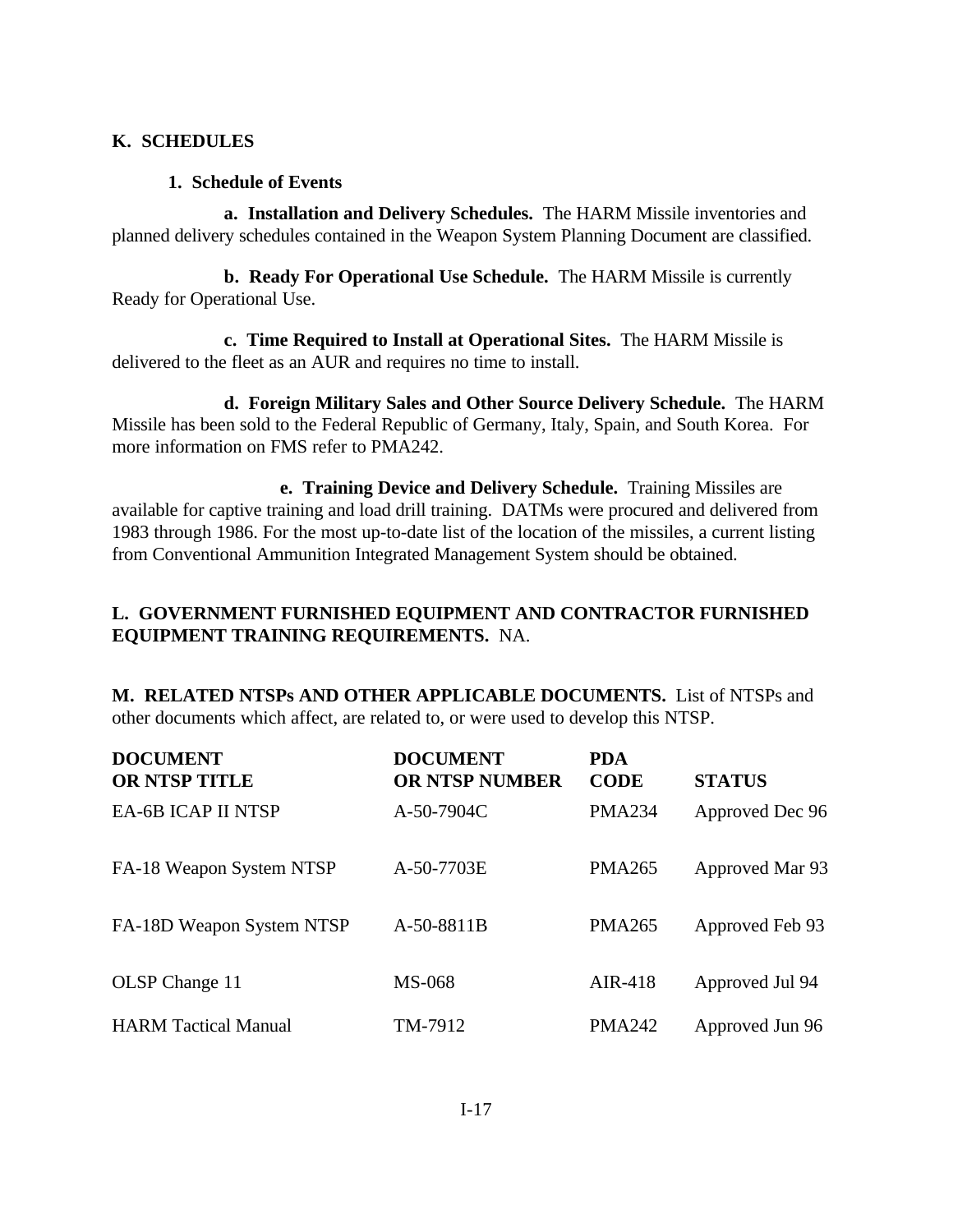#### **PART II - BILLET AND PERSONNEL REQUIREMENTS**

<span id="page-24-0"></span>**Note 1**: This section of the AGM-88 High-Speed Anti-Radiation Missile (HARM) System NTSP is a compilation of one intermediate level NEC and one intermediate level MOS with associated billets. The addition of the AGM-88 HARM System to the intermediate level workload is only a small percentage of the required workload for that MOS or NEC. The NEC or MOS is not dedicated to the AGM-88 HARM system and therefore the training requirements will remain the same.

**Note 2**: This section of the AGM-88 High-Speed Anti-Radiation Missile (HARM) NTSP is presented by NEC and MOS for ease of understanding. It was developed to establish the total intermediate level maintenance requirements for the ordnance community. The requirements are to train ordnance personnel in the USN and USMC to receive an NEC or MOS to fill a billet.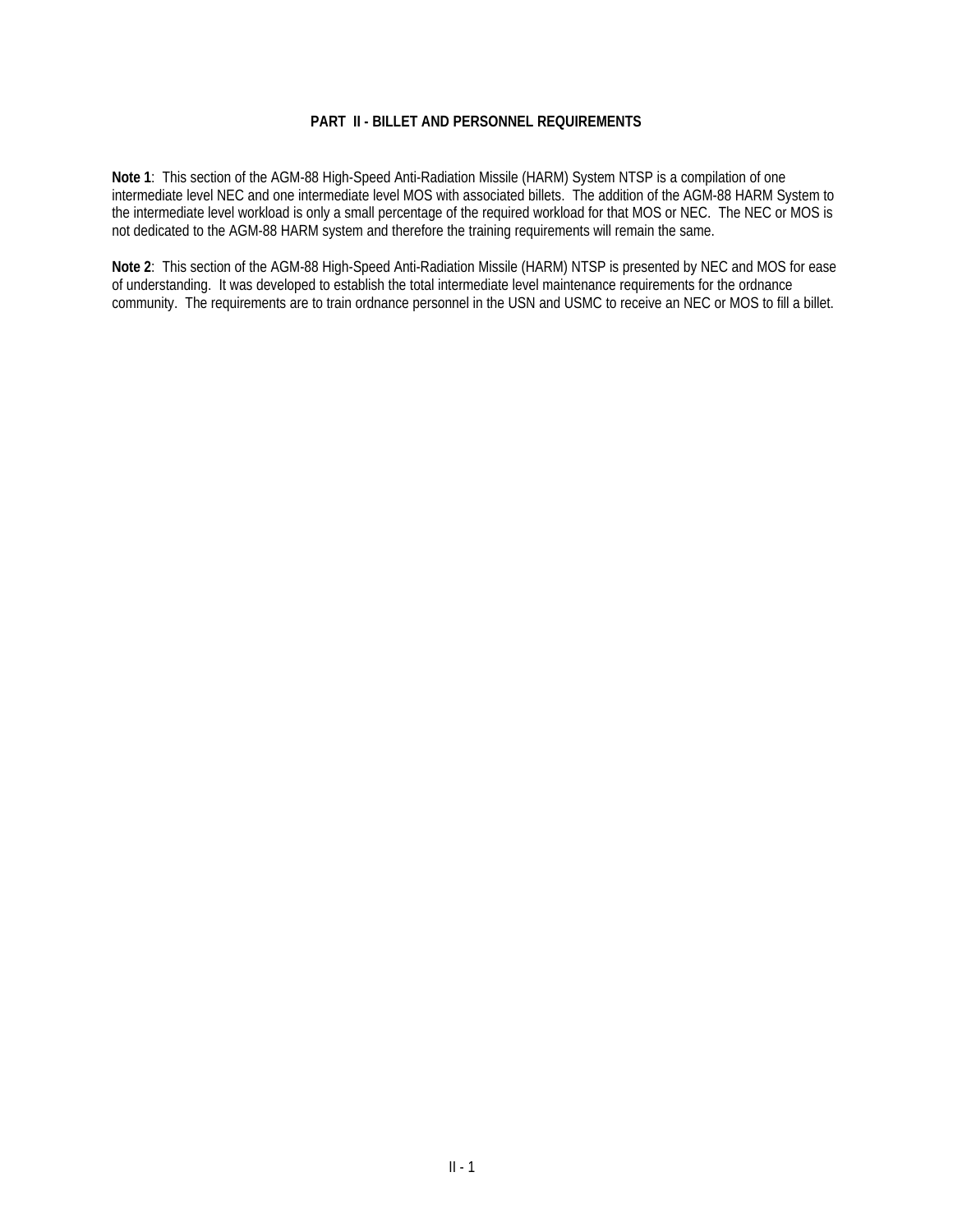#### **PART II - BILLET AND PERSONNEL REQUIREMENTS**

# **II.A. BILLET REQUIREMENTS**

| <b>SOURCE:</b> Navy: Total Force Manpower Management System<br><b>DATE: 04/97</b><br>SOURCE: USMC: Extract from Table of Manpower Requirements, TFS, MCCDC<br>DATE: 04/97 |             |                |                  |                     |                  |                  |
|---------------------------------------------------------------------------------------------------------------------------------------------------------------------------|-------------|----------------|------------------|---------------------|------------------|------------------|
| <b>ACTIVITY, UIC</b>                                                                                                                                                      | <b>PFYs</b> | CFY98          | <b>FY99</b>      | <b>FY00</b>         | <b>FY01</b>      | <b>FY02</b>      |
| OPERATIONAL ACTIVITY                                                                                                                                                      | <b>NAVY</b> |                |                  |                     |                  |                  |
| VAQ-129, 09995                                                                                                                                                            |             | 0              | 0                | 0                   | $\boldsymbol{0}$ | 0                |
| VFA-106, 09679                                                                                                                                                            | 1           | $\overline{0}$ | $\overline{0}$   | 0                   | $\overline{0}$   | 0                |
| VFA-125, 09485                                                                                                                                                            |             | $\theta$       | $\overline{0}$   | $\Omega$            | $\theta$         | 0                |
| TOTAL:                                                                                                                                                                    | 3           | $\mathbf 0$    | $\mathbf 0$      | $\boldsymbol{0}$    | 0                | 0                |
| OPERATIONAL ACTIVITY                                                                                                                                                      | <b>USMC</b> |                |                  |                     |                  |                  |
| HMH-361, 09446                                                                                                                                                            |             | $\mathbf 0$    | 0                | 0                   | 0                | 0                |
| HMH-362, 09495                                                                                                                                                            |             | $\overline{0}$ | $\overline{0}$   | 0                   | 0                | 0                |
| HMH-363, 09496                                                                                                                                                            |             | 0              | 0                | 0                   | 0                | 0                |
| HMH-366, 55650                                                                                                                                                            |             | 0              | $\overline{0}$   | $\overline{0}$      | 0                | 0                |
| HMH-461, 09582                                                                                                                                                            |             | 0              | $\overline{0}$   | 0                   | 0                | 0                |
| HMH-462, 09349                                                                                                                                                            |             | 0              | 0                | 0                   | 0                | 0                |
| HMH-463, 09010                                                                                                                                                            |             | 0              | 0                | 0                   | 0                | 0                |
| HMH-464, 53935                                                                                                                                                            |             | 0              | 0                | 0                   | 0                | 0                |
| HMH-465, 53936                                                                                                                                                            |             | 0              | 0                | $\overline{0}$      | 0                | 0                |
| HMH-466, 53998                                                                                                                                                            |             | 0              | 0                | 0                   | 0                | 0                |
| HMH-769, 09487                                                                                                                                                            |             | $\overline{0}$ | 0                | 0                   | 0                | 0                |
| HMH-772, 09490                                                                                                                                                            |             | $\overline{0}$ | 0                | 0                   | 0                | 0                |
| HMLA-167, 09898                                                                                                                                                           |             | 0              | 0                | 0                   | 0                | 0                |
| HMLA-169, 09202                                                                                                                                                           |             | 0              | 0                | 0                   | $\mathbf 0$      | 0                |
| HMLA-267, 09159                                                                                                                                                           |             | 0              | $\mathbf 0$      | 0                   | $\mathbf 0$      | 0                |
| HMLA-269, 08998                                                                                                                                                           |             | 0              | 0                | 0                   | $\mathbf 0$      | 0                |
| HMLA-367, 09079                                                                                                                                                           |             | 0              | $\overline{0}$   | $\overline{0}$      | 0                | 0                |
| HMLA-369, 09361                                                                                                                                                           |             | 0              | $\overline{0}$   | 0                   | 0                | 0                |
| HMLA-773, 09431                                                                                                                                                           |             | 0              | 0                | 0                   |                  | 0                |
|                                                                                                                                                                           |             |                |                  |                     | 0                |                  |
| HMLA-775, 55252                                                                                                                                                           |             | 0              | 0                | 0<br>$\overline{0}$ | 0                | 0                |
| HMLA-775 DET A, 09415                                                                                                                                                     |             | 0              | 0                |                     | 0                | 0                |
| HMM-161, 09440                                                                                                                                                            |             | 0              | 0                | 0                   | 0                | 0                |
| HMM-162, 09492                                                                                                                                                            |             | 0              | $\theta$         | 0                   | 0                | 0                |
| HMM-163, 09405                                                                                                                                                            |             | 0              | 0                | 0                   | 0                | 0                |
| HMM-164, 09408                                                                                                                                                            |             | $\theta$       | $\overline{0}$   | $\Omega$            | $\overline{0}$   | $\Omega$         |
| HMM-165, 09343                                                                                                                                                            |             | 0              | $\boldsymbol{0}$ | 0                   | $\boldsymbol{0}$ | 0                |
| HMM-166, 53973                                                                                                                                                            |             | 0              | $\mathbf 0$      | 0                   | $\mathbf 0$      | 0                |
| HMM-261, 09441                                                                                                                                                            |             | 0              | $\boldsymbol{0}$ | $\mathbf 0$         | $\mathbf 0$      | 0                |
| HMM-262, 09442                                                                                                                                                            |             | 0              | $\mathbf 0$      | 0                   | $\mathbf 0$      | 0                |
| HMM-263, 09445                                                                                                                                                            |             | 0              | $\mathbf 0$      | 0                   | $\boldsymbol{0}$ | 0                |
| HMM-264, 09374                                                                                                                                                            |             | 0              | $\boldsymbol{0}$ | 0                   | $\boldsymbol{0}$ | 0                |
| HMM-265, 09404                                                                                                                                                            |             | 0              | 0                | 0                   | $\boldsymbol{0}$ | 0                |
| HMM-266, 53972                                                                                                                                                            |             | 0              | $\boldsymbol{0}$ | $\boldsymbol{0}$    | $\boldsymbol{0}$ | 0                |
| HMM-268, 52790                                                                                                                                                            |             | 0              | $\boldsymbol{0}$ | $\boldsymbol{0}$    | $\boldsymbol{0}$ | $\boldsymbol{0}$ |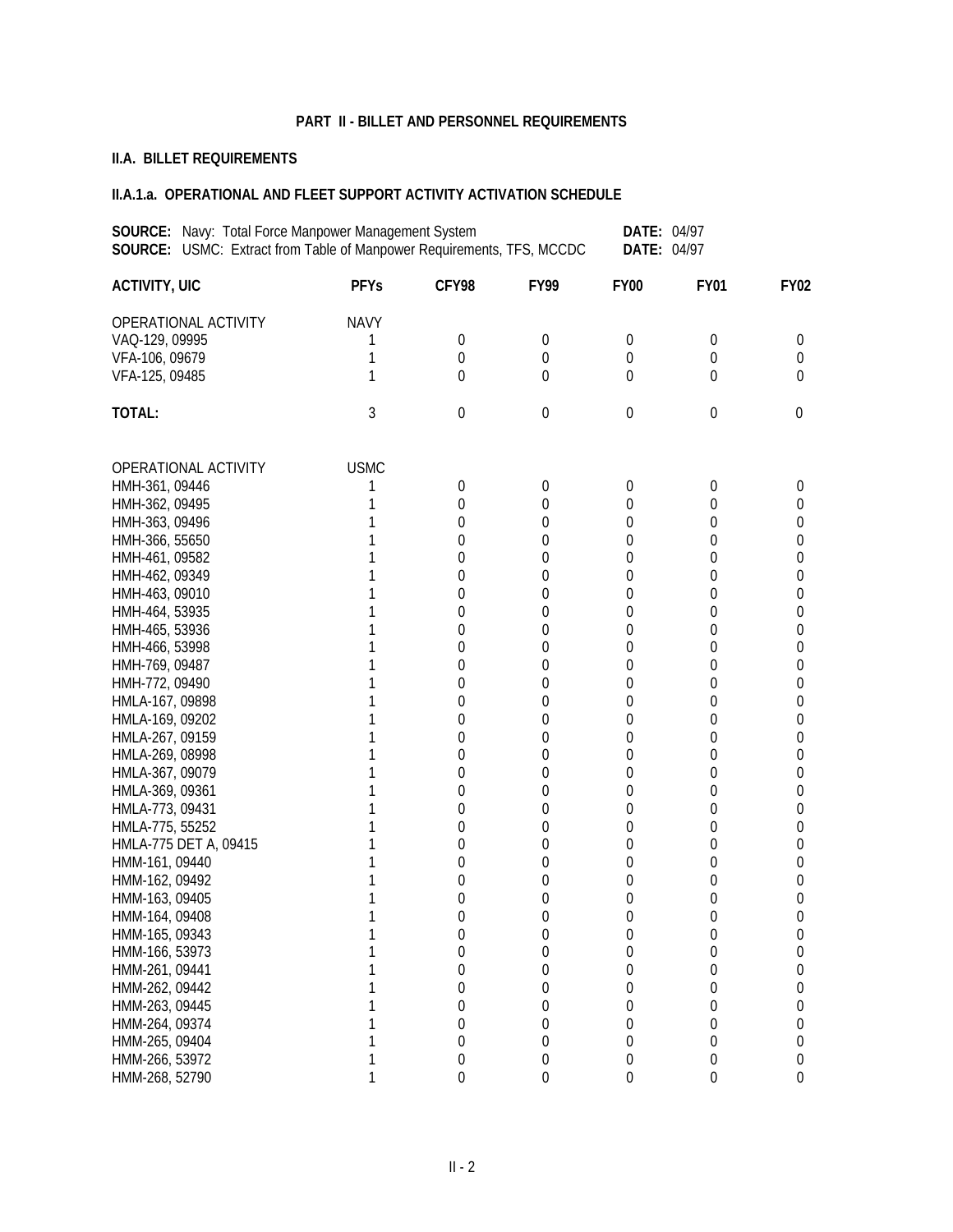| <b>ACTIVITY, UIC</b>                   | <b>PFYs</b> | CFY98            | <b>FY99</b>      | <b>FY00</b> | <b>FY01</b>      | <b>FY02</b>           |
|----------------------------------------|-------------|------------------|------------------|-------------|------------------|-----------------------|
| HMM-364, 09793                         | 1           | 0                | 0                | 0           | 0                | U                     |
| HMM-365, 53923                         | 1           | $\overline{0}$   | 0                | 0           | 0                | 0                     |
| HMM-764, 09402                         |             | $\overline{0}$   | 0                | 0           | 0                | 0                     |
| HMM-774, 09430                         |             | $\overline{0}$   | 0                | 0           | 0                | 0                     |
| HMT-303, 55176                         |             | 0                | 0                | 0           | 0                | 0                     |
| MALS Aug Beaufort, 67863               |             | 0                | 0                | 0           | 0                | 0                     |
| MALS Aug El Toro, 09111                |             | 0                | 0                | 0           | 0                | 0                     |
| MALS Aug Miramar, 09116                |             | 0                | 0                | 0           | 0                | 0                     |
| MAWTS-1, 55167                         |             | 0                | 0                | 0           | 0                | 0                     |
| VMA-131, 09357                         |             | 0                | 0                | 0           | 0                | 0                     |
| VMA-211, 09412                         |             | 0                | 0                | 0           | 0                | 0                     |
| VMA-214, 09436                         |             | 0                | 0                | 0           | 0                | 0                     |
| VMA-223, 09438                         |             | $\overline{0}$   | 0                | 0           | 0                | 0                     |
| VMA-231, 52948                         |             | $\overline{0}$   | 0                | 0           | 0                | 0                     |
| VMA-311, 09416                         |             | 0                | 0                | 0           | 0                | 0                     |
| VMA-513, 09231                         |             | $\overline{0}$   | 0                | 0           | 0                | 0                     |
| VMA-542, 52847                         |             | $\mathbf 0$      | 0                | 0           | 0                | 0                     |
| VMAQ-1, 41345                          |             | 0                | 0                | 0           | 0                | 0                     |
| VMAQ-2, 42362                          |             | $\mathbf 0$      | 0                | 0           | 0                | 0                     |
| VMAQ-3, 42363                          |             | 0                | 0                | 0           | 0                | 0                     |
| VMAQ-4, 67837                          |             | 0                | 0                | 0           | 0                | 0                     |
| VMAT-203, 45483                        |             | 0                | 0                | 0           | 0                | 0                     |
| VMFA-112, 08954                        |             | 0                | 0                | 0           | 0                | 0                     |
| VMFA-115, 09234                        |             | 0                | 0                | 0           | 0                | 0                     |
| VMFA-122, 09407                        |             | $\overline{0}$   | 0                | 0           | 0                | 0                     |
| VMFA-124, 52998                        |             | $\overline{0}$   | 0                | 0           | 0                | 0                     |
| VMFA-134, 09365                        |             | $\theta$         | 0                | 0           | 0                | 0                     |
| VMFA-142, 67243                        |             | $\overline{0}$   | 0                | 0           | 0                | 0                     |
| VMFA-212, 09434                        |             | $\overline{0}$   | 0                | 0           | 0                | 0                     |
| VMFA-232, 09242                        |             | 0                | 0                | 0           | 0                | 0                     |
| VMFA-251, 09241                        |             | 0                | 0                | 0           | 0                | 0                     |
| VMFA-314, 09230                        |             | 0                | 0                | 0           | 0                | 0                     |
| VMFA-321, 67235                        |             | $\mathbf 0$      | 0                | 0           | 0                | 0                     |
| VMFA-451, 09238                        |             | 0                | 0                | 0           | 0                | 0                     |
| VMFAAW-121, 09257                      |             | 0                | 0                | 0           | 0                | 0                     |
| VMFAAW-224, 09439                      |             | 0                | 0<br>$\theta$    | 0           | 0<br>0           | 0                     |
| VMFAAW-225, 09232<br>VMFAAW-242, 09668 |             | 0<br>$\mathbf 0$ | 0                | 0<br>0      | $\mathbf 0$      | 0                     |
| VMFAAW-332, 09501                      |             | $\mathbf 0$      | $\mathbf 0$      | $\mathbf 0$ | 0                | 0<br>$\boldsymbol{0}$ |
| VMFAAW-533, 09193                      |             | 0                | 0                | 0           | 0                | 0                     |
| VMFAT-101, 09965                       | 1           | $\theta$         | $\overline{0}$   | $\theta$    | 0                | 0                     |
| TOTAL:                                 | 75          | $\mathbf 0$      | $\boldsymbol{0}$ | 0           | $\boldsymbol{0}$ | 0                     |
| FLEET SUPPORT ACTIVITY                 | <b>NAVY</b> |                  |                  |             |                  |                       |
| AIMD Brunswick, 60087                  |             | 0                | 0                | 0           | $\boldsymbol{0}$ | 0                     |
| AIMD Cecil Field, 60200                |             | 0                | 0                | 0           | 0                | 0                     |
| AIMD Keflavik, 63032                   |             | 0                | 0                | 0           | 0                | 0                     |
| AIMD Lemoore, 44321                    |             | 0                | 0                | 0           | 0                | 0                     |
| AIMD Oceana, 60191                     |             | 0                | 1                | 0           | 0                | 0                     |
| AIMD Okinawa, 66254                    |             | 0                | 0                | 0           | $\boldsymbol{0}$ | 0                     |
| AVORD/MTT Norfolk, 48764               |             | 0                | $\boldsymbol{0}$ | 0           | $\boldsymbol{0}$ | 0                     |
| COMNAVAIRLANT, 57012                   | 1           | 0                | $\mathbf 0$      | 0           | 0                | 0                     |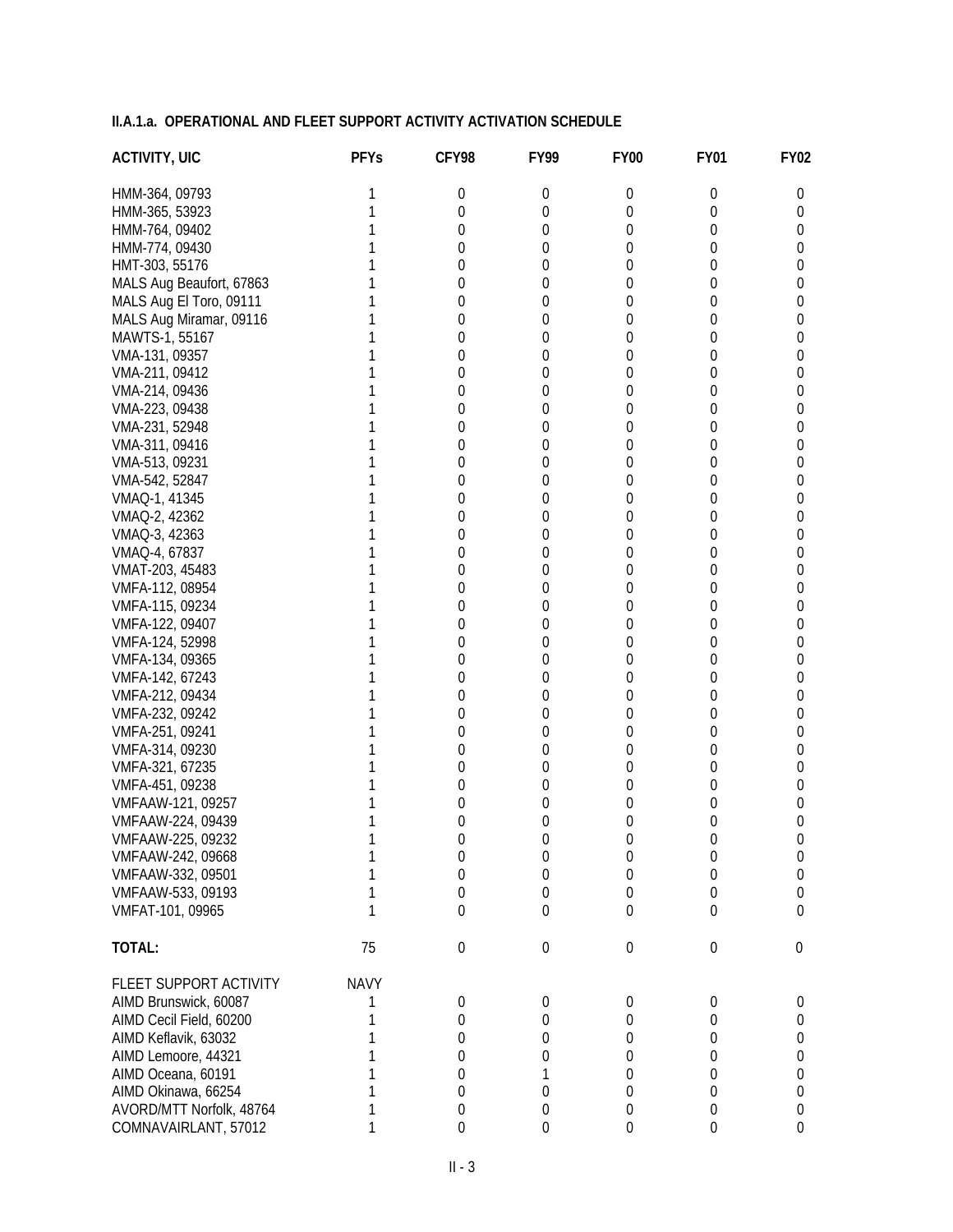| <b>ACTIVITY, UIC</b>           | <b>PFYs</b> | CFY98          | <b>FY99</b> | <b>FY00</b>    | <b>FY01</b> | <b>FY02</b> |
|--------------------------------|-------------|----------------|-------------|----------------|-------------|-------------|
| CV-62 USS Independence, 03362  |             | 0              | 0           | 0              | 0           | 0           |
| CV-63 USS Kitty Hawk, 03363    |             | $\Omega$       | 0           | 0              | 0           | 0           |
| CV-64 USS Constellation, 03364 |             | 0              | $\Omega$    | 0              | 0           | 0           |
| CV-67 USS Kennedy, 03367       |             | 0              | $\theta$    | 0              | 0           | 0           |
| CVN-65 USS Enterprise, 03365   |             | 0              | 0           | 0              | 0           | 0           |
| CVN-68 USS Nimitz, 03368       |             | 0              | 0           | 0              | 0           | 0           |
| CVN-69 USS Eisenhower, 03369   |             | 0              | 0           | 0              | 0           | 0           |
| CVN-70 USS Vinson, 20993       |             | 0              | 0           | 0              | 0           | 0           |
| CVN-71 USS Roosevelt, 21247    |             | 0              | 0           | 0              | 0           | 0           |
| CVN-72 USS Lincoln, 21297      |             | 0              | 0           | 0              | 0           | 0           |
| CVN-73 USS Washington, 21412   |             | 0              | 0           | 0              | 0           | 0           |
| CVN-74 USS Stennis, 21847      |             | 0              | 0           | 0              | 0           | 0           |
| CVN-75 USS Truman, 21853       |             | 0              | 0           | 0              | 0           | 0           |
| LHA-1 USS Tarawa, 20550        |             | 0              | 0           | 0              | 0           | 0           |
| LHA-2 USS Saipan, 20632        |             | 0              | $\sigma$    | 0              | 0           | 0           |
| LHA-3 USS Belleau Wood, 20633  |             | 0              | 0           | 0              | 0           | 0           |
| LHA-4 USS Nassau, 20725        |             | 0              | 0           | 0              | 0           | 0           |
| LHA-5 USS Peleliu, 20748       |             | 0              | $\sigma$    | 0              | 0           | 0           |
| LPH-11 USS New Orleans, 07202  |             | 0              | 0           | 0              | 0           | 0           |
| LPH-9 USS Guam, 07178          |             | 0              | 0           | 0              | 0           | 0           |
| MCS-12 USS Inchon, 20009       |             | 0              | 0           | 0              | 0           | 0           |
| NAF Mildenhall, 57032          |             | 0              | 0           | 0              | 0           | 0           |
| NATMSACT, 49149                |             | 0              | 0           | 0              | 0           | 0           |
| NAVAIRWP-MAINTUN, 52821        |             | 0              | 0           | 0              | 0           | 0           |
| NAVSTKAIR TESTRON, 39783       |             | 0              | 0           | 0              | 0           | 0           |
| NAWCAD Patuxent River, 00421   |             | 0              | 0           | 0              | 0           | 0           |
| NAWCWD Point Mugu, 63126       |             | 0              | 0           | 0              | 0           | 0           |
| NAWS China Lake, 47609         |             | 0              | $\sigma$    | 0              | 0           | 0           |
| NAWS Point Mugu, 45113         |             | $\Omega$       | 0           | 0              | 0           | 0           |
| TOTAL:                         | 37          | $\overline{0}$ | 1           | $\overline{0}$ | 0           | 0           |
| FLEET SUPPORT ACTIVITY         | <b>USMC</b> |                |             |                |             |             |
| 1st MAW Futenma, 00101         |             | 0              | 0           | 0              | 0           | 0           |
| 2nd MAW Cherry Point, 00201    |             | 0              | 0           | 0              | 0           | 0           |
| 3rd MAW El Toro, 00300         |             | 0              | 0           | 0              | O           | 0           |
| 4th MAW New Orleans, 00400     |             | 0              | 0           | 0              | 0           | 0           |
| Blount Island, 38450           |             | 0              | 0           | 0              | 0           | 0           |
| H&HS Beaufort, 02031           |             | 0              | 0           | 0              | 0           | 0           |
| H&HS Camp Pendleton, 02208     |             | 0              | 0           | 0              | 0           | 0           |
| H&HS Cherry Point, 02002       |             | 0              | 0           | 0              | 0           | 0           |
| H&HS El Toro, 02201            |             | 0              | 0           | 0              | 0           | 0           |
| H&HS Futenma, 02601            |             | 0              | 0           | 0              | 0           | 0           |
| H&HS Iwakuni, 02501            |             | 0              | 0           | 0              | 0           | 0           |
| H&HS New River, 02021          |             | 0              | 0           | 0              | 0           | 0           |
| H&HS Yuma, 02230               |             | 0              | 0           | 0              | 0           | 0           |
| MAD China Lake, 06117          |             | 0              | 0           | 0              | 0           | 0           |
| MAD Patuxent River, 06040      |             | 0              | 0           | 0              | 0           | 0           |
| MALS-11 El Toro, 09111         |             | 0              | 0           | 0              | 0           | 0           |
| MALS-12 Iwakuni, 09112         |             | 0              | 0           | 0              | 0           | 0           |
| MALS-13 Yuma, 55585            |             | 0              | 0           | 0              | 0           | 0           |
| MALS-14 Cherry Point, 09114    |             | $\Omega$       | $\mathbf 0$ | 0              | 0           | 0           |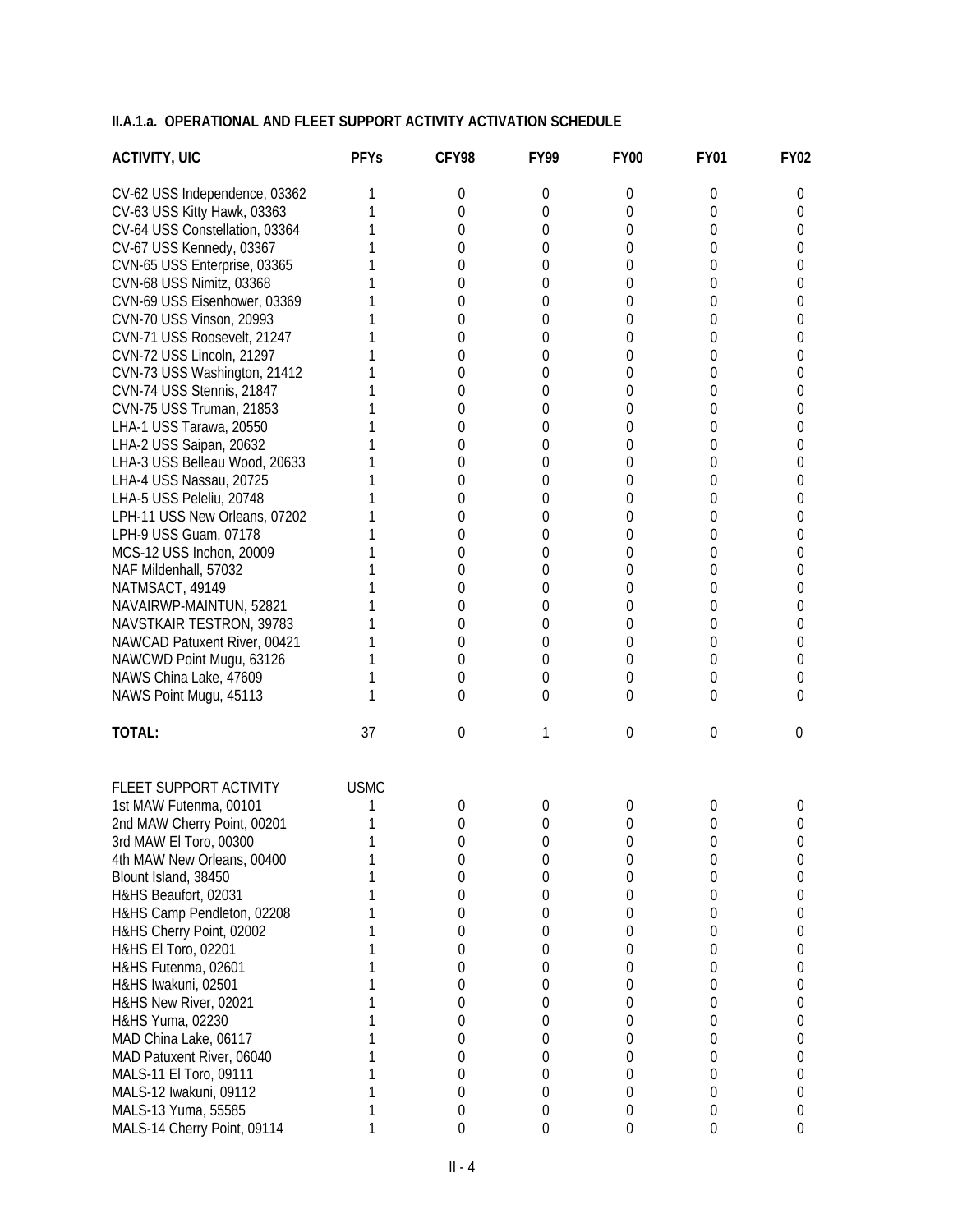| <b>ACTIVITY, UIC</b>          | <b>PFYS</b> | CFY98 | <b>FY99</b> | FY <sub>00</sub> | FY01 | FY02 |
|-------------------------------|-------------|-------|-------------|------------------|------|------|
| MALS-16 Tustin, 55583         |             |       |             |                  |      |      |
| MALS-26 New River, 09167      |             |       |             |                  |      |      |
| MALS-29 New River, 52841      |             |       |             |                  |      |      |
| MALS-31 Beaufort, 09131       |             |       |             |                  |      |      |
| MALS-36 Futenma, 09136        |             |       |             |                  |      |      |
| MALS-39 Camp Pendleton, 09808 |             |       |             |                  |      |      |
| MALS-41 Fort Worth, 03007     |             |       |             |                  |      |      |
| MALS-42 Marietta GA, 09513    |             |       |             |                  |      |      |
| MALS-46 Miramar, 03028        |             |       |             |                  |      |      |
| MALS-49 Stewart NY, 55555     |             |       |             |                  |      |      |
| MALSE Kaneohe, 02300          |             |       |             |                  |      |      |
| MASD Andrews, 04801           |             |       |             |                  |      |      |
| MCAF Kaneohe, 02303           |             |       |             |                  |      |      |
| TOTAL:                        |             |       |             |                  |      |      |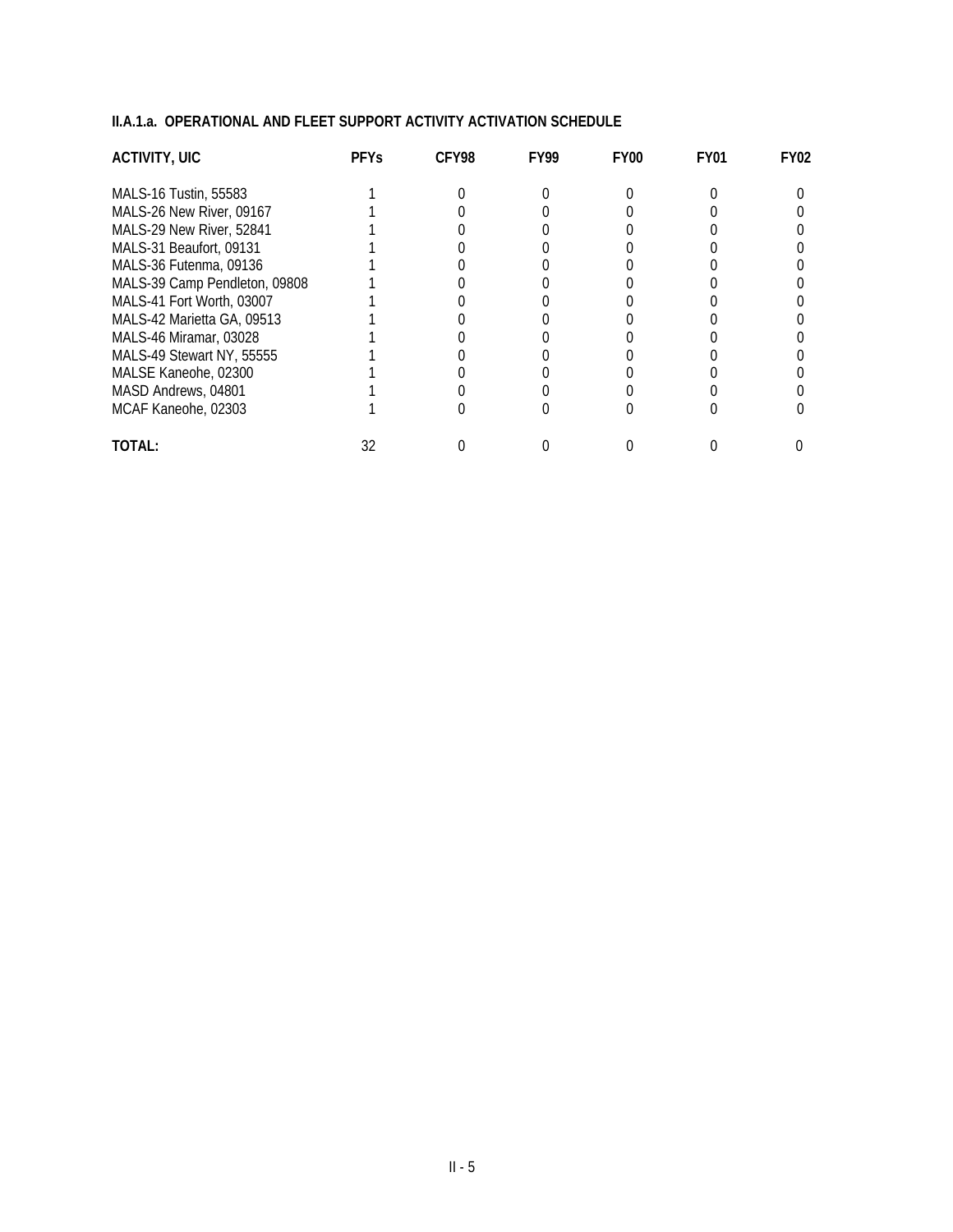| <b>ACTIVITY, UIC, PHASING INCREMENT</b><br>1st MAW Futenma, 00101 | <b>BILLETS</b><br>OFF ENL          |                | <b>DESIGN</b><br><b>RATING</b> | <b>PNEC/SNEC</b><br><b>PMOS/SMOS</b> |  |
|-------------------------------------------------------------------|------------------------------------|----------------|--------------------------------|--------------------------------------|--|
| <b>USMC</b>                                                       | $\mathbf 0$                        | $\mathbf{1}$   |                                | 6541                                 |  |
| <b>ACTIVITY TOTAL:</b>                                            | $\mathbf 0$                        | $\mathbf{1}$   |                                |                                      |  |
| 2nd MAW Cherry Point, 00201<br><b>USMC</b>                        | $\mathbf 0$                        | 1              |                                | 6541                                 |  |
| <b>ACTIVITY TOTAL:</b>                                            | $\mathbf 0$                        | $\mathbf{1}$   |                                |                                      |  |
| 3rd MAW El Toro, 00300<br><b>USMC</b>                             | 0                                  | 1              |                                | 6541                                 |  |
| <b>ACTIVITY TOTAL:</b>                                            | $\mathbf 0$                        | 1              |                                |                                      |  |
| 4th MAW New Orleans, 00400<br><b>USMC</b>                         | $\overline{0}$                     | 1              |                                | 6541                                 |  |
| <b>ACTIVITY TOTAL:</b>                                            | $\mathbf 0$                        | $\mathbf{1}$   |                                |                                      |  |
| AIMD Brunswick, 60087<br><b>ACDU</b>                              | 0<br>$\overline{0}$                | 8<br>1         | AO<br>AO                       | 6801<br>6810<br>6801                 |  |
| <b>ACTIVITY TOTAL:</b>                                            | $\mathbf 0$                        | 9              |                                |                                      |  |
| AIMD Cecil Field, 60200<br><b>ACDU</b>                            | 0                                  | 20             | AO                             | 6801                                 |  |
| <b>ACTIVITY TOTAL:</b>                                            | $\mathbf 0$                        | 20             |                                |                                      |  |
| AIMD Fallon, 44317<br><b>ACDU</b>                                 | $\mathbf 0$                        | $\overline{2}$ | AO                             | 6801                                 |  |
| <b>ACTIVITY TOTAL:</b>                                            | $\mathbf 0$                        | $\overline{2}$ |                                |                                      |  |
| AIMD Keflavik, 63032<br><b>ACDU</b>                               | $\boldsymbol{0}$<br>$\overline{0}$ | 7<br>1         | AO<br>AO                       | 6801<br>6801<br>9502                 |  |
| <b>ACTIVITY TOTAL:</b>                                            | $\boldsymbol{0}$                   | 8              |                                |                                      |  |
| AIMD Lemoore, 44321<br><b>ACDU</b>                                | $\boldsymbol{0}$                   | 3              | AO                             | 6801                                 |  |
| <b>ACTIVITY TOTAL:</b>                                            | $\boldsymbol{0}$                   | $\sqrt{3}$     |                                |                                      |  |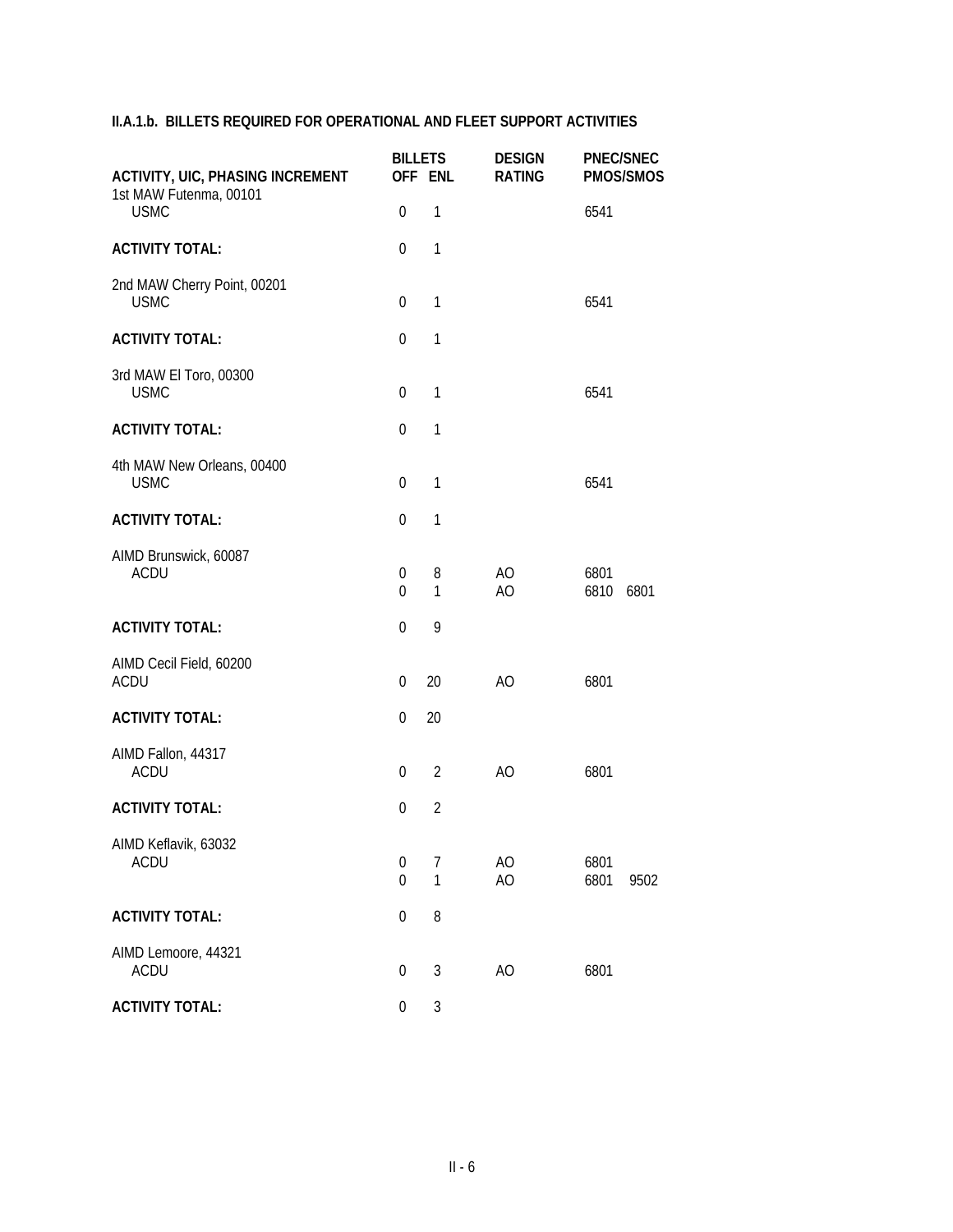| <b>ACTIVITY, UIC, PHASING INCREMENT</b>      | <b>BILLETS</b>   | OFF ENL        | <b>DESIGN</b><br><b>RATING</b> | <b>PNEC/SNEC</b><br><b>PMOS/SMOS</b> |
|----------------------------------------------|------------------|----------------|--------------------------------|--------------------------------------|
| AIMD Oceana, 60191<br><b>ACDU</b>            | $\mathbf 0$      | 10             | AO                             | 6801                                 |
| <b>ACTIVITY TOTAL:</b>                       | 0                | 10             |                                |                                      |
| AVORD/MTT Norfolk, 48764<br><b>ACDU</b>      | $\boldsymbol{0}$ | 5              | AO                             | 6801                                 |
| <b>ACTIVITY TOTAL:</b>                       | $\boldsymbol{0}$ | 5              |                                |                                      |
| Blount Island, 38450<br>AR                   | $\mathbf 0$      | $\overline{2}$ |                                | 6541                                 |
| <b>ACTIVITY TOTAL:</b>                       | $\mathbf 0$      | $\overline{2}$ |                                |                                      |
| COMNAVAIRLANT, 57012<br><b>ACDU</b>          | $\mathbf 0$      | $\overline{2}$ | A <sub>O</sub>                 | 6801                                 |
| <b>ACTIVITY TOTAL:</b>                       | $\mathbf 0$      | $\overline{2}$ |                                |                                      |
| CV-61 USS Ranger, 03361<br><b>ACDU</b>       | $\mathbf 0$      | $\mathbf{1}$   | AO                             | 6801                                 |
| <b>ACTIVITY TOTAL:</b>                       | $\mathbf 0$      | $\mathbf{1}$   |                                |                                      |
| CV-62 USS Independence, 03362<br><b>ACDU</b> | $\boldsymbol{0}$ | 6              | AO                             | 6801                                 |
| <b>ACTIVITY TOTAL:</b>                       | 0                | 6              |                                |                                      |
| CV-63 USS Kitty Hawk, 03363<br><b>ACDU</b>   | $\boldsymbol{0}$ | 9              | A <sub>O</sub>                 | 6801                                 |
| <b>ACTIVITY TOTAL:</b>                       | $\overline{0}$   | 9              |                                |                                      |
| CV-64 USS Constellation, 03364<br>ACDU       | $\overline{0}$   | 11             | AO                             | 6801                                 |
| <b>ACTIVITY TOTAL:</b>                       | $\boldsymbol{0}$ | 11             |                                |                                      |
| CV-67 USS Kennedy, 03367<br>ACDU             | 0                | 12             | AO                             | 6801                                 |
| <b>ACTIVITY TOTAL:</b>                       | 0                | 12             |                                |                                      |
| CVN-65 USS Enterprise, 03365<br><b>ACDU</b>  | $\boldsymbol{0}$ | 11             | AO                             | 6801                                 |
| <b>ACTIVITY TOTAL:</b>                       | $\boldsymbol{0}$ | 11             |                                |                                      |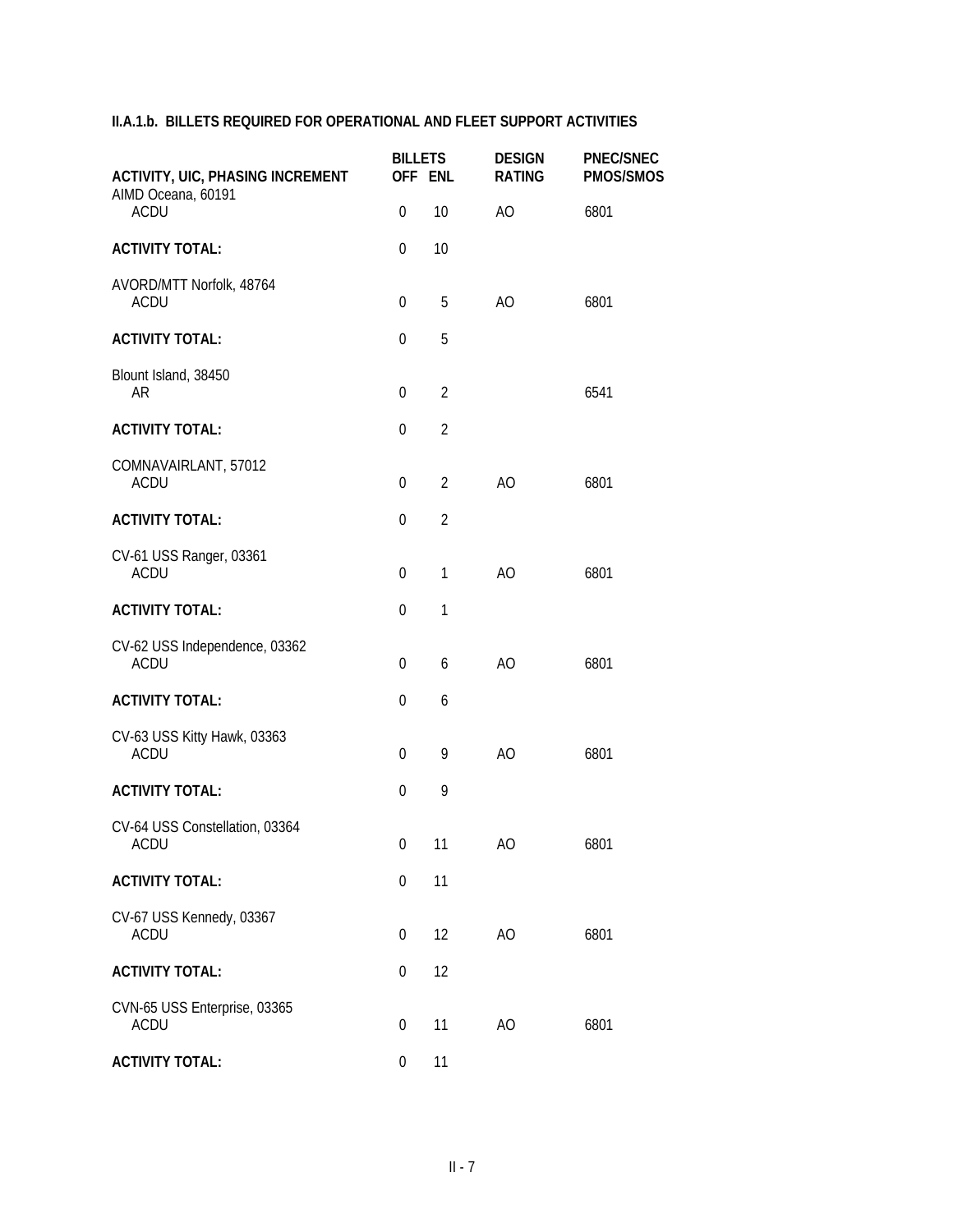| <b>ACTIVITY, UIC, PHASING INCREMENT</b><br>CVN-68 USS Nimitz, 03368<br><b>ACDU</b> | <b>BILLETS</b><br>OFF ENL |                | <b>DESIGN</b><br><b>RATING</b> | <b>PNEC/SNEC</b><br><b>PMOS/SMOS</b> |  |
|------------------------------------------------------------------------------------|---------------------------|----------------|--------------------------------|--------------------------------------|--|
|                                                                                    | $\mathbf 0$               | 11             | AO                             | 6801                                 |  |
| <b>ACTIVITY TOTAL:</b>                                                             | $\mathbf 0$               | 11             |                                |                                      |  |
| CVN-69 USS Eisenhower, 03369<br><b>ACDU</b>                                        | $\boldsymbol{0}$          | $\overline{7}$ | AO                             | 6801                                 |  |
| <b>ACTIVITY TOTAL:</b>                                                             | $\theta$                  | $\overline{7}$ |                                |                                      |  |
| CVN-70 USS Vinson, 20993<br><b>ACDU</b>                                            | $\mathbf 0$               | 11             | AO                             | 6801                                 |  |
| <b>ACTIVITY TOTAL:</b>                                                             | $\mathbf 0$               | 11             |                                |                                      |  |
| CVN-71 USS Roosevelt, 21247<br><b>ACDU</b>                                         | $\theta$                  | 11             | AO                             | 6801                                 |  |
| <b>ACTIVITY TOTAL:</b>                                                             | $\boldsymbol{0}$          | 11             |                                |                                      |  |
| CVN-72 USS Lincoln, 21297<br><b>ACDU</b>                                           | $\theta$                  | 11             | A <sub>O</sub>                 | 6801                                 |  |
| <b>ACTIVITY TOTAL:</b>                                                             | $\mathbf 0$               | 11             |                                |                                      |  |
| CVN-73 USS Washington, 21412<br><b>ACDU</b>                                        | $\boldsymbol{0}$          | 11             | AO                             | 6801                                 |  |
| <b>ACTIVITY TOTAL:</b>                                                             | $\mathbf 0$               | 11             |                                |                                      |  |
| CVN-74 USS Stennis, 21847<br><b>ACDU</b>                                           | $\boldsymbol{0}$          | 11             | AO                             | 6801                                 |  |
| <b>ACTIVITY TOTAL:</b>                                                             | $\mathbf 0$               | 11             |                                |                                      |  |
| CVN-75 USS Truman, 21853<br>ACDU                                                   | $\overline{0}$            | 11             | AO                             | 6801                                 |  |
| <b>ACTIVITY TOTAL:</b>                                                             | 0                         | 11             |                                |                                      |  |
| H&HS Beaufort, 02031<br><b>USMC</b>                                                | 0                         | 5              |                                | 6541                                 |  |
| <b>ACTIVITY TOTAL:</b>                                                             | 0                         | 5              |                                |                                      |  |
| H&HS Camp Pendleton, 02208<br><b>USMC</b>                                          | $\mathbf 0$               | 9              |                                | 6541                                 |  |
| <b>ACTIVITY TOTAL:</b>                                                             | $\boldsymbol{0}$          | 9              |                                |                                      |  |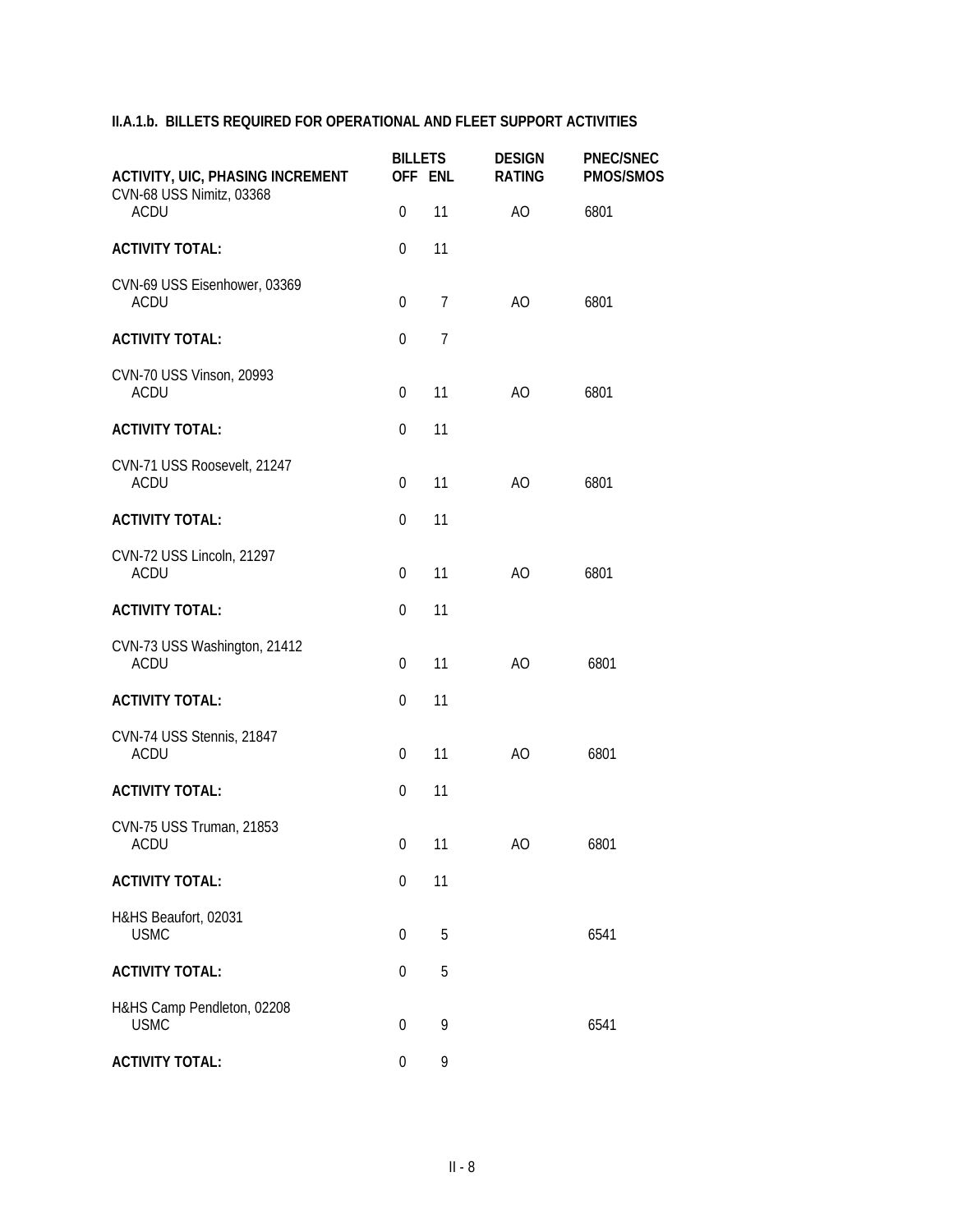| <b>ACTIVITY, UIC, PHASING INCREMENT</b> | <b>BILLETS</b>   | OFF ENL        | <b>DESIGN</b><br><b>RATING</b> | <b>PNEC/SNEC</b><br><b>PMOS/SMOS</b> |
|-----------------------------------------|------------------|----------------|--------------------------------|--------------------------------------|
| H&HS Cherry Point, 02002<br><b>USMC</b> | $\mathbf 0$      | 15             |                                | 6541                                 |
| <b>ACTIVITY TOTAL:</b>                  | $\mathbf 0$      | 15             |                                |                                      |
| H&HS El Toro, 02201<br><b>USMC</b>      | $\boldsymbol{0}$ | 8              |                                | 6541                                 |
| <b>ACTIVITY TOTAL:</b>                  | $\mathbf 0$      | 8              |                                |                                      |
| H&HS Futenma, 02601<br><b>USMC</b>      | $\mathbf 0$      | $\mathbf{1}$   |                                | 6541                                 |
| <b>ACTIVITY TOTAL:</b>                  | $\mathbf{0}$     | $\mathbf{1}$   |                                |                                      |
| H&HS Iwakuni, 02501<br><b>USMC</b>      | $\mathbf 0$      | $\overline{7}$ |                                | 6541                                 |
| <b>ACTIVITY TOTAL:</b>                  | $\mathbf{0}$     | $\overline{7}$ |                                |                                      |
| H&HS New River, 02021<br><b>USMC</b>    | $\mathbf 0$      | 5              |                                | 6541                                 |
| <b>ACTIVITY TOTAL:</b>                  | $\boldsymbol{0}$ | 5              |                                |                                      |
| H&HS Yuma, 02230<br><b>USMC</b>         | $\boldsymbol{0}$ | 16             |                                | 6541                                 |
| <b>ACTIVITY TOTAL:</b>                  | 0                | 16             |                                |                                      |
| HMH-361, 09446<br><b>USMC</b>           | $\boldsymbol{0}$ | 6              |                                | 6541                                 |
| <b>ACTIVITY TOTAL:</b>                  | $\mathbf 0$      | 6              |                                |                                      |
| HMH-362, 09495<br>USMC                  | 0                | $\mathbf{1}$   |                                | 6541                                 |
| <b>ACTIVITY TOTAL:</b>                  | $\mathbf 0$      | $\mathbf{1}$   |                                |                                      |
| HMH-363, 09496<br><b>USMC</b>           | $\boldsymbol{0}$ | $\overline{2}$ |                                | 6541                                 |
| <b>ACTIVITY TOTAL:</b>                  | 0                | $\overline{2}$ |                                |                                      |
| HMH-366, 55650<br><b>USMC</b>           | $\boldsymbol{0}$ | $\overline{2}$ |                                | 6541                                 |
| <b>ACTIVITY TOTAL:</b>                  | $\boldsymbol{0}$ | $\overline{2}$ |                                |                                      |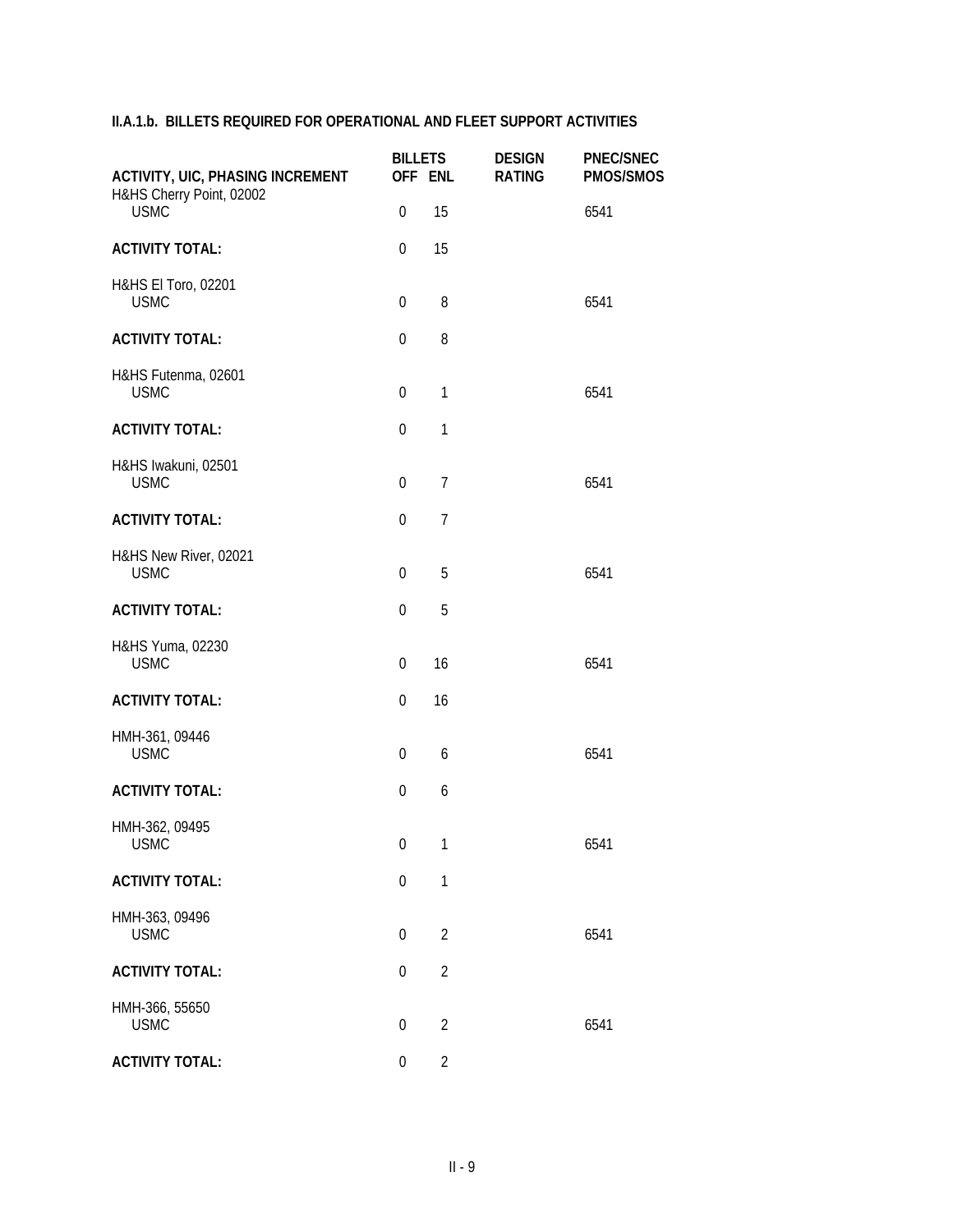| <b>ACTIVITY, UIC, PHASING INCREMENT</b> | <b>BILLETS</b><br>OFF ENL |                | <b>DESIGN</b><br><b>RATING</b> | <b>PNEC/SNEC</b><br>PMOS/SMOS |
|-----------------------------------------|---------------------------|----------------|--------------------------------|-------------------------------|
| HMH-461, 09582<br><b>USMC</b>           | $\mathbf 0$               | 6              |                                | 6541                          |
| <b>ACTIVITY TOTAL:</b>                  | $\mathbf 0$               | 6              |                                |                               |
| HMH-462, 09349<br><b>USMC</b>           | $\boldsymbol{0}$          | 6              |                                | 6541                          |
| <b>ACTIVITY TOTAL:</b>                  | $\mathbf 0$               | 6              |                                |                               |
| HMH-463, 09010<br><b>USMC</b>           | $\boldsymbol{0}$          | $\overline{2}$ |                                | 6541                          |
| <b>ACTIVITY TOTAL:</b>                  | $\mathbf 0$               | $\overline{2}$ |                                |                               |
| HMH-464, 53935<br><b>USMC</b>           | $\mathbf 0$               | 6              |                                | 6541                          |
| <b>ACTIVITY TOTAL:</b>                  | $\boldsymbol{0}$          | 6              |                                |                               |
| HMH-465, 53936<br><b>USMC</b>           | $\mathbf 0$               | 6              |                                | 6541                          |
| <b>ACTIVITY TOTAL:</b>                  | $\mathbf 0$               | 6              |                                |                               |
| HMH-466, 53998<br><b>USMC</b>           | $\boldsymbol{0}$          | 6              |                                | 6541                          |
| <b>ACTIVITY TOTAL:</b>                  | $\boldsymbol{0}$          | 6              |                                |                               |
| HMH-769, 09487<br>AR                    | $\mathbf 0$               | 1              |                                | 6541                          |
| <b>USMC</b>                             | $\boldsymbol{0}$          | 1              |                                | 6541                          |
| <b>ACTIVITY TOTAL:</b>                  | $\boldsymbol{0}$          | $\overline{2}$ |                                |                               |
| HMH-772, 09490<br><b>USMC</b>           | 0                         | $\overline{2}$ |                                | 6541                          |
| <b>ACTIVITY TOTAL:</b>                  | 0                         | $\overline{2}$ |                                |                               |
| HMLA-167, 09898<br><b>USMC</b>          | $\mathbf 0$               | 18             |                                | 6541                          |
| <b>ACTIVITY TOTAL:</b>                  | $\boldsymbol{0}$          | 18             |                                |                               |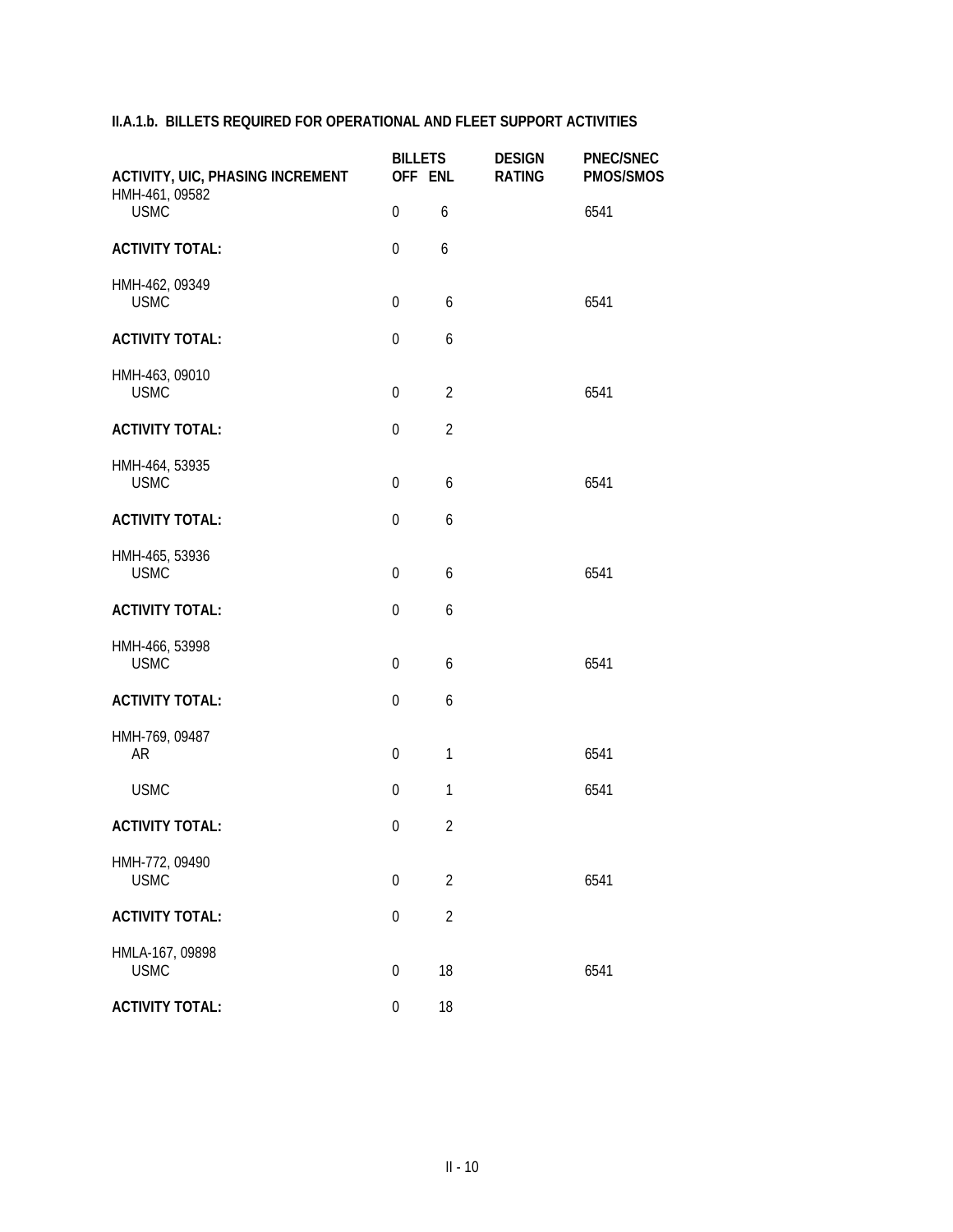| <b>ACTIVITY, UIC, PHASING INCREMENT</b> | <b>BILLETS</b>   | OFF ENL        | <b>DESIGN</b><br><b>RATING</b> | <b>PNEC/SNEC</b><br>PMOS/SMOS |
|-----------------------------------------|------------------|----------------|--------------------------------|-------------------------------|
| HMLA-169, 09202<br><b>USMC</b>          | $\boldsymbol{0}$ | 18             |                                | 6541                          |
| <b>ACTIVITY TOTAL:</b>                  | $\mathbf{0}$     | 18             |                                |                               |
| HMLA-267, 09159<br><b>USMC</b>          | $\boldsymbol{0}$ | 18             |                                | 6541                          |
| <b>ACTIVITY TOTAL:</b>                  | $\mathbf 0$      | 18             |                                |                               |
| HMLA-269, 08998<br><b>USMC</b>          | $\mathbf 0$      | 18             |                                | 6541                          |
| <b>ACTIVITY TOTAL:</b>                  | $\mathbf 0$      | 18             |                                |                               |
| HMLA-367, 09079<br><b>USMC</b>          | $\mathbf 0$      | 18             |                                | 6541                          |
| <b>ACTIVITY TOTAL:</b>                  | $\boldsymbol{0}$ | 18             |                                |                               |
| HMLA-369, 09361<br><b>USMC</b>          | $\boldsymbol{0}$ | 18             |                                | 6541                          |
| <b>ACTIVITY TOTAL:</b>                  | $\mathbf 0$      | 18             |                                |                               |
| HMLA-773, 09431<br>AR                   | 0                | 8              |                                | 6541                          |
| <b>USMC</b>                             | $\mathbf 0$      | $\overline{4}$ |                                | 6541                          |
| <b>ACTIVITY TOTAL:</b>                  | $\mathbf 0$      | 12             |                                |                               |
| HMLA-775, 55252<br><b>AR</b>            | $\boldsymbol{0}$ | 8              |                                | 6541                          |
| <b>USMC</b>                             | $\overline{0}$   | $\overline{4}$ |                                | 6541                          |
| <b>ACTIVITY TOTAL:</b>                  | $\boldsymbol{0}$ | 12             |                                |                               |
| HMLA-775 Det A, 09415<br>AR             | 0                | 3              |                                | 6541                          |
| <b>USMC</b>                             | $\boldsymbol{0}$ | $\mathfrak{Z}$ |                                | 6541                          |
| <b>ACTIVITY TOTAL:</b>                  | $\Omega$         | 6              |                                |                               |
| HMM-161, 09440<br><b>USMC</b>           | $\mathbf 0$      | $\overline{2}$ |                                | 6541                          |
| <b>ACTIVITY TOTAL:</b>                  | $\boldsymbol{0}$ | $\overline{2}$ |                                |                               |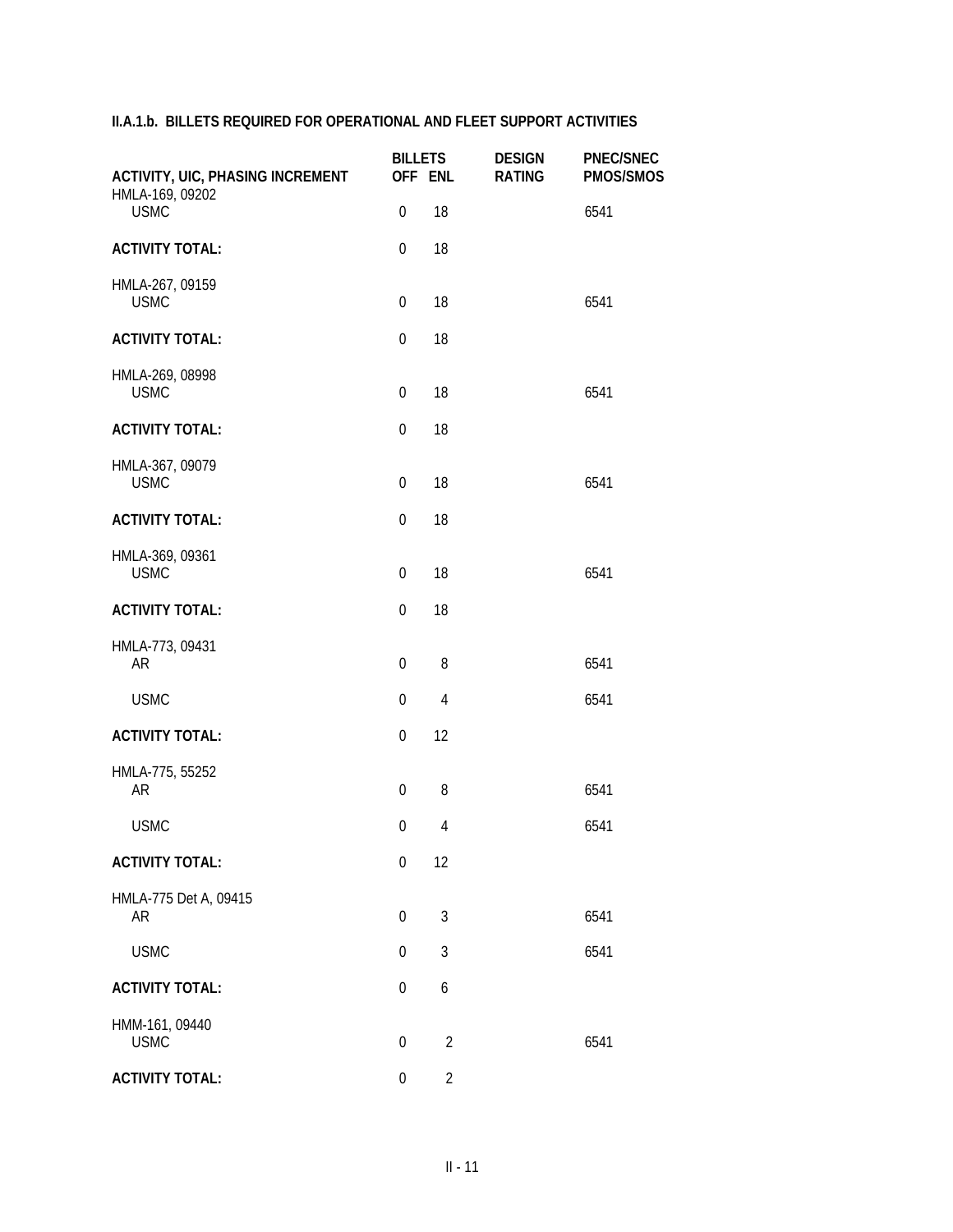| <b>ACTIVITY, UIC, PHASING INCREMENT</b> | <b>BILLETS</b><br>OFF ENL |                | <b>DESIGN</b><br><b>RATING</b> | <b>PNEC/SNEC</b><br><b>PMOS/SMOS</b> |
|-----------------------------------------|---------------------------|----------------|--------------------------------|--------------------------------------|
| HMM-162, 09492<br><b>USMC</b>           | $\boldsymbol{0}$          | $\overline{2}$ |                                | 6541                                 |
| <b>ACTIVITY TOTAL:</b>                  | $\boldsymbol{0}$          | $\overline{2}$ |                                |                                      |
| HMM-163, 09405<br><b>USMC</b>           | $\mathbf 0$               | $\overline{2}$ |                                | 6541                                 |
| <b>ACTIVITY TOTAL:</b>                  | $\mathbf 0$               | $\overline{2}$ |                                |                                      |
| HMM-164, 09408<br><b>USMC</b>           | $\mathbf 0$               | $\overline{2}$ |                                | 6541                                 |
| <b>ACTIVITY TOTAL:</b>                  | $\mathbf{0}$              | $\overline{2}$ |                                |                                      |
| HMM-165, 09343<br><b>USMC</b>           | $\mathbf 0$               | $\overline{2}$ |                                | 6541                                 |
| <b>ACTIVITY TOTAL:</b>                  | $\boldsymbol{0}$          | $\overline{2}$ |                                |                                      |
| HMM-166, 53973<br><b>USMC</b>           | $\mathbf 0$               | $\overline{2}$ |                                | 6541                                 |
| <b>ACTIVITY TOTAL:</b>                  | $\boldsymbol{0}$          | $\overline{2}$ |                                |                                      |
| HMM-261, 09441<br><b>USMC</b>           | $\boldsymbol{0}$          | $\overline{2}$ |                                | 6541                                 |
| <b>ACTIVITY TOTAL:</b>                  | $\mathbf 0$               | $\overline{2}$ |                                |                                      |
| HMM-262, 09442<br><b>USMC</b>           | $\mathbf 0$               | 3              |                                | 6541                                 |
| <b>ACTIVITY TOTAL:</b>                  | $\mathbf 0$               | $\mathfrak{Z}$ |                                |                                      |
| HMM-263, 09445<br><b>USMC</b>           | $\overline{0}$            | $\overline{2}$ |                                | 6541                                 |
| <b>ACTIVITY TOTAL:</b>                  | $\boldsymbol{0}$          | $\overline{2}$ |                                |                                      |
| HMM-264, 09374<br><b>USMC</b>           | $\boldsymbol{0}$          | $\overline{2}$ |                                | 6541                                 |
| <b>ACTIVITY TOTAL:</b>                  | 0                         | $\overline{2}$ |                                |                                      |
| HMM-265, 09404<br><b>USMC</b>           | $\boldsymbol{0}$          | $\overline{2}$ |                                | 6541                                 |
| <b>ACTIVITY TOTAL:</b>                  | $\boldsymbol{0}$          | $\overline{2}$ |                                |                                      |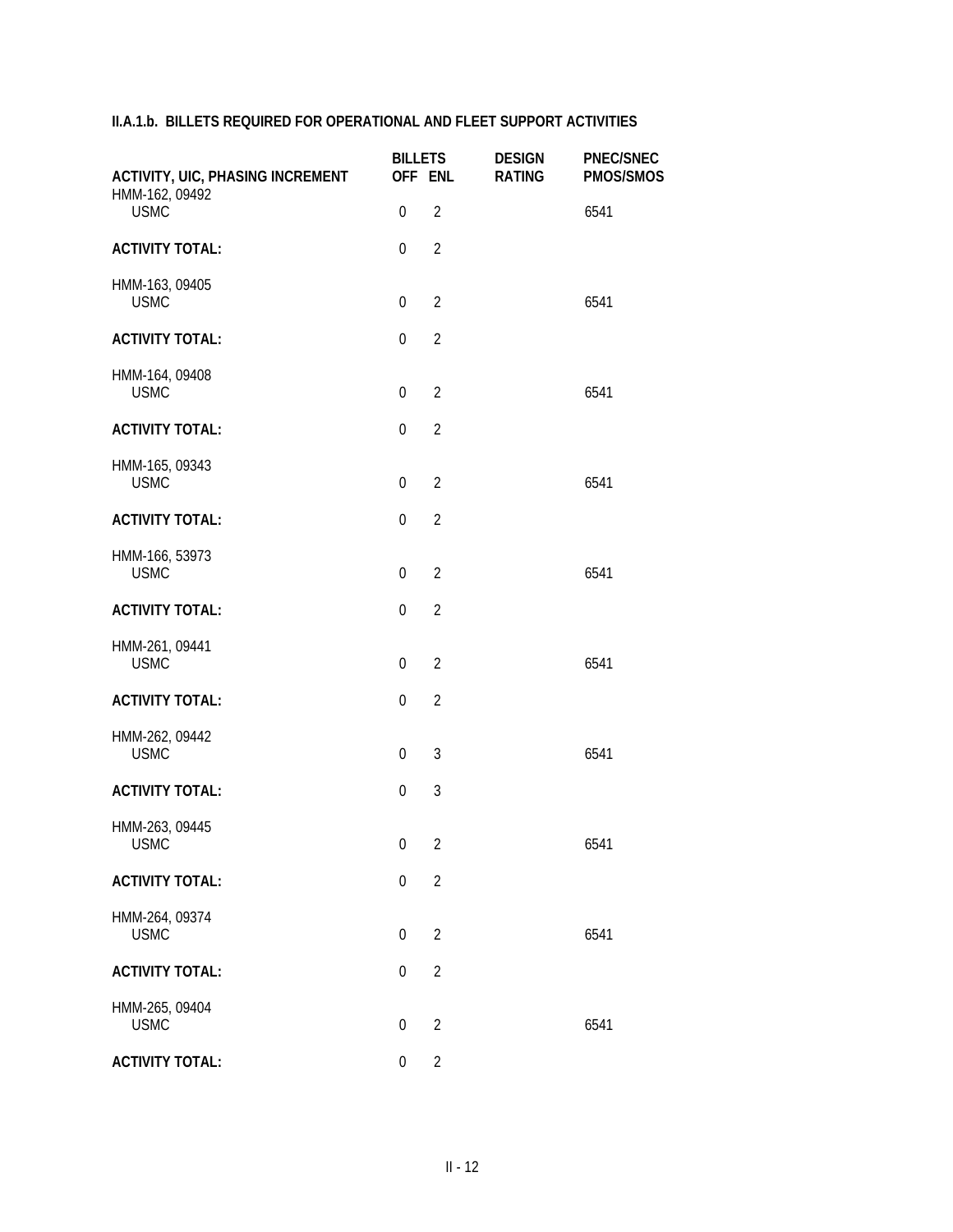| <b>ACTIVITY, UIC, PHASING INCREMENT</b>      | <b>BILLETS</b>   | OFF ENL        | <b>DESIGN</b><br><b>RATING</b> | <b>PNEC/SNEC</b><br><b>PMOS/SMOS</b> |
|----------------------------------------------|------------------|----------------|--------------------------------|--------------------------------------|
| HMM-266, 53972<br><b>USMC</b>                | $\boldsymbol{0}$ | $\overline{2}$ |                                | 6541                                 |
| <b>ACTIVITY TOTAL:</b>                       | $\mathbf{0}$     | $\overline{2}$ |                                |                                      |
| HMM-268, 52790<br><b>USMC</b>                | $\mathbf 0$      | $\overline{2}$ |                                | 6541                                 |
| <b>ACTIVITY TOTAL:</b>                       | $\mathbf 0$      | $\overline{2}$ |                                |                                      |
| HMM-364, 09793<br><b>USMC</b>                | $\mathbf 0$      | $\overline{2}$ |                                | 6541                                 |
| <b>ACTIVITY TOTAL:</b>                       | $\mathbf{0}$     | $\overline{2}$ |                                |                                      |
| HMM-365, 53923<br><b>USMC</b>                | $\mathbf 0$      | $\overline{2}$ |                                | 6541                                 |
| <b>ACTIVITY TOTAL:</b>                       | $\mathbf{0}$     | $\overline{2}$ |                                |                                      |
| HMM-764, 09402<br><b>USMC</b>                | $\boldsymbol{0}$ | $\overline{2}$ |                                | 6541                                 |
| <b>ACTIVITY TOTAL:</b>                       | $\boldsymbol{0}$ | $\overline{2}$ |                                |                                      |
| HMM-774, 09430<br><b>USMC</b>                | $\boldsymbol{0}$ | $\overline{2}$ |                                | 6541                                 |
| <b>ACTIVITY TOTAL:</b>                       | $\mathbf 0$      | $\overline{2}$ |                                |                                      |
| HMT-303, 55176<br><b>USMC</b>                | $\boldsymbol{0}$ | 6              |                                | 6541                                 |
| <b>ACTIVITY TOTAL:</b>                       | $\mathbf 0$      | 6              |                                |                                      |
| LHA-1 USS Tarawa, 20550<br>ACDU              | 0                | $2^{\circ}$    | AO                             | 6801                                 |
| <b>ACTIVITY TOTAL:</b>                       | 0                | $\overline{2}$ |                                |                                      |
| LHA-2 USS Saipan, 20632<br><b>ACDU</b>       | 0                | $\overline{2}$ | AO                             | 6801                                 |
| <b>ACTIVITY TOTAL:</b>                       | 0                | $\overline{2}$ |                                |                                      |
| LHA-3 USS Belleau Wood, 20633<br><b>ACDU</b> | $\boldsymbol{0}$ | $\overline{2}$ | AO                             | 6801                                 |
| <b>ACTIVITY TOTAL:</b>                       | $\boldsymbol{0}$ | $\overline{2}$ |                                |                                      |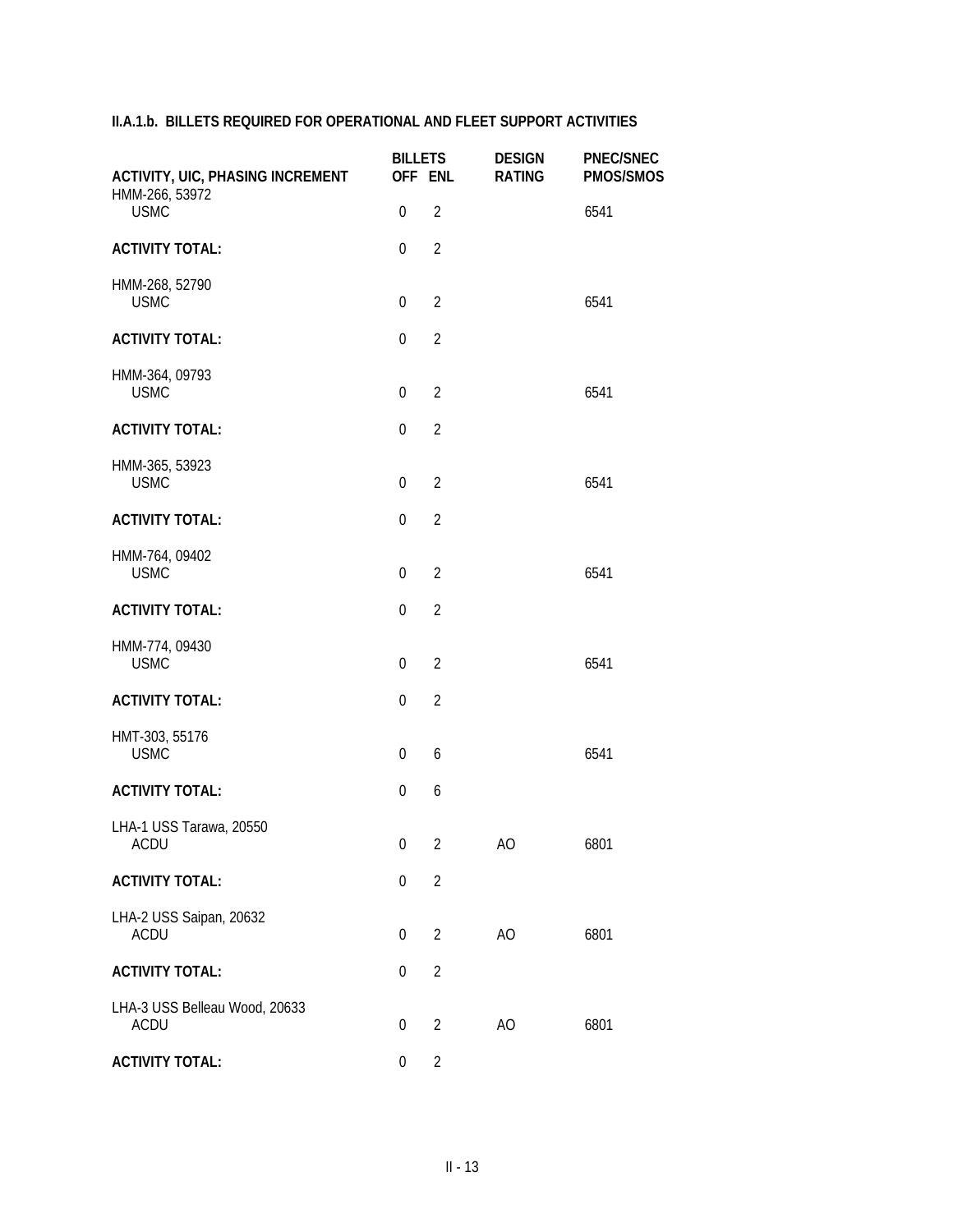| <b>ACTIVITY, UIC, PHASING INCREMENT</b><br>LHA-4 USS Nassau, 20725 |                  | <b>BILLETS</b><br>OFF ENL | <b>DESIGN</b><br><b>RATING</b> | <b>PNEC/SNEC</b><br><b>PMOS/SMOS</b> |  |
|--------------------------------------------------------------------|------------------|---------------------------|--------------------------------|--------------------------------------|--|
| <b>ACDU</b>                                                        | $\boldsymbol{0}$ | $\overline{2}$            | AO                             | 6801                                 |  |
| <b>ACTIVITY TOTAL:</b>                                             | 0                | $\overline{2}$            |                                |                                      |  |
| LHA-5 USS Peleliu, 20748<br><b>ACDU</b>                            | $\boldsymbol{0}$ | $\overline{2}$            | AO                             | 6801                                 |  |
| <b>ACTIVITY TOTAL:</b>                                             | $\boldsymbol{0}$ | $\overline{2}$            |                                |                                      |  |
| LPH-10 USS Tripoli, 07198<br><b>ACDU</b>                           | $\theta$         | $\overline{2}$            | AO                             | 6801                                 |  |
| <b>ACTIVITY TOTAL:</b>                                             | $\boldsymbol{0}$ | $\overline{2}$            |                                |                                      |  |
| LPH-11 New Orleans, 07202<br><b>ACDU</b>                           | $\theta$         | $\overline{2}$            | A <sub>O</sub>                 | 6801                                 |  |
| <b>ACTIVITY TOTAL:</b>                                             | $\boldsymbol{0}$ | $\overline{2}$            |                                |                                      |  |
| LPH-7 USS Guadalcanal, 07352<br><b>ACDU</b>                        | $\boldsymbol{0}$ | $\overline{2}$            | AO                             | 6801                                 |  |
| <b>ACTIVITY TOTAL:</b>                                             | $\boldsymbol{0}$ | $\overline{2}$            |                                |                                      |  |
| LPH-9 USS Guam, 07178<br><b>ACDU</b>                               | $\boldsymbol{0}$ | $\overline{2}$            | AO                             | 6801                                 |  |
| <b>ACTIVITY TOTAL:</b>                                             | $\Omega$         | $\overline{2}$            |                                |                                      |  |
| MAD China Lake, 06117<br><b>USMC</b>                               | 0                | $\overline{2}$            |                                | 6541                                 |  |
| <b>ACTIVITY TOTAL:</b>                                             | 0                | $\overline{2}$            |                                |                                      |  |
| MAD Patuxent River, 06040<br><b>USMC</b>                           | $\overline{0}$   | 1                         |                                | 6541                                 |  |
| <b>ACTIVITY TOTAL:</b>                                             | 0                | $\mathbf{1}$              |                                |                                      |  |
| MALS Aug Beaufort, 67863<br><b>USMC</b>                            | 0                | 11                        |                                | 6541                                 |  |
| <b>ACTIVITY TOTAL:</b>                                             | 0                | 11                        |                                |                                      |  |
| MALS Aug El Toro, 09111<br><b>USMC</b>                             | $\boldsymbol{0}$ | 5                         |                                | 6541                                 |  |
| <b>ACTIVITY TOTAL:</b>                                             | 0                | $5\,$                     |                                |                                      |  |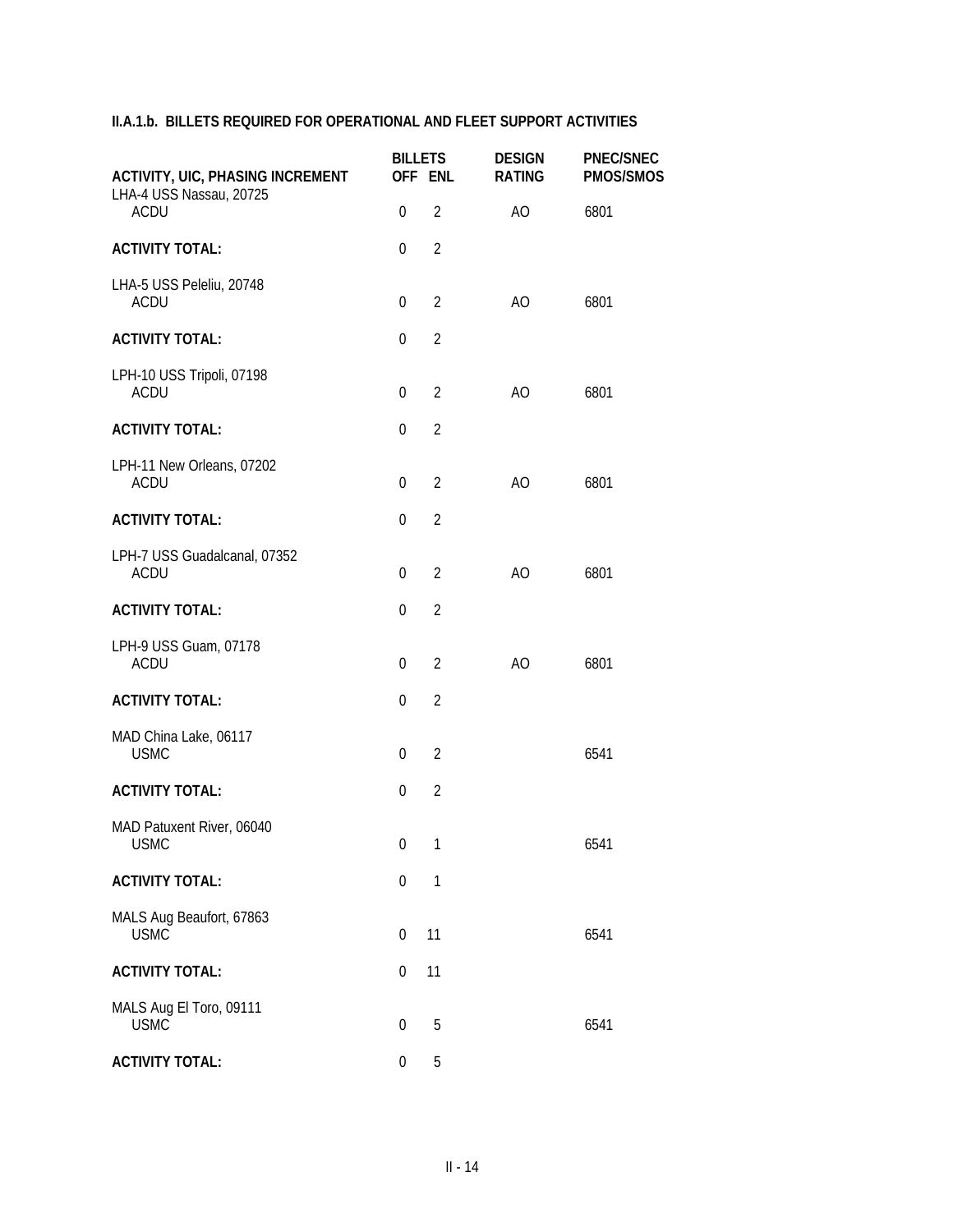| <b>ACTIVITY, UIC, PHASING INCREMENT</b><br>MALS Aug Miramar, 09116 | <b>BILLETS</b>   | OFF ENL        | <b>DESIGN</b><br><b>RATING</b> | <b>PNEC/SNEC</b><br><b>PMOS/SMOS</b> |
|--------------------------------------------------------------------|------------------|----------------|--------------------------------|--------------------------------------|
| <b>USMC</b>                                                        | $\boldsymbol{0}$ | $\overline{4}$ |                                | 6541                                 |
| <b>ACTIVITY TOTAL:</b>                                             | 0                | $\overline{4}$ |                                |                                      |
| MALS-11 El Toro, 09111<br><b>USMC</b>                              | $\boldsymbol{0}$ | 43             |                                | 6541                                 |
| <b>ACTIVITY TOTAL:</b>                                             | $\mathbf 0$      | 43             |                                |                                      |
| MALS-12 Iwakuni, 09112<br><b>USMC</b>                              | $\mathbf 0$      | 43             |                                | 6541                                 |
| <b>ACTIVITY TOTAL:</b>                                             | $\mathbf 0$      | 43             |                                |                                      |
| MALS-13 Yuma, 55585<br><b>USMC</b>                                 | $\overline{0}$   | 43             |                                | 6541                                 |
| <b>ACTIVITY TOTAL:</b>                                             | $\mathbf{0}$     | 43             |                                |                                      |
| MALS-14 Cherry Point, 09114<br><b>USMC</b>                         | $\boldsymbol{0}$ | 43             |                                | 6541                                 |
| <b>ACTIVITY TOTAL:</b>                                             | $\boldsymbol{0}$ | 43             |                                |                                      |
| MALS-16 Tustin, 55583<br><b>USMC</b>                               | 0                | 12             |                                | 6541                                 |
| <b>ACTIVITY TOTAL:</b>                                             | $\mathbf 0$      | 12             |                                |                                      |
| MALS-26 New River, 09167<br><b>USMC</b>                            | 0                | 12             |                                | 6541                                 |
| <b>ACTIVITY TOTAL:</b>                                             | $\mathbf 0$      | 12             |                                |                                      |
| MALS-29 New River, 52841<br><b>USMC</b>                            | $0$ 12           |                |                                | 6541                                 |
| <b>ACTIVITY TOTAL:</b>                                             | 0                | 12             |                                |                                      |
| MALS-31 Beaufort, 09131<br><b>USMC</b>                             | $\boldsymbol{0}$ | 43             |                                | 6541                                 |
| <b>ACTIVITY TOTAL:</b>                                             | 0                | 43             |                                |                                      |
| MALS-36 Futenma, 09136<br><b>USMC</b>                              | $\boldsymbol{0}$ | 12             |                                | 6541                                 |
| <b>ACTIVITY TOTAL:</b>                                             | $\boldsymbol{0}$ | 12             |                                |                                      |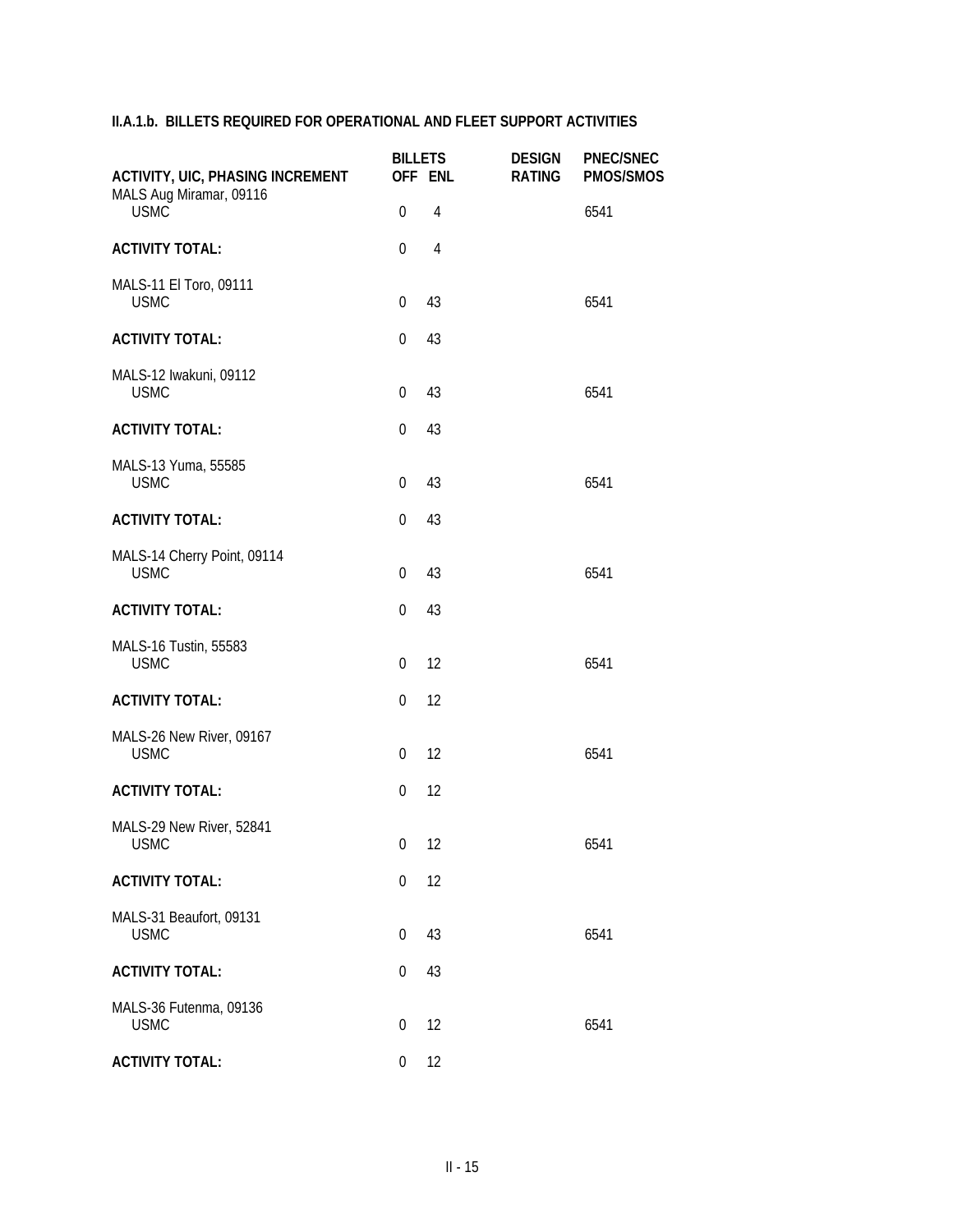| <b>ACTIVITY, UIC, PHASING INCREMENT</b><br>MALS-39 Camp Pendleton, 09808 | <b>BILLETS</b>   | OFF ENL        | <b>DESIGN</b><br><b>RATING</b> | <b>PNEC/SNEC</b><br><b>PMOS/SMOS</b> |
|--------------------------------------------------------------------------|------------------|----------------|--------------------------------|--------------------------------------|
| <b>USMC</b>                                                              | $\mathbf 0$      | 12             |                                | 6541                                 |
| <b>ACTIVITY TOTAL:</b>                                                   | $\mathbf 0$      | 12             |                                |                                      |
| MALS-41 Fort Worth, 03007<br>AR                                          | 0                | 39             |                                | 6541                                 |
| <b>USMC</b>                                                              | $\mathbf 0$      | $\overline{4}$ |                                | 6541                                 |
| <b>ACTIVITY TOTAL:</b>                                                   | 0                | 43             |                                |                                      |
| MALS-42 Marietta, 09513<br>AR                                            | $\boldsymbol{0}$ | 10             |                                | 6541                                 |
| <b>USMC</b>                                                              | $\mathbf 0$      | $\overline{2}$ |                                | 6541                                 |
| <b>ACTIVITY TOTAL:</b>                                                   | $\mathbf 0$      | 12             |                                |                                      |
| MALS-46 Miramar, 03028<br>AR                                             | 0                | 23             |                                | 6541                                 |
| <b>ACTIVITY TOTAL:</b>                                                   | 0                | 23             |                                |                                      |
| MALS-49 Stewart, 55555<br>AR                                             | 0                | 8              |                                | 6541                                 |
| <b>USMC</b>                                                              | $\boldsymbol{0}$ | $\overline{4}$ |                                | 6541                                 |
| <b>ACTIVITY TOTAL:</b>                                                   | 0                | 12             |                                |                                      |
| MALSE Kaneohe, 02300<br><b>USMC</b>                                      | $\boldsymbol{0}$ | $\overline{4}$ |                                | 6541                                 |
| <b>ACTIVITY TOTAL:</b>                                                   | 0                | $\overline{4}$ |                                |                                      |
| MASD Andrews, 04801<br><b>USMC</b>                                       | $\mathbf 0$      | $\mathbf{1}$   |                                | 6541                                 |
| <b>ACTIVITY TOTAL:</b>                                                   | $\boldsymbol{0}$ | 1              |                                |                                      |
| MAWTS-1, 55167<br><b>USMC</b>                                            | $\boldsymbol{0}$ | $\overline{2}$ |                                | 6541                                 |
| <b>ACTIVITY TOTAL:</b>                                                   | $\Omega$         | $\overline{2}$ |                                |                                      |
| MCAF Kaneohe, 02303<br><b>USMC</b>                                       | $\boldsymbol{0}$ | $\overline{7}$ |                                | 6541                                 |
| <b>ACTIVITY TOTAL:</b>                                                   | $\boldsymbol{0}$ | $\overline{7}$ |                                |                                      |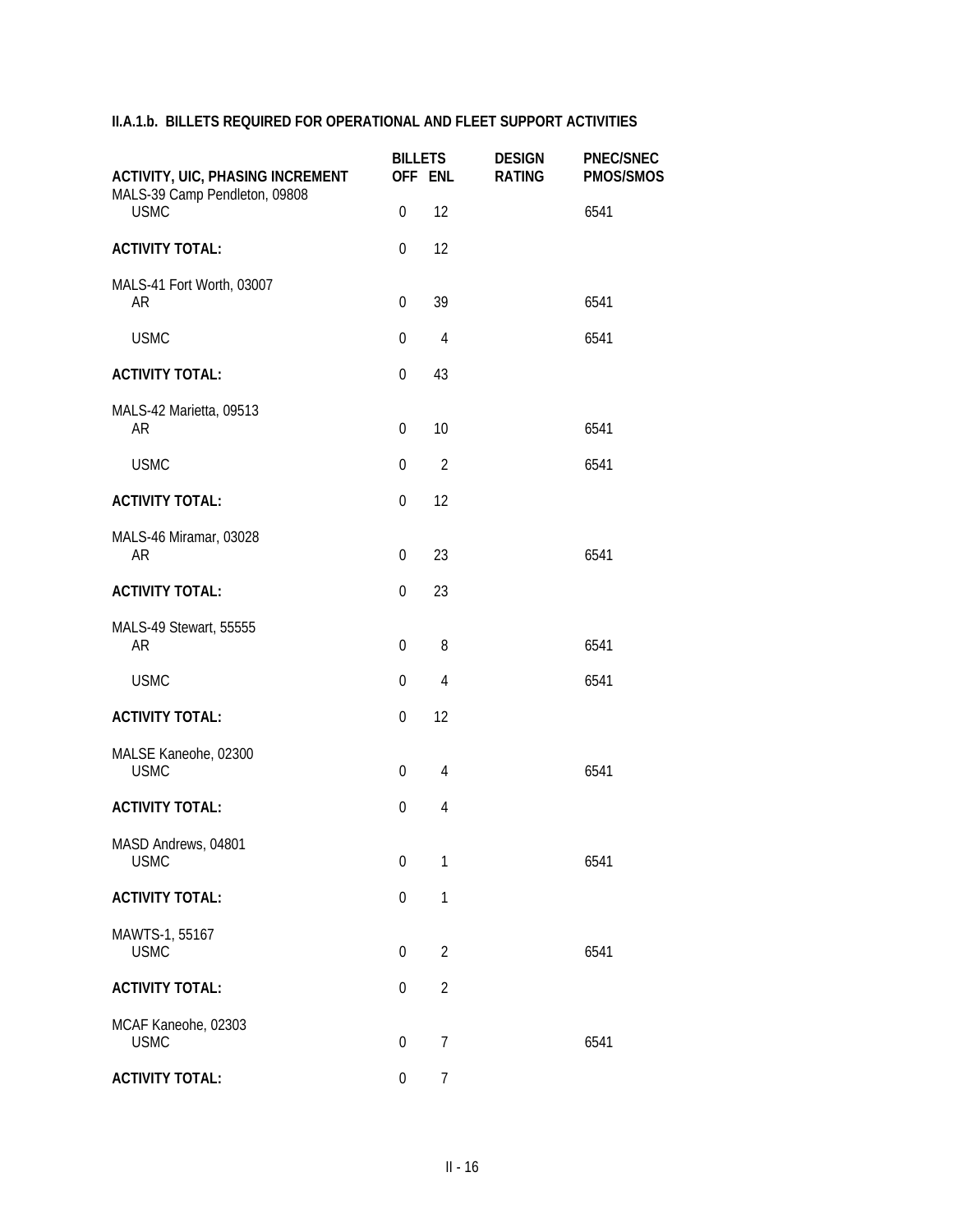| <b>ACTIVITY, UIC, PHASING INCREMENT</b>     |                                    | <b>BILLETS</b><br>OFF ENL        | <b>DESIGN</b><br><b>RATING</b> | <b>PNEC/SNEC</b><br><b>PMOS/SMOS</b> |
|---------------------------------------------|------------------------------------|----------------------------------|--------------------------------|--------------------------------------|
| NAVAIRWP-MAINTUN, 52821<br><b>ACDU</b>      | $\mathbf 0$                        | 23                               | AO                             | 6801                                 |
| <b>ACTIVITY TOTAL:</b>                      | $\overline{0}$                     | 23                               |                                |                                      |
| NAWCAD Patuxent River, 00421<br><b>ACDU</b> | $\boldsymbol{0}$<br>0              | $\overline{2}$<br>$\overline{2}$ | AO.<br>AO                      | 6801<br>6801<br>8345                 |
| <b>ACTIVITY TOTAL:</b>                      | $\Omega$                           | $\overline{4}$                   |                                |                                      |
| NAWCWD Point Mugu, 63126<br><b>ACDU</b>     | $\boldsymbol{0}$                   | $\mathbf{1}$                     | AO                             | 6801                                 |
| <b>ACTIVITY TOTAL:</b>                      | $\mathbf 0$                        | $\mathbf{1}$                     |                                |                                      |
| NAWS Point Mugu, 63126<br><b>ACDU</b>       | $\boldsymbol{0}$<br>$\overline{0}$ | $\overline{7}$<br>$\mathbf{1}$   | AO.<br>AO                      | 6801<br>6801<br>8342                 |
| <b>ACTIVITY TOTAL:</b>                      | $\mathbf 0$                        | 8                                |                                |                                      |
| RAIMD Memphis, 00639<br><b>TAR</b>          | $\boldsymbol{0}$                   | $\mathbf{1}$                     | AO                             | 6801                                 |
| <b>ACTIVITY TOTAL:</b>                      | $\boldsymbol{0}$                   | $\mathbf{1}$                     |                                |                                      |
| VAQ-129, 09995<br><b>USMC</b>               | $\boldsymbol{0}$                   | $\overline{2}$                   |                                | 6541                                 |
| <b>ACTIVITY TOTAL:</b>                      | 0                                  | $\overline{2}$                   |                                |                                      |
| VFA-106, 09679<br><b>USMC</b>               | $\boldsymbol{0}$                   | $\mathbf{1}$                     |                                | 6541                                 |
| <b>ACTIVITY TOTAL:</b>                      | $\mathbf 0$                        | $\mathbf{1}$                     |                                |                                      |
| VFA-125, 09485<br><b>USMC</b>               | $\boldsymbol{0}$                   | $\mathbf{1}$                     |                                | 6541                                 |
| <b>ACTIVITY TOTAL:</b>                      | $\boldsymbol{0}$                   | $\mathbf{1}$                     |                                |                                      |
| VMA-131, 55167<br>AR                        | 0                                  | 10                               |                                | 6541                                 |
| <b>ACTIVITY TOTAL:</b>                      | $\boldsymbol{0}$                   | 10                               |                                |                                      |
| VMA-211, 09412<br><b>USMC</b>               | $\boldsymbol{0}$                   | 12                               |                                | 6541                                 |
| <b>ACTIVITY TOTAL:</b>                      | $\boldsymbol{0}$                   | 12                               |                                |                                      |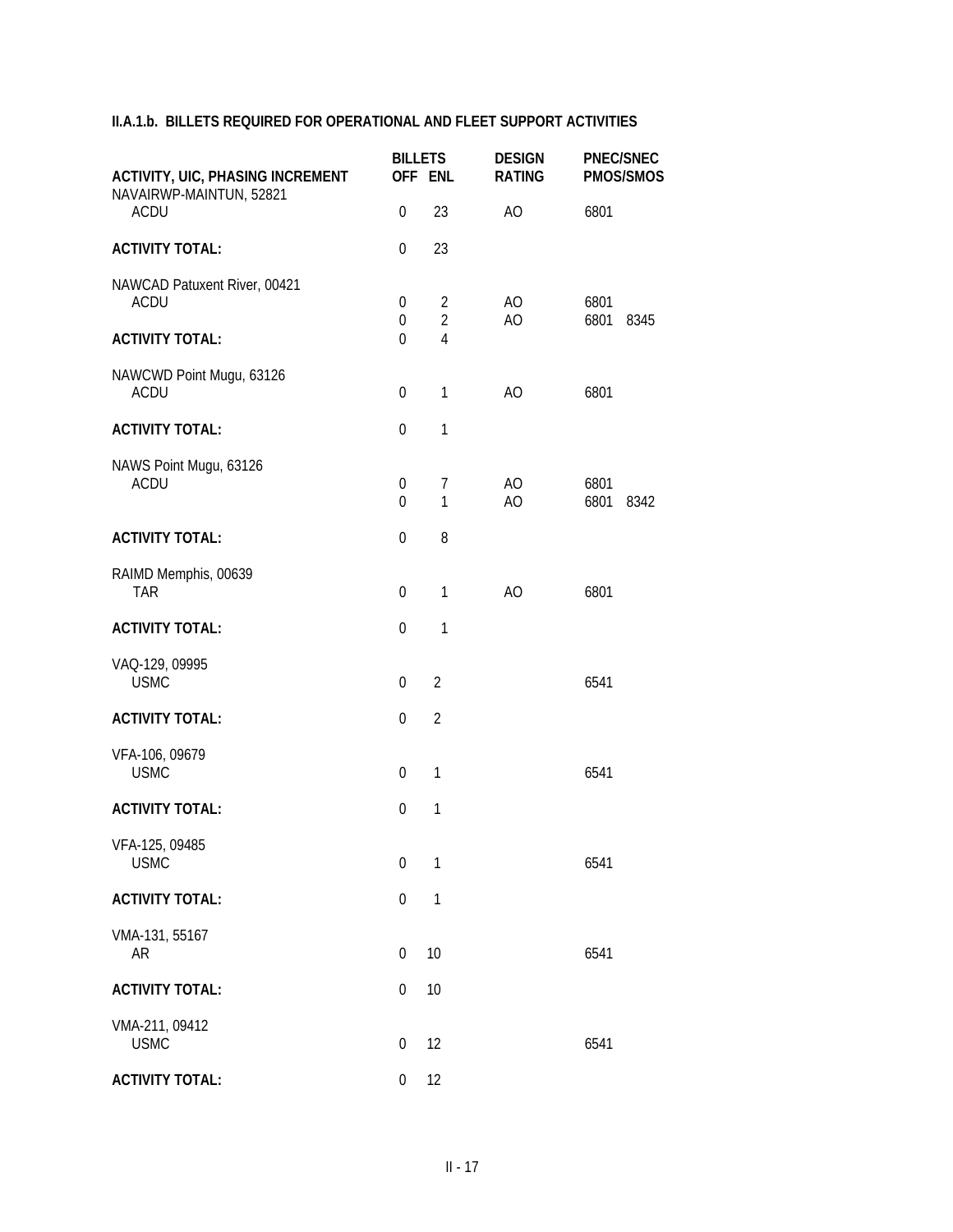| <b>ACTIVITY, UIC, PHASING INCREMENT</b> |                  | <b>BILLETS</b><br>OFF ENL | <b>DESIGN</b><br><b>RATING</b> | <b>PNEC/SNEC</b><br>PMOS/SMOS |
|-----------------------------------------|------------------|---------------------------|--------------------------------|-------------------------------|
| VMA-214, 09436<br><b>USMC</b>           | $\boldsymbol{0}$ | 12                        |                                | 6541                          |
| <b>ACTIVITY TOTAL:</b>                  | $\mathbf{0}$     | 12                        |                                |                               |
| VMA-223, 09438<br><b>USMC</b>           | $\boldsymbol{0}$ | 12                        |                                | 6541                          |
| <b>ACTIVITY TOTAL:</b>                  | $\boldsymbol{0}$ | 12                        |                                |                               |
| VMA-231, 52948<br><b>USMC</b>           | $\boldsymbol{0}$ | 12                        |                                | 6541                          |
| <b>ACTIVITY TOTAL:</b>                  | $\boldsymbol{0}$ | 12                        |                                |                               |
| VMA-311, 09416<br><b>USMC</b>           | $\boldsymbol{0}$ | 12                        |                                | 6541                          |
| <b>ACTIVITY TOTAL:</b>                  | $\boldsymbol{0}$ | 12                        |                                |                               |
| VMA-513, 09231<br><b>USMC</b>           | $\mathbf 0$      | 12                        |                                | 6541                          |
| <b>ACTIVITY TOTAL:</b>                  | $\boldsymbol{0}$ | 12                        |                                |                               |
| VMA-542, 52847<br><b>USMC</b>           | $\overline{0}$   | 12                        |                                | 6541                          |
| <b>ACTIVITY TOTAL:</b>                  | $\boldsymbol{0}$ | 12                        |                                |                               |
| VMAQ-1, 41345<br><b>USMC</b>            | $\mathbf 0$      | $\mathbf{1}$              |                                | 6541                          |
| <b>ACTIVITY TOTAL:</b>                  | $\boldsymbol{0}$ | $\mathbf{1}$              |                                |                               |
| VMAQ-2, 42362<br><b>USMC</b>            | $0 \quad 1$      |                           |                                | 6541                          |
| <b>ACTIVITY TOTAL:</b>                  | $\mathbf 0$      | $\mathbf{1}$              |                                |                               |
| VMAQ-3, 42363<br><b>USMC</b>            | $\mathbf 0$      | $\mathbf{1}$              |                                | 6541                          |
| <b>ACTIVITY TOTAL:</b>                  | $\boldsymbol{0}$ | 1                         |                                |                               |
| VMAQ-4, 67837<br><b>USMC</b>            | $\mathbf{0}$     | $\mathbf{1}$              |                                | 6541                          |
| <b>ACTIVITY TOTAL:</b>                  | $\boldsymbol{0}$ | $\mathbf{1}$              |                                |                               |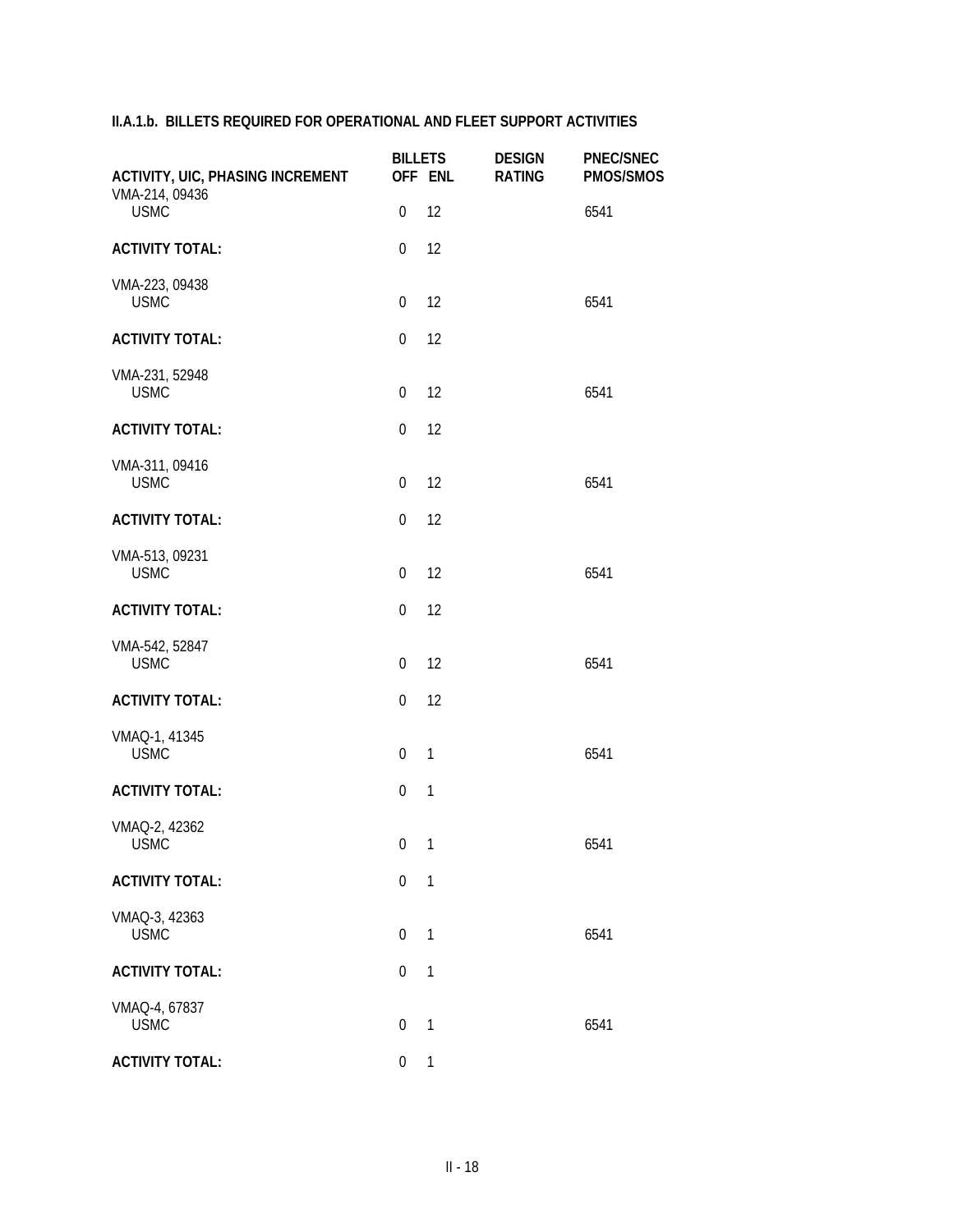| <b>ACTIVITY, UIC, PHASING INCREMENT</b>     |                                 | <b>BILLETS</b><br>OFF ENL        | <b>DESIGN</b><br><b>RATING</b> | <b>PNEC/SNEC</b><br>PMOS/SMOS |
|---------------------------------------------|---------------------------------|----------------------------------|--------------------------------|-------------------------------|
| VMAT-203, 45483<br><b>USMC</b>              | 0                               | 5                                |                                | 6541                          |
| <b>ACTIVITY TOTAL:</b>                      | $\mathbf 0$                     | 5                                |                                |                               |
| VMFA-112, 08954<br><b>AR</b><br><b>USMC</b> | $\boldsymbol{0}$<br>$\mathbf 0$ | $\overline{7}$<br>$\mathfrak{Z}$ |                                | 6541<br>6541                  |
| <b>ACTIVITY TOTAL:</b>                      | $\boldsymbol{0}$                | 10                               |                                |                               |
| VMFA-115, 09234<br><b>USMC</b>              | 0                               | 10                               |                                | 6541                          |
| <b>ACTIVITY TOTAL:</b>                      | $\mathbf 0$                     | 10                               |                                |                               |
| VMFA-122, 09407<br><b>USMC</b>              | $\mathbf 0$                     | 10                               |                                | 6541                          |
| <b>ACTIVITY TOTAL:</b>                      | $\mathbf 0$                     | 10                               |                                |                               |
| VMFA-124, 52998<br><b>AR</b>                | 0                               | 10                               |                                | 6541                          |
| <b>ACTIVITY TOTAL:</b>                      | 0                               | 10                               |                                |                               |
| VMFA-134, 09365<br><b>AR</b>                | 0                               | $\overline{4}$                   |                                | 6541                          |
| <b>USMC</b>                                 | 0                               | 6                                |                                | 6541                          |
| <b>ACTIVITY TOTAL:</b>                      | 0                               | 10                               |                                |                               |
| VMFA-142, 67243<br><b>AR</b>                | 0                               | $\overline{7}$                   |                                | 6541                          |
| <b>USMC</b>                                 | $\overline{0}$                  | $\mathfrak{Z}$                   |                                | 6541                          |
| <b>ACTIVITY TOTAL:</b>                      | $\boldsymbol{0}$                | 10                               |                                |                               |
| VMFA-212, 09434<br><b>USMC</b>              | 0                               | 10                               |                                | 6541                          |
| <b>ACTIVITY TOTAL:</b>                      | 0                               | 10                               |                                |                               |
| VMFA-232, 09242<br><b>USMC</b>              | 0                               | 10                               |                                | 6541                          |
| <b>ACTIVITY TOTAL:</b>                      | 0                               | 10                               |                                |                               |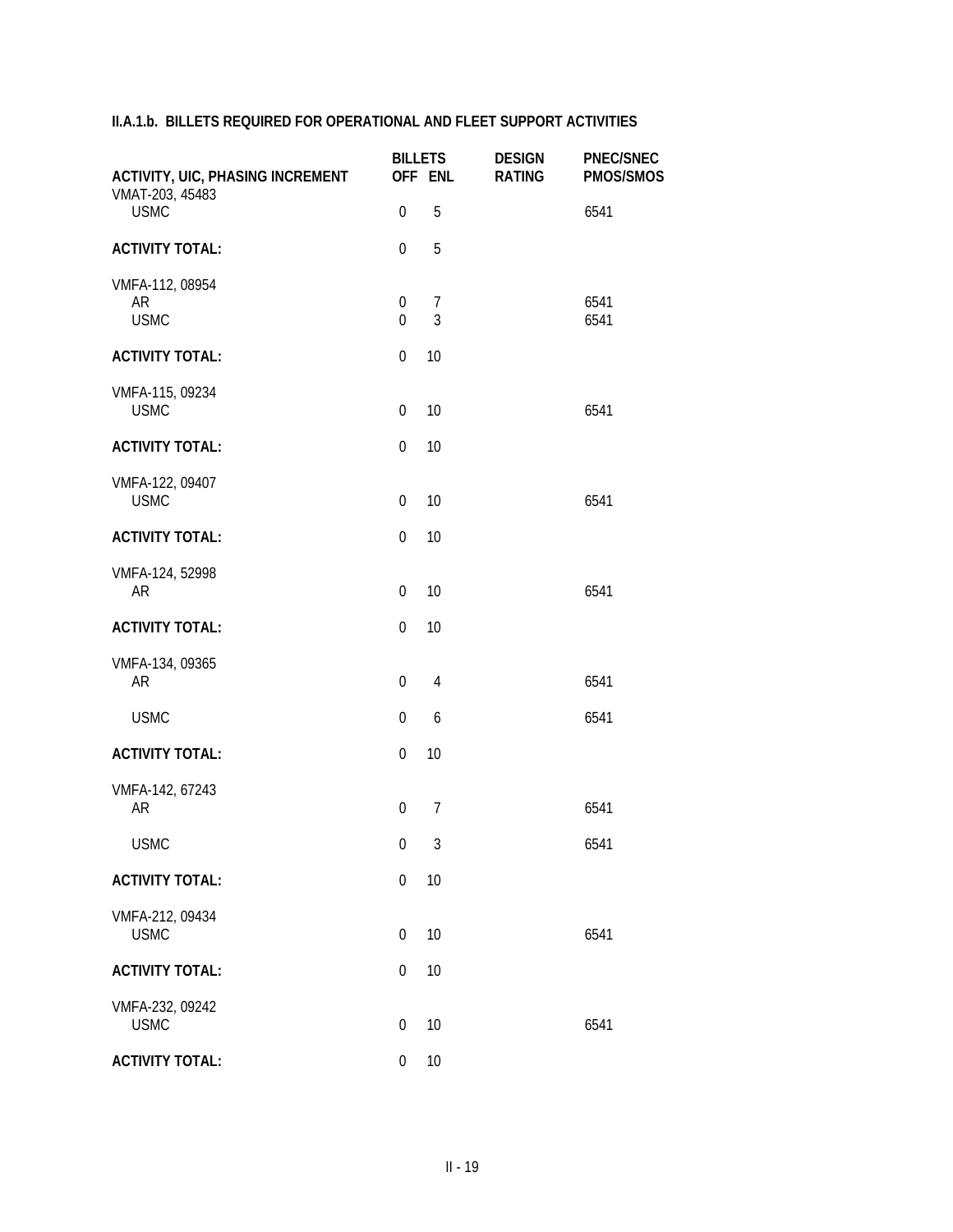| <b>ACTIVITY, UIC, PHASING INCREMENT</b> |                  | <b>BILLETS</b><br>OFF ENL | <b>DESIGN</b><br><b>RATING</b> | <b>PNEC/SNEC</b><br>PMOS/SMOS |
|-----------------------------------------|------------------|---------------------------|--------------------------------|-------------------------------|
| VMFA-251, 09241<br><b>USMC</b>          | $\mathbf 0$      | 10                        |                                | 6541                          |
| <b>ACTIVITY TOTAL:</b>                  | $\mathbf 0$      | 10                        |                                |                               |
| VMFA-314, 09230<br><b>USMC</b>          | 0                | 10                        |                                | 6541                          |
| <b>ACTIVITY TOTAL:</b>                  | $\mathbf 0$      | 10                        |                                |                               |
| VMFA-321, 67235<br>AR                   | $\boldsymbol{0}$ | $\overline{7}$            |                                | 6541                          |
| <b>USMC</b>                             | $\mathbf 0$      | $\mathfrak{Z}$            |                                | 6541                          |
| <b>ACTIVITY TOTAL:</b>                  | $\mathbf 0$      | 10                        |                                |                               |
| VMFA-451, 09238<br><b>USMC</b>          | $\mathbf 0$      | 10                        |                                | 6541                          |
| <b>ACTIVITY TOTAL:</b>                  | $\mathbf 0$      | 10                        |                                |                               |
| VMFAAW-121, 09257<br><b>USMC</b>        | 0                | 11                        |                                | 6541                          |
| <b>ACTIVITY TOTAL:</b>                  | $\mathbf 0$      | 11                        |                                |                               |
| VMFAAW-224, 09439<br><b>USMC</b>        | 0                | 11                        |                                | 6541                          |
| <b>ACTIVITY TOTAL:</b>                  | 0                | 11                        |                                |                               |
| VMFAAW-225, 09232<br><b>USMC</b>        | $\boldsymbol{0}$ | 11                        |                                | 6541                          |
| <b>ACTIVITY TOTAL:</b>                  | $\mathbf{0}$     | 11                        |                                |                               |
| VMFAAW-242, 09668<br><b>USMC</b>        | $\Omega$         | 11                        |                                | 6541                          |
| <b>ACTIVITY TOTAL:</b>                  | 0                | 11                        |                                |                               |
| VMFAAW-332, 09501<br><b>USMC</b>        | $\theta$         | 11                        |                                | 6541                          |
| <b>ACTIVITY TOTAL:</b>                  | $\Omega$         | 11                        |                                |                               |
| VMFAAW-533, 09193<br><b>USMC</b>        | $\boldsymbol{0}$ | 11                        |                                | 6541                          |
| <b>ACTIVITY TOTAL:</b>                  | 0                | 11                        |                                |                               |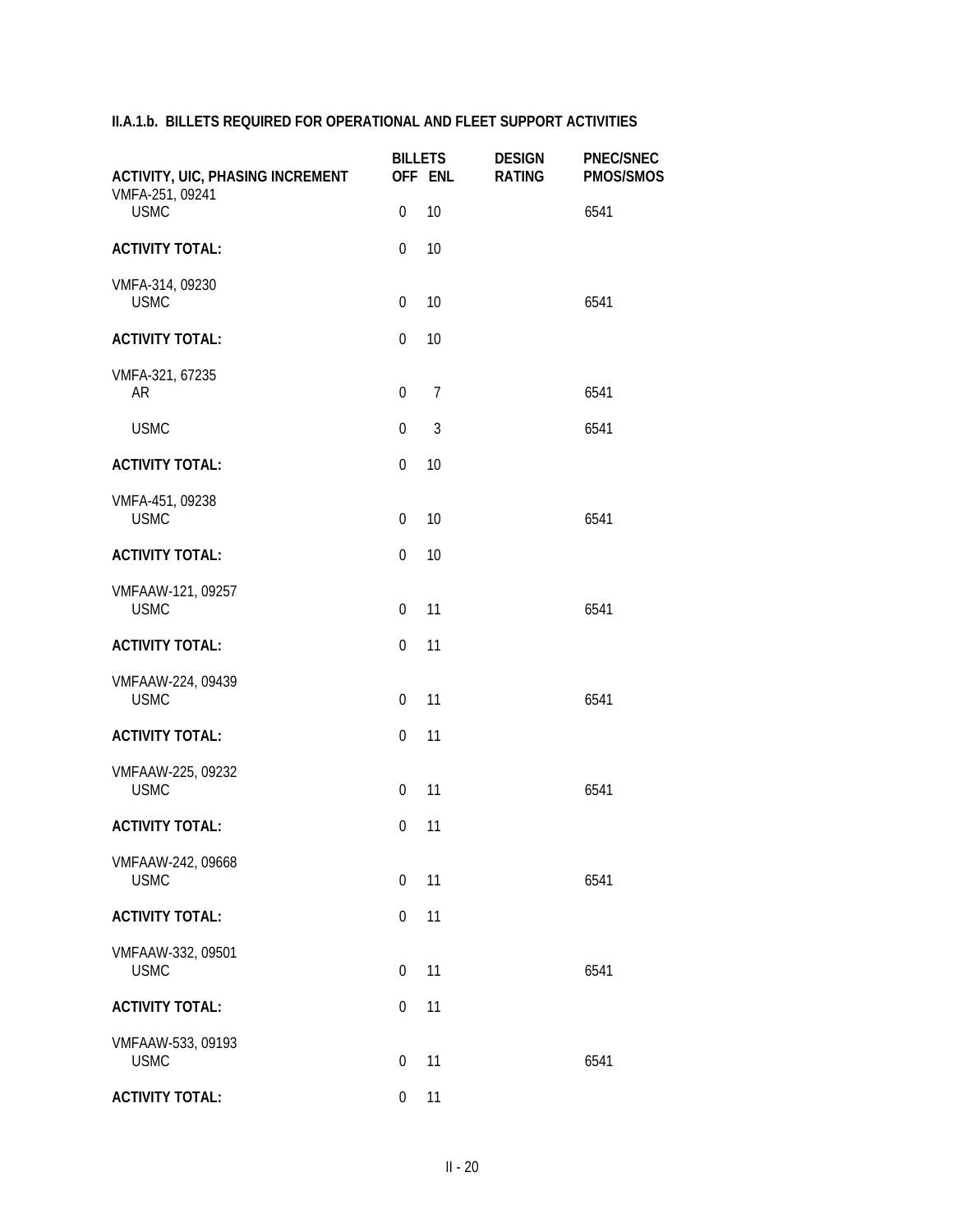|  |  |  | II.A.1.b. BILLETS REQUIRED FOR OPERATIONAL AND FLEET SUPPORT ACTIVITIES |
|--|--|--|-------------------------------------------------------------------------|
|--|--|--|-------------------------------------------------------------------------|

| ACTIVITY, UIC, PHASING INCREMENT<br>VMFAT-101, 09965 | <b>BILLETS</b><br>OFF FNL | <b>DESIGN</b><br><b>RATING</b> | PNEC/SNEC<br>PMOS/SMOS |
|------------------------------------------------------|---------------------------|--------------------------------|------------------------|
| USMC-                                                | 0 18                      |                                | 6541                   |
| <b>ACTIVITY TOTAL:</b>                               | 18<br>$\cup$              |                                |                        |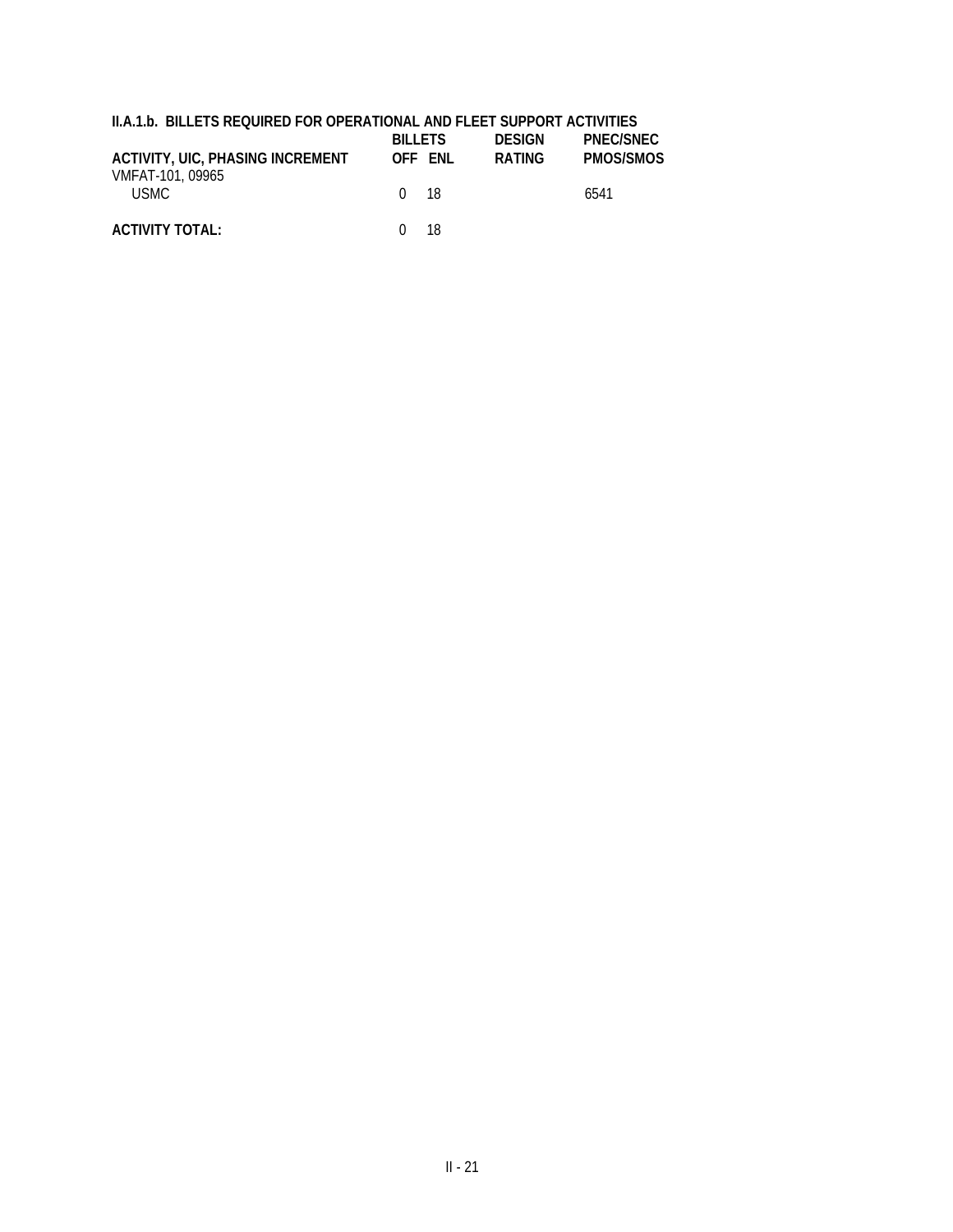| <b>DESIGN</b><br><b>RATING</b><br>OPERATIONAL ACTIVITY                       | <b>PNEC/SNEC</b><br><b>PMOS/SMOS</b>                  | <b>PFYs</b><br><b>OFF</b><br>$-AR$   | ENL                             | CFY98<br><b>OFF</b>                                           | <b>ENL</b>                                     | <b>FY99</b><br><b>OFF</b>                                  | <b>ENL</b>                      | <b>FY00</b><br><b>OFF</b>               | <b>ENL</b>                              | <b>FY01</b><br><b>OFF</b>                | <b>ENL</b>                 | <b>FY02</b><br><b>OFF</b>                   | <b>ENL</b>                                                         |
|------------------------------------------------------------------------------|-------------------------------------------------------|--------------------------------------|---------------------------------|---------------------------------------------------------------|------------------------------------------------|------------------------------------------------------------|---------------------------------|-----------------------------------------|-----------------------------------------|------------------------------------------|----------------------------|---------------------------------------------|--------------------------------------------------------------------|
| 6541                                                                         |                                                       | $\mathbf 0$                          | 65                              | $\boldsymbol{0}$                                              | $\boldsymbol{0}$                               | $\boldsymbol{0}$                                           | $\mathbf 0$                     | $\boldsymbol{0}$                        | $\mathbf 0$                             | $\boldsymbol{0}$                         | $\boldsymbol{0}$           | $\boldsymbol{0}$                            | $\mathbf 0$                                                        |
| OPERATIONAL ACTIVITY<br>6541                                                 |                                                       | - USMC<br>$\Omega$                   | 494                             | $\mathbf 0$                                                   | $\mathbf 0$                                    | $\mathbf 0$                                                | $\mathbf 0$                     | $\mathbf 0$                             | $\mathbf 0$                             | $\mathbf 0$                              | $\boldsymbol{0}$           | $\mathbf 0$                                 | $\mathbf 0$                                                        |
| A <sub>O</sub><br>6801<br>AO<br>6801<br>AO<br>6801<br>6801<br>A <sub>O</sub> | FLEET SUPPORT ACTIVITY - ACDU<br>8342<br>8345<br>9502 | 0<br>$\overline{0}$<br>0<br>$\theta$ | 242<br>1<br>$\overline{2}$<br>1 | $\overline{0}$<br>$\Omega$<br>$\boldsymbol{0}$<br>$\mathbf 0$ | 0<br>$\overline{0}$<br>$\mathbf 0$<br>$\theta$ | $\overline{0}$<br>$\Omega$<br>$\boldsymbol{0}$<br>$\Omega$ | $\boldsymbol{0}$<br>0<br>0<br>0 | $\overline{0}$<br>0<br>$\mathbf 0$<br>0 | $\mathbf 0$<br>0<br>0<br>$\overline{0}$ | 0<br>$\theta$<br>$\mathbf 0$<br>$\theta$ | 0<br>0<br>$\mathbf 0$<br>0 | 0<br>$\mathbf 0$<br>$\mathbf 0$<br>$\theta$ | $\mathbf 0$<br>$\mathbf 0$<br>$\boldsymbol{0}$<br>$\boldsymbol{0}$ |
| 6801<br>A <sub>O</sub>                                                       | FLEET SUPPORT ACTIVITY - TAR                          | $\theta$                             | 1                               | $\mathbf 0$                                                   | $\mathbf 0$                                    | $\mathbf 0$                                                | $\mathbf 0$                     | $\boldsymbol{0}$                        | $\mathbf 0$                             | $\mathbf 0$                              | $\mathbf 0$                | $\mathbf 0$                                 | $\mathbf 0$                                                        |
| 6541                                                                         | FLEET SUPPORT ACTIVITY - AR                           | 0                                    | 82                              | $\mathbf 0$                                                   | $\mathbf 0$                                    | $\boldsymbol{0}$                                           | $\mathbf 0$                     | $\boldsymbol{0}$                        | $\mathbf 0$                             | $\mathbf 0$                              | $\mathbf 0$                | $\mathbf 0$                                 | $\mathbf 0$                                                        |
| 6541                                                                         | FLEET SUPPORT ACTIVITY - USMC                         | 0                                    | 370                             | $\mathbf 0$                                                   | $\mathbf 0$                                    | $\mathbf 0$                                                | $\mathbf 0$                     | $\boldsymbol{0}$                        | $\overline{0}$                          | $\mathbf 0$                              | 0                          | $\mathbf 0$                                 | $\mathbf 0$                                                        |
| <b>SUMMARY TOTAL</b>                                                         |                                                       |                                      |                                 |                                                               |                                                |                                                            |                                 |                                         |                                         |                                          |                            |                                             |                                                                    |
| OPERATIONAL ACTIVITY                                                         |                                                       | $- AR$<br>$\boldsymbol{0}$           | 65                              | $\boldsymbol{0}$                                              | $\mathbf 0$                                    | $\mathbf 0$                                                | $\mathbf 0$                     | 0                                       | $\mathbf 0$                             | $\mathbf 0$                              | 0                          | $\mathbf 0$                                 | $\boldsymbol{0}$                                                   |
| OPERATIONAL ACTIVITY                                                         |                                                       | - USMC<br>0                          | 494                             | $\mathbf 0$                                                   | 0                                              | $\mathbf 0$                                                | $\mathbf 0$                     | $\boldsymbol{0}$                        | $\mathbf 0$                             | $\boldsymbol{0}$                         | $\boldsymbol{0}$           | $\boldsymbol{0}$                            | $\mathbf 0$                                                        |
|                                                                              | FLEET SUPPORT ACTIVITY - ACDU                         | $\Omega$                             | 247                             | $\theta$                                                      | 0                                              | $\mathbf 0$                                                | $\mathbf 0$                     | $\boldsymbol{0}$                        | $\mathbf 0$                             | $\mathbf 0$                              | $\boldsymbol{0}$           | $\boldsymbol{0}$                            | $\mathbf 0$                                                        |
|                                                                              | FLEET SUPPORT ACTIVITY - TAR                          | $\Omega$                             | 1                               | $\boldsymbol{0}$                                              | $\boldsymbol{0}$                               | $\mathbf 0$                                                | $\mathbf 0$                     | $\boldsymbol{0}$                        | $\boldsymbol{0}$                        | $\boldsymbol{0}$                         | $\boldsymbol{0}$           | $\mathbf 0$                                 | $\boldsymbol{0}$                                                   |
|                                                                              | FLEET SUPPORT ACTIVITY - AR                           | $\overline{0}$                       | 82                              | $\overline{0}$                                                | $\overline{0}$                                 | $\overline{0}$                                             | $\overline{0}$                  |                                         | $0\qquad 0$                             | $\overline{0}$                           | $\overline{0}$             | $\overline{0}$                              | $\overline{0}$                                                     |
|                                                                              | FLEET SUPPORT ACTIVITY - USMC                         | $\boldsymbol{0}$                     | 370                             | $\boldsymbol{0}$                                              | $\boldsymbol{0}$                               | $\boldsymbol{0}$                                           | $\boldsymbol{0}$                | $\boldsymbol{0}$                        | $\boldsymbol{0}$                        | $\boldsymbol{0}$                         | $\boldsymbol{0}$           | $\boldsymbol{0}$                            | $\boldsymbol{0}$                                                   |
| <b>GRAND TOTAL</b>                                                           |                                                       |                                      |                                 |                                                               |                                                |                                                            |                                 |                                         |                                         |                                          |                            |                                             |                                                                    |
|                                                                              |                                                       | - ACDU<br>$\overline{0}$             | 247                             | $\boldsymbol{0}$                                              | $\boldsymbol{0}$                               | $\boldsymbol{0}$                                           | $\boldsymbol{0}$                | $\boldsymbol{0}$                        | $\boldsymbol{0}$                        | $\boldsymbol{0}$                         | $\boldsymbol{0}$           | $\boldsymbol{0}$                            | $\boldsymbol{0}$                                                   |
|                                                                              |                                                       | $-TAR$<br>$\boldsymbol{0}$           | $\mathbf{1}$                    | $\boldsymbol{0}$                                              | $\boldsymbol{0}$                               | $\boldsymbol{0}$                                           | $\boldsymbol{0}$                | $\boldsymbol{0}$                        | $\boldsymbol{0}$                        | $\boldsymbol{0}$                         | $\boldsymbol{0}$           | $\boldsymbol{0}$                            | $\boldsymbol{0}$                                                   |
|                                                                              |                                                       | $- AR$<br>$\boldsymbol{0}$           | 147                             | $\boldsymbol{0}$                                              | $\boldsymbol{0}$                               | $\boldsymbol{0}$                                           | $\boldsymbol{0}$                | $\boldsymbol{0}$                        | $\boldsymbol{0}$                        | $\boldsymbol{0}$                         | $\boldsymbol{0}$           | $\boldsymbol{0}$                            | $\boldsymbol{0}$                                                   |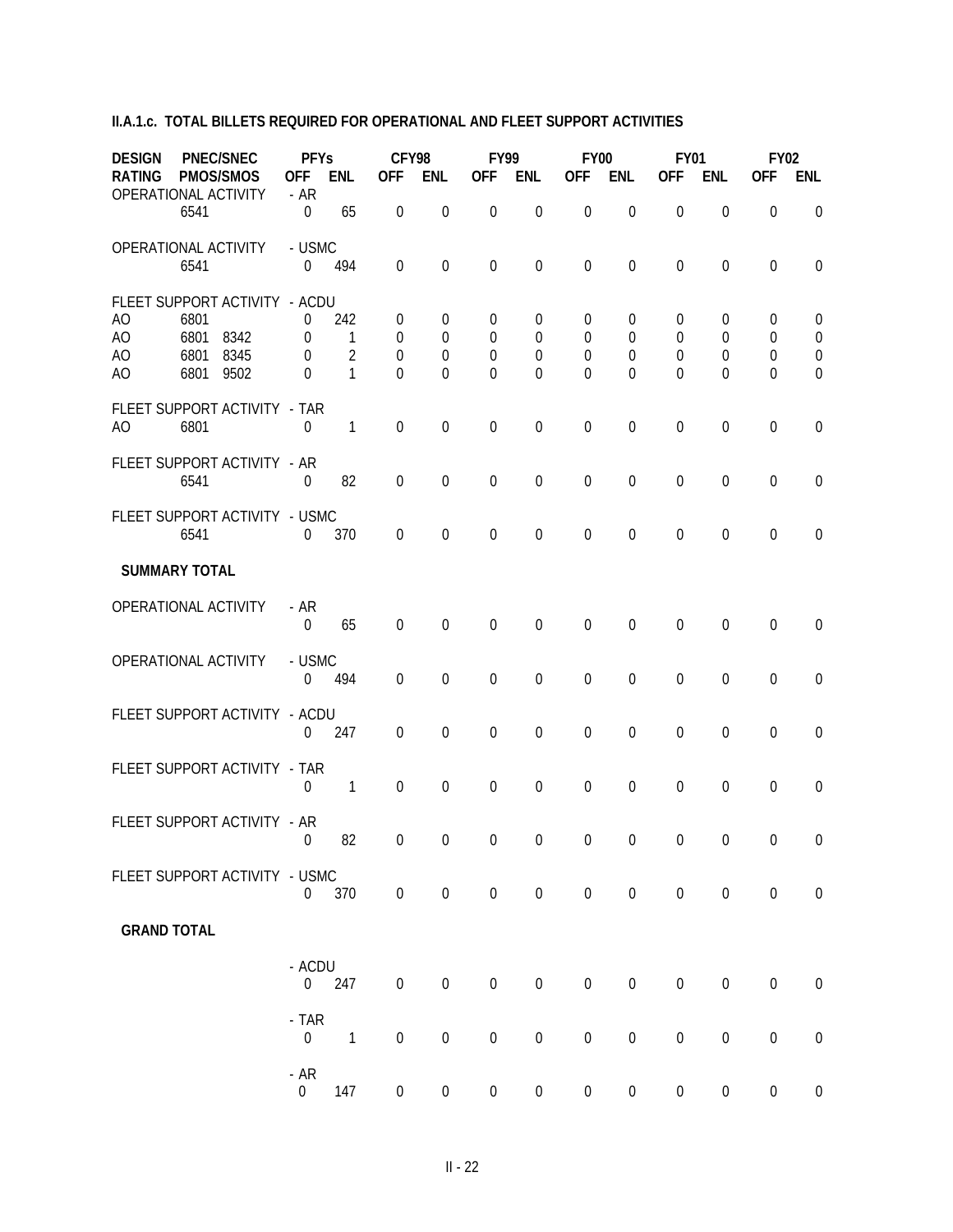| DESIGN PNEC/SNEC PFYS                                            |          | CFY98 |  | <b>FY99</b> |  | FY00 F |                           | FY01 |  | FY <sub>02</sub> |  |
|------------------------------------------------------------------|----------|-------|--|-------------|--|--------|---------------------------|------|--|------------------|--|
| RATING PMOS/SMOS OFF ENL OFF ENL OFF ENL OFF ENL OFF ENL OFF ENL |          |       |  |             |  |        |                           |      |  |                  |  |
|                                                                  | - USMC - |       |  |             |  |        | 864 0 0 0 0 0 0 0 0 0 0 0 |      |  |                  |  |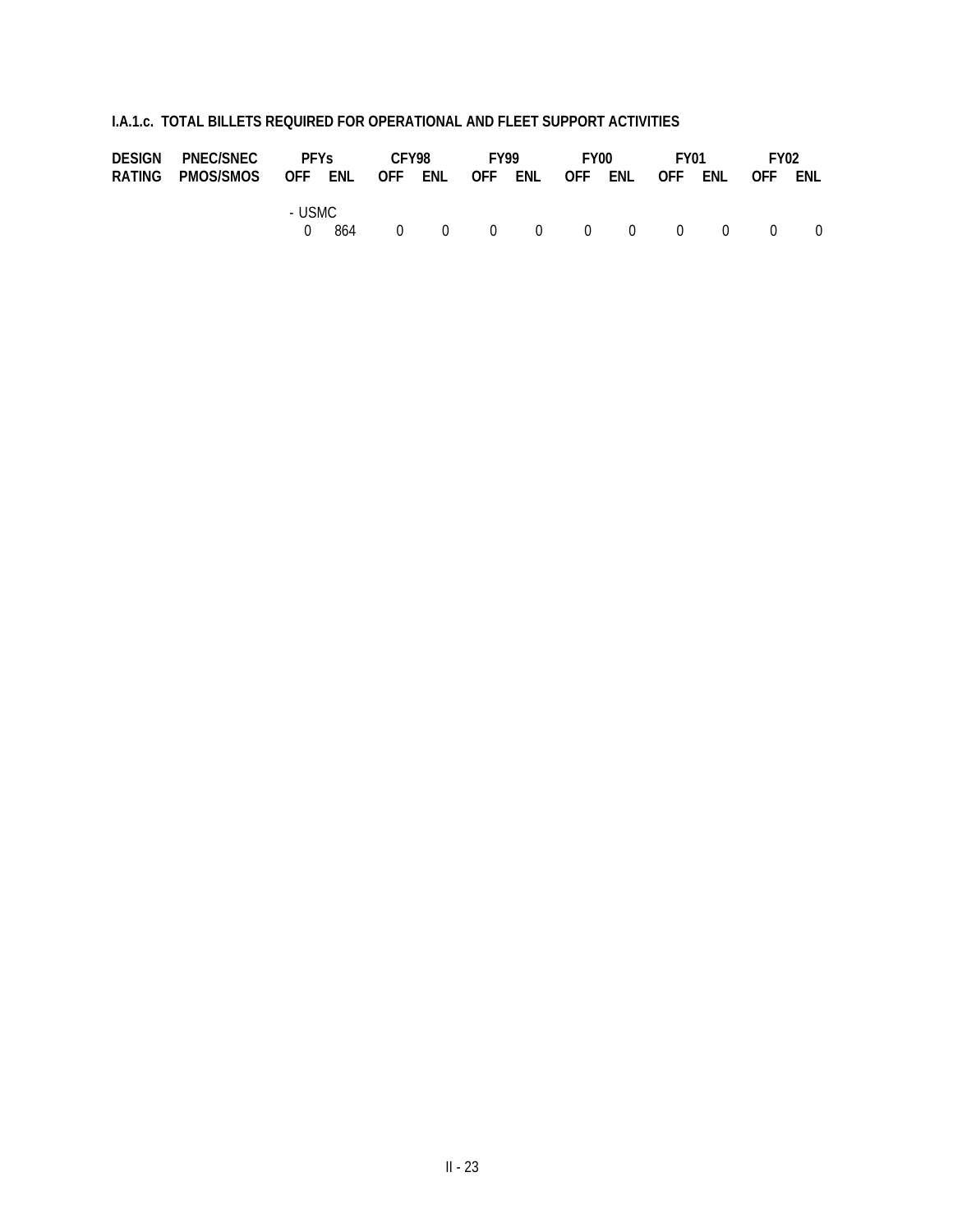## **II.A.2.a. OPERATIONAL AND FLEET SUPPORT ACTIVITY DEACTIVATION SCHEDULE**

| SOURCE:                   |             |       | <b>DATE: 06/1/96</b> |                  |             |             |  |  |  |  |  |
|---------------------------|-------------|-------|----------------------|------------------|-------------|-------------|--|--|--|--|--|
| <b>ACTIVITY, UIC</b>      | <b>PFYs</b> | CFY98 | <b>FY99</b>          | FY <sub>00</sub> | <b>FY01</b> | <b>FY02</b> |  |  |  |  |  |
| FLEET SUPPORT ACTIVITY    | <b>NAVY</b> |       |                      |                  |             |             |  |  |  |  |  |
| CV-67 USS Kennedy, 03367  |             |       |                      |                  |             |             |  |  |  |  |  |
| LPH-11 New Orleans, 07202 |             |       |                      |                  | 0           |             |  |  |  |  |  |
| LPH-9 USS Guam, 07178     |             |       |                      |                  | 0           |             |  |  |  |  |  |
| TOTAL:                    |             |       |                      |                  |             |             |  |  |  |  |  |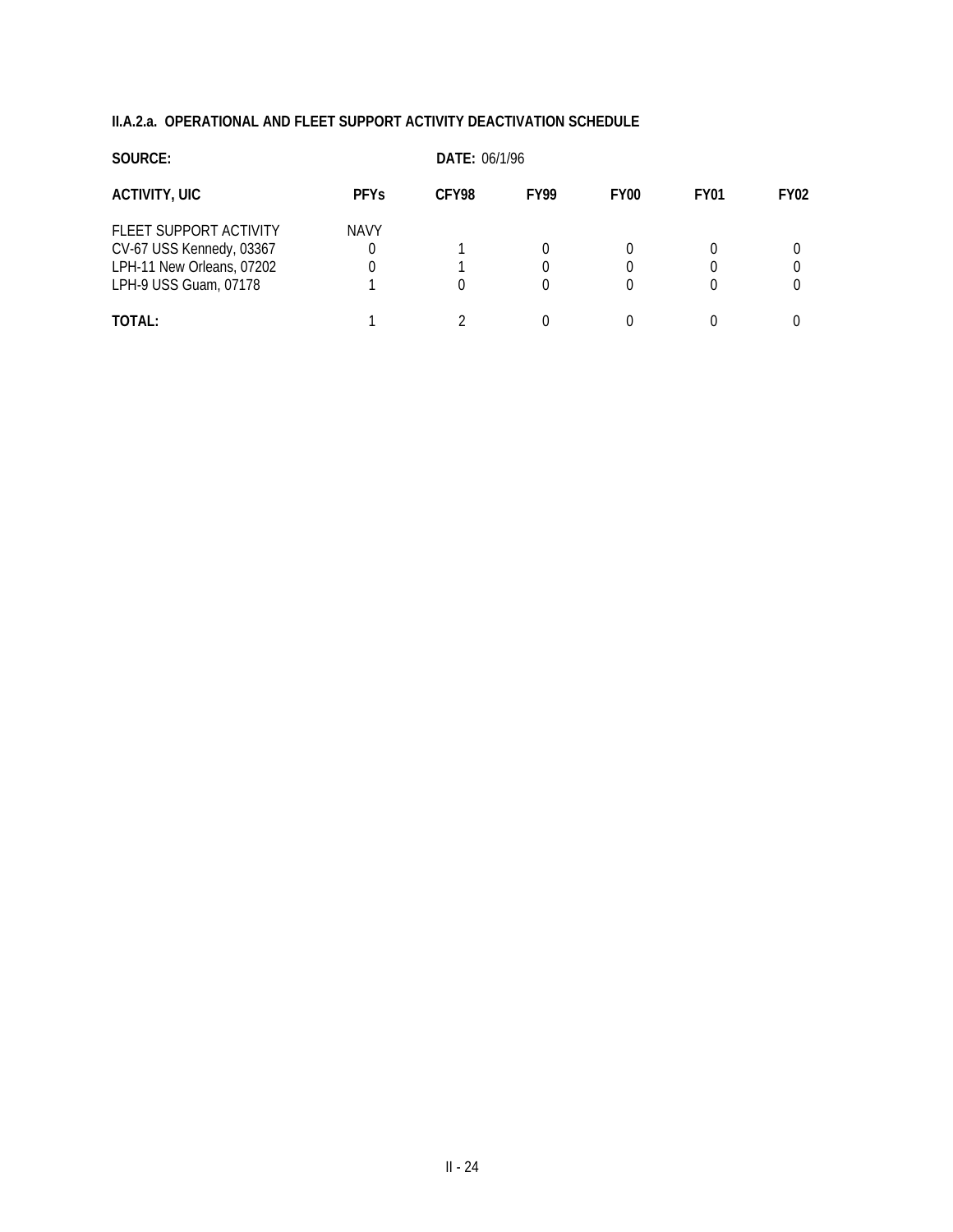# **II.A.2.b. BILLETS TO BE DELETED IN OPERATIONAL AND FLEET SUPPORT ACTIVITIES**

| <b>ACTIVITY, UIC, PHASING INCREMENT</b><br>CV-67 USS Kennedy, 03367, FY98 | <b>BILLETS</b><br>OFF ENL |                | <b>DESIGN</b><br><b>RATING</b> | PNEC/SNEC<br><b>PMOS/SMOS</b> |
|---------------------------------------------------------------------------|---------------------------|----------------|--------------------------------|-------------------------------|
| ACDU                                                                      | $\Omega$                  | 12             | AO                             | 6801                          |
| <b>ACTIVITY TOTAL:</b>                                                    | $\Omega$                  | 12             |                                |                               |
| LPH-11 New Orleans, 07202, FY98<br>ACDU                                   | $\Omega$                  | $\mathfrak{D}$ | AO.                            | 6801                          |
| <b>ACTIVITY TOTAL:</b>                                                    | $\Omega$                  | $\mathfrak{D}$ |                                |                               |
| LPH-9 USS Guam, 07178, FY97<br>ACDU                                       | $\Omega$                  | $\mathfrak{D}$ | AO                             | 6801                          |
| <b>ACTIVITY TOTAL:</b>                                                    | 0                         | $\mathfrak{D}$ |                                |                               |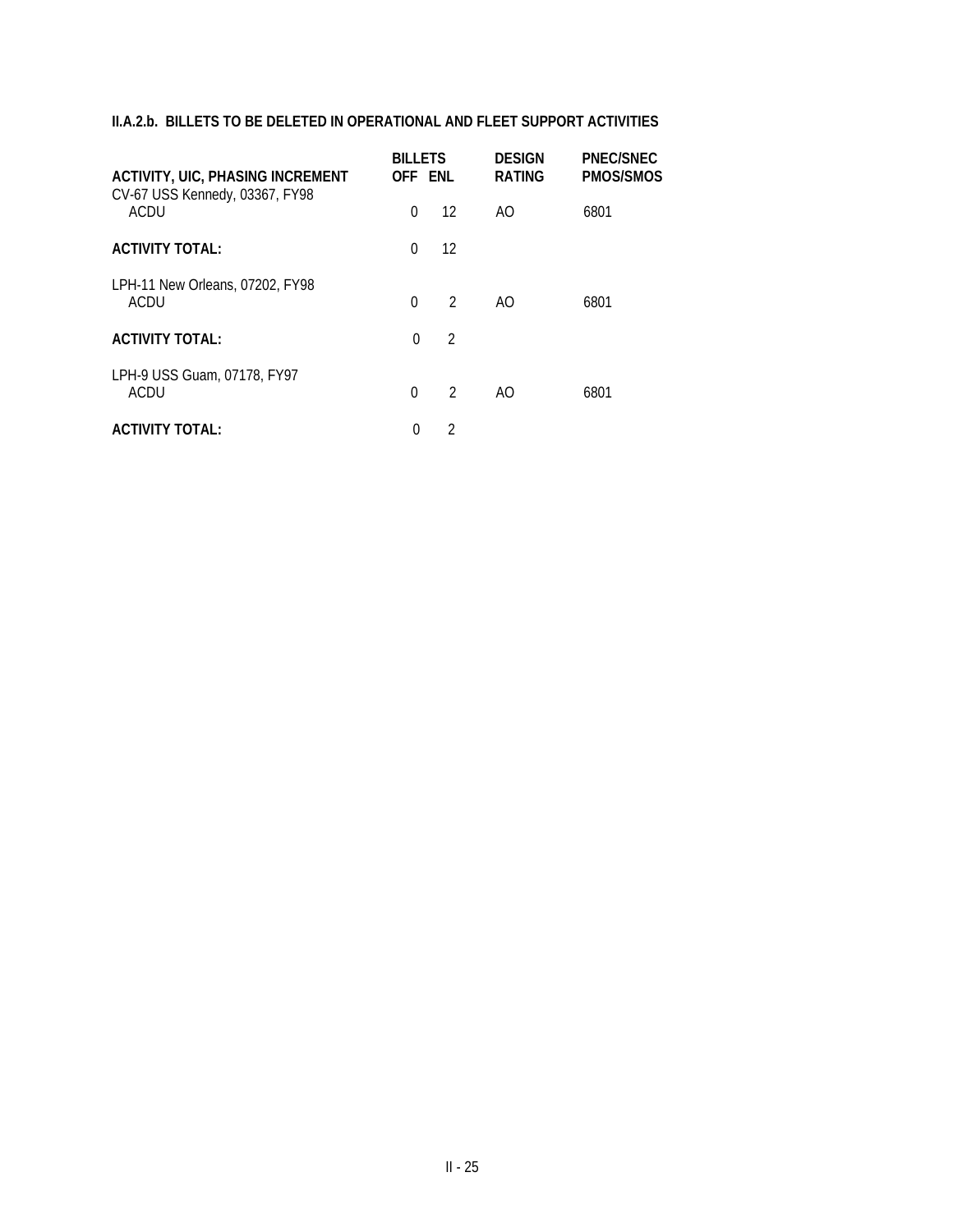# **II.A.2.c. TOTAL BILLETS TO BE DELETED IN OPERATIONAL AND FLEET SUPPORT ACTIVITIES**

| <b>DESIGN</b>      | PNEC/SNEC                           | <b>PFYs</b>          |                | CFY98          |            | <b>FY99</b>    |                | FY <sub>00</sub> |                | <b>FY01</b> |                | <b>FY02</b> |          |
|--------------------|-------------------------------------|----------------------|----------------|----------------|------------|----------------|----------------|------------------|----------------|-------------|----------------|-------------|----------|
| <b>RATING</b>      | PMOS/SMOS<br>FLEET SUPPORT ACTIVITY | <b>OFF</b><br>- ACDU | ENL            | <b>OFF</b>     | <b>ENL</b> | <b>OFF</b>     | <b>ENL</b>     | <b>OFF</b>       | ENL            | <b>OFF</b>  | ENL            | <b>OFF</b>  | ENL      |
| AO.                | 6801                                | 0                    | $\overline{2}$ | $\overline{0}$ | 14         | $\overline{0}$ | $\overline{0}$ | $\overline{0}$   | $\overline{0}$ | $\Omega$    | $\overline{0}$ | $\Omega$    | $\Omega$ |
|                    | <b>SUMMARY TOTAL</b>                |                      |                |                |            |                |                |                  |                |             |                |             |          |
|                    | FLEET SUPPORT ACTIVITY - ACDU       | $\overline{0}$       | 2              | $\Omega$       | 14         | $\Omega$       | $\Omega$       | $\Omega$         | $\Omega$       | $\Omega$    | $\Omega$       | $\Omega$    | $\Omega$ |
| <b>GRAND TOTAL</b> |                                     |                      |                |                |            |                |                |                  |                |             |                |             |          |
|                    |                                     | - ACDU<br>0          | 2              | 0              | 14         | $\Omega$       | 0              | $\Omega$         | $\Omega$       | $\Omega$    | $\Omega$       | $\Omega$    | $\Omega$ |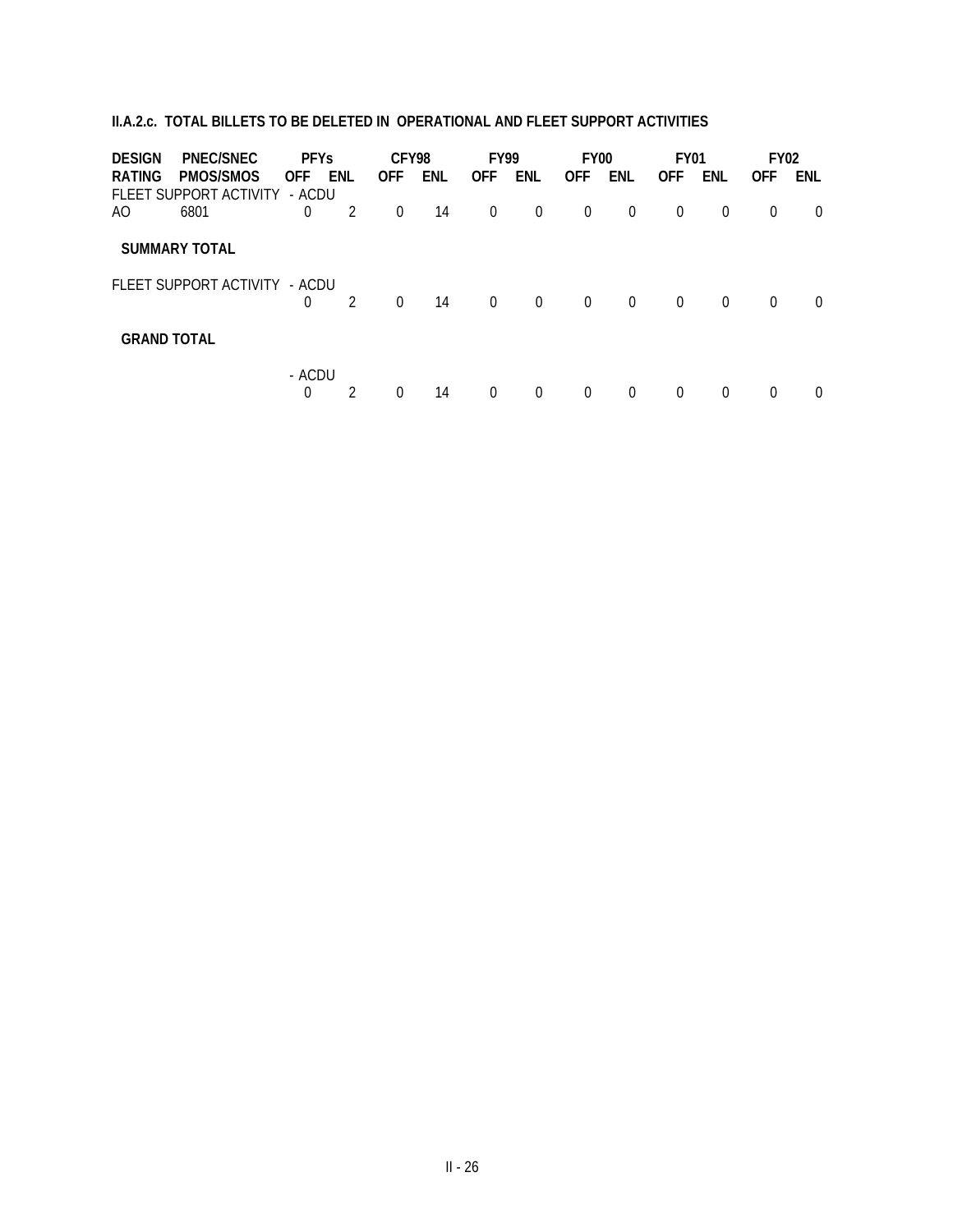## **II.A.3. TRAINING ACTIVITIES INSTRUCTOR AND SUPPORT BILLET REQUIREMENTS**

## **INSTRUCTOR BILLETS**

### **TRAINING ACTIVITY, LOCATION, UIC:** MTU-4030 NAMTG, NS Mayport, 66069

|             | DESIGN PNEC/SNEC |                                   |  |  |  |  |  |  | PFYs CFY98 FY99 FY00                            |  | FY01 | <b>FY02</b> |
|-------------|------------------|-----------------------------------|--|--|--|--|--|--|-------------------------------------------------|--|------|-------------|
|             |                  | RATING PMOS/SMOS                  |  |  |  |  |  |  | OFF ENL OFF ENL OFF ENL OFF ENL OFF ENL OFF ENL |  |      |             |
| ACDU<br>AO. |                  | 6801 9502 0 1 0 1 0 1 0 1 0 1 0 1 |  |  |  |  |  |  |                                                 |  |      |             |

**TRAINING ACTIVITY, LOCATION, UIC:** MTU-4032 NAMTG, NAS Norfolk, 66046

| DESIGN PNEC/SNEC            |  |           |                                   |  |  |  | PFYs CFY98 FY99 |  | FY00 |  | FY01                                            | FY <sub>02</sub> |  |
|-----------------------------|--|-----------|-----------------------------------|--|--|--|-----------------|--|------|--|-------------------------------------------------|------------------|--|
| RATING PMOS/SMOS            |  |           |                                   |  |  |  |                 |  |      |  | OFF ENL OFF ENL OFF ENL OFF ENL OFF ENL OFF ENL |                  |  |
| ACDU<br>AO<br><b>SELRES</b> |  | 6801 9502 | 0 6 0 6 0 6 0 6 0 6 0 6           |  |  |  |                 |  |      |  |                                                 |                  |  |
| AO                          |  |           | 6801 9502 0 2 0 2 0 2 0 2 0 2 0 2 |  |  |  |                 |  |      |  |                                                 |                  |  |

**TRAINING ACTIVITY, LOCATION, UIC:** MTU-4033 NAMTG, NAS North Island, 66065

|             | <b>DESIGN PNEC/SNEC</b><br>RATING PMOS/SMOS                          |          | <b>PFYs</b><br>OFF ENL OFF ENL OFF ENL OFF ENL OFF ENL OFF ENL |  | CFY98       |          | <b>FY99</b>                                    |  | FY <sub>00</sub> |          | FY <sub>01</sub> |                 | <b>FY02</b> |
|-------------|----------------------------------------------------------------------|----------|----------------------------------------------------------------|--|-------------|----------|------------------------------------------------|--|------------------|----------|------------------|-----------------|-------------|
| ACDU<br>AO. | 6801<br>9502                                                         | $\Omega$ | $\overline{4}$                                                 |  | $0 \quad 4$ | $\Omega$ | 4 0                                            |  | $\overline{4}$   | $\Omega$ | 4                | $\Omega$        | 4           |
|             | TRAINING ACTIVITY, LOCATION, UIC: VMAT-203, MCAS Cherry Point, 45483 |          |                                                                |  |             |          |                                                |  |                  |          |                  |                 |             |
|             | <b>DESIGN PNEC/SNEC</b><br>RATING PMOS/SMOS                          |          | <b>PFYs</b>                                                    |  | CFY98       |          | <b>FY99</b><br>OFF ENL OFF ENL OFF ENL OFF ENL |  | FY <sub>00</sub> |          | FY <sub>01</sub> | OFF ENL OFF ENL | <b>FY02</b> |
| <b>USMC</b> |                                                                      |          |                                                                |  |             |          |                                                |  |                  |          |                  |                 |             |

6541 0 21 0 21 0 21 0 21 0 21 0 21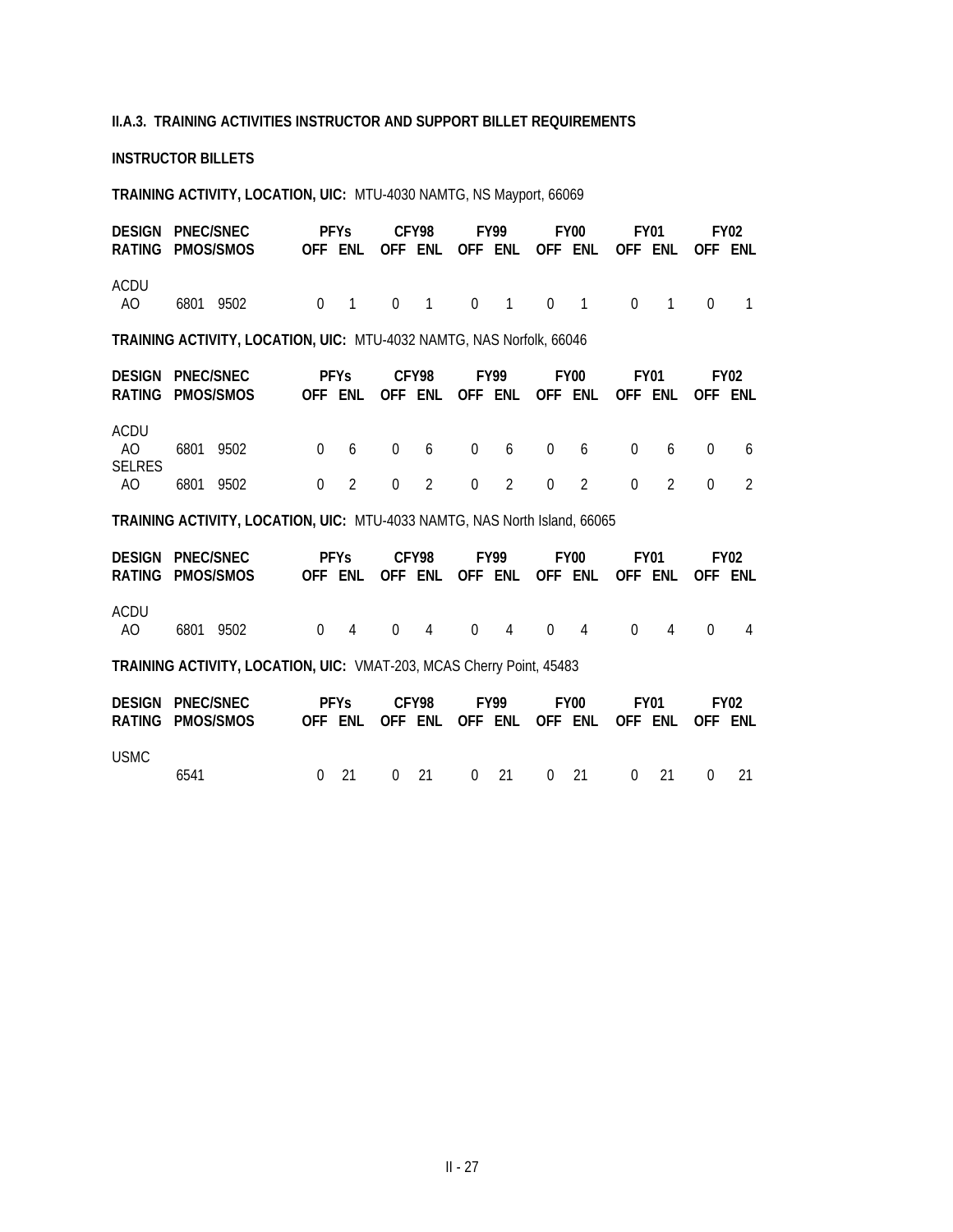# **II.A.4. CHARGEABLE STUDENT BILLET REQUIREMENTS**

| ACTIVITY,                               | USN/        | <b>PFYs</b>    |            |                  | CFY98          |                  | <b>FY99</b>     |                  | FY00           | <b>FY01</b>      |     |                  | <b>FY02</b> |
|-----------------------------------------|-------------|----------------|------------|------------------|----------------|------------------|-----------------|------------------|----------------|------------------|-----|------------------|-------------|
| <b>LOCATION, UIC</b>                    | <b>USMC</b> | <b>OFF</b>     | <b>ENL</b> | <b>OFF</b>       | ENL            | <b>OFF</b>       | <b>ENL</b>      | <b>OFF</b>       | ENL            | <b>OFF</b>       | ENL | <b>OFF</b>       | <b>ENL</b>  |
| MTU-4030 NAMTG, NS Mayport, 66069       |             |                |            |                  |                |                  |                 |                  |                |                  |     |                  |             |
|                                         | <b>NAVY</b> | $\overline{0}$ | 1          | $\mathbf 0$      | 1              | $\mathbf 0$      | 1               | $\boldsymbol{0}$ | 1              | $\boldsymbol{0}$ | 1   | $\mathbf 0$      | 1           |
| MTU-4032 NAMTG, NAS Norfolk, 66046      |             |                |            |                  |                |                  |                 |                  |                |                  |     |                  |             |
|                                         | <b>NAVY</b> | $\Omega$       | 5          | $\mathbf 0$      | 5              | $\mathbf 0$      | 5               | $\mathbf 0$      | $\overline{4}$ | $\mathbf 0$      | 4   | $\mathbf 0$      | 4           |
| MTU-4033 NAMTG, NAS North Island, 66065 |             |                |            |                  |                |                  |                 |                  |                |                  |     |                  |             |
|                                         | <b>NAVY</b> | $\theta$       | 4          | $\mathbf 0$      | $\overline{4}$ | $\mathbf 0$      | 4               | $\mathbf 0$      | $\overline{4}$ | $\mathbf 0$      | 4   | $\mathbf 0$      | 4           |
| VMAT-203, MCAS Cherry Point, 45483      |             |                |            |                  |                |                  |                 |                  |                |                  |     |                  |             |
|                                         | <b>USMC</b> | $\overline{0}$ | 70         | $\boldsymbol{0}$ | 70             | $\boldsymbol{0}$ | 70              | $\mathbf 0$      | 70             | $\mathbf 0$      | 70  | $\mathbf 0$      | 70          |
|                                         |             |                |            |                  |                |                  |                 |                  |                |                  |     |                  |             |
| <b>SUMMARY TOTAL</b>                    |             |                |            |                  |                |                  |                 |                  |                |                  |     |                  |             |
|                                         | <b>NAVY</b> | $\overline{0}$ | 10         | $\boldsymbol{0}$ | 10             | $\boldsymbol{0}$ | 10 <sup>°</sup> | $\boldsymbol{0}$ | 9              | $\boldsymbol{0}$ | 9   | $\boldsymbol{0}$ | 9           |
| <b>GRAND TOTAL</b>                      | <b>USMC</b> | $\overline{0}$ | 70         | $\mathbf 0$      | 70             | $\mathbf 0$      | 70              | $\mathbf 0$      | 70             | $\mathbf 0$      | 70  | $\mathbf 0$      | 70          |
|                                         |             |                |            |                  |                |                  |                 |                  |                |                  |     |                  |             |
|                                         |             | $\overline{0}$ | 80         | $\boldsymbol{0}$ | 80             | 0                | 80              | 0                | 79             | $\theta$         | 79  | 0                | 79          |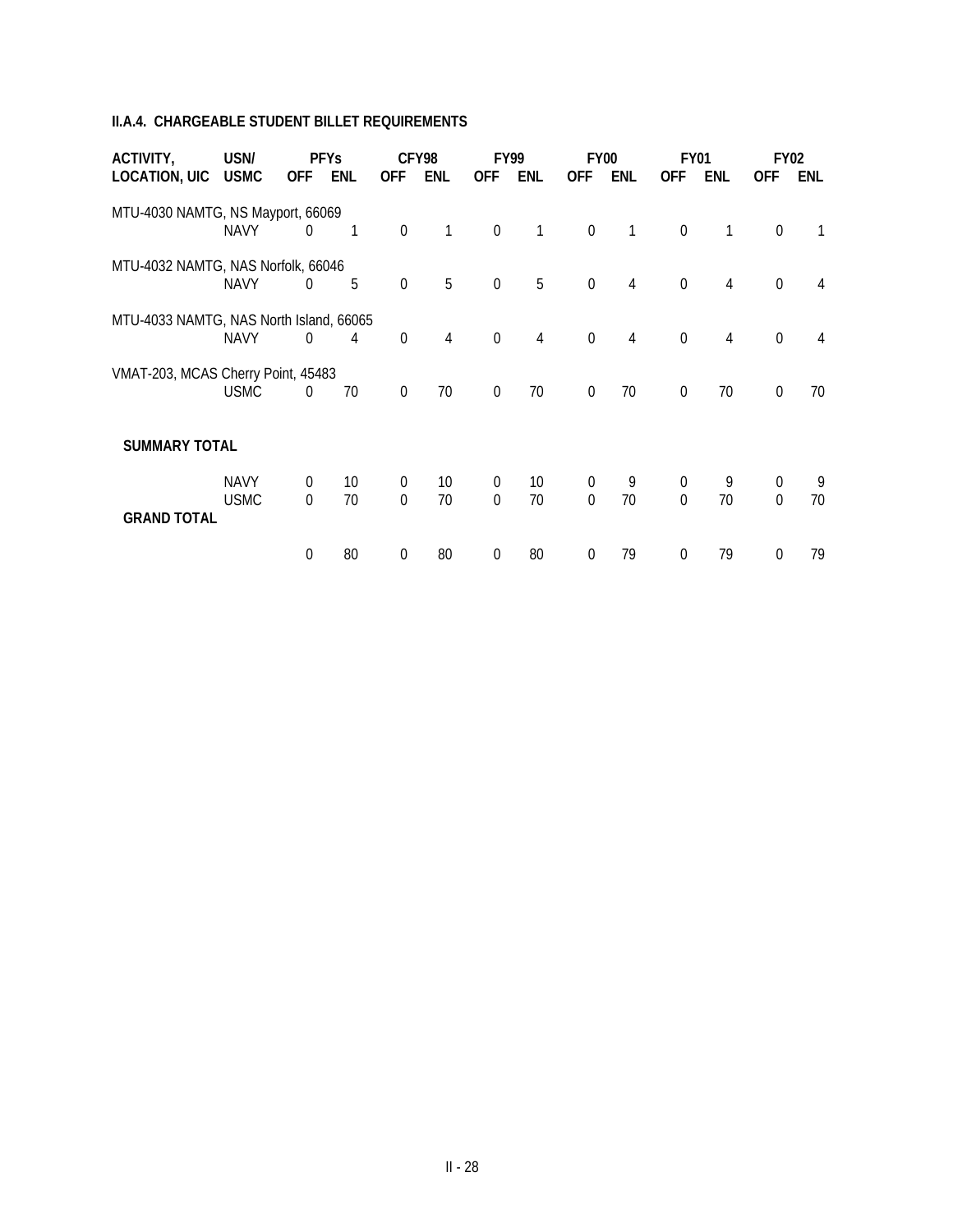# **II.A.5. ANNUAL INCREMENTAL AND CUMULATIVE BILLETS**

| <b>DESG</b><br><b>RTNG</b> | <b>PNEC/SNEC</b>                                                                               | <b>BILLET</b><br><b>BASE</b>         | CFY98<br><b>FY99</b><br>+/- CUM<br>+/- CUM                                |                                      | <b>FY00</b><br>+/- CUM                                                            |                                             | <b>FY01</b><br>+/- CUM                                                    |                                  |                                                                           | <b>FY02</b><br>+/- CUM                          |                                                     |                                                                       |
|----------------------------|------------------------------------------------------------------------------------------------|--------------------------------------|---------------------------------------------------------------------------|--------------------------------------|-----------------------------------------------------------------------------------|---------------------------------------------|---------------------------------------------------------------------------|----------------------------------|---------------------------------------------------------------------------|-------------------------------------------------|-----------------------------------------------------|-----------------------------------------------------------------------|
|                            | a. OFFICER- USN<br>NA.                                                                         |                                      |                                                                           |                                      |                                                                                   |                                             |                                                                           |                                  |                                                                           |                                                 |                                                     |                                                                       |
|                            | b. ENLISTED - USN                                                                              |                                      |                                                                           |                                      |                                                                                   |                                             |                                                                           |                                  |                                                                           |                                                 |                                                     |                                                                       |
| AO<br>AO<br>AO<br>AO<br>AO | Fleet Support Billets ACDU and TAR<br>6810 6801<br>6801<br>6801 8342<br>6801 8345<br>6801 9502 | 1<br>257<br>1<br>$\overline{2}$<br>1 | $\overline{0}$<br>$-14$<br>$\boldsymbol{0}$<br>$\overline{0}$<br>$\theta$ | 1<br>243<br>1<br>$\overline{2}$<br>1 | $\boldsymbol{0}$<br>$\boldsymbol{0}$<br>$\boldsymbol{0}$<br>$\boldsymbol{0}$<br>0 | 1<br>243<br>1<br>$\sqrt{2}$<br>$\mathbf{1}$ | $\boldsymbol{0}$<br>$\boldsymbol{0}$<br>0<br>$\boldsymbol{0}$<br>$\Omega$ | 1<br>243<br>1<br>$\sqrt{2}$<br>1 | $\boldsymbol{0}$<br>$\boldsymbol{0}$<br>$\boldsymbol{0}$<br>0<br>$\theta$ | 1<br>243<br>1<br>$\overline{2}$<br>$\mathbf{1}$ | $\boldsymbol{0}$<br>$\boldsymbol{0}$<br>0<br>0<br>0 | $\mathbf{1}$<br>243<br>$\mathbf{1}$<br>$\overline{2}$<br>$\mathbf{1}$ |
| A <sub>O</sub>             | Instructor and Support (Staff) Billets ACDU and TAR<br>6801 9502                               | 11                                   | 0                                                                         | 11                                   | $\boldsymbol{0}$                                                                  | 11                                          | $\boldsymbol{0}$                                                          | 11                               | $\boldsymbol{0}$                                                          | 11                                              | $\boldsymbol{0}$                                    | 11                                                                    |
|                            | Chargeable Student Billets ACDU and TAR                                                        | 10                                   | $\boldsymbol{0}$                                                          | 10                                   | $-1$                                                                              | 9                                           | $-1$                                                                      | 9                                | $\boldsymbol{0}$                                                          | 9                                               | $\boldsymbol{0}$                                    | 9                                                                     |
|                            | TOTAL USN ENLISTED BILLETS                                                                     |                                      |                                                                           |                                      |                                                                                   |                                             |                                                                           |                                  |                                                                           |                                                 |                                                     |                                                                       |
|                            | <b>Fleet Support</b>                                                                           | 262                                  | $-21$                                                                     | 248                                  | $\boldsymbol{0}$                                                                  | 248                                         | $\boldsymbol{0}$                                                          | 248                              | $\boldsymbol{0}$                                                          | 248                                             | $\boldsymbol{0}$                                    | 248                                                                   |
| Staff                      |                                                                                                | 11                                   | $\boldsymbol{0}$                                                          | 11                                   | 0                                                                                 | 11                                          | $\boldsymbol{0}$                                                          | 11                               | $\boldsymbol{0}$                                                          | 11                                              | $\boldsymbol{0}$                                    | 11                                                                    |
| Student                    |                                                                                                | 10                                   | $\boldsymbol{0}$                                                          | 10                                   | $-1$                                                                              | 9                                           | $-1$                                                                      | 9                                | $\boldsymbol{0}$                                                          | 9                                               | $\boldsymbol{0}$                                    | 9                                                                     |
|                            | c. OFFICER - USMC<br>NA.                                                                       |                                      |                                                                           |                                      |                                                                                   |                                             |                                                                           |                                  |                                                                           |                                                 |                                                     |                                                                       |
|                            | d. ENLISTED - USMC                                                                             |                                      |                                                                           |                                      |                                                                                   |                                             |                                                                           |                                  |                                                                           |                                                 |                                                     |                                                                       |
|                            | Operational Billets USMC and AR<br>6541                                                        | 559                                  | $\boldsymbol{0}$                                                          | 559                                  | $\boldsymbol{0}$                                                                  | 559                                         | $\theta$                                                                  | 559                              | $\boldsymbol{0}$                                                          | 559                                             | 0                                                   | 559                                                                   |
|                            | Fleet Support Billets USMC and AR<br>6541                                                      | 452                                  | $\boldsymbol{0}$                                                          | 452                                  | 0                                                                                 | 452                                         | 0                                                                         | 452                              | 0                                                                         | 452                                             | 0                                                   | 452                                                                   |
|                            | Instructor and Support (Staff) Billets USMC and AR<br>6541                                     | 21                                   | $\boldsymbol{0}$                                                          | 21                                   | $\boldsymbol{0}$                                                                  | 21                                          | $\boldsymbol{0}$                                                          | 21                               | $\boldsymbol{0}$                                                          | 21                                              | $\boldsymbol{0}$                                    | 21                                                                    |
|                            | Chargeable Student Billets USMC and AR                                                         | 70                                   | $\boldsymbol{0}$                                                          | 70                                   | $\boldsymbol{0}$                                                                  | 70                                          | $\boldsymbol{0}$                                                          | 70                               | $\boldsymbol{0}$                                                          | 70                                              | $\boldsymbol{0}$                                    | 70                                                                    |
|                            | TOTAL USMC ENLISTED BILLETS                                                                    |                                      |                                                                           |                                      |                                                                                   |                                             |                                                                           |                                  |                                                                           |                                                 |                                                     |                                                                       |
|                            | Operational                                                                                    | 559                                  | $\boldsymbol{0}$                                                          | 559                                  | $\boldsymbol{0}$                                                                  | 559                                         | 0                                                                         | 559                              | $\boldsymbol{0}$                                                          | 559                                             | $\boldsymbol{0}$                                    | 559                                                                   |
|                            | <b>Fleet Support</b>                                                                           | 452                                  | $\boldsymbol{0}$                                                          | 452                                  | $\boldsymbol{0}$                                                                  | 452                                         | $\boldsymbol{0}$                                                          | 452                              | $\boldsymbol{0}$                                                          | 452                                             | $\boldsymbol{0}$                                    | 452                                                                   |
| Staff                      |                                                                                                | 21                                   | $\boldsymbol{0}$                                                          | 21                                   | $\boldsymbol{0}$                                                                  | 21                                          | $\boldsymbol{0}$                                                          | 21                               | $\boldsymbol{0}$                                                          | 21                                              | $\boldsymbol{0}$                                    | 21                                                                    |
| Student                    |                                                                                                | $70$                                 | $\boldsymbol{0}$                                                          | 70                                   | $\boldsymbol{0}$                                                                  | 70                                          | $\boldsymbol{0}$                                                          | 70                               | $\boldsymbol{0}$                                                          | 70                                              | $\boldsymbol{0}$                                    | 70                                                                    |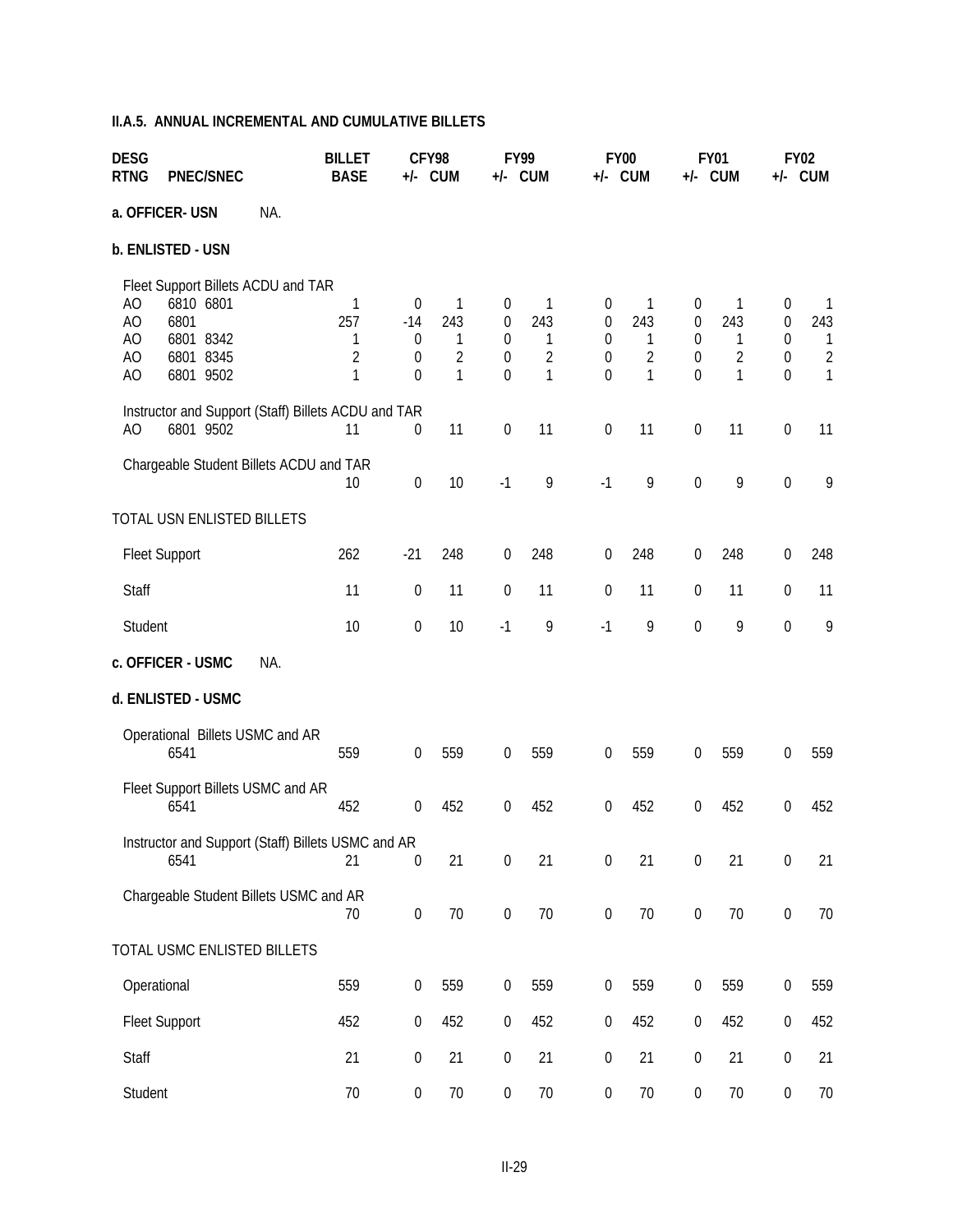## **PART II.B. PERSONNEL REQUIREMENTS**

### **II.B.1. ANNUAL TRAINING INPUT REQUIREMENTS**

| CIN, COURSE TITLE:<br><b>COURSE LENGTH:</b><br><b>ATTRITION FACTOR:</b>                                   |                                  | D-646-7007, General Shipboard/NAS Weapons Department AVORD Maintenance<br>TOUR LENGTH: Navy: 36 Months<br>6 Weeks<br>Navy: 10 %<br><b>BACKOUT FACTOR: 0.12</b> |                              |                     |                                 |                           |                                                             |                        |                                                |             |                       |                           |
|-----------------------------------------------------------------------------------------------------------|----------------------------------|----------------------------------------------------------------------------------------------------------------------------------------------------------------|------------------------------|---------------------|---------------------------------|---------------------------|-------------------------------------------------------------|------------------------|------------------------------------------------|-------------|-----------------------|---------------------------|
| <b>TRAINING</b><br><b>ACTIVITY</b>                                                                        | <b>ACDU/TAR</b><br><b>SOURCE</b> | <b>SELRES</b>                                                                                                                                                  | <b>OFF</b>                   | CFY98<br><b>ENL</b> | <b>OFF</b>                      | <b>FY99</b><br><b>ENL</b> | <b>FY00</b><br><b>OFF</b>                                   | <b>ENL</b>             | <b>FY01</b><br><b>OFF</b>                      | <b>ENL</b>  | <b>OFF</b>            | <b>FY02</b><br><b>ENL</b> |
| MTU-4030 NAMTG                                                                                            | <b>NAVY</b><br><b>NAVY</b>       | <b>ACDU/TAR</b><br><b>SELRES</b><br>TOTAL:                                                                                                                     | 0<br>0<br>$\Omega$           | 8<br>1<br>9         | 0<br>0<br>$\overline{0}$        | 8<br>1<br>9               | 0<br>$\boldsymbol{0}$<br>$\theta$                           | 8<br>$\mathbf{1}$<br>9 | $\theta$<br>$\boldsymbol{0}$<br>$\overline{0}$ | 8<br>1<br>9 | 0<br>0<br>$\mathbf 0$ | 8<br>1<br>9               |
| CIN, COURSE TITLE:<br><b>COURSE LENGTH:</b><br><b>ATTRITION FACTOR:</b>                                   |                                  | D-646-7007, General Shipboard/NAS Weapons Department AVORD Maintenance<br>6 Weeks<br>Navy: 10 %                                                                |                              |                     |                                 |                           | TOUR LENGTH: Navy: 36 Months<br><b>BACKOUT FACTOR: 0.12</b> |                        |                                                |             |                       |                           |
| <b>TRAINING</b><br><b>ACTIVITY</b><br>MTU-4032 NAMTG                                                      | ACDU/TAR<br><b>SOURCE</b>        | <b>SELRES</b>                                                                                                                                                  | <b>OFF</b>                   | CFY98<br><b>ENL</b> | <b>OFF</b>                      | <b>FY99</b><br><b>ENL</b> | <b>FY00</b><br><b>OFF</b>                                   | <b>ENL</b>             | <b>FY01</b><br><b>OFF</b>                      | <b>ENL</b>  | <b>OFF</b>            | <b>FY02</b><br><b>ENL</b> |
|                                                                                                           | <b>NAVY</b><br>TOTAL:            | ACDU/TAR                                                                                                                                                       | $\boldsymbol{0}$<br>$\theta$ | 46<br>46            | $\mathbf 0$<br>$\mathbf 0$      | 45<br>45                  | $\mathbf 0$<br>$\theta$                                     | 41<br>41               | $\boldsymbol{0}$<br>$\Omega$                   | 41<br>41    | $\boldsymbol{0}$<br>0 | 41<br>41                  |
| CIN, COURSE TITLE:<br><b>COURSE LENGTH:</b><br><b>ATTRITION FACTOR:</b>                                   |                                  | E-646-7007, General Shipboard/NAS Weapons Department AVORD Maintenance<br>6 Weeks<br>Navy: 10 %                                                                |                              |                     |                                 |                           | TOUR LENGTH: Navy: 36 Months<br><b>BACKOUT FACTOR: 0.12</b> |                        |                                                |             |                       |                           |
| <b>TRAINING</b><br><b>ACDU/TAR</b><br><b>ACTIVITY</b><br><b>SOURCE</b><br>MTU-4033 NAMTG                  |                                  | <b>SELRES</b>                                                                                                                                                  | <b>OFF</b>                   | CFY98<br>ENL        | <b>OFF</b>                      | <b>FY99</b><br><b>ENL</b> | <b>FY00</b><br><b>OFF</b>                                   | <b>ENL</b>             | <b>FY01</b><br><b>OFF</b>                      | <b>ENL</b>  | <b>OFF</b>            | <b>FY02</b><br><b>ENL</b> |
|                                                                                                           | <b>NAVY</b><br>TOTAL:            | ACDU/TAR                                                                                                                                                       | 0<br>$\theta$                | 41<br>41            | $\mathbf 0$<br>$\boldsymbol{0}$ | 41<br>41                  | $\mathbf 0$<br>$\Omega$                                     | 40<br>40               | $\theta$<br>$\theta$                           | 40<br>40    | 0<br>0                | 40<br>40                  |
| CIN, COURSE TITLE:<br><b>COURSE LENGTH:</b><br><b>ATTRITION FACTOR:</b>                                   |                                  | M-646-7026, Aircraft Ordnance Intermediate Maintenance<br>14.2 Weeks<br>Marine: 0 %                                                                            |                              |                     |                                 |                           | <b>BACKOUT FACTOR: 0.28</b>                                 |                        |                                                |             |                       |                           |
| <b>TRAINING</b><br><b>ACTIVITY</b>                                                                        | <b>ACDU/TAR</b><br><b>SOURCE</b> | <b>SELRES</b>                                                                                                                                                  | <b>OFF</b>                   | CFY98<br><b>ENL</b> | <b>OFF</b>                      | <b>FY99</b><br><b>ENL</b> | <b>FY00</b><br><b>OFF</b>                                   | <b>ENL</b>             | <b>FY01</b><br><b>OFF</b>                      | <b>ENL</b>  | 0FF                   | <b>FY02</b><br><b>ENL</b> |
| <b>VMAT-203</b>                                                                                           | <b>USMC</b><br>TOTAL:            | USMC/AR                                                                                                                                                        | 0<br>$\overline{0}$          | 258<br>258          | $\mathbf 0$<br>0                | 258<br>258                | 0<br>0                                                      | 258<br>258             | $\boldsymbol{0}$<br>0                          | 258<br>258  | 0<br>0                | 258<br>258                |
| <b>ACTIVITY TOTAL:</b>                                                                                    |                                  |                                                                                                                                                                |                              |                     |                                 |                           |                                                             |                        |                                                |             |                       |                           |
| <b>ACDU/TAR</b><br><b>TRAINING</b><br><b>ACTIVITY</b><br><b>SOURCE</b><br><b>SELRES</b><br>MTU-4030 NAMTG |                                  |                                                                                                                                                                | <b>OFF</b>                   | CFY98<br><b>ENL</b> | <b>OFF</b>                      | <b>FY99</b><br>ENL        | <b>FY00</b><br><b>OFF</b>                                   | <b>ENL</b>             | <b>FY01</b><br><b>OFF</b>                      | <b>ENL</b>  | <b>OFF</b>            | <b>FY02</b><br><b>ENL</b> |
| MTU-4032 NAMTG                                                                                            |                                  |                                                                                                                                                                | $\overline{0}$               | 9                   | $\mathbf 0$                     | 9                         | $\mathbf 0$                                                 | 9                      | $\overline{0}$                                 | 9           | 0                     | 9                         |
| MTU-4033 NAMTG                                                                                            |                                  |                                                                                                                                                                | $\Omega$                     | 46                  | $\boldsymbol{0}$                | 45                        | 0                                                           | 41                     | $\Omega$                                       | 41          | 0                     | 41                        |
|                                                                                                           |                                  |                                                                                                                                                                | 41                           | 0                   | 41                              | $\mathbf 0$               | 40                                                          | $\Omega$               | 40                                             | 0           | 40                    |                           |
| <b>VMAT-203</b>                                                                                           |                                  |                                                                                                                                                                | 0                            | 258                 | $\boldsymbol{0}$                | 258                       | $\mathbf 0$                                                 | 258                    | 0                                              | 258         | 0                     | 258                       |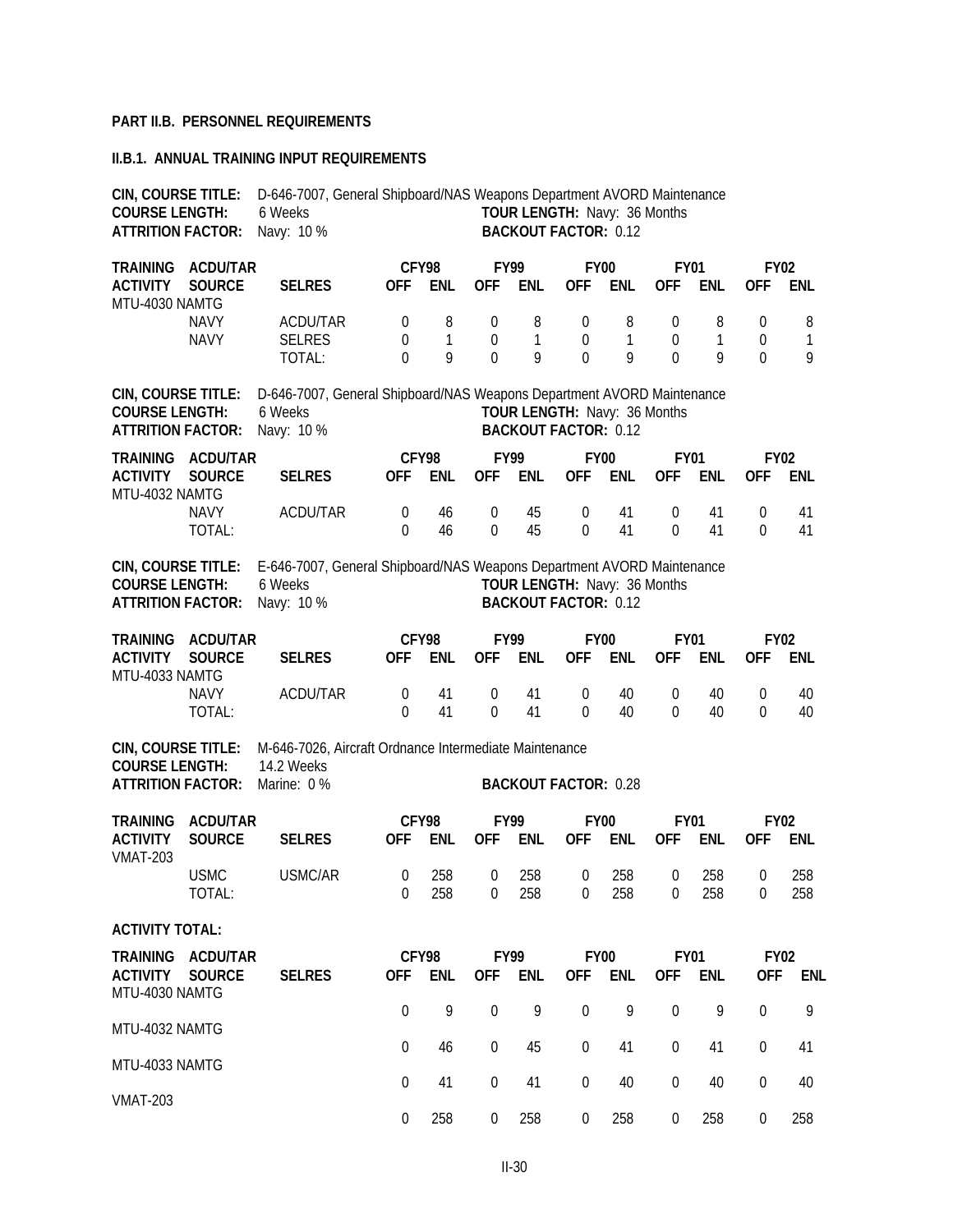## **PART III - TRAINING REQUIREMENTS**

# **III.A. TRAINING COURSE AND TRAINING INPUT REQUIREMENTS**

## **III.A.1. INITIAL TRAINING REQUIREMENTS**

Initial training has been completed.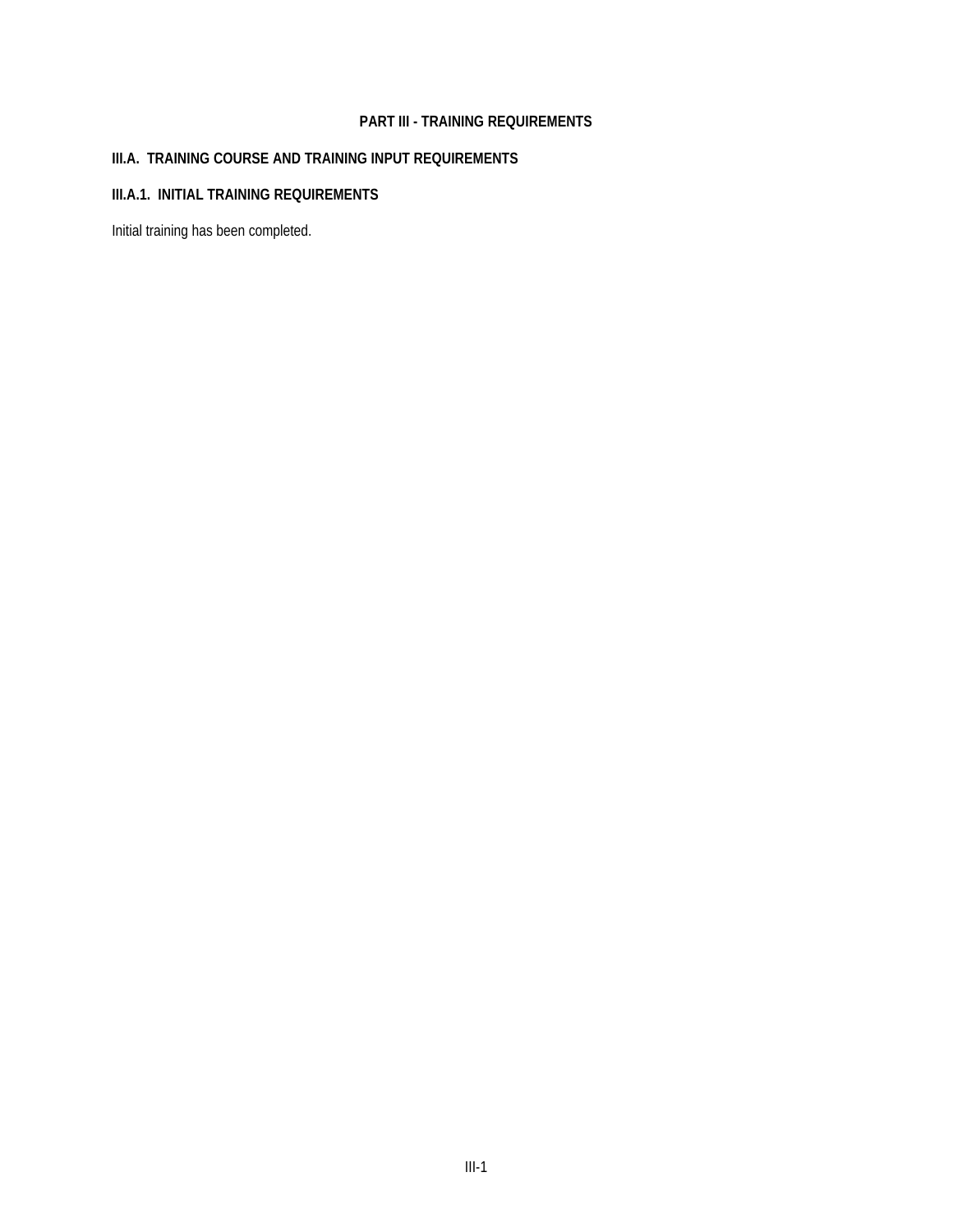### **III.A.2. FOLLOW-ON TRAINING**

#### **III.A.2.a. EXISTING COURSES**

**TRAINING ACTIVITY: MTU-4030 NAMTG<br>LOCATION, UIC:** NS Mayport, 66069 **LOCATION, UIC:** NS Mayport, 66069

**CIN, COURSE TITLE:** D-646-7007, General Shipboard/NAS Weapons Department AVORD Maintenance

**SOURCE:** NAVY **STUDENT CATEGORY (ACDU-TAR or SELRES):** ACDU-TAR

| CFY98 |     | <b>FY99</b> |     | FY00    |                                 |          | FY01 |          | <b>FY02</b> |            |
|-------|-----|-------------|-----|---------|---------------------------------|----------|------|----------|-------------|------------|
| OFF.  | ENL |             |     |         | OFF ENL OFF ENL OFF ENL OFF ENL |          |      |          |             |            |
| - 0   | 8   |             |     |         | $0 \quad 8 \quad 0 \quad 8$     | $\Omega$ | -8   | $\Omega$ | 8           | ATIR       |
| - 0   |     |             |     |         | 0 7 0 7 0 7                     |          |      | $\sim$ 0 |             | Output     |
| 0.0   | 0.8 | 0.0         | 0.8 | $0.0\,$ | 0.8                             | 0.0      | 0.8  | 0.0      | 0.8         | AOB        |
| 0.0   | 0.8 | 0.0         | 0.8 | 0.0     | 0.8                             | 0.0      | 0.8  | $0.0\,$  | 0.8         | Chargeable |

**TRAINING ACTIVITY:** MTU-4032 NAMTG **LOCATION, UIC:** NAS Norfolk, 66046

**CIN, COURSE TITLE:** D-646-7007, General Shipboard/NAS Weapons Department AVORD Maintenance

**SOURCE:** NAVY **STUDENT CATEGORY (ACDU-TAR or SELRES):** ACDU-TAR

| CFY98    |     | <b>FY99</b> |     |            | FY <sub>00</sub> | <b>FY01</b> |     |            | <b>FY02</b> |            |
|----------|-----|-------------|-----|------------|------------------|-------------|-----|------------|-------------|------------|
| OFF.     | ENL | <b>OFF</b>  | ENL | <b>OFF</b> | ENL              | <b>OFF</b>  | ENL | <b>OFF</b> | ENL         |            |
| $\Omega$ | 45  |             | 41  | $\Omega$   | 41               | $\Omega$    | 41  |            | 41          | ATIR       |
| $\cap$   | 40  | 0           | 37  | $\Omega$   | 37               | $\Omega$    | 37  |            | -37         | Output     |
| 0.0      | 4.6 | 0.0         | 4.2 | 0.0        | 4.2              | 0.0         | 4.2 | $0.0\,$    | 4.2         | AOB        |
| 0.0      | 4.6 | 0.0         | 4.2 | 0.0        | 4.2              | 0.0         | 4.2 | 0.0        | 4.2         | Chargeable |

**TRAINING ACTIVITY:** MTU-4033 NAMTG **LOCATION, UIC:** NAS North Island, 66065

**CIN, COURSE TITLE:** E-646-7007, General Shipboard/NAS Weapons Department AVORD Maintenance

**SOURCE:** NAVY **STUDENT CATEGORY (ACDU-TAR or SELRES):** ACDU-TAR

| CFY98  |     | <b>FY99</b> |     |            | <b>FY00</b> |            | <b>FY01</b> |            | <b>FY02</b> |            |
|--------|-----|-------------|-----|------------|-------------|------------|-------------|------------|-------------|------------|
| OFF    | ENL | <b>OFF</b>  | ENL | <b>OFF</b> | ENL         | <b>OFF</b> | ENL         | <b>OFF</b> | ENL         |            |
|        | 41  |             | 40  | $\Omega$   | 40          |            | 40          |            | 40          | ATIR       |
| $\cap$ | 37  |             | 36  | $\Omega$   | 36          | $\Omega$   | 36          |            | 36          | Output     |
| 0.0    | 4.3 | 0.0         | 4.2 | 0.0        | 4.2         | 0.0        | 4.2         | 0.0        | 4.2         | AOB        |
| 0.0    | 4.3 | 0.0         | 4.2 | 0.0        | 4.2         | 0.0        | 4.2         | 0.0        | 4.2         | Chargeable |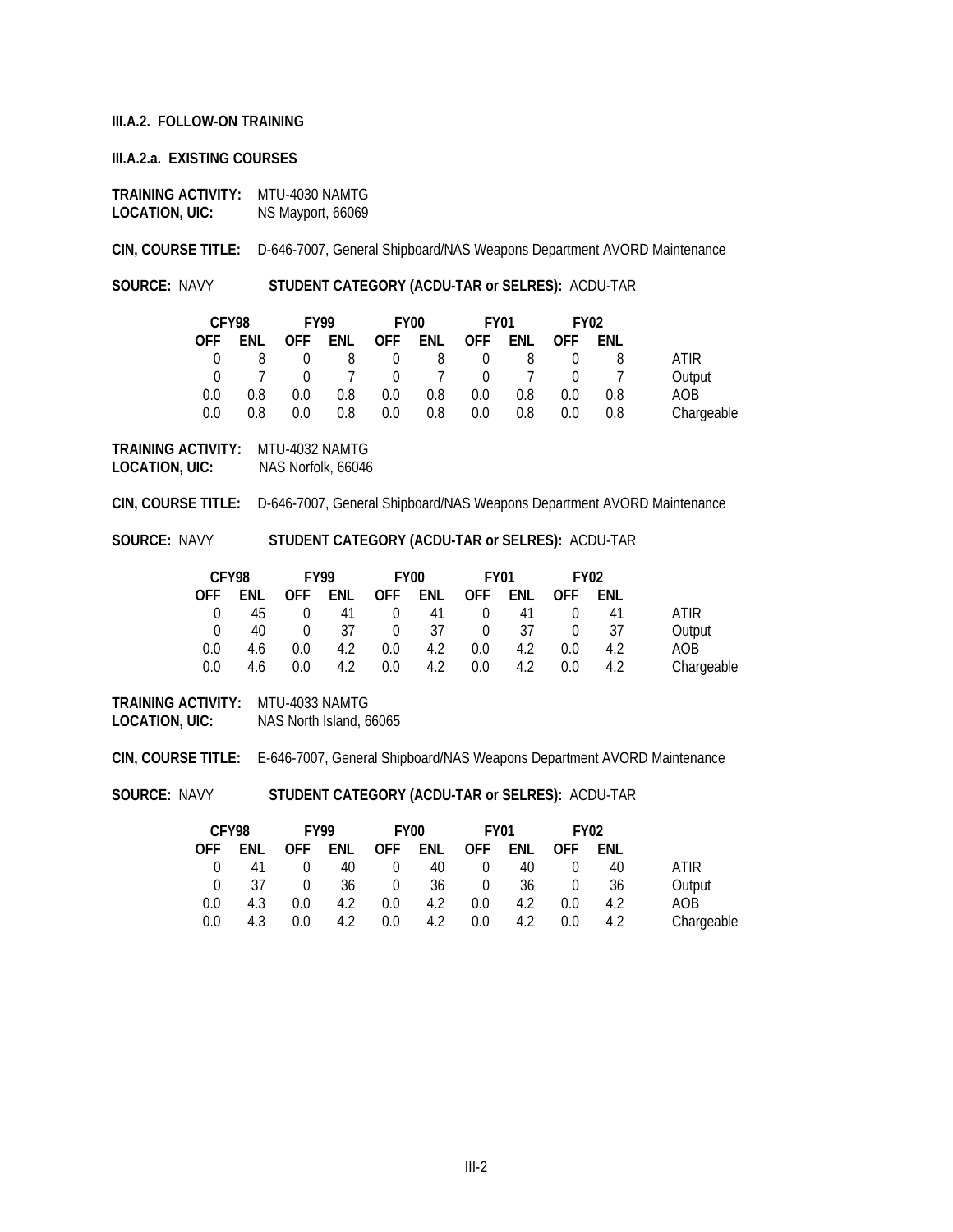### **III.A.2. FOLLOW-ON TRAINING**

### **III.A.2.a. EXISTING COURSES**

**TRAINING ACTIVITY:** VMAT-203<br>**LOCATION, UIC:** MCAS Cher **MCAS Cherry Point, 45483** 

**CIN, COURSE TITLE:** M-646-7026, Aircraft Ordnance Intermediate Maintenance

**SOURCE:** USMC **STUDENT CATEGORY (ACDU-TAR or SELRES):** USMC-AR

| CFY98    |      | FY99     |       |                | FY00     | FY01                            |      | FY <sub>02</sub> |      |             |
|----------|------|----------|-------|----------------|----------|---------------------------------|------|------------------|------|-------------|
|          |      |          |       |                |          | OFF ENL OFF ENL OFF ENL OFF ENL |      | OFF FNL          |      |             |
| $\cap$   | -258 | 0        | - 258 | $\Omega$       | 258      | $\Omega$                        | 258  | $\Omega$         | 258  | <b>ATIR</b> |
| $\Omega$ | 258  | $\Omega$ | 258   | $\overline{0}$ |          | 258 0                           | 258  | $\Omega$         | 258  | Output      |
| 0.0      | 70.0 | 0.0      | 70.0  | 0.0            | 70.0     | $0.0^{\circ}$                   | 70.0 | 0.0              | 70.0 | AOB         |
| 0.0      | 70.0 | 0.0      | 70.0  |                | 0.0 70.0 | 0.0                             | 70.0 | $0.0\,$          | 70.0 | Chargeable  |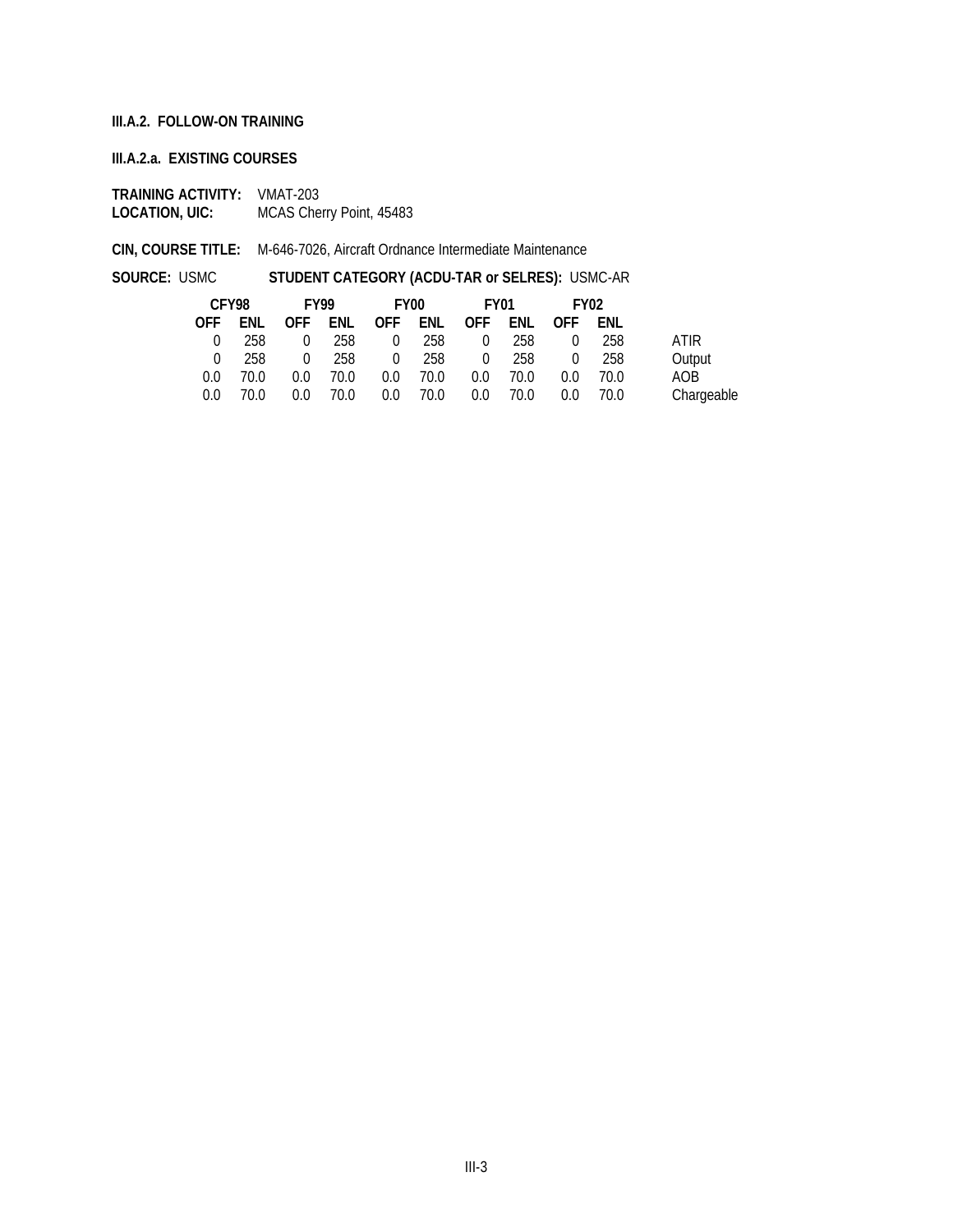# **PART IV - TRAINING LOGISTICS SUPPORT REQUIREMENTS**

The following elements are not affected by the HARM and are therefore not included in this NTSP.

- IV.A.1. TTE / GPTE / SPTE / ST / GPETE / SPETE<br>IV.B.1 Training Services
- IV.B.1 Training Services<br>IV.C.1 Facility Requirement
- IV.C.1 Facility Requirements Summary (Space/Support) by Activity
- IV.C.2 Facility Requirements Detailed by Activity By Course
- IV.C.3 Facility Project Summary by Program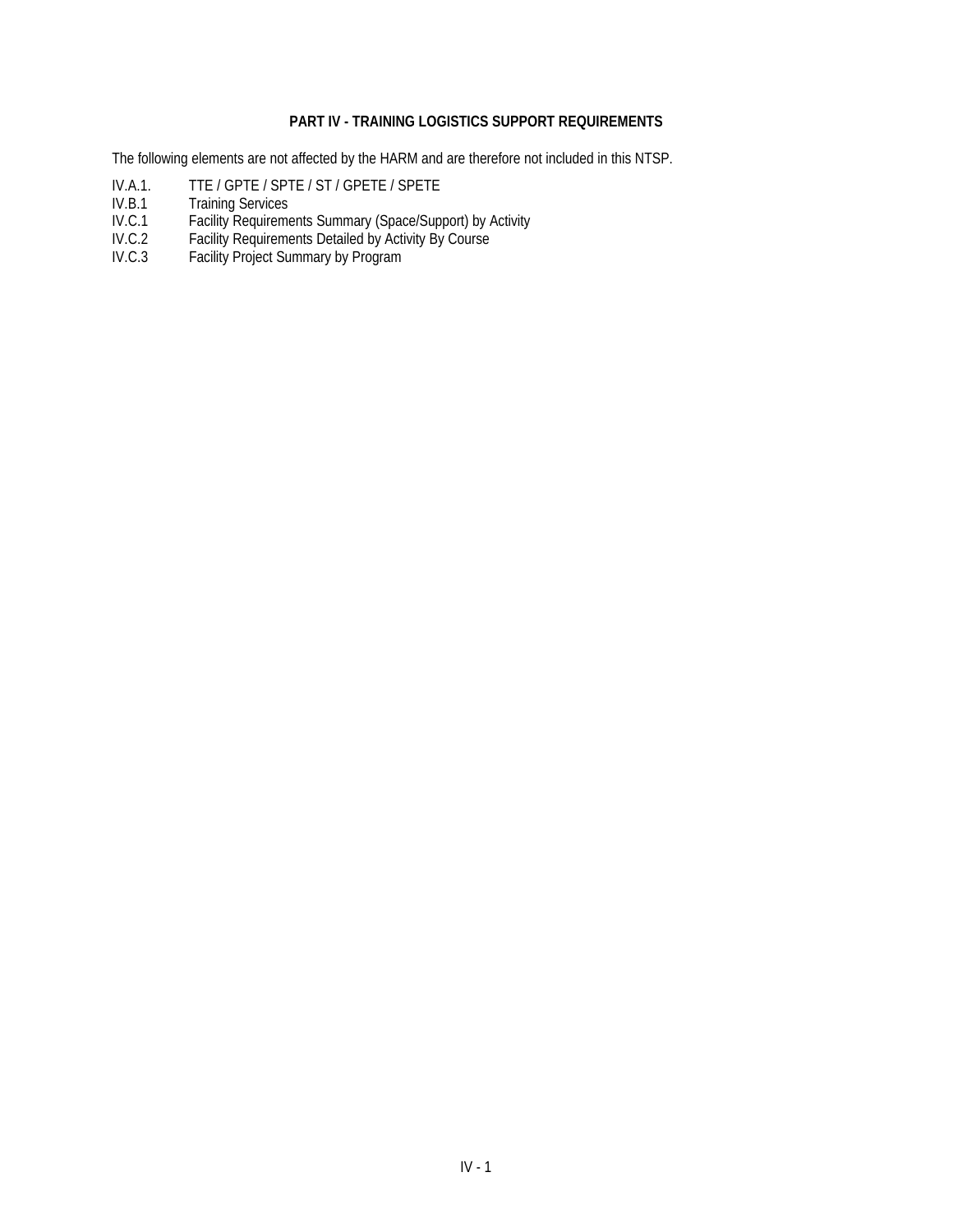## **IV.A. TRAINING HARDWARE REQUIREMENTS**

#### **IV.A.2. TRAINING DEVICES**

#### **DEVICE:** Captive Air Training Missile, (CATM-88A)

**DESCRIPTION OF DEVICE**: CATM-88A is an inert, captive flight training missile permitting realistic exercise of the HARM. The CATM airborne operation provides direct comparison with actual weapon firing by simulation without expending the missile. Identical to the AGM-88A/B/C tactical missiles except for the warhead and rocket motor which are both inert.

### **MANUFACTURE** NA. **CONTRACT NUMBER** NA. **TEE STATUS** NA.

### **TRAINING ACTIVITY:** VAQ-129 LOCATION, UIC: NAS Whidbey Island 00620

|                                                            | <b>QTY</b><br><b>REQD</b> | <b>DATE</b><br><b>REQD</b> | <b>RFT</b><br><b>DATE</b> | <b>STATUS</b> | <b>COURSES</b><br><b>SUPPORTED</b>                                                                                |                                                                                  |
|------------------------------------------------------------|---------------------------|----------------------------|---------------------------|---------------|-------------------------------------------------------------------------------------------------------------------|----------------------------------------------------------------------------------|
|                                                            | 11                        |                            | On line                   | (on-board)    | E-2A-1815<br>E-2A-1816<br>E-2A-1817<br>E-2A-1818<br>E-2A-1819<br>E-2D-1817<br>E-2D-1818<br>E-2D-1819<br>E-2D-1820 |                                                                                  |
| <b>TRAINING ACTIVITY: VFA-106</b><br><b>LOCATION, UIC:</b> | <b>NAS Cecil Field</b>    |                            | 09679                     |               |                                                                                                                   |                                                                                  |
|                                                            | <b>QTY</b><br><b>REQD</b> | <b>DATE</b><br><b>REQD</b> | <b>RFT</b><br><b>DATE</b> | <b>STATUS</b> | <b>COURSES</b><br><b>SUPPORTED</b>                                                                                |                                                                                  |
|                                                            | 9                         |                            | On line                   | (on-board)    | D-2A-0601<br>D-2A-0602<br>D-2A-0604<br>D-2A-0606<br>D-646-0640<br>D-646-0647                                      | As part of track:<br>D-646-0653<br>As part of track:<br>D-646-0653<br>D-102-0630 |
| <b>TRAINING ACTIVITY: VFA-125</b><br><b>LOCATION, UIC:</b> | <b>NAS Lemoore</b>        |                            | 65559                     |               |                                                                                                                   |                                                                                  |
|                                                            | <b>QTY</b><br><b>REQD</b> | <b>DATE</b><br><b>REQD</b> | <b>RFT</b><br><b>DATE</b> | <b>STATUS</b> | <b>COURSES</b><br><b>SUPPORTED</b>                                                                                |                                                                                  |
|                                                            | 8                         |                            | On line                   | (on-board)    | E-2A-0601<br>E-2A-0602<br>E-2A-0604<br>E-2A-0606<br>$-$ ,,,,,,,                                                   |                                                                                  |

E-646-0640 As part of track: E-646-0653 E-646-0647 As part of track: E-646-0653 E-102-0630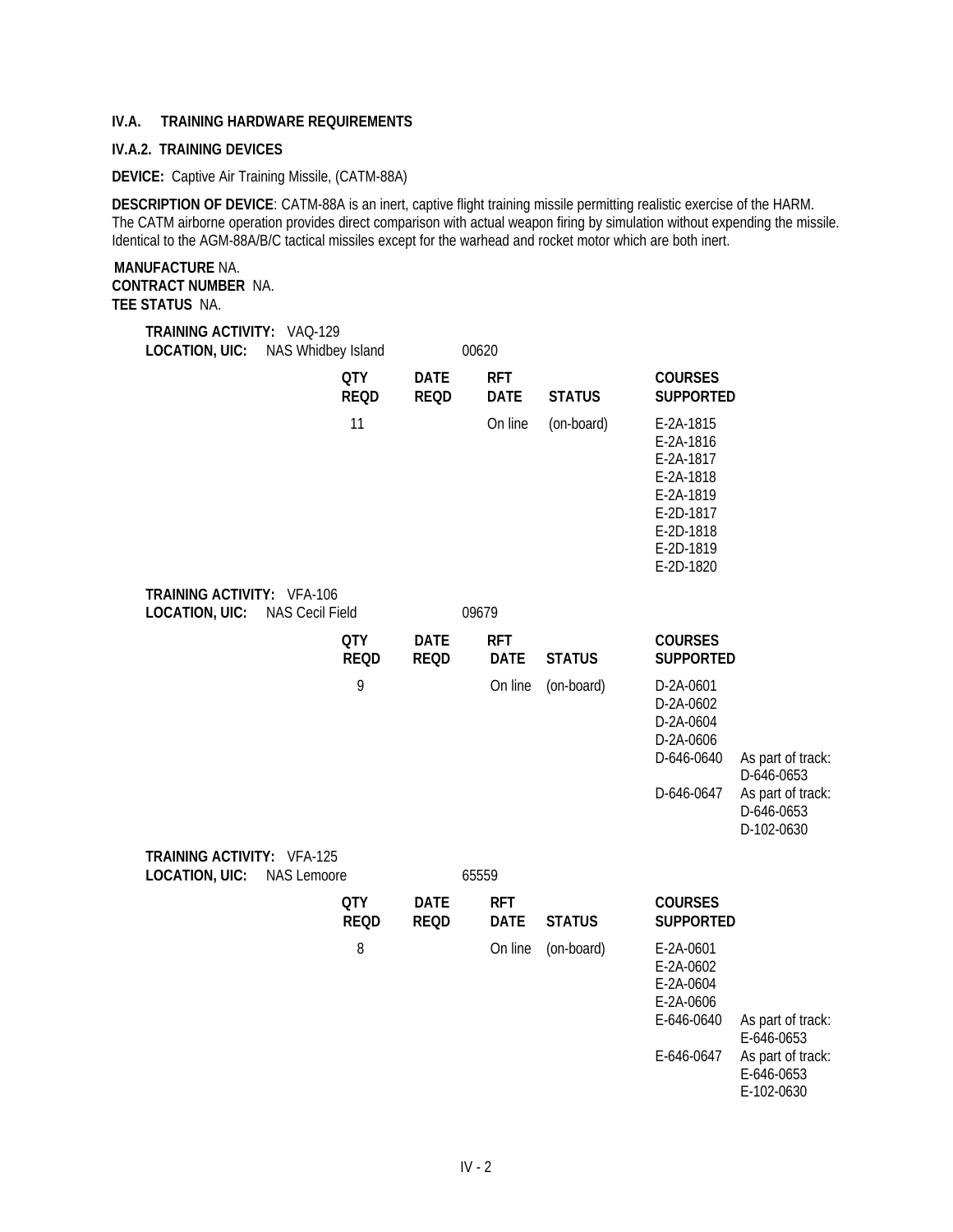## **TRAINING ACTIVITY:** VMFAT-101 LOCATION, UIC: MCAS El Toro 45526

| 0TY  | <b>DATE</b> | <b>RFT</b> |                    |
|------|-------------|------------|--------------------|
| REOD | <b>REOD</b> |            | DATE STATUS        |
|      |             |            | On line (on-board) |

### **QTY DATE RFT COURSES**  $\overline{\text{SUPPORTED}}$ See note below

Note: The following courses are listed by title because no course numbers exist.

| F/A-18 Fleet Replacement Pilot Cat 1 | F/A-18 WSO Cat 1   |
|--------------------------------------|--------------------|
| F/A-18 Fleet Replacement Pilot Cat 2 | F/A-18 WSO Cat 2   |
| F/A-18 Fleet Replacement Pilot Cat 3 | $F/A-18$ WSO Cat 3 |
| F/A-18 Fleet Replacement Pilot Cat 4 | F/A-18 WSO Cat 4   |
|                                      |                    |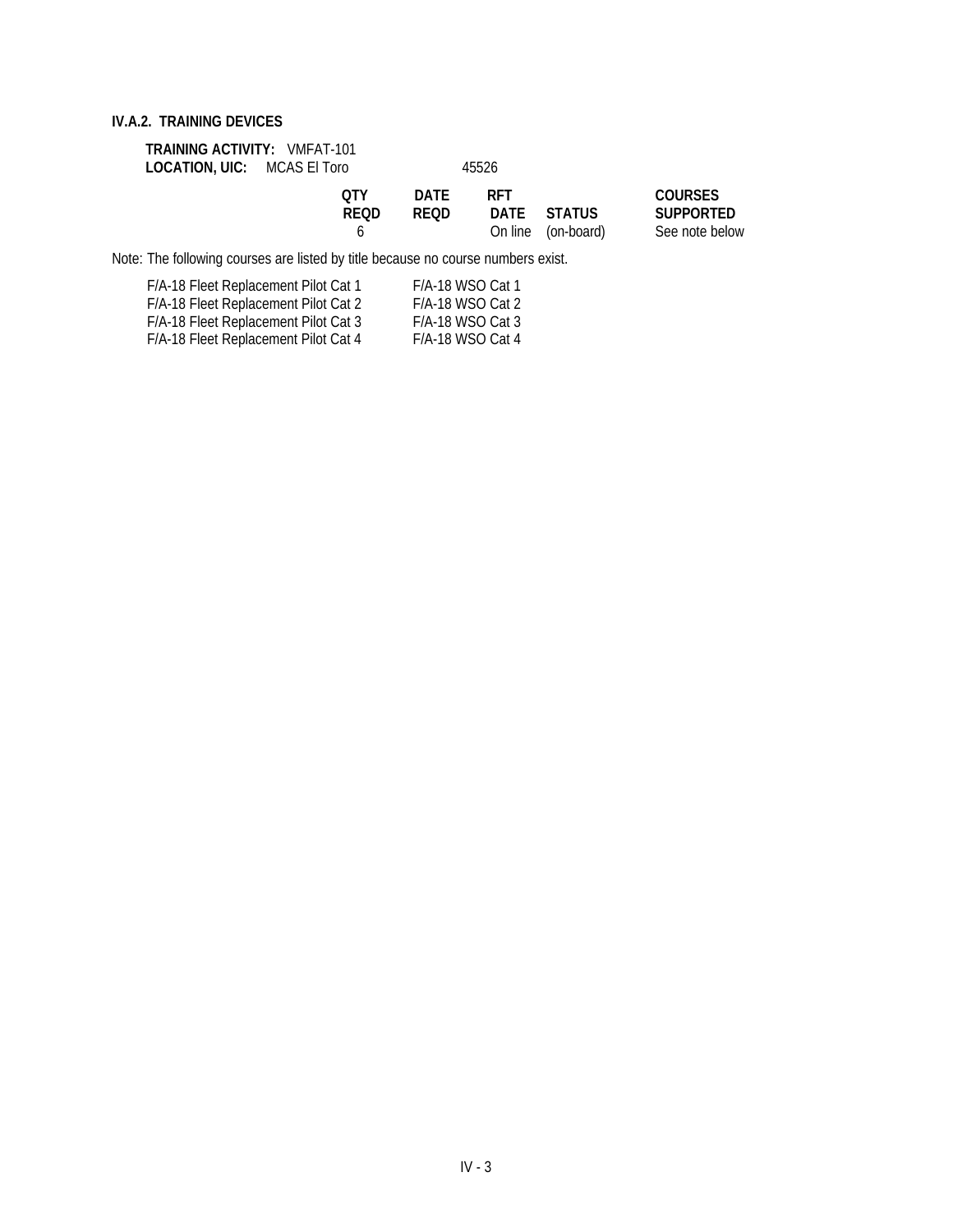**DEVICE** Dummy Air Training Missile, DATM-88

**DESCRIPTION OF DEVICE**: DATM-88 is physically representative of the HARM. It is a training device to facilitate instruction and familiarization for transporting, handling, loading and visual inspection procedures for organizational and intermediate level training purposes. The DATM is not certified for flight and is designed for ground training use only.

### **MANUFACTURER** NA. **CONTRACT NUMBER** NA. **TEE STATUS** NA.

| TRAINING ACTIVITY: VAQ-129<br>LOCATION, UIC: NAS Whidbey Island                  |                           |                            | 00620                     |               |                                    |                                               |
|----------------------------------------------------------------------------------|---------------------------|----------------------------|---------------------------|---------------|------------------------------------|-----------------------------------------------|
|                                                                                  | <b>QTY</b><br><b>REQD</b> | <b>DATE</b><br><b>REQD</b> | <b>RFT</b><br><b>DATE</b> | <b>STATUS</b> | <b>COURSES</b><br><b>SUPPORTED</b> |                                               |
|                                                                                  | 2                         |                            | On line                   | (On-board)    | C-646-9741                         | As part of track:<br>E-646-1840               |
| <b>TRAINING ACTIVITY: VFA-106</b><br>LOCATION, UIC: NAS Cecil Field              |                           |                            | 09679                     |               |                                    |                                               |
|                                                                                  | <b>QTY</b><br><b>REQD</b> | <b>DATE</b><br><b>REQD</b> | <b>RFT</b><br><b>DATE</b> | <b>STATUS</b> | <b>COURSES</b><br><b>SUPPORTED</b> |                                               |
|                                                                                  | $\mathbf 1$               |                            | On line                   | (On-board)    | C-646-9973                         | As part of track:<br>D-646-0653<br>D-646-0654 |
|                                                                                  |                           |                            |                           |               | C-646-9974                         | As part of track:<br>D-646-0641               |
|                                                                                  |                           |                            |                           |               | D-646-0640                         | As part of track:<br>D-646-0653               |
|                                                                                  |                           |                            |                           |               | D-646-0647                         | As part of track:<br>D-646-0653<br>D-102-0630 |
| <b>TRAINING ACTIVITY: VFA-125</b><br><b>LOCATION, UIC:</b><br><b>NAS Lemoore</b> |                           |                            | 65559                     |               |                                    |                                               |
|                                                                                  | <b>QTY</b><br><b>REQD</b> | <b>DATE</b><br><b>REQD</b> | <b>RFT</b><br><b>DATE</b> | <b>STATUS</b> | <b>COURSES</b><br><b>SUPPORTED</b> |                                               |
|                                                                                  | $\overline{2}$            |                            | On line                   | (On-board)    | C-646-9973                         | As part of track:<br>E-646-0653<br>E-646-0654 |
|                                                                                  |                           |                            |                           |               | C-646-9974                         | As part of track:<br>E-646-0641               |
|                                                                                  |                           |                            |                           |               | D-646-0640                         | As part of track:<br>E-646-0653               |
|                                                                                  |                           |                            |                           |               | D-646-0647                         | As part of track:                             |

E-646-0653 E-102-0630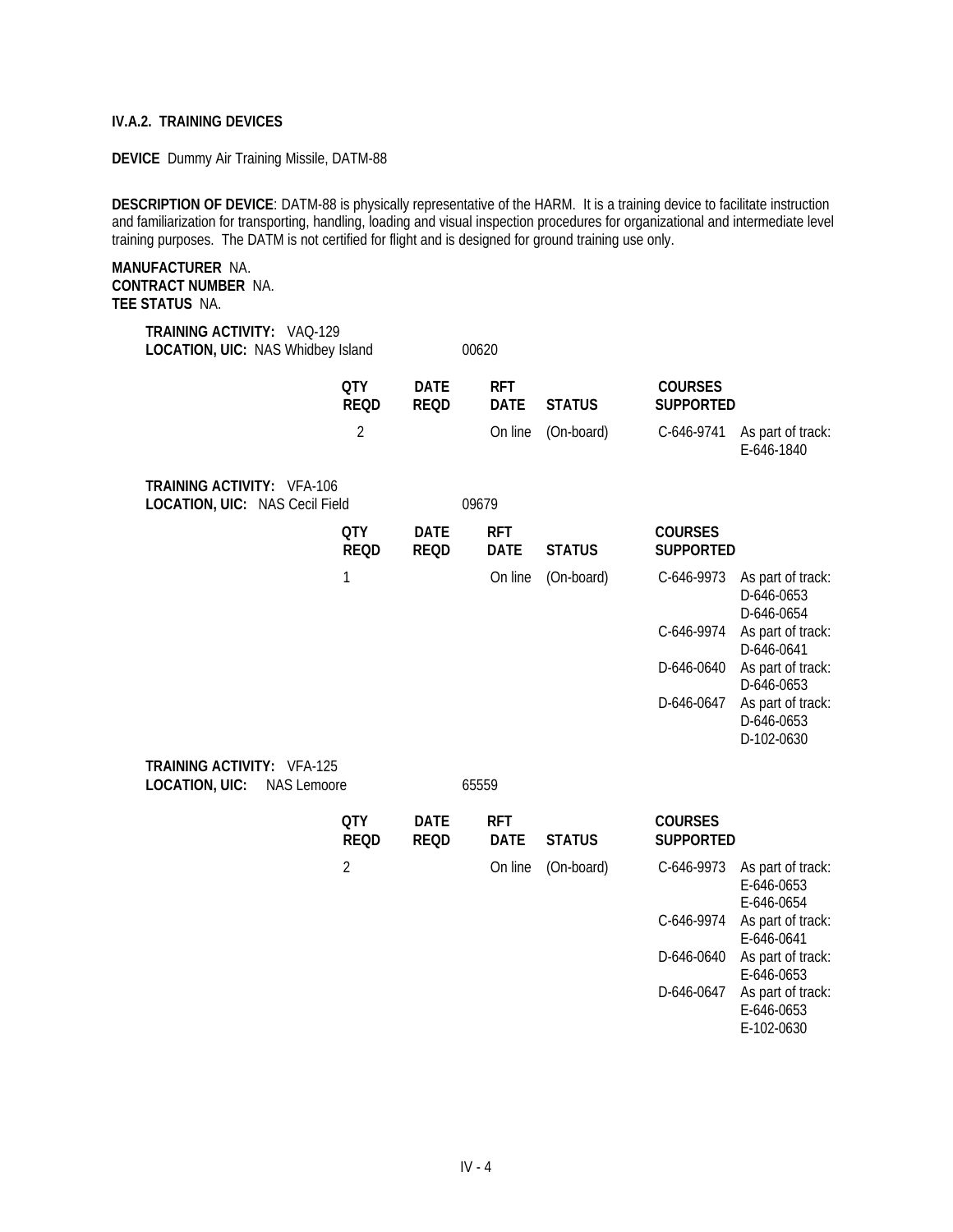| <b>TRAINING ACTIVITY: VMFAT-101</b><br><b>LOCATION, UIC: MCAS El Toro</b> |  |                           |                            | 45526                     |               |                                    |                                               |
|---------------------------------------------------------------------------|--|---------------------------|----------------------------|---------------------------|---------------|------------------------------------|-----------------------------------------------|
|                                                                           |  | <b>OTY</b><br><b>REQD</b> | <b>DATE</b><br><b>REQD</b> | <b>RFT</b><br><b>DATE</b> | <b>STATUS</b> | <b>COURSES</b><br><b>SUPPORTED</b> |                                               |
|                                                                           |  | 2                         |                            | On line                   | (On-board)    | C-646-9973                         | As part of track:<br>E-646-0653<br>E-646-0654 |
|                                                                           |  |                           |                            |                           |               | C-646-9974                         | As part of track:<br>E-646-0641               |
|                                                                           |  |                           |                            |                           |               | D-646-0640                         | As part of track:<br>E-646-0653               |
|                                                                           |  |                           |                            |                           |               | D-646-0647                         | As part of track:<br>E-646-0653               |

E-102-0630

IV - 5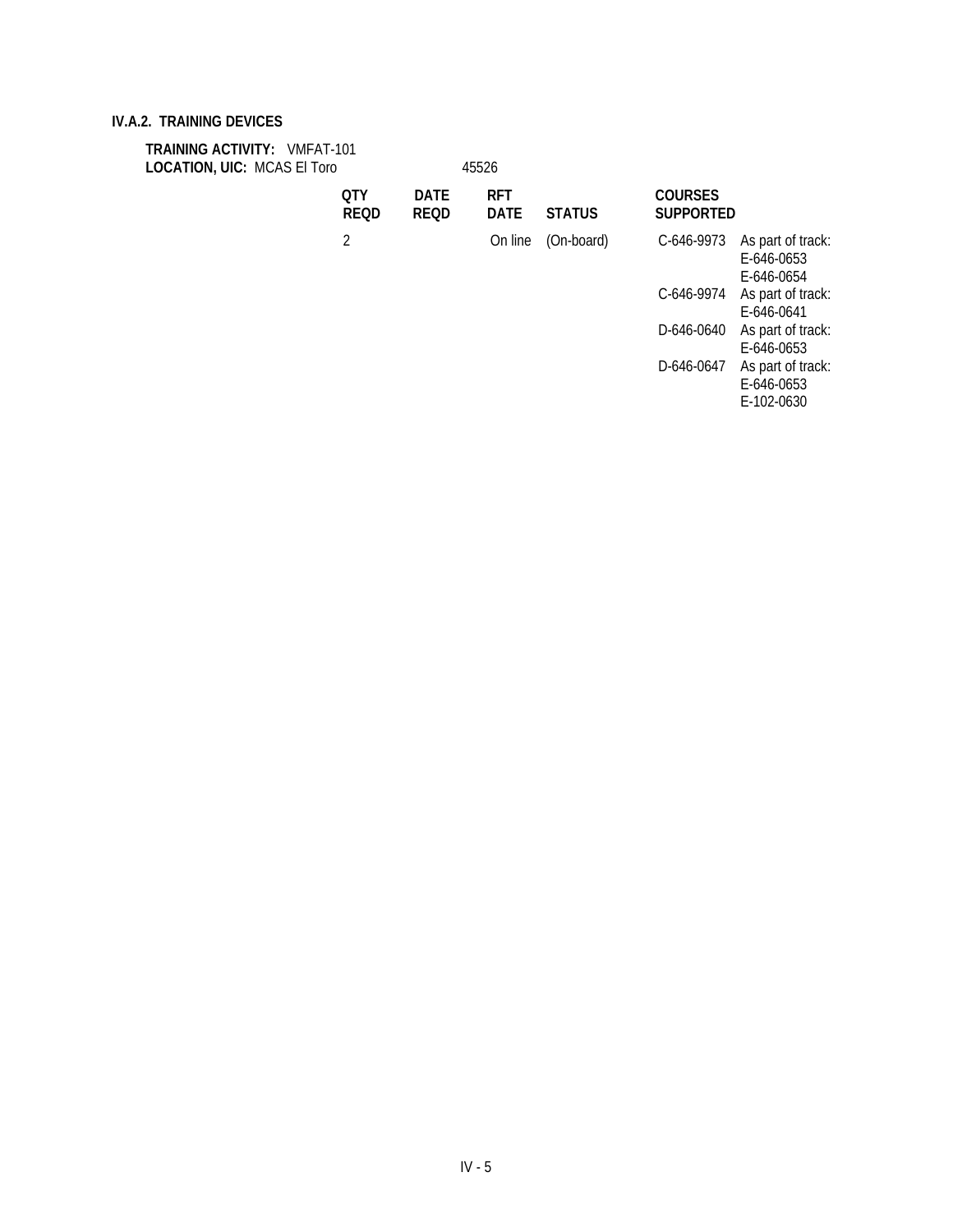**DEVICE** Practical Explosive Ordnance Disposal System Trainer, PEST

**DESCRIPTION OF DEVICE**: The HARM PEST is a full scale model fabricated from actual hardware, having approximately the same weight and center of gravity as the tactical missile. The PEST is used for teaching Rending Safe Procedures.

## **MANUFACTURER** NA.

**CONTRACT NUMBER** NA.

#### **TEE STATUS** NA.

| LOCATION, UIC:                                         |                    |                                                                                                                                    |                                      |                             |                                                                |
|--------------------------------------------------------|--------------------|------------------------------------------------------------------------------------------------------------------------------------|--------------------------------------|-----------------------------|----------------------------------------------------------------|
|                                                        | 0TY<br><b>REOD</b> | DATE<br><b>REQD</b>                                                                                                                | <b>RFT</b><br><b>DATE</b><br>On line | <b>STATUS</b><br>(On-board) | <b>COURSES</b><br><b>SUPPORTED</b><br>A-431-0011<br>A-431-0012 |
|                                                        |                    |                                                                                                                                    |                                      |                             |                                                                |
|                                                        | 0TY                | <b>DATE</b>                                                                                                                        | <b>RFT</b>                           |                             | <b>COURSES</b>                                                 |
|                                                        | <b>REQD</b>        | <b>REQD</b>                                                                                                                        | <b>DATE</b><br>On line               | <b>STATUS</b><br>(On-board) | <b>SUPPORTED</b><br>G-431-0001                                 |
| <b>TRAINING ACTIVITY: EOD TWO</b><br><b>Fort Story</b> |                    |                                                                                                                                    | 43505                                |                             |                                                                |
|                                                        |                    | <b>TRAINING ACTIVITY: NAVSCLOEOD</b><br>Indian Head<br><b>TRAINING ACTIVITY: EODTEU ONE</b><br><b>LOCATION, UIC:</b> Barbers Point |                                      | 30446<br>30202              |                                                                |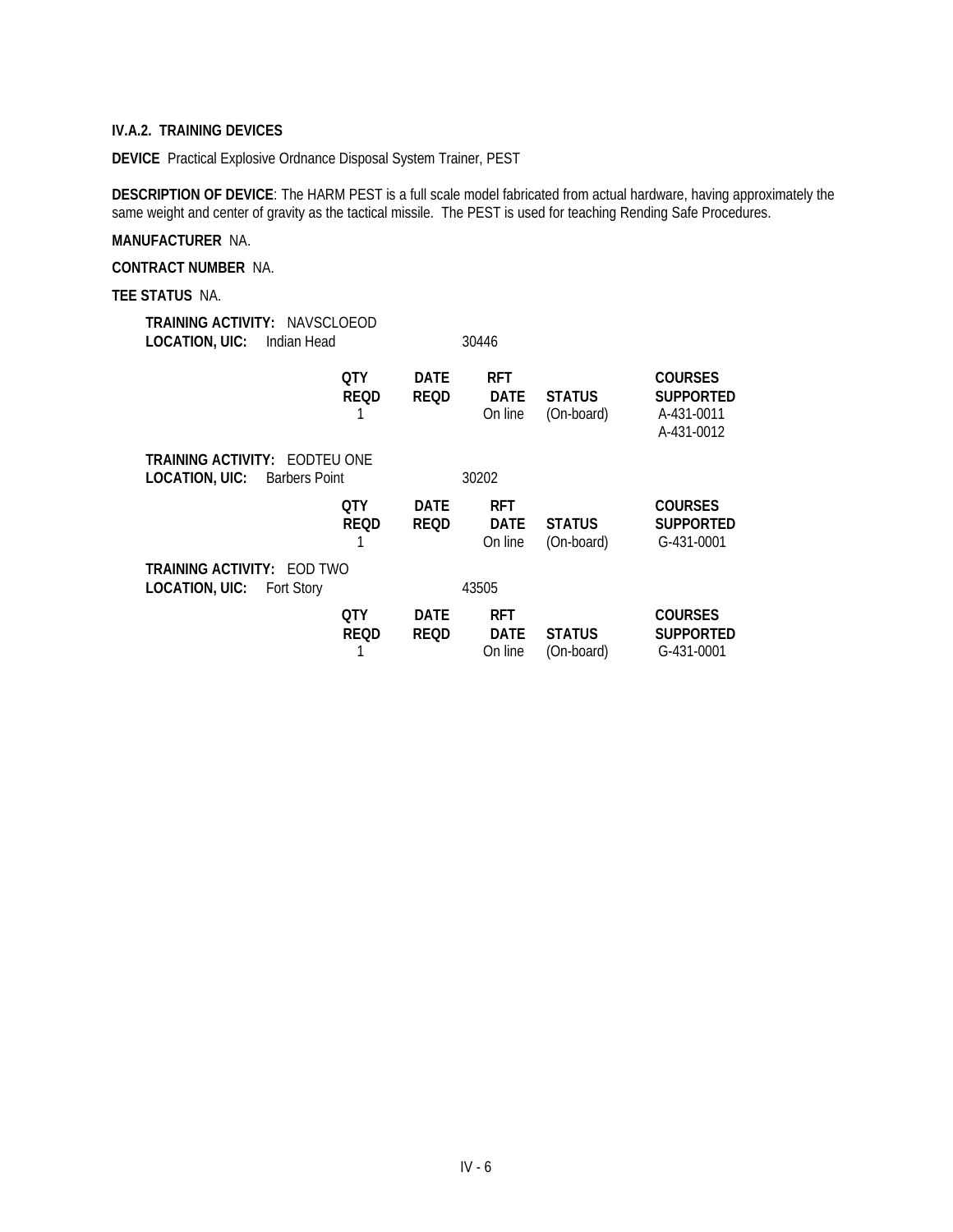**DEVICE** Classroom Explosive System Trainer, CEST

**DESCRIPTION OF DEVICE**: The HARM CEST is an inert cutaway model displaying locations and types of explosive and hazardous materials, initiators, igniters and fuze.

## **MANUFACTURER** NA.

**CONTRACT NUMBER** NA.

**TEE STATUS** NA.

| <b>TRAINING ACTIVITY: NAVSCLOEOD</b><br>LOCATION, UIC:<br>Indian Head         |                    |                            | 30446                     |               |                                    |
|-------------------------------------------------------------------------------|--------------------|----------------------------|---------------------------|---------------|------------------------------------|
|                                                                               | 0TY<br><b>REQD</b> | <b>DATE</b><br><b>REQD</b> | <b>RFT</b><br><b>DATE</b> | <b>STATUS</b> | <b>COURSES</b><br><b>SUPPORTED</b> |
|                                                                               |                    |                            | On line                   | (On-board)    | A-431-0011<br>A-431-0012           |
| <b>TRAINING ACTIVITY: EODTEU ONE</b><br>LOCATION, UIC:<br><b>Barber Point</b> |                    |                            | 30202                     |               |                                    |
|                                                                               | 0TY<br><b>REQD</b> | <b>DATE</b><br><b>REQD</b> | <b>RFT</b><br><b>DATE</b> | <b>STATUS</b> | <b>COURSES</b><br><b>SUPPORTED</b> |
|                                                                               |                    |                            | On line                   | (On-board)    | G-431-0001                         |
| <b>TRAINING ACTIVITY: EODTEU TWO</b><br>LOCATION, UIC:<br><b>Fort Story</b>   |                    |                            | 43505                     |               |                                    |
|                                                                               | 0TY<br><b>REQD</b> | <b>DATE</b><br>REOD        | <b>RFT</b><br><b>DATE</b> | <b>STATUS</b> | <b>COURSES</b><br><b>SUPPORTED</b> |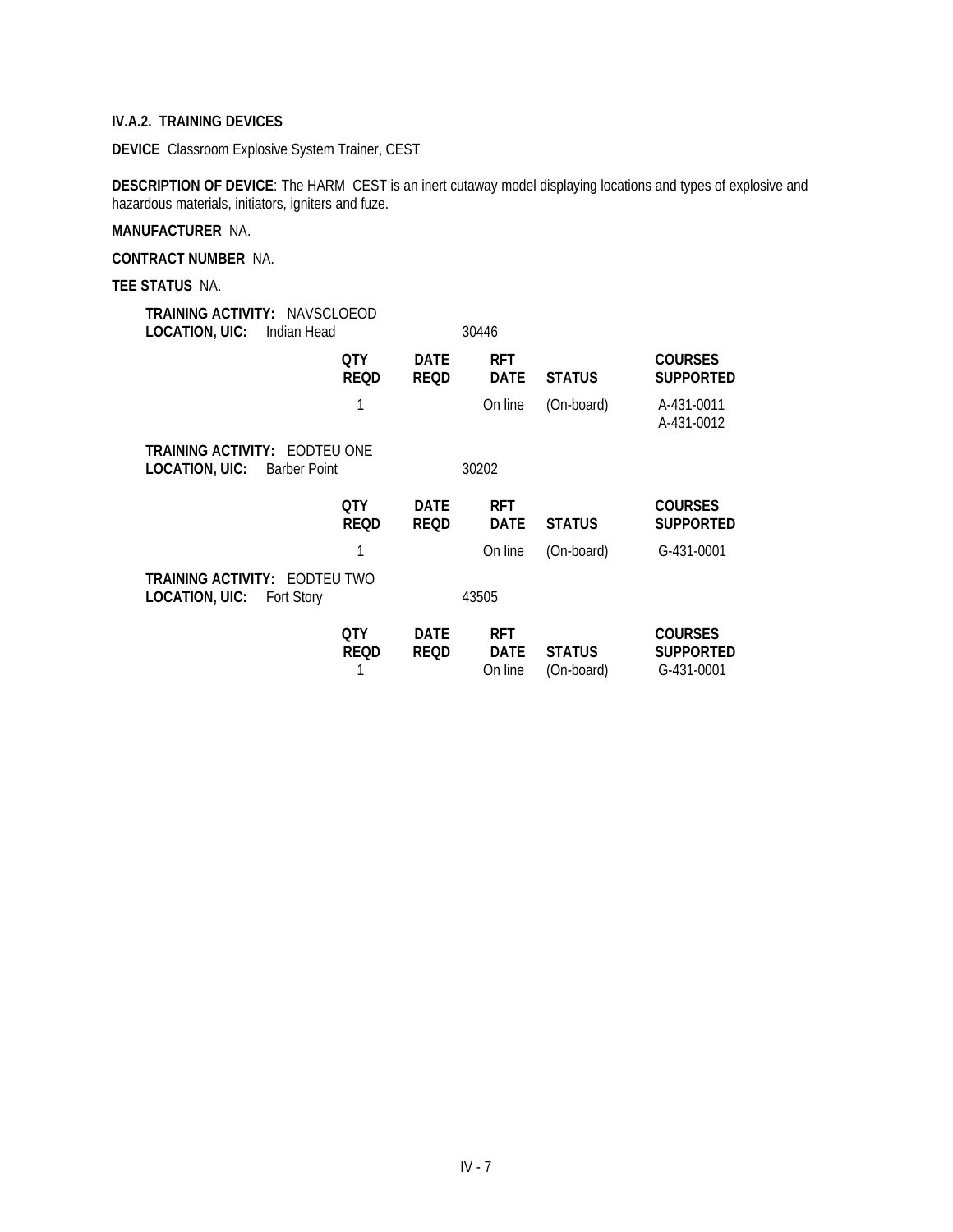# **IV.B. COURSEWARE REQUIREMENTS**

### **IV.B.2. CURRICULA MATERIALS AND TRAINING AIDS**

| <b>TRAINING ACTIVITY: VAQ-129</b>        |            |                               |                                             |                                                   |                   |
|------------------------------------------|------------|-------------------------------|---------------------------------------------|---------------------------------------------------|-------------------|
| <b>LOCATION, UIC: NAS Whidbey Island</b> |            | 00620                         |                                             |                                                   |                   |
| CIN, COURSE TITLE: E-2A-1815             |            |                               | EA-6B ICAP II Fleet Replacement Pilot Cat 1 |                                                   |                   |
|                                          | E-2A-1816  |                               | EA-6B ICAP II Fleet Replacement Pilot Cat 2 |                                                   |                   |
|                                          | E-2A-1817  |                               | EA-6B ICAP II Fleet Replacement Pilot Cat 3 |                                                   |                   |
|                                          | E-2A-1818  |                               | EA-6B ICAP II Fleet Replacement Pilot Cat 4 |                                                   |                   |
|                                          | E-2A-1819  | Medium Attack Strike Training |                                             |                                                   |                   |
|                                          | E-2D-1817  |                               | EA-6B ICAP II Fleet Replacement ECMO Cat 1  |                                                   |                   |
|                                          | E-2D-1818  |                               | EA-6B ICAP II Fleet Replacement ECMO Cat 2  |                                                   |                   |
|                                          | E-2D-1819  |                               | EA-6B ICAP II Fleet Replacement ECMO Cat 3  |                                                   |                   |
|                                          | E-2D-1820  |                               | EA-6B ICAP II Fleet Replacement ECMO Cat 4  |                                                   |                   |
|                                          |            |                               |                                             |                                                   |                   |
|                                          | C-646-9741 |                               |                                             | EA-6B Armament Systems Organizational Maintenance | As part of track: |
|                                          |            |                               |                                             |                                                   | E-646-1840        |
| <b>TYPES OF MATERIAL OR AID</b>          |            | QTY                           | <b>DATE</b>                                 |                                                   |                   |
|                                          |            | REQD                          | <b>REQD</b>                                 | <b>STATUS</b>                                     |                   |
| <b>HARM Source Data</b>                  |            | 1 Set                         |                                             | On board                                          |                   |
|                                          |            |                               |                                             |                                                   |                   |
|                                          |            |                               |                                             |                                                   |                   |
| <b>TRAINING ACTIVITY: VFA-106</b>        |            |                               |                                             |                                                   |                   |
| <b>LOCATION, UIC: NAS Cecil Field</b>    |            | 09679                         |                                             |                                                   |                   |
| CIN, COURSE TITLE: D-2A-0601             |            |                               | F/A-18 Fleet Replacement Pilot Cat 1        |                                                   |                   |
|                                          | D-2A-0602  |                               | F/A-18 Fleet Replacement Pilot Cat 2A       |                                                   |                   |
|                                          | D-2A-0604  |                               | F/A-18 Fleet Replacement Pilot Cat 3A       |                                                   |                   |

| D-2A-0606  | F/A-18 Fleet Replacement Pilot Cat 4    |                                 |
|------------|-----------------------------------------|---------------------------------|
| D-646-0640 | F/A-18 Conventional Weapons Loading     | As part of track:<br>D-646-0653 |
| D-646-0647 | F/A-18 Conventional Release System Test | As part of track:               |

53<br>f track: D-646-0653 D-102-0630

| <b>TYPES OF MATERIAL OR AID</b> | 0TY<br><b>REOD</b> | <b>DATE</b><br><b>REOD</b> | <b>STATUS</b>        |
|---------------------------------|--------------------|----------------------------|----------------------|
| <b>HARM Source Data</b>         | 1 Set              |                            | On board<br>On-board |
| <b>HARM PTT</b>                 | 1 Set              |                            |                      |

| <b>TRAINING ACTIVITY: VFA-125</b> |            |                                         |             |                                       |                                               |
|-----------------------------------|------------|-----------------------------------------|-------------|---------------------------------------|-----------------------------------------------|
| <b>LOCATION, UIC: NAS Lemoore</b> |            | 65559                                   |             |                                       |                                               |
| CIN, COURSE TITLE: E-2A-0601      |            | F/A-18 Fleet Replacement Pilot Cat 1    |             |                                       |                                               |
|                                   | E-2A-0602  | F/A-18 Fleet Replacement Pilot Cat 2A   |             |                                       |                                               |
|                                   | E-2A-0604  | F/A-18 Fleet Replacement Pilot Cat 3A   |             |                                       |                                               |
|                                   | E-2A-0606  | F/A-18 Fleet Replacement Pilot Cat 4    |             |                                       |                                               |
|                                   | E-646-0640 | F/A-18 Conventional Weapons Loading     |             | As part of track:<br>$E - 646 - 0653$ |                                               |
|                                   | E-646-0647 | F/A-18 Conventional Release System Test |             |                                       | As part of track:<br>E-646-0653<br>E-102-0630 |
| <b>TYPES OF MATERIAL OR AID</b>   |            | 0TY                                     | <b>DATE</b> |                                       |                                               |
|                                   |            | <b>REQD</b>                             | <b>REQD</b> | <b>STATUS</b>                         |                                               |
| <b>HARM Source Data</b>           |            | 1 Set                                   |             | On board                              |                                               |
| <b>HARM PTT</b>                   |            | 1 Set                                   |             | On-board                              |                                               |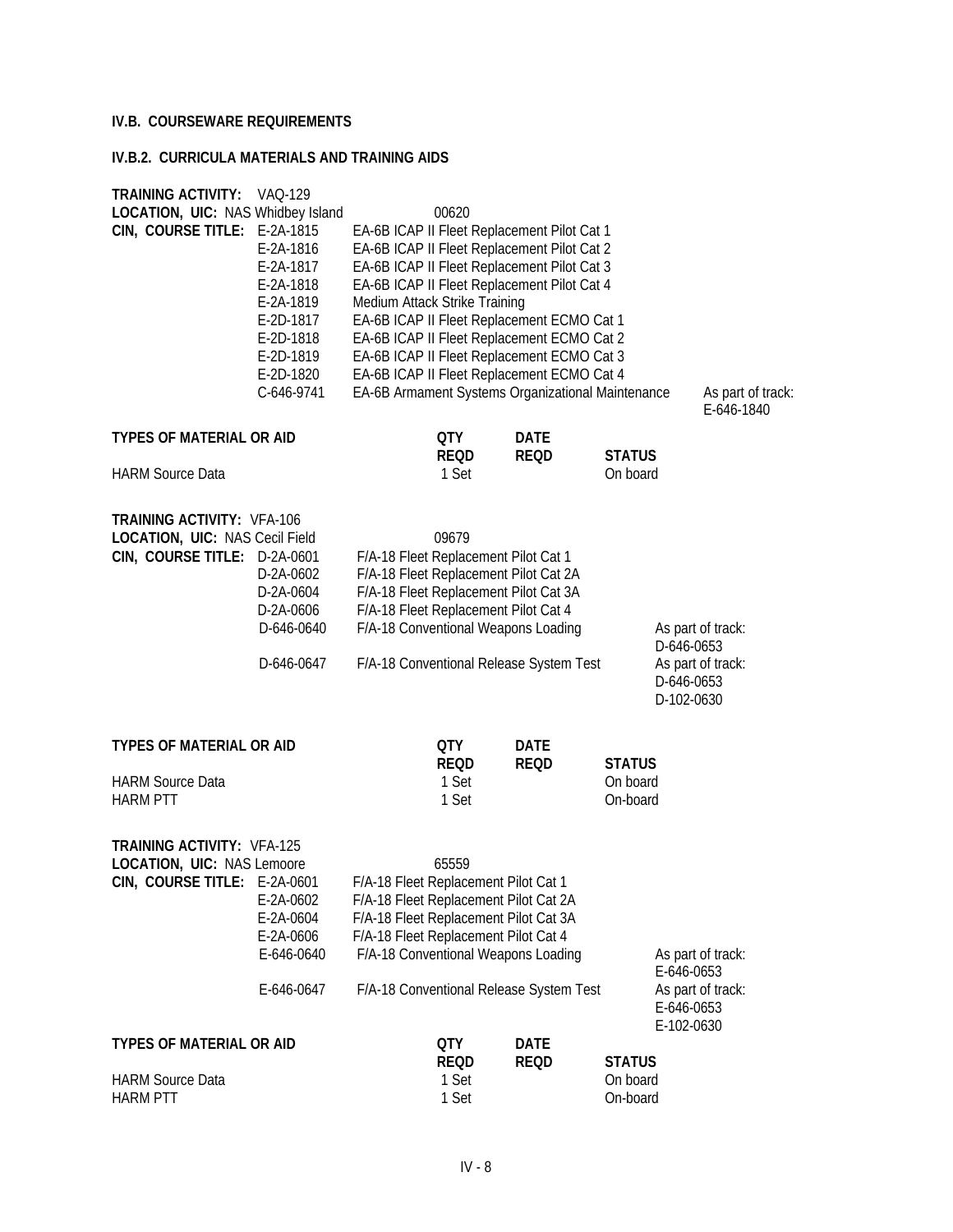# **IV.B.2. CURRICULA MATERIALS AND TRAINING AIDS**

| <b>TRAINING ACTIVITY: VMFAT-101</b><br><b>LOCATION, UIC: MCAS El Toro</b><br>CIN, COURSE TITLE: F/A-18D Fleet Replacement Pilot Cat 1<br>F/A-18D WSO Cat 1<br>F/A-18D WSO Cat 2<br>F/A-18D WSO Cat 3<br>F/A-18D WSO Cat 4 | 45526<br>F/A-18D Fleet Replacement Pilot Cat 2<br>F/A-18D Fleet Replacement Pilot Cat 3<br>F/A-18D Fleet Replacement Pilot Cat 4                          |                            |                      |
|---------------------------------------------------------------------------------------------------------------------------------------------------------------------------------------------------------------------------|-----------------------------------------------------------------------------------------------------------------------------------------------------------|----------------------------|----------------------|
| <b>TYPES OF MATERIAL OR AID</b>                                                                                                                                                                                           | OTY .<br>REOD                                                                                                                                             | <b>DATE</b><br><b>REQD</b> | <b>STATUS</b>        |
| <b>HARM Source Data</b><br><b>HARM PTT</b>                                                                                                                                                                                | 1 Set<br>1 Set                                                                                                                                            |                            | On board<br>On-board |
| Note: The pilot courses above are listed by title only because no course numbers exist.                                                                                                                                   |                                                                                                                                                           |                            |                      |
| <b>TRAINING ACTIVITY: NATTC</b><br>LOCATION, UIC: Pensacola<br>CIN, COURSE TITLE: C-646-2011<br>C-646-2012<br>C-646-2013                                                                                                  | 35348<br>Aviation Ordnanceman Common Core Class A1<br>Aviation Ordnanceman Airwing Strand Class A1<br>Aviation Ordnanceman Ship's Company Strand Class A1 |                            |                      |
| <b>TYPES OF MATERIAL OR AID</b>                                                                                                                                                                                           | <b>QTY</b><br>REOD                                                                                                                                        | <b>DATE</b><br><b>REQD</b> | <b>STATUS</b>        |
| <b>HARM Source Data</b>                                                                                                                                                                                                   | 1 Set                                                                                                                                                     |                            | On board             |
| TRAINING ACTIVITY: MTU 1038 NAMTRAGRU DET<br><b>LOCATION, UIC: NAS Lemoore</b><br>CIN, COURSE TITLE: C-646-9973 F/A-18 Stores Management System (Initial) Organizationa                                                   | 66060                                                                                                                                                     |                            |                      |

| <b>LOUATION, UIU.</b> INAJ LUIIDUIU                                                                |            | uuun  |             |                                                                       |                                                                                        |
|----------------------------------------------------------------------------------------------------|------------|-------|-------------|-----------------------------------------------------------------------|----------------------------------------------------------------------------------------|
| CIN, COURSE TITLE: C-646-9973                                                                      |            |       |             | F/A-18 Stores Management System (Initial) Organizational Maintenance  |                                                                                        |
|                                                                                                    | C-646-9974 |       |             | F/A-18 Stores Management System Organizational Maintenance (Career)   | As part of track:<br>E-646-0653<br>$E - 646 - 0654$<br>As part of track:<br>E-646-0641 |
|                                                                                                    |            | 0TY   | <b>DATE</b> |                                                                       |                                                                                        |
| <b>TYPES OF MATERIAL OR AID</b>                                                                    |            | REQD  | <b>REQD</b> | <b>STATUS</b>                                                         |                                                                                        |
| <b>HARM Source Data</b>                                                                            |            | 1 Set |             | On board                                                              |                                                                                        |
| <b>TRAINING ACTIVITY: MTU 1039 NAMTRAGRU DET</b>                                                   |            |       |             |                                                                       |                                                                                        |
| LOCATION, UIC: NAS Cecil Field                                                                     |            | 66050 |             |                                                                       |                                                                                        |
| CIN, COURSE TITLE: C-646-9973 F/A-18 Stores Management System (Initial) Organizational Maintenance |            |       |             |                                                                       |                                                                                        |
|                                                                                                    |            |       |             |                                                                       | As part of track:                                                                      |
|                                                                                                    |            |       |             |                                                                       | D-646-0653                                                                             |
|                                                                                                    |            |       |             |                                                                       | D-646-0654                                                                             |
|                                                                                                    | 0.110071   |       |             | FIA 10 Classe Messenses of Curbos Ossestrational Metatements (Cesses) |                                                                                        |

C-646-9974 F/A-18 Stores Management System Organizational Maintenance (Career) As part of track: D-646-0641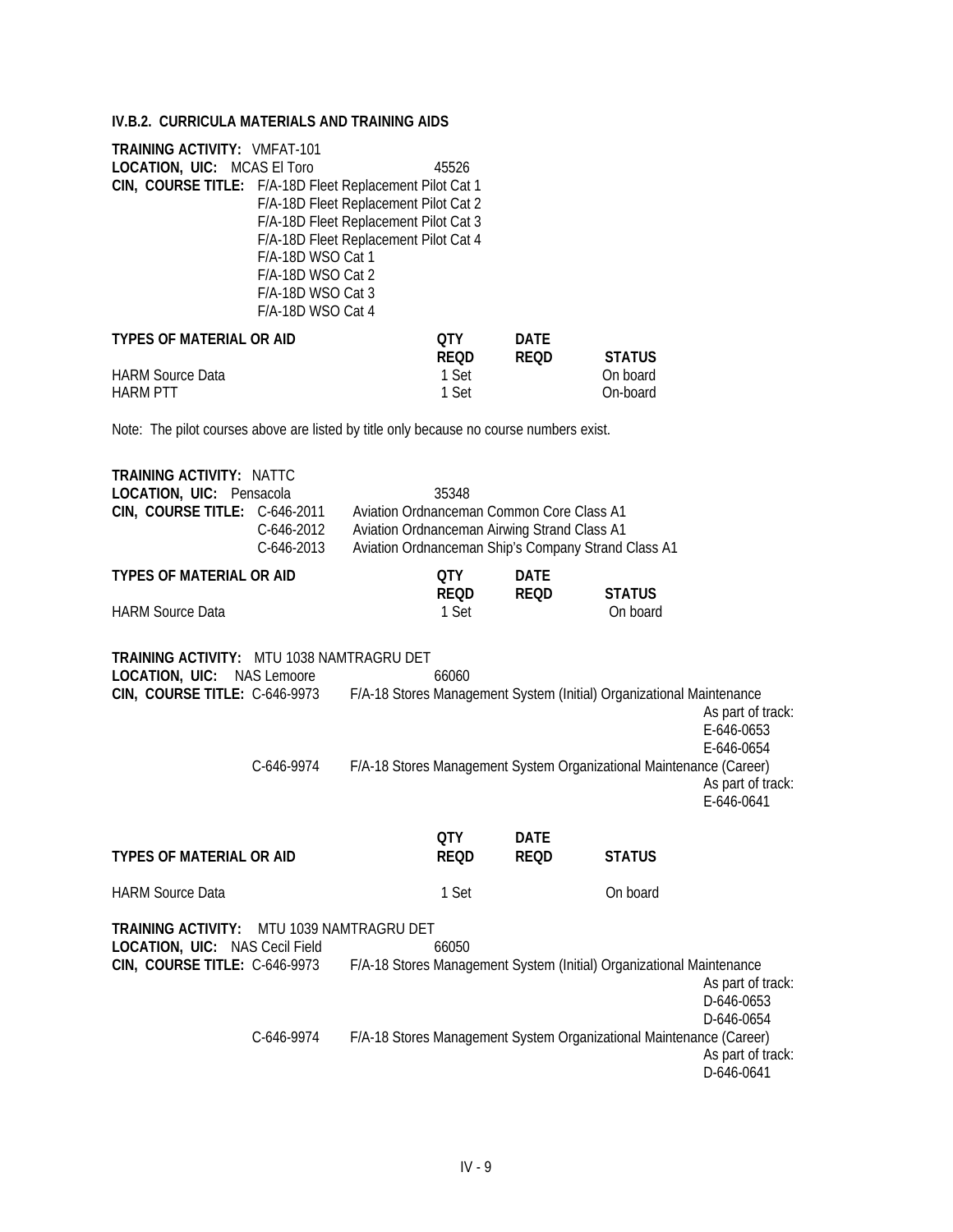# **IV.B.2. CURRICULA MATERIALS AND TRAINING AIDS**

| <b>TYPES OF MATERIAL OR AID</b>                                                                                                                                                             |                                     | <b>QTY</b><br><b>REOD</b>   | <b>DATE</b><br><b>REQD</b>                            | <b>STATUS</b>             |                                 |
|---------------------------------------------------------------------------------------------------------------------------------------------------------------------------------------------|-------------------------------------|-----------------------------|-------------------------------------------------------|---------------------------|---------------------------------|
| <b>HARM Source Data</b>                                                                                                                                                                     |                                     | 1 Set                       |                                                       | On board                  |                                 |
| <b>TRAINING ACTIVITY: MTU 1083 NAMTRAGRU DET</b><br>LOCATION, UIC: NAS Whidbey Island<br>CIN, COURSE TITLE: C-646-9741                                                                      | EA-6B Armament Systems              | 66058                       |                                                       |                           | As part of track:<br>E-646-1840 |
| <b>TYPES OF MATERIAL OR AID</b>                                                                                                                                                             |                                     | QTY<br><b>REQD</b>          | <b>DATE</b><br><b>REQD</b>                            | <b>STATUS</b>             |                                 |
| <b>HARM Source Data</b>                                                                                                                                                                     |                                     | 1 Set                       |                                                       | On board                  |                                 |
| <b>TRAINING ACTIVITY: MTU 4030 NAMTRAGRU DET</b><br><b>LOCATION, UIC: NS Mayport</b><br>CIN, COURSE TITLE: C-122-3111 Air Launch Guided Missiles Intermediate Maintenance As part of track: |                                     | 66069                       |                                                       |                           | D-646-7007                      |
| <b>TYPES OF MATERIAL OR AID</b><br><b>HARM Source Data</b>                                                                                                                                  |                                     | QTY<br><b>REQD</b><br>1 Set | <b>DATE</b><br><b>REQD</b>                            | <b>STATUS</b><br>On board |                                 |
| <b>TRAINING ACTIVITY: MTU 4032 NAMTRAGRU DET</b><br>LOCATION, UIC: NAS Norfolk<br>CIN, COURSE TITLE: C-122-3111 Air Launch Guided Missiles Intermediate Maintenance                         |                                     | 66046                       |                                                       |                           | As part of track:<br>D-646-7007 |
| <b>TYPES OF MATERIAL OR AID</b><br><b>HARM Source Data</b>                                                                                                                                  |                                     | QTY<br><b>REOD</b><br>1 Set | <b>DATE</b><br><b>REQD</b>                            | <b>STATUS</b><br>On board |                                 |
| <b>TRAINING ACTIVITY: MTU 4033 NAMTRAGRU DET</b><br><b>LOCATION, UIC: NAS North Island</b><br>CIN, COURSE TITLE: C-122-3111 Air Launch Guided Missiles Intermediate Maintenance             |                                     | 66065                       |                                                       |                           | As part of track:<br>E-646-7007 |
| <b>TYPES OF MATERIAL OR AID</b><br><b>HARM Source Data</b>                                                                                                                                  |                                     | QTY<br><b>REQD</b><br>1 Set | <b>DATE</b><br><b>REQD</b>                            | <b>STATUS</b><br>On board |                                 |
| <b>TRAINING ACTIVITY: VMAT-203 FREST</b><br>LOCATION, UIC: MCAS Cherry Point<br>CIN, COURSE TITLE: C-646-3105                                                                               |                                     | 45483                       | Aviation Ordnance Intermediate Maintenance Technician |                           | As part of track:<br>M-646-7026 |
| <b>TYPES OF MATERIAL OR AID</b>                                                                                                                                                             |                                     | <b>QTY</b><br><b>REQD</b>   | <b>DATE</b><br><b>REQD</b>                            | <b>STATUS</b>             |                                 |
| <b>HARM Source Data</b>                                                                                                                                                                     |                                     | 1 Set                       |                                                       | On board                  |                                 |
| <b>TRAINING ACTIVITY: Strike Fighter Weapons School</b><br>LOCATION, UIC: NAS Cecil Field<br>CIN, COURSE TITLE: D-646-0640                                                                  | F/A-18 Conventional Weapons Loading | 47084                       |                                                       |                           | As part of track:<br>D-646-0653 |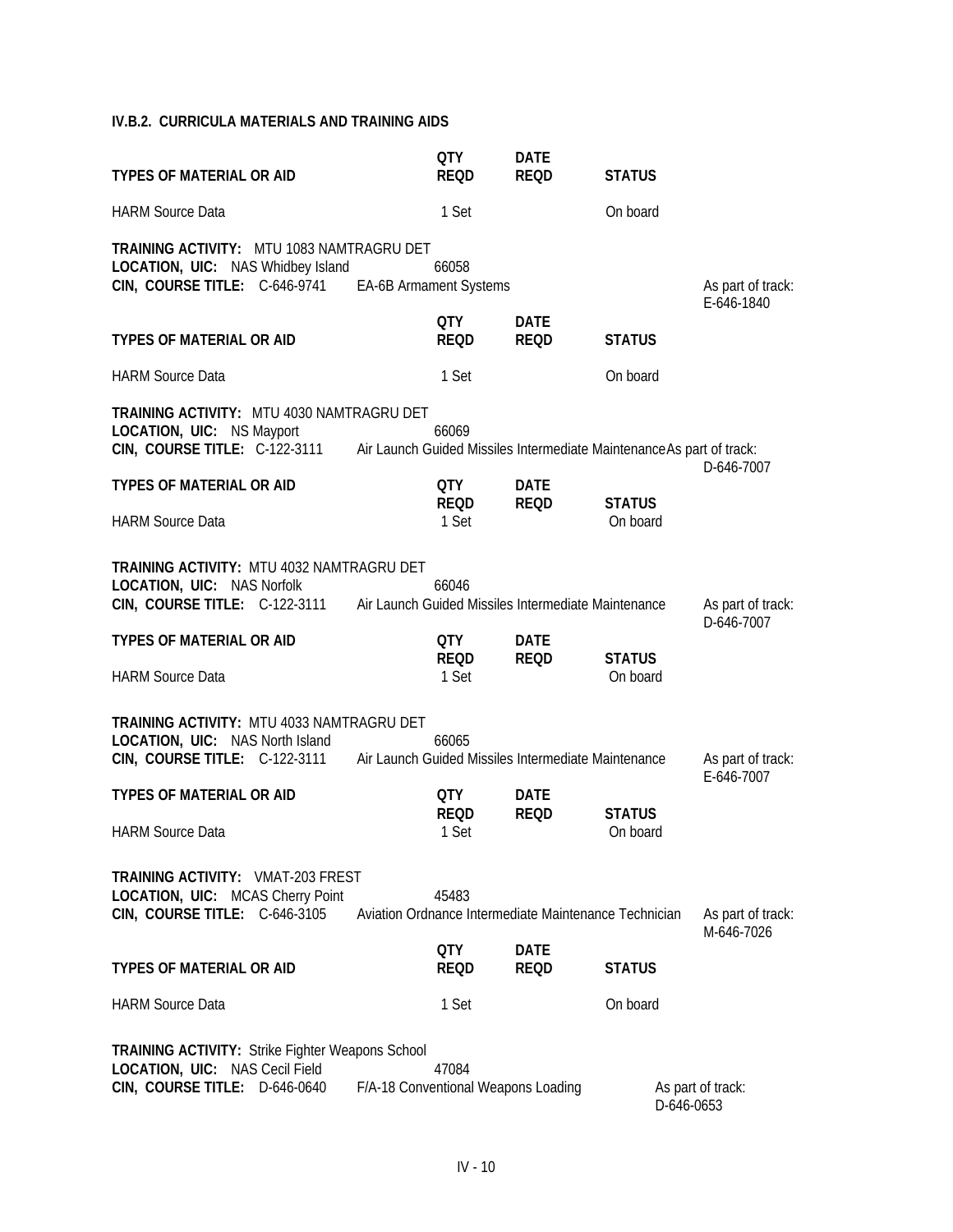## **IV.B.2. CURRICULA MATERIALS AND TRAINING AIDS**

|                                                                                                                                                                            | D-646-0647 F/A-18 Conventional Weapons Release System Test |                                            |                      |                                                 |                           | As part of track:<br>D-646-0653<br>D-102-0630                      |
|----------------------------------------------------------------------------------------------------------------------------------------------------------------------------|------------------------------------------------------------|--------------------------------------------|----------------------|-------------------------------------------------|---------------------------|--------------------------------------------------------------------|
| <b>TYPES OF MATERIAL OR AID</b>                                                                                                                                            |                                                            |                                            | QTY<br><b>REQD</b>   | <b>DATE</b><br><b>REQD</b>                      | <b>STATUS</b>             |                                                                    |
| <b>HARM Source Data</b>                                                                                                                                                    |                                                            |                                            | 1 Set                |                                                 | On board                  |                                                                    |
| TRAINING ACTIVITY: Strike Fighter Weapons School<br><b>LOCATION, UIC: NAS Lemoore</b><br><b>CIN, COURSE TITLE: E-646-0640</b>                                              | E-646-0647                                                 | F/A-18 Conventional Weapons Loading        | 35185                | F/A-18 Conventional Weapons Release System Test |                           | As part of track:<br>E-646-0653<br>As part of track:<br>E-646-0653 |
| <b>TYPES OF MATERIAL OR AID</b>                                                                                                                                            |                                                            |                                            | QTY<br><b>REQD</b>   | <b>DATE</b><br><b>REQD</b>                      | <b>STATUS</b>             | E-102-0630                                                         |
| <b>HARM Source Data</b>                                                                                                                                                    |                                                            |                                            | 1 Set                |                                                 | On board                  |                                                                    |
| <b>TRAINING ACTIVITY:</b> Electronic Combat Weapons School<br><b>LOCATION, UIC: NAS Whidbey Island</b><br>CIN, COURSE TITLE: E-646-1842 EA-6B Conventional Weapons Loading |                                                            |                                            | 47445                |                                                 |                           |                                                                    |
| TYPES OF MATERIAL OR AID                                                                                                                                                   |                                                            |                                            | QTY<br><b>REQD</b>   | <b>DATE</b><br><b>REQD</b>                      | <b>STATUS</b>             |                                                                    |
| <b>HARM Source Data</b>                                                                                                                                                    |                                                            |                                            | 1 Set                |                                                 | On board                  |                                                                    |
| <b>TRAINING ACTIVITY: NAVSCOLEOD</b><br>LOCATION, UIC: Indian Head<br>CIN, COURSE TITLE: A-431-0011                                                                        | A-431-0012                                                 | EOD Phase II (Navy)<br><b>EOD Phase II</b> | 30446                |                                                 |                           |                                                                    |
| <b>TYPES OF MATERIAL OR AID</b>                                                                                                                                            |                                                            |                                            | QTY<br><b>REQD</b>   | <b>DATE</b><br><b>REQD</b>                      | <b>STATUS</b>             |                                                                    |
| <b>HARM Source Data</b>                                                                                                                                                    |                                                            |                                            | 1 Set                |                                                 | On board                  |                                                                    |
| <b>TRAINING ACTIVITY: EODTEU ONE</b><br><b>LOCATION, UIC: NAS Barbers Point</b><br>CIN, COURSE TITLE: G-431-0001                                                           |                                                            | EOD Pre-deployment Team Training           | 30202                |                                                 |                           |                                                                    |
| <b>TYPES OF MATERIAL OR AID</b>                                                                                                                                            |                                                            |                                            | QTY<br><b>REOD</b>   | <b>DATE</b><br><b>REQD</b>                      | <b>STATUS</b>             |                                                                    |
| <b>HARM Source Data</b>                                                                                                                                                    |                                                            |                                            | 1 Set                |                                                 | On board                  |                                                                    |
| <b>TRAINING ACTIVITY: EODTEU TWO</b><br><b>LOCATION, UIC: Fort Story</b><br>CIN, COURSE TITLE: G-431-0001                                                                  |                                                            | EOD Pre-deployment Team Training           | 43505                |                                                 |                           |                                                                    |
| <b>TYPES OF MATERIAL OR AID</b>                                                                                                                                            |                                                            |                                            | QTY                  | <b>DATE</b>                                     |                           |                                                                    |
| <b>HARM Source Data</b>                                                                                                                                                    |                                                            |                                            | <b>REQD</b><br>1 Set | <b>REQD</b>                                     | <b>STATUS</b><br>On board |                                                                    |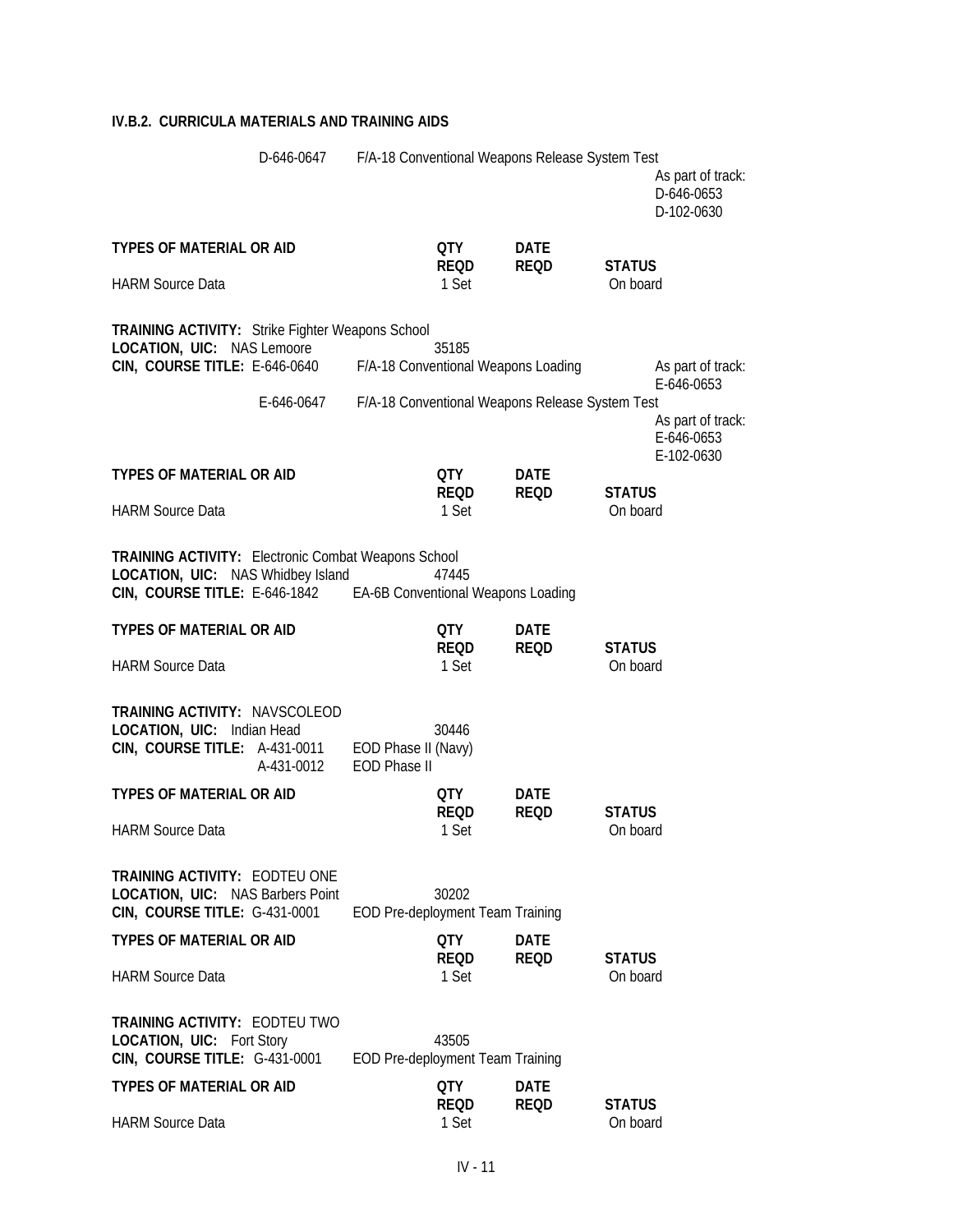| TRAINING ACTIVITY: VAQ-129               |                                                                     |
|------------------------------------------|---------------------------------------------------------------------|
| <b>LOCATION, UIC: NAS Whidbey Island</b> | 00620                                                               |
| CIN, COURSE TITLE: E-2A-1815             | EA-6B ICAP II Fleet Replacement Pilot Cat 1                         |
| E-2A-1816                                | EA-6B ICAP II Fleet Replacement Pilot Cat 2                         |
| E-2A-1817                                | EA-6B ICAP II Fleet Replacement Pilot Cat 3                         |
| E-2A-1818                                | EA-6B ICAP II Fleet Replacement Pilot Cat 4                         |
| E-2D-1817                                | EA-6B ICAP II Fleet Replacement ECMO Cat 1                          |
| E-2D-1818                                | EA-6B ICAP II Fleet Replacement ECMO Cat 2                          |
| E-2D-1819                                | EA-6B ICAP II Fleet Replacement ECMO Cat 3                          |
| E-2D-1820                                | EA-6B ICAP II Fleet Replacement ECMO Cat 4                          |
| E-2A-1819                                | Medium Attack Strike Training                                       |
| C-646-9741                               | EA-6B Armament Systems Organizational Maintenance As part of track: |
|                                          |                                                                     |

E-646-1840

| TECHNICAL MANUAL TITLE, NUMBER                                              | <b>MEDIUM</b> | OTY<br>REOD | DATE<br><b>REOD</b> | <b>STATUS</b> |
|-----------------------------------------------------------------------------|---------------|-------------|---------------------|---------------|
| Airborne Weapons Stores/Loading<br>Manual, EA-6 and KA-6, NAVAIR 01-85AD-75 | Hard copy     | 6           |                     | On board      |
| Conventional Weapons Checklist (Missile)<br>NAVAIR 01-85AD-75-XX            | Hard copy     | 6           |                     | On board      |
| NATOPS Manual<br>NAVAIR 01-85ADC-1B                                         | Hard copy     | 6           |                     | On board      |
| Tactical Manual<br>NWP55-4-EA-6A/B                                          | Hard copy     | 6           |                     | On board      |
| Weapons Systems Operators Manual<br>NAVAIR 01-85-ADC-1H                     | Hard copy     | 6           |                     | On board      |
| <b>HARM Tactical Manual</b><br>TM-7912                                      | Hard Copy     | 6           |                     | On-board      |

### **TRAINING ACTIVITY:** VFA-106

| <b>LOCATION, UIC: NAS Cecil Field</b> | 09679                                     |
|---------------------------------------|-------------------------------------------|
| CIN, COURSE TITLE: D-2A-0601          | F/A-18 Fleet Replacement Pilot Cat Cat 1  |
| D-2A-0602                             | F/A-18 Fleet Replacement Pilot Cat Cat 2A |
| D-2A-0604                             | F/A-18 Fleet Replacement Pilot Cat Cat 3A |
| D-2A-0606                             | F/A-18 Fleet Replacement Pilot Cat Cat 4  |

| TECHNICAL MANUAL TITLE, NUMBER                                     | <b>MEDIUM</b> | <b>OTY</b><br><b>REQD</b> | <b>DATE</b><br><b>REQD</b> | <b>STATUS</b> |
|--------------------------------------------------------------------|---------------|---------------------------|----------------------------|---------------|
| NATOPS Flight Manual Navy Model<br>F/A-18A/B/C/D, A1-F18AC-NFM-000 | Hard copy     | 6                         |                            | On board      |
| <b>NATOPS Pocket Checklist</b><br>A1-F18AC-NFM-500                 | Hard copy     | 6                         |                            | On board      |
| <b>Tactical Manual</b><br>A1-F18AC-TAC-000                         | Hard copy     | 6                         |                            | On board      |
| <b>Tactical Manual Pocket Guide</b><br>A1-F18AC-TAC-300            | Hard copy     | 6                         |                            | On board      |
| <b>HARM Tactical Manual</b><br>TM-7912                             | Hard Copy     | 6                         |                            | On-board      |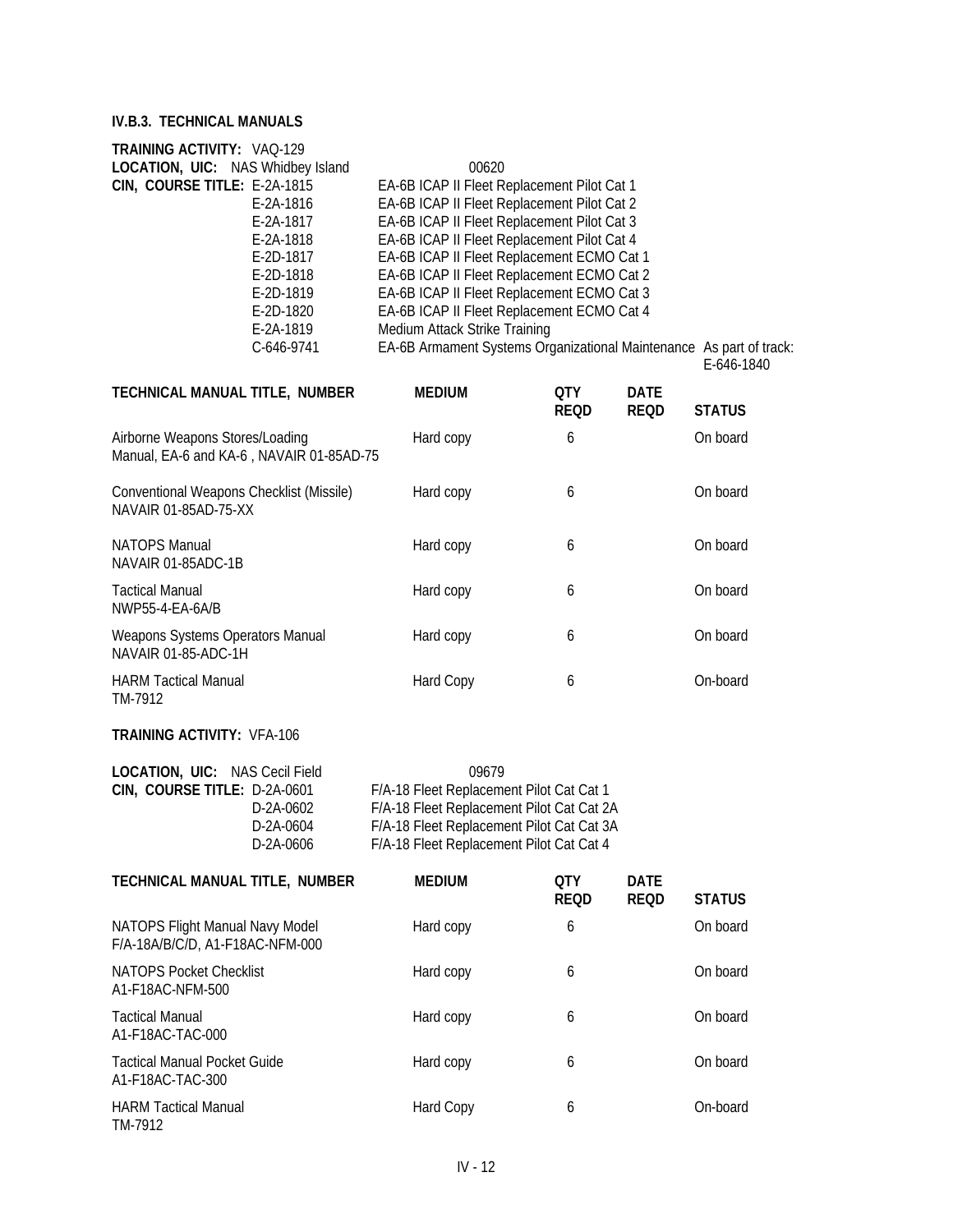| TRAINING ACTIVITY: MTU 1038 NAMTRAGRU DET<br>LOCATION, UIC: NAS Lemoore                                                       | 66060                                                                         |                           |                            |                                               |
|-------------------------------------------------------------------------------------------------------------------------------|-------------------------------------------------------------------------------|---------------------------|----------------------------|-----------------------------------------------|
| CIN, COURSE TITLE: C-646-9973                                                                                                 | F/A-18 Stores Management System (Initial) Organizational Maintenance          |                           |                            | As part of track:<br>E-646-0653<br>E-646-0654 |
| TECHNICAL MANUAL TITLE, NUMBER                                                                                                | <b>MEDIUM</b>                                                                 | <b>QTY</b><br><b>REQD</b> | <b>DATE</b><br><b>REQD</b> | <b>STATUS</b>                                 |
| Airborne Weapons/Stores Loading Manual<br>A1-F18AC-LWS-000                                                                    | Hard copy                                                                     | 8                         |                            | On board                                      |
| Airborne Weapons/Stores Loading Manual<br>A1-F18AE-LWS-000                                                                    | Hard copy                                                                     | 8                         |                            | On board                                      |
| CIN, COURSE TITLE: C-646-9974                                                                                                 | F/A-18 Stores Management System Organizational Maintenance (Career)           |                           |                            | As part of track:<br>E-646-0641               |
| TECHNICAL MANUAL TITLE, NUMBER                                                                                                | <b>MEDIUM</b>                                                                 | <b>QTY</b><br><b>REQD</b> | <b>DATE</b><br><b>REQD</b> | <b>STATUS</b>                                 |
| Airborne Weapons/Stores Loading Manual<br>A1-F18AE-LWS-000                                                                    | Hard copy                                                                     | 8                         |                            | On board                                      |
| <b>TRAINING ACTIVITY: MTU 1039 NAMTRAGRU DET</b><br>LOCATION, UIC: NAS Cecil Field<br>CIN, COURSE TITLE: C-646-9973           | 66050<br>F/A-18 Stores Management System (Initial) Organizational Maintenance |                           |                            | As part of track:<br>D-646-0653<br>D-646-0654 |
| TECHNICAL MANUAL TITLE, NUMBER                                                                                                | <b>MEDIUM</b>                                                                 | QTY<br><b>REQD</b>        | <b>DATE</b><br><b>REQD</b> | <b>STATUS</b>                                 |
| Airborne Weapons/Stores Loading Manual<br>A1-F18AC-LWS-000                                                                    | Hard copy                                                                     | 8                         |                            | On board                                      |
| Airborne Weapons/Stores Loading Manual<br>A1-F18AE-LWS-000                                                                    | Hard copy                                                                     | 8                         |                            | On board                                      |
| CIN, COURSE TITLE: C-646-9974                                                                                                 | F/A-18 Stores Management System Organizational Maintenance (Career)           |                           |                            | As part of track:<br>D-646-0641               |
| TECHNICAL MANUAL TITLE, NUMBER                                                                                                | <b>MEDIUM</b>                                                                 | QTY<br><b>REQD</b>        | <b>DATE</b><br><b>REQD</b> | <b>STATUS</b>                                 |
| Airborne Weapons/Stores Loading Manual<br>A1-F18AE-LWS-000                                                                    | Hard copy                                                                     | 8                         |                            | On board                                      |
| <b>TRAINING ACTIVITY: MTU 1083 NAMTRAGRU DET</b><br><b>LOCATION, UIC: NAS Whidbey Island</b><br>CIN, COURSE TITLE: C-646-9741 | 66058<br>EA-6B Armament Systems                                               |                           |                            | As part of track:<br>E-646-1840               |
| TECHNICAL MANUAL TITLE, NUMBER                                                                                                | <b>MEDIUM</b>                                                                 | <b>QTY</b><br><b>REQD</b> | <b>DATE</b><br><b>REQD</b> | <b>STATUS</b>                                 |
| <b>CV NATOPS:</b>                                                                                                             | Hard copy                                                                     | 8                         |                            | On board                                      |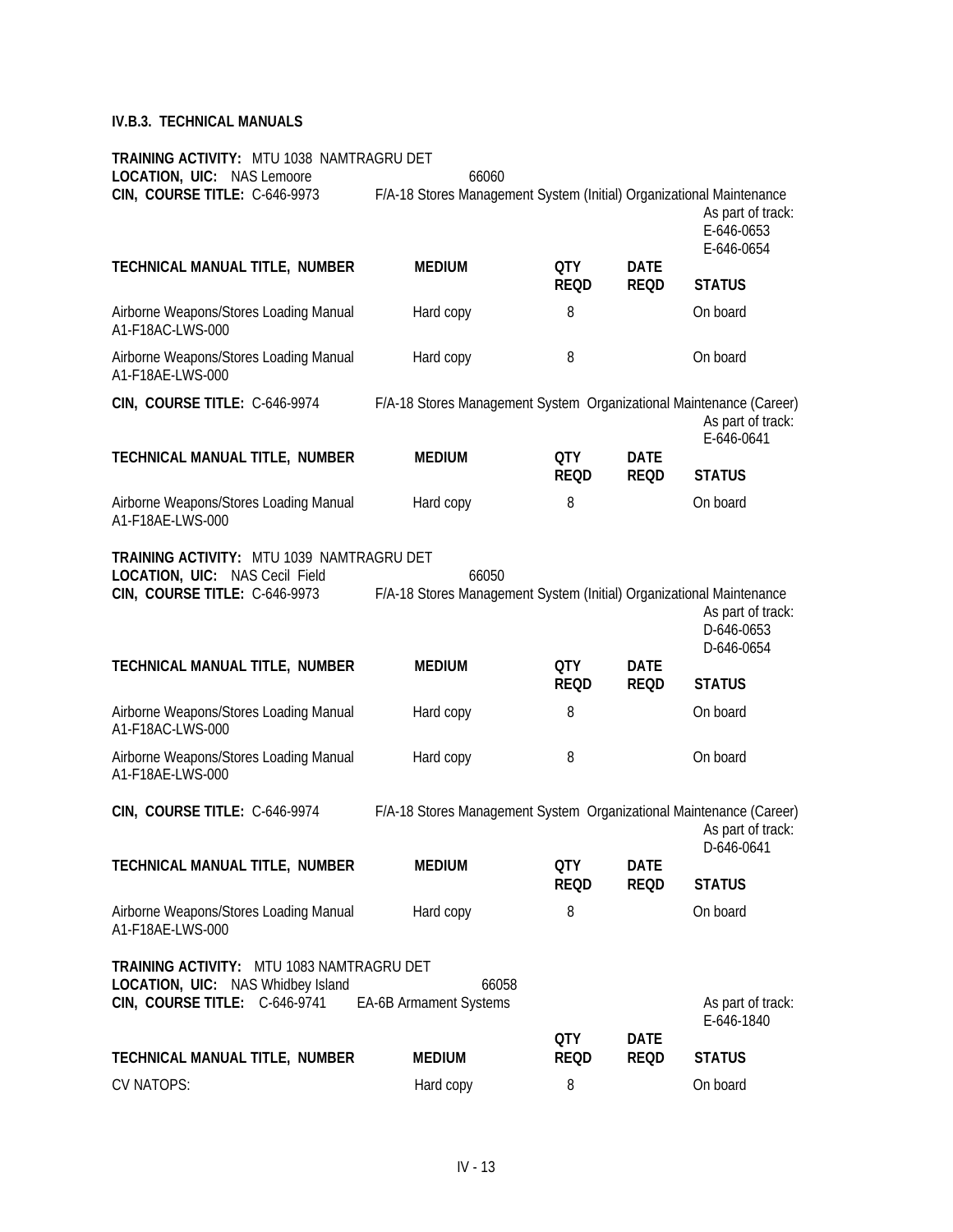| NAVAIR 01-AGM-88A-0:                                                                                                                      | Hard copy                                                      | 8           |             | On board                        |
|-------------------------------------------------------------------------------------------------------------------------------------------|----------------------------------------------------------------|-------------|-------------|---------------------------------|
| NA-00-80T-105                                                                                                                             |                                                                |             |             |                                 |
| Maintenance Ammunition Ashore:<br>NAVSEA OP-5 VOL I                                                                                       | Hard copy                                                      | 8           |             | On board                        |
| Maintenance Ammunition Ashore:<br>NAVSEA OP-5 VOL II                                                                                      | Hard copy                                                      | 8           |             | On board                        |
| TRAINING ACTIVITY: MTU 4030, NAMTRAGRU DET<br>LOCATION, UIC: NS Mayport<br><b>CIN, COURSE TITLE: C-122-3111</b>                           | 66069<br>Air Launched Guided Missiles Intermediate Maintenance |             |             | As part of track:<br>D-646-7007 |
|                                                                                                                                           |                                                                | QTY         | <b>DATE</b> |                                 |
| TECHNICAL MANUAL TITLE, NUMBER                                                                                                            | <b>MEDIUM</b>                                                  | <b>REQD</b> | <b>REQD</b> | <b>STATUS</b>                   |
| <b>Technical Document List:</b><br>NAVAIR 01-AGM-88A-0                                                                                    | Hard copy                                                      | 8           |             | On board                        |
| Missile Maintenance Manuals:<br>NAVAIR 01-AGM-88A-2<br>NAVAIR 01-AGM-88A-2.1<br>NAVAIR 01-AGM-88A-2.2                                     | Hard copy                                                      | 8           |             | On board                        |
| <b>CV NATOPS:</b><br>NA-00-80T-105                                                                                                        | Hard copy                                                      | 8           |             | On board                        |
| Peculiar Support Equipment Manual:<br>NAVAIR 01-AGM-88A-2.3<br>NAVAIR 16-30-DSM-158-1<br>NAVAIR 16-30-DSM-160-1<br>NAVAIR 16-30-DSM-161-1 | Hard copy                                                      | 8           |             | On board                        |
| Maintenance Ammunition Ashore:<br>NAVSEA OP-5                                                                                             | Hard copy                                                      | 8           |             | On board                        |
| Approved Handling Equipment<br>for Weapons and Explosives:<br>NAVSEA OP-2173<br>NAVAIR 19-100-1                                           | Hard copy                                                      | 8           |             | On board                        |
| Catalog of Navy Ammunition Stock:<br>TWO10-AA-ORD-010/030<br><b>NAVAIR 11-116A.B</b>                                                      | Hard copy                                                      | 8           |             | On board                        |
| Airborne Weapons Packaging/Handling<br>Storage, Shipboard, Volume II:<br>NAVAIR 11-120A-1.2                                               | Hard copy                                                      | 8           |             | On board                        |
| NATOPS Conventional Weapons Handling<br>Procedures Ashore: NA-00-80T-103                                                                  | Hard copy<br>Hard copy                                         | 8<br>8      |             | On board<br>On board            |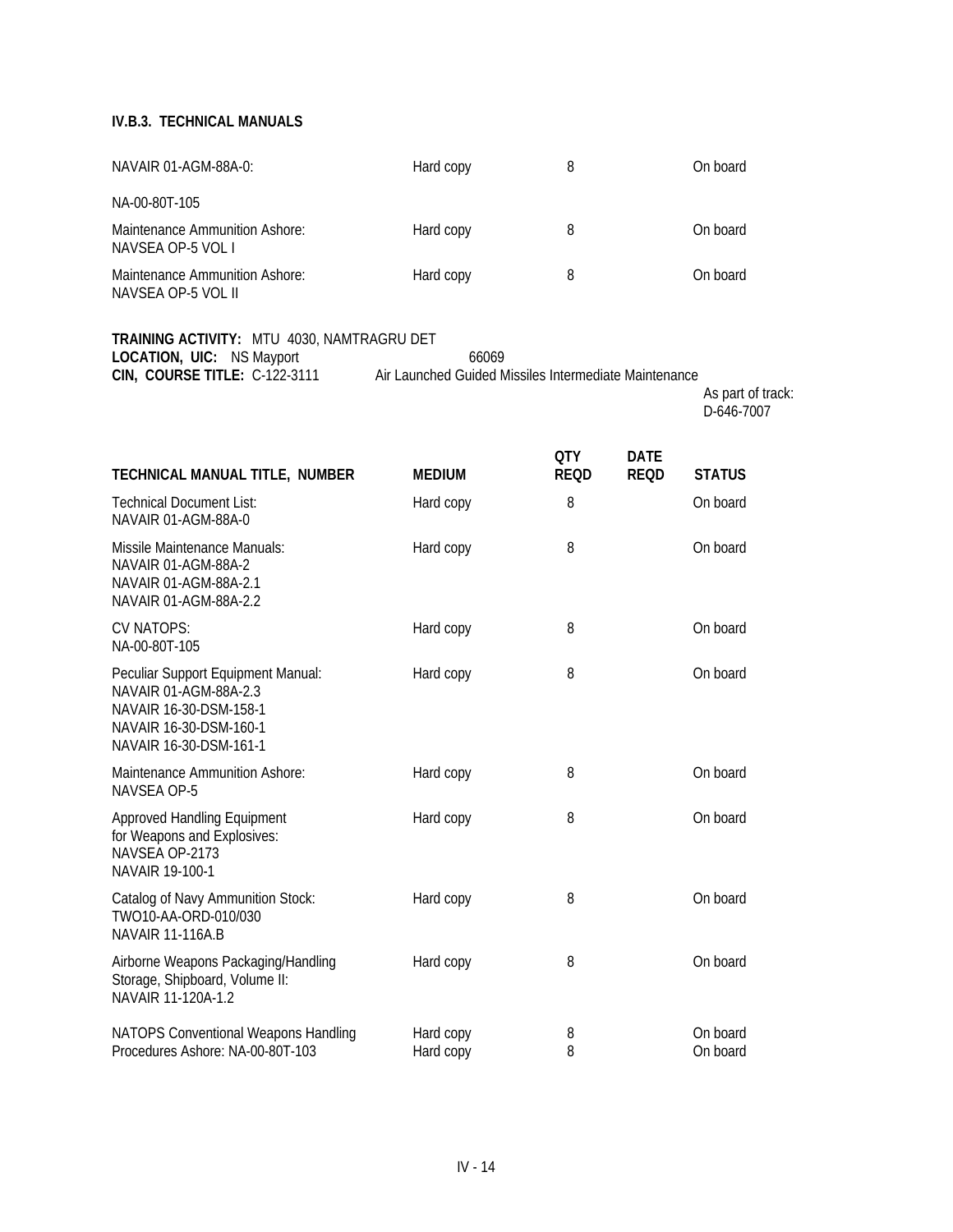**TRAINING ACTIVITY:** MTU 4032, NAMTRAGRU DET LOCATION, UIC: NAS Norfolk 66046 **CIN, COURSE TITLE:** C-122-3111 Air Launched Guided Missiles Intermediate Maintenance

|                                                                                                                                           |                                                                |                           |                            | As part of track:<br>D-646-7007 |
|-------------------------------------------------------------------------------------------------------------------------------------------|----------------------------------------------------------------|---------------------------|----------------------------|---------------------------------|
| TECHNICAL MANUAL TITLE, NUMBER                                                                                                            | <b>MEDIUM</b>                                                  | <b>QTY</b><br><b>REQD</b> | <b>DATE</b><br><b>REQD</b> | <b>STATUS</b>                   |
| <b>Technical Document List:</b><br>NAVAIR 01-AGM-88A-0                                                                                    | Hard copy                                                      | 8                         |                            | On board                        |
| Missile Maintenance Manuals:<br>NAVAIR 01-AGM-88A-2<br>NAVAIR 01-AGM-88A-2.1<br>NAVAIR 01-AGM-88A-2.2                                     | Hard copy                                                      | 8                         |                            | On board                        |
| <b>CV NATOPS:</b><br>NA-00-80T-105                                                                                                        | Hard copy                                                      | 8                         |                            | On board                        |
| Peculiar Support Equipment Manual:<br>NAVAIR 01-AGM-88A-2.3<br>NAVAIR 16-30-DSM-158-1<br>NAVAIR 16-30-DSM-160-1<br>NAVAIR 16-30-DSM-161-1 | Hard copy                                                      | 8                         |                            | On board                        |
| Maintenance Ammunition Ashore:<br>NAVSEA OP-5                                                                                             | Hard copy                                                      | 8                         |                            | On board                        |
| Approved Handling Equipment<br>for Weapons and Explosives:<br>NAVSEA OP-2173<br>NAVAIR 19-100-1                                           | Hard copy                                                      | 8                         |                            | On board                        |
| Catalog of Navy Ammunition Stock:<br>TWO10-AA-ORD-010/030<br>NAVAIR 11-116A, B                                                            | Hard copy                                                      | 8                         |                            | On board                        |
| Airborne Weapons Packaging/Handling<br>Storage, Shipboard, Volume II:<br>NAVAIR 11-120A-1.2                                               | Hard copy                                                      | 8                         |                            | On board                        |
| NATOPS Conventional Weapons Handling<br>Procedures Ashore: NA-00-80T-103                                                                  | Hard copy<br>Hard copy                                         | 8<br>8                    |                            | On board<br>On board            |
| TRAINING ACTIVITY: MTU 4033, NAMTRAGRU DET<br><b>LOCATION, UIC:</b> NAS North Island<br>CIN, COURSE TITLE: C-122-3111                     | 66065<br>Air Launched Guided Missiles Intermediate Maintenance |                           |                            | As part of track:<br>E-646-7007 |
| TECHNICAL MANUAL TITLE, NUMBER                                                                                                            | <b>MEDIUM</b>                                                  | <b>QTY</b><br><b>REQD</b> | <b>DATE</b><br><b>REQD</b> | <b>STATUS</b>                   |
| <b>Technical Document List:</b>                                                                                                           | Hard copy                                                      | 8                         |                            | On board                        |

NAVAIR 01-AGM-88A-0 HARM Missile Maintenance Manuals: 
Hard copy 
and the Manuals and Hard copy and B and Contact Contact On board NAVAIR 01-AGM-88A-2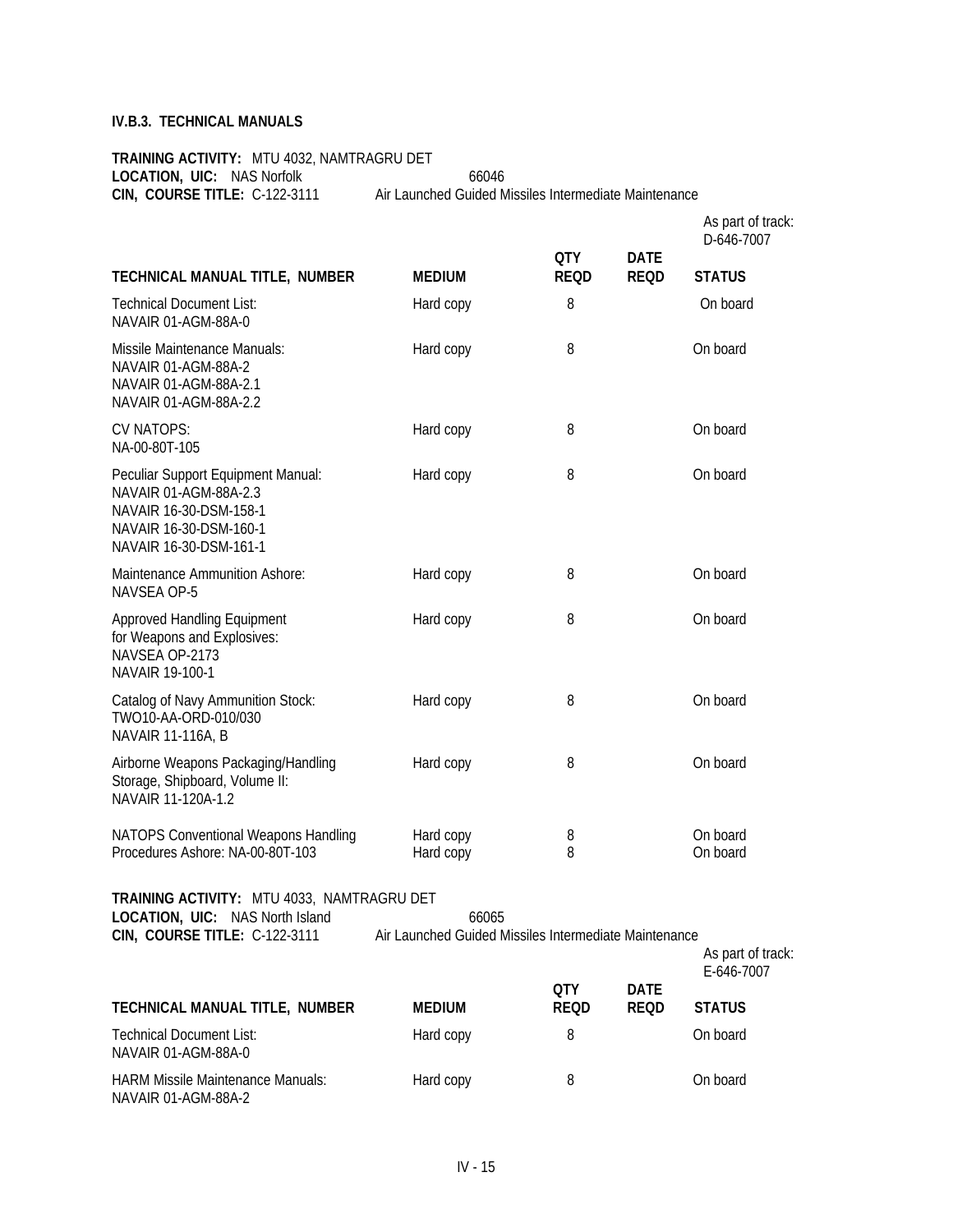#### **IV.B.3. TECHNICAL MANUALS**

| NAVAIR 01-AGM-88A-2.1<br>NAVAIR 01-AGM-88A-2.2                                                                                                                                                         |                                                                |                           |                            |                             |
|--------------------------------------------------------------------------------------------------------------------------------------------------------------------------------------------------------|----------------------------------------------------------------|---------------------------|----------------------------|-----------------------------|
| CV NATOPS:<br>NA-00-80T-105                                                                                                                                                                            | Hard copy                                                      | 8                         |                            | On board                    |
| Peculiar Support Equipment Manual:<br>NAVAIR 01-AGM-88A-2.3<br>NAVAIR 16-30-DSM-158-1<br>NAVAIR 16-30-DSM-160-1<br>NAVAIR 16-30-DSM-161-1                                                              | Hard copy                                                      | 8                         |                            | On board                    |
| Maintenance Ammunition Ashore:<br>NAVSEA OP-5                                                                                                                                                          | Hard copy                                                      | 8                         |                            | On board                    |
| Approved Handling Equipment<br>for Weapons and Explosives:<br>NAVSEA OP-2173<br>NAVAIR 19-100-1                                                                                                        | Hard copy                                                      | 8                         |                            | On board                    |
| Catalog of Navy Ammunition Stock:<br>TWO10-AA-ORD-010/030<br>NAVAIR 11-116A, B                                                                                                                         | Hard copy                                                      | 8                         |                            | On board                    |
| Airborne Weapons Packaging/Handling<br>Storage, Shipboard, Volume II:<br>NAVAIR 11-120A-1.2                                                                                                            | Hard copy                                                      | 8                         |                            | On board                    |
| NATOPS Conventional Weapons Handling                                                                                                                                                                   | Hard copy                                                      | 8                         |                            | On board                    |
| Procedures Ashore: NA-00-80T-103                                                                                                                                                                       | Hard copy                                                      | 8                         |                            | On board                    |
| <b>TRAINING ACTIVITY: VMAT-203 FREST</b><br>LOCATION, UIC: MCAS Cherry Point<br>CIN, COURSE TITLE: C-646-3105                                                                                          | 45483<br>Aviation Ordnance Intermediate Maintenance Technician |                           |                            | As part of track:           |
| TECHNICAL MANUAL TITLE, NUMBER                                                                                                                                                                         | <b>MEDIUM</b>                                                  | <b>QTY</b><br><b>REQD</b> | <b>DATE</b><br><b>REQD</b> | M-646-7026<br><b>STATUS</b> |
|                                                                                                                                                                                                        |                                                                |                           |                            |                             |
| <b>HARM Manuals:</b><br>NAVAIR 01-AGM-88A-0:<br>NAVAIR 01-AGM-88A-2<br>NAVAIR 01-AGM-88A-2.1<br>NAVAIR 01-AGM-88A-2.2                                                                                  | Hard copy                                                      | 8                         |                            | On board                    |
| Afloat/NAS/MCAS<br>AW-820CE-MIB-010                                                                                                                                                                    | Hard copy                                                      | 8                         |                            | On board                    |
| Airborne Weapons Assembly Manual Air<br>Launched Guided Missiles and Selected<br>Vehicles Volume I Air Intercept Missiles<br>(Tactical) Organizational and Intermediate<br>Activities<br>NA 11-140-6.1 | Hard copy                                                      | 8                         |                            | On board                    |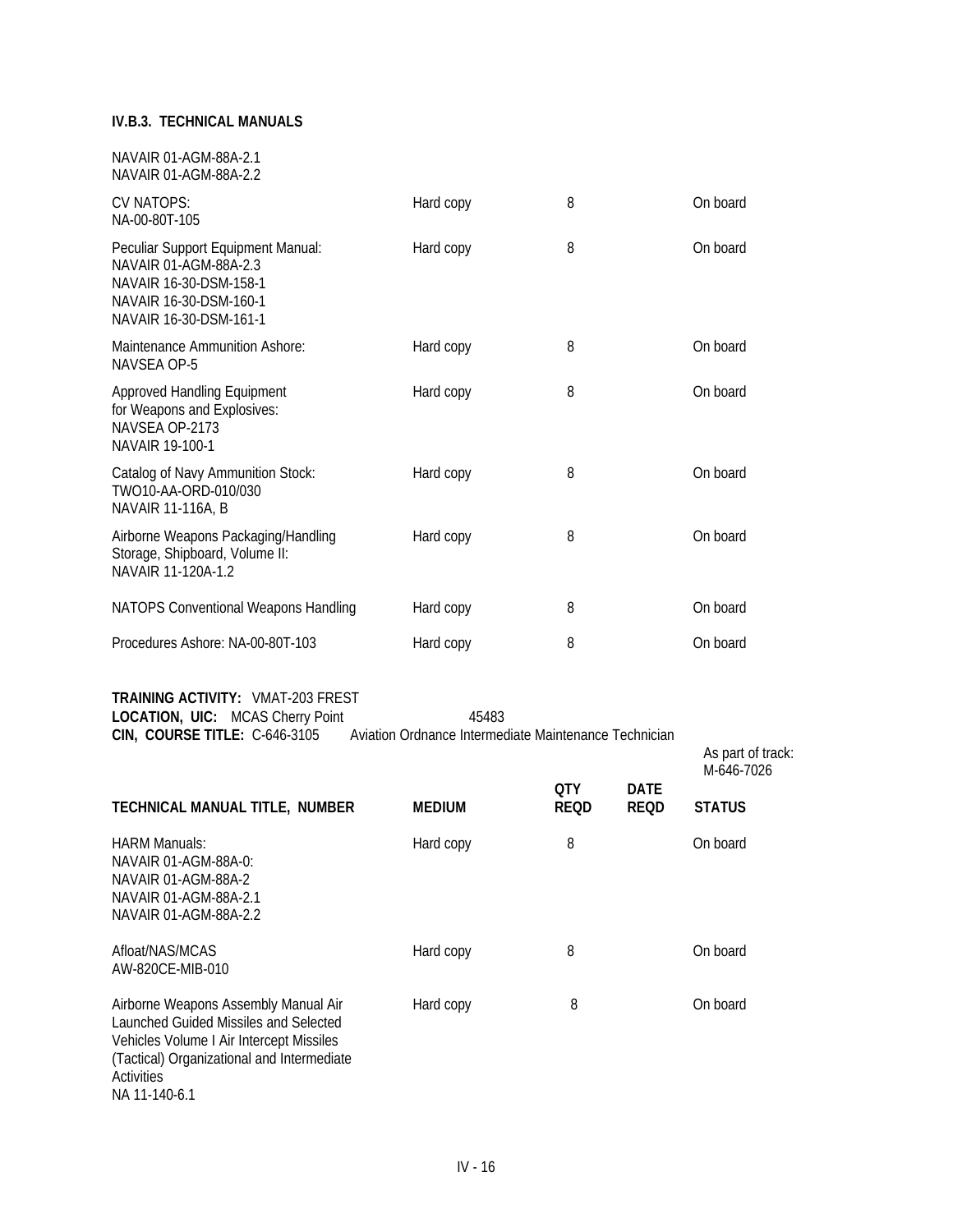### **IV.B.3. TECHNICAL MANUALS**

| <b>TRAINING ACTIVITY:</b> Strike Fighter Weapons School<br>LOCATION, UIC: NAS Lemoore                                      | 35185                                        |                           |                            |                                               |
|----------------------------------------------------------------------------------------------------------------------------|----------------------------------------------|---------------------------|----------------------------|-----------------------------------------------|
| CIN, COURSE TITLE: E-646-0640                                                                                              | F/A-18 Conventional Weapons Loading          |                           |                            | As part of track:<br>E-646-0653               |
| TECHNICAL MANUAL TITLE, NUMBER                                                                                             | <b>MEDIUM</b>                                | <b>QTY</b><br><b>REQD</b> | <b>DATE</b><br><b>REQD</b> | <b>STATUS</b>                                 |
| Airborne Weapons/Stores Loading Manual<br>A1-F18AC-LWS-000                                                                 | Hard copy                                    | 10                        |                            | On board                                      |
| Airborne Weapons/Stores Loading Manual<br>A1-F18AE-LWS-000                                                                 | Hard copy                                    | 10                        |                            | On board                                      |
| CIN, COURSE TITLE: E-646-0647                                                                                              | F/A-18 Release System Test                   |                           |                            | As part of track:<br>E-646-0653<br>E-102-0630 |
| TECHNICAL MANUAL TITLE, NUMBER                                                                                             | <b>MEDIUM</b>                                | QTY<br><b>REQD</b>        | <b>DATE</b><br><b>REQD</b> | <b>STATUS</b>                                 |
| Airborne Weapons/Stores Loading Manual<br>A1-F18AC-LWS-000                                                                 | Hard copy                                    | 10                        |                            | On board                                      |
| Airborne Weapons/Stores Loading Manual<br>A1-F18AE-LWS-000                                                                 | Hard copy                                    | 10                        |                            | On board                                      |
| <b>TRAINING ACTIVITY:</b> Strike Fighter Weapons School<br>LOCATION, UIC: NAS Cecil Field<br>CIN, COURSE TITLE: D-646-0640 | 47084<br>F/A-18 Conventional Weapons Loading |                           |                            | As part of track:<br>D-646-0653               |
| TECHNICAL MANUAL TITLE, NUMBER                                                                                             | <b>MEDIUM</b>                                | <b>QTY</b><br><b>REQD</b> | <b>DATE</b><br><b>REQD</b> | <b>STATUS</b>                                 |
| Airborne Weapons/Stores Loading Manual<br>A1-F18AC-LWS-000                                                                 | Hard copy                                    | 10                        |                            | On board                                      |
| Airborne Weapons/Stores Loading Manual<br>A1-F18AE-LWS-000                                                                 | Hard copy                                    | 10                        |                            | On board                                      |
| CIN, COURSE TITLE: D-646-0647                                                                                              | F/A-18 Release System Test                   |                           |                            | As part of track:<br>D-646-0653<br>D-102-0630 |
| TECHNICAL MANUAL TITLE, NUMBER                                                                                             | <b>MEDIUM</b>                                | <b>QTY</b><br><b>REQD</b> | <b>DATE</b><br><b>REQD</b> | <b>STATUS</b>                                 |
| Airborne Weapons/Stores Loading Manual<br>A1-F18AC-LWS-000                                                                 | Hard copy                                    | 10                        |                            | On board                                      |
| Airborne Weapons/Stores Loading Manual<br>A1-F18AE-LWS-000                                                                 | Hard copy                                    | 10                        |                            | On board                                      |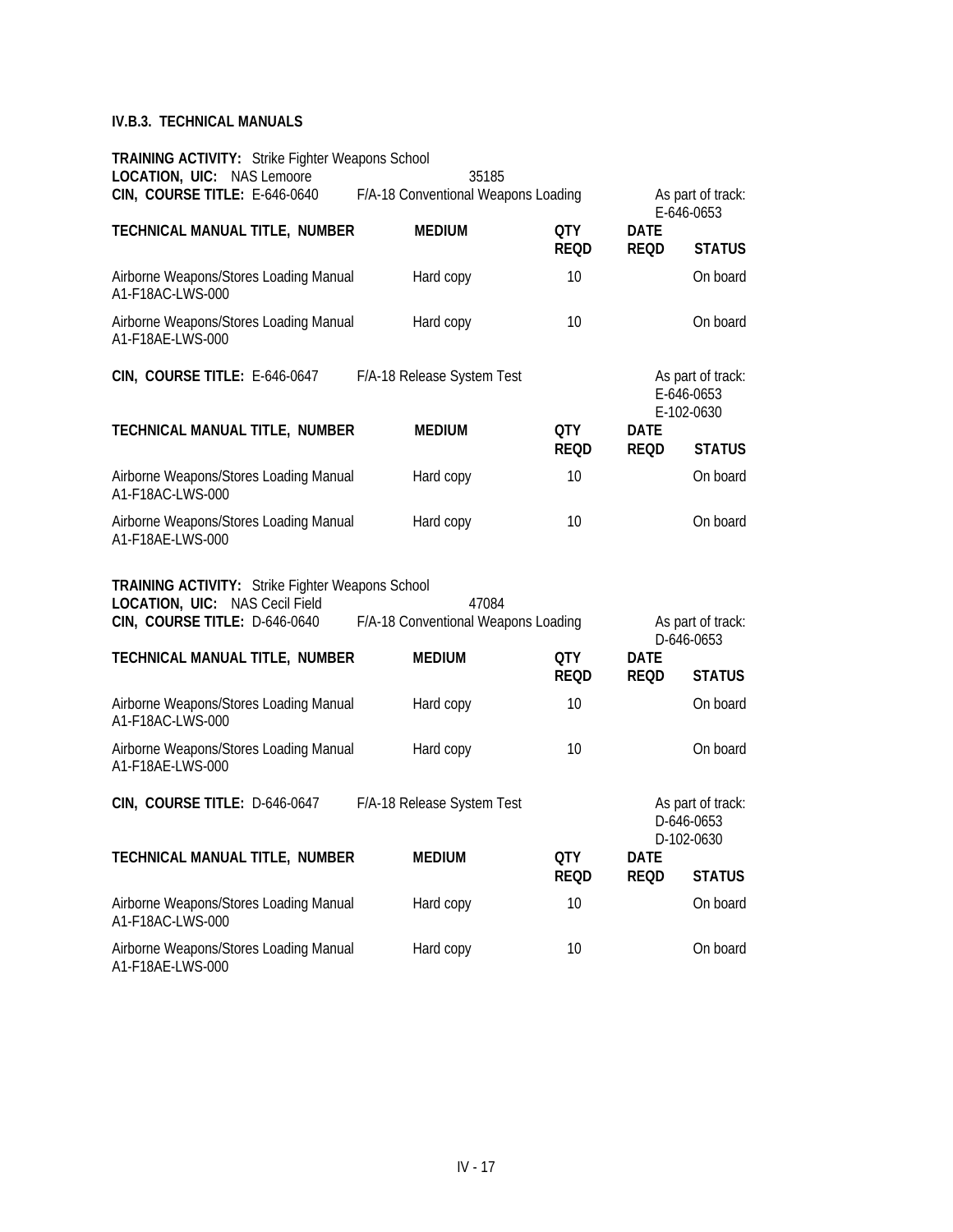### **IV.B.3. TECHNICAL MANUALS**

**TRAINING ACTIVITY:** Electronic Combat Weapons School LOCATION, UIC: NAS Whidbey Island 47445<br>CIN, COURSE TITLE: E-646-1842 EA-6B Conventional W EA-6B Conventional Weapons Loading

| TECHNICAL MANUAL TITLE, NUMBER                                                                                    | <b>MEDIUM</b>                                       | <b>QTY</b><br><b>REQD</b> | <b>DATE</b><br><b>REQD</b> | <b>STATUS</b> |
|-------------------------------------------------------------------------------------------------------------------|-----------------------------------------------------|---------------------------|----------------------------|---------------|
| <b>HARM Manual</b><br>NAVAIR 01-AGM-88A-2                                                                         | Hard copy                                           | 6                         |                            | On board      |
| Airborne Weapons Stores/Loading<br>Manual, EA-6 and KA-6<br>NAVAIR 01-85AD-75                                     | Hard copy                                           | 6                         |                            | On board      |
| Conventional Weapons Checklist (Missile)<br>NAVAIR 01-85AD-75-XX                                                  | Hard copy                                           | 6                         |                            | On board      |
| Guided Missile LAU-118<br>NAVAIR 11-75A-78                                                                        | Hard copy                                           | 6                         |                            | On board      |
| <b>EA-6B Tactical Manual</b><br>NAVAIR 01-85ADC-1T                                                                | Hard copy                                           | 6                         |                            | On board      |
| <b>TRAINING ACTIVITY: NAVSCOLEOD</b><br>LOCATION, UIC: Indian Head<br>CIN, COURSE TITLE: A-431-0011<br>A-431-0012 | 30446<br>EOD Phase II (Navy)<br><b>EOD Phase II</b> |                           |                            |               |
| TECHNICAL MANUAL TITLE, NUMBER                                                                                    | <b>MEDIUM</b>                                       | QTY<br><b>REQD</b>        | <b>DATE</b><br><b>REQD</b> | <b>STATUS</b> |
| Explosive Ordnance Disposal Book<br>EODB60G-02-2-34-5                                                             | CD-ROM                                              | 150                       |                            | On board      |
| <b>TRAINING ACTIVITY: EODTEU ONE</b><br>LOCATION, UIC: NAS Barbers Point<br>CIN, COURSE TITLE: A-431-0011         | 30202<br>EOD Pre-deployment Team Training           |                           |                            |               |
|                                                                                                                   |                                                     | QTY                       | <b>DATE</b>                |               |
| TECHNICAL MANUAL TITLE, NUMBER                                                                                    | <b>MEDIUM</b>                                       | <b>REQD</b>               | <b>REQD</b>                | <b>STATUS</b> |
| Explosive Ordnance Disposal Book<br>EODB60G-02-2-34-5                                                             | CD-ROM                                              | 4                         |                            | On board      |
| TRAINING ACTIVITY: EODTEU TWO<br><b>LOCATION, UIC: Fort Story</b><br>CIN, COURSE TITLE: A-431-0011                | 43505<br>EOD Pre-deployment Team Training           |                           |                            |               |
|                                                                                                                   |                                                     | <b>QTY</b>                | <b>DATE</b>                |               |
| TECHNICAL MANUAL TITLE, NUMBER                                                                                    | <b>MEDIUM</b>                                       | <b>REQD</b>               | <b>REQD</b>                | <b>STATUS</b> |
| Explosive Ordnance Disposal Book<br>EODB60G-02-2-34-5                                                             | CD-ROM                                              | 4                         |                            | On board      |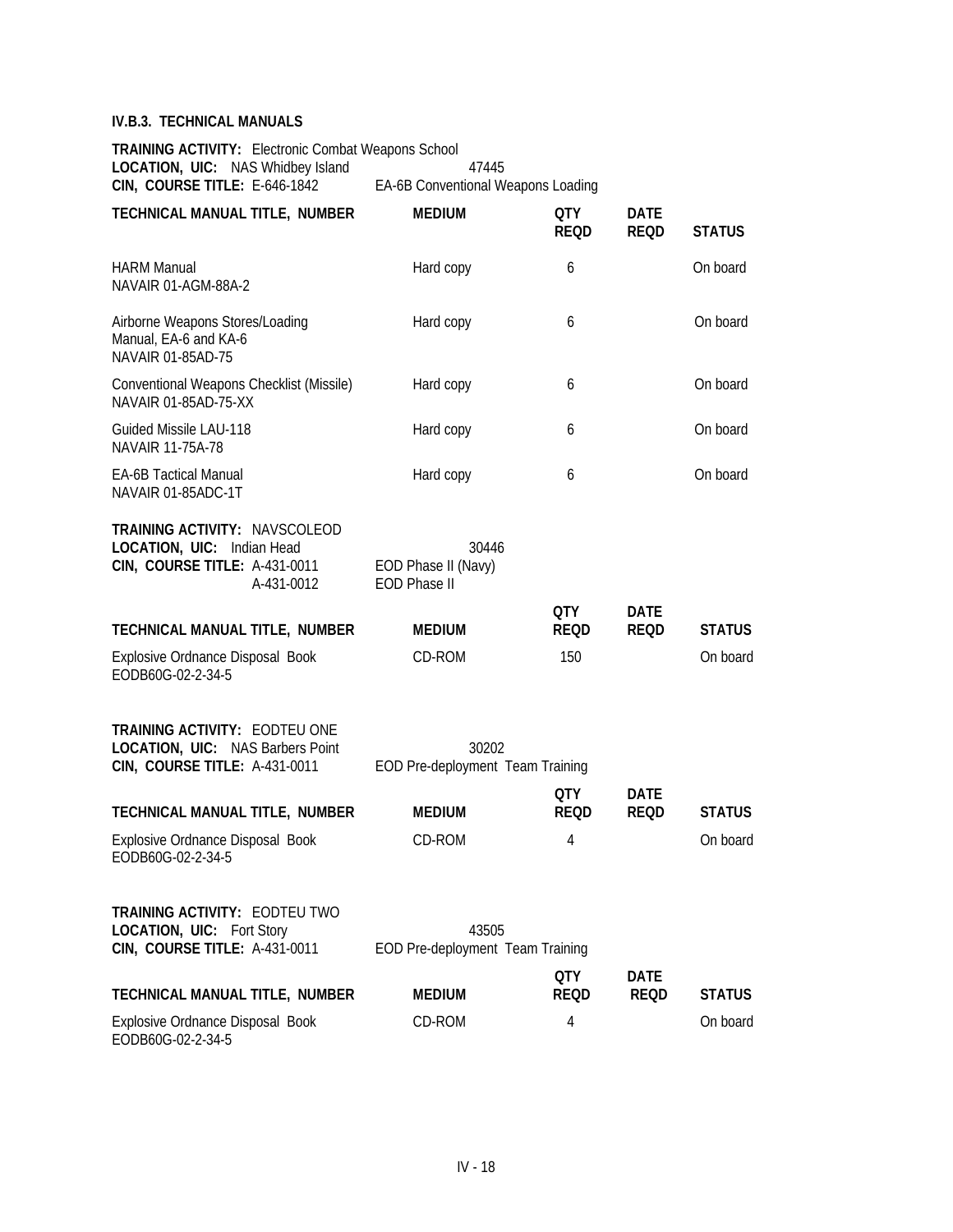# **PART V - MPT MILESTONES**

| COG CODE      | <b>MPT MILESTONES</b>                             | <b>DATE</b> | <b>STATUS</b> |
|---------------|---------------------------------------------------|-------------|---------------|
| <b>PDA</b>    | AGM-88/A DT                                       | 10/80       | Completed     |
| <b>PDA</b>    | AGM-88/A OT                                       | 11/82       | Completed     |
| <b>PDA</b>    | AGM-88/A IOC Attained                             | <b>FY83</b> | Completed     |
| ASO           | <b>MSD Attained</b>                               | 10/83       | Completed     |
| <b>PDA</b>    | AGM-88/C IOC Attained                             | <b>FY84</b> | Completed     |
| <b>PDA</b>    | AGM-88/B IOC Attained                             | <b>FY86</b> | Completed     |
| <b>PDA</b>    | AGM-88/B (Block II) DT                            | 8/86        | Completed     |
| <b>PDA</b>    | AGM-88/C DT IIIA                                  | 7/89        | Completed     |
| <b>PDA</b>    | AGM-88/B (Block III) DT and OT                    | 12/89       | Completed     |
| <b>PDA</b>    | AGM-88/C DT IIIB                                  | 10/91       | Completed     |
| <b>PDA</b>    | OLSP Change 10                                    | 2/92        | Completed     |
| COMPTEVOR     | <b>Block IV OPEVAL</b>                            | 2/93        | Completed     |
| <b>PDA</b>    | <b>Block IV Production Contract Award</b>         | 4/93        | Completed     |
| <b>PDA</b>    | AGM-88/C OT IIIA                                  | 5/93        | Completed     |
| <b>TSA</b>    | Block IV Factory Training and Curriculum Material | 9/93        | Completed     |
| <b>TSA</b>    | Commence Block IV Initial Training                | 11/93       | Completed     |
| <b>TSA</b>    | <b>Block IV Curricula Materials Delivered</b>     | FY94        | Completed     |
| TA            | Commence Follow-on/Replacement Block IV Training  | FY94        | Completed     |
| <b>TSA</b>    | <b>Block IV Training Devices Delivered</b>        | 3/94        | Completed     |
| PDA           | Draft NTP to ALCON for Review and Comments        | 3/94        | Completed     |
| <b>PDA</b>    | Proposed NTP Submitted to OPNAV                   | 4/94        | Completed     |
| PDA           | OLSP Change 11                                    | 7/94        | Completed     |
| DCNO/DMSO     | Chair Navy Training Plan Conference               |             | As Required   |
| <b>PMA205</b> | Preliminary Draft NTSP (Update)                   | 9/97        | Completed     |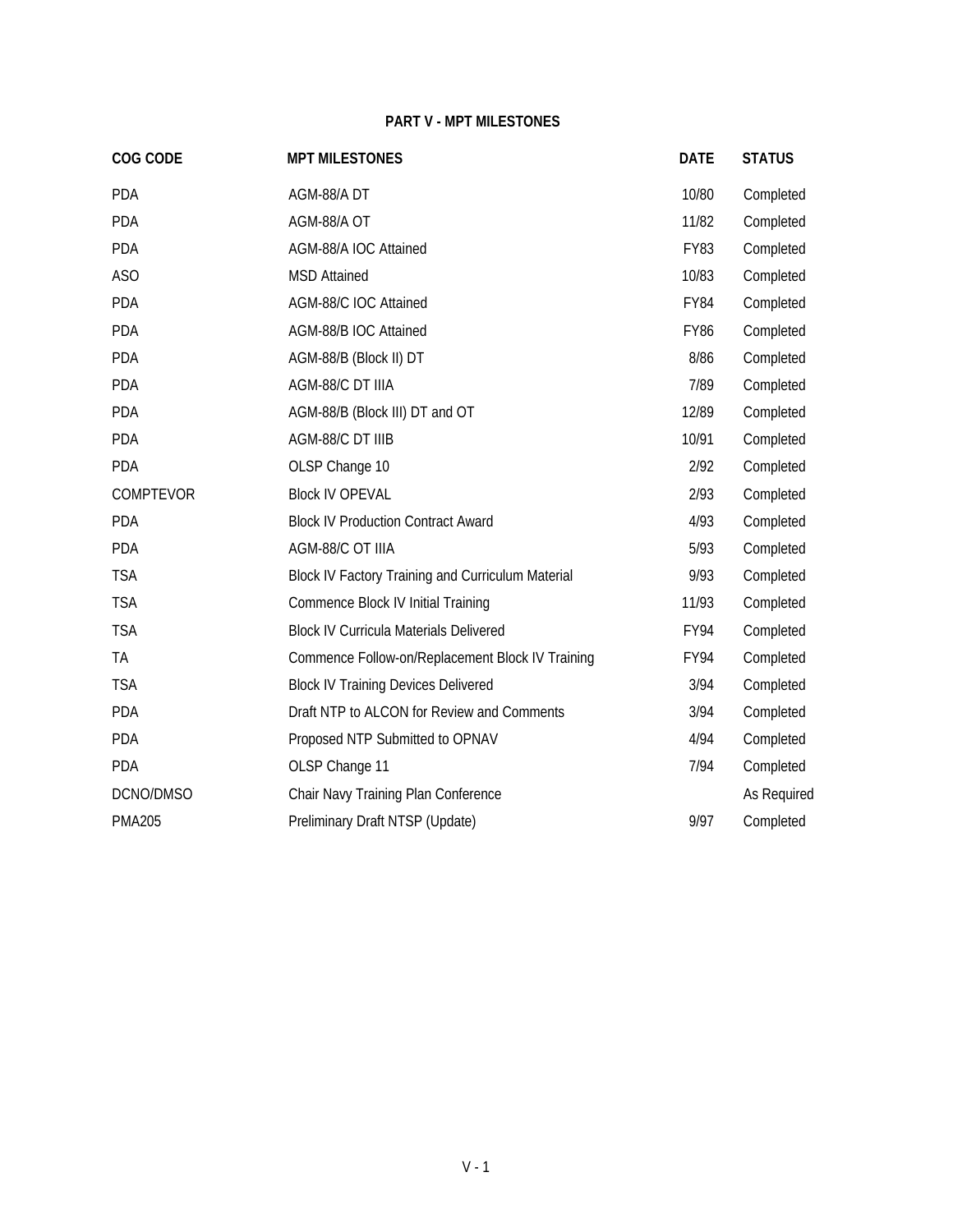### **PART VI - ACTION ITEMS / ACTION REQUIRED**

| ACTION ITEM OR  |                       |          |        |
|-----------------|-----------------------|----------|--------|
| ACTION REQUIRED | <b>COMMAND ACTION</b> | DUE DATE | STATUS |
|                 |                       |          |        |

Training Equipment Shortfalls for C-646-3105 See note below.

PMA205/NAMTRAGRU Open

**Note:** As noted by NAMTRAGRU DET Cherry Point, the following list of significant equipment reflects shortages for course C-646-3105, as of February 1997:

|                             |     | <b>AVAILABLE FROM:</b> |                |
|-----------------------------|-----|------------------------|----------------|
| <b>NOMENCLATURE</b>         | ESL | VMFAT-101              | <b>HMT-303</b> |
| LAU-116                     |     |                        |                |
| <b>LAU-117</b>              |     |                        |                |
| <b>LAU-118</b>              |     |                        |                |
| LAU-127                     |     |                        |                |
| <b>SUU-62</b>               |     |                        |                |
| <b>SUU-63</b>               |     |                        |                |
| <b>BRU-20</b>               |     |                        |                |
| <b>BRU-21</b>               |     |                        |                |
| <b>BRU-22</b>               |     |                        |                |
| <b>BRU-23</b>               |     |                        |                |
| <b>BRU-32</b>               |     |                        |                |
| <b>BRU-36</b>               |     |                        |                |
| <b>BRU-42</b>               | 4   |                        |                |
| Aircraft Store Ejector Rack | 3   |                        |                |
| TML                         |     |                        |                |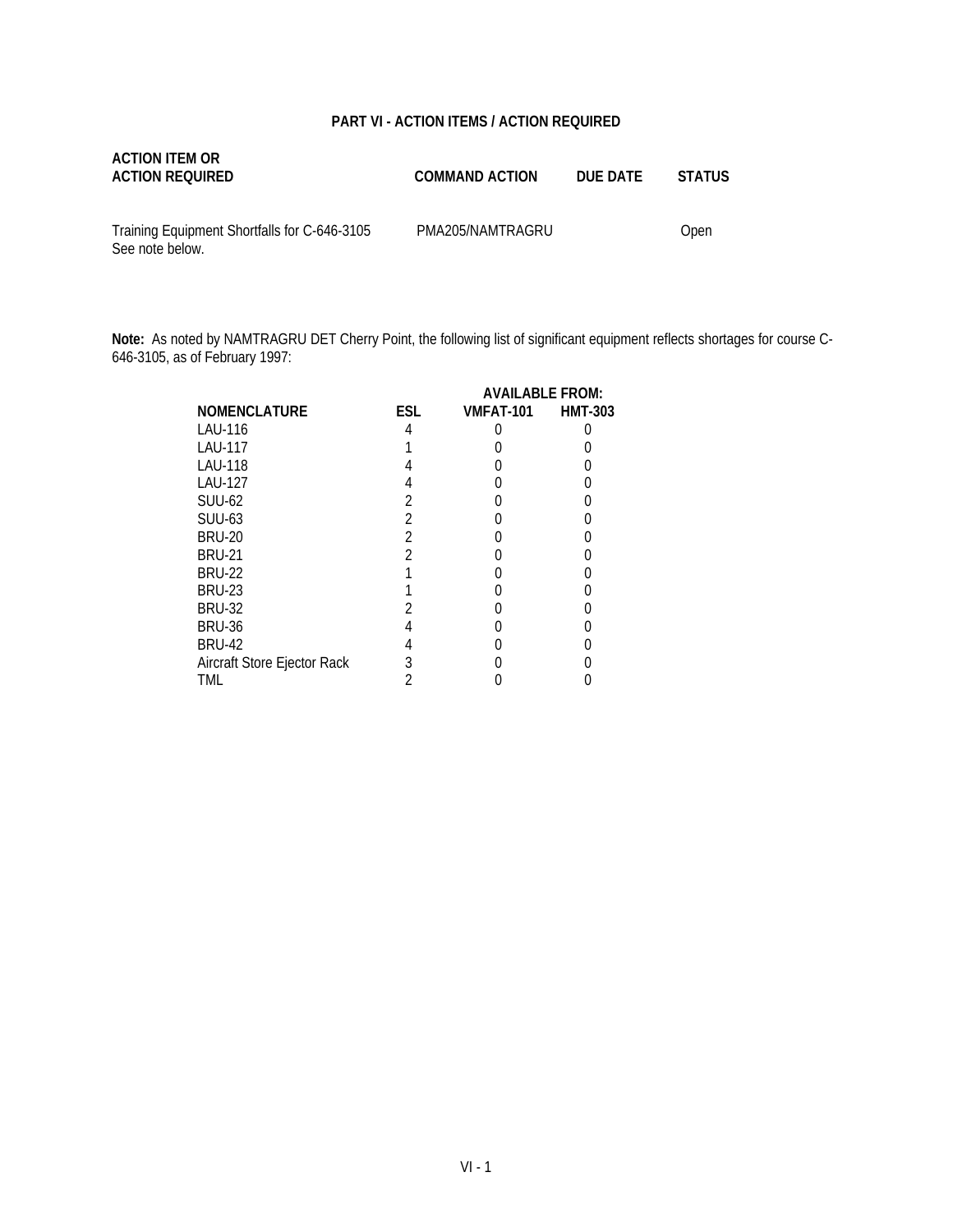# **PART VII - HARM POINTS OF CONTACT**

| NAME,<br>ACTIVITY,<br><b>CODE</b>                     | <b>FUNCTION</b>                           | <b>TELEPHONE NUMBERS</b><br><b>COMMERCIAL, DSN, FAX</b><br><b>INTERNET ADDRESS</b>  |
|-------------------------------------------------------|-------------------------------------------|-------------------------------------------------------------------------------------|
| John Heidt<br>CNO<br>N880C6                           | Program/Resource Sponsor                  | (703) 614-2692, DSN 224<br>(703) 693-9553 (fax)<br>heidt.john@hq.navy.mil           |
| CAPT F. Smith<br><b>CNO</b><br>N889H                  | <b>Aviation Technical Training</b>        | (703) 604-7730, DSN 664<br>(703) 604-6969 (fax)<br>smith.frank@hq.navy.mil          |
| <b>MSGT Anderson</b><br>CNO<br>N889H6                 | <b>NTSP Policy</b>                        | (703) 604-7722, DSN 664<br>(703) 604-6939 (fax)<br>anderson.david@hq.navy.mil       |
| AZC S. Dean<br>CNO<br>N889H7                          | NTSP Manager                              | (703) 604-7714, DSN 664<br>(703) 604-6939 (fax)<br>dean.scott@hq.navy.mil           |
| LTCOL W. Robinette<br><b>CMC</b><br>CMC HQ ASL-30     | Aviation Ordnance Coordinator/CMC Sponsor | (703) 614-1133, DSN 224<br>(703) 697-7343 (fax)<br>robinette_jrw@mqp-smtp3.usmc.mil |
| <b>LTCOL Klauser</b><br><b>MPD Quantico</b><br>C463FT | Formal Training Plans                     | (703) 240-3065, DSN 278                                                             |
| CAPT R. Russel<br>NAVAIRSYSCOM<br><b>PMA242</b>       | Program Manager                           | (301) 757-7422, DSN 757<br>(301) 757-7418 (fax)<br>russelrw.jfk@navair.navy.mil     |
| Pete Reeve<br>NAVAIRSYSCOM<br><b>AIR-311K</b>         | <b>APML</b>                               | (301) 757-7410, DSN 757<br>301) 757-7418 (fax)<br>reevep.jfk@navair.navy.mil        |
| <b>Bill Laray</b><br>NAVAIRSYSCOM<br>PMA205-3H        | Air-to-Ground Weapons APMTS               | (301) 757-8154, DSN 757<br>(301) 757-6945 (fax)<br>Laraywr%am6@mr.nawcad.navy.mil   |
| AOCS C. Jones<br>NAVAIRSYSCOM<br>PMA205-3H1           | HARM Training System Manager (TSM)        | (301) 757-8100, DSN 757<br>(301) 757-8079 (fax)<br>jonescd.jfk@navair.navy.mil      |
| Oscar Robinson<br>COMNAVAIRLANT<br><b>N85C</b>        | Ship's Weapons Installation Manager       | (757) 444-7481, DSN 564<br>(757) 444-7483 (fax)<br>n85c@airlant.navy.mil            |
| CDR R. Martin<br><b>CNET</b><br>T <sub>251</sub>      | <b>Aviation Technical Training</b>        | (904) 452-4915, DSN 922<br>(904) 452-8485 (fax)<br>cnet.t251@smtp.cnet.navy.com     |